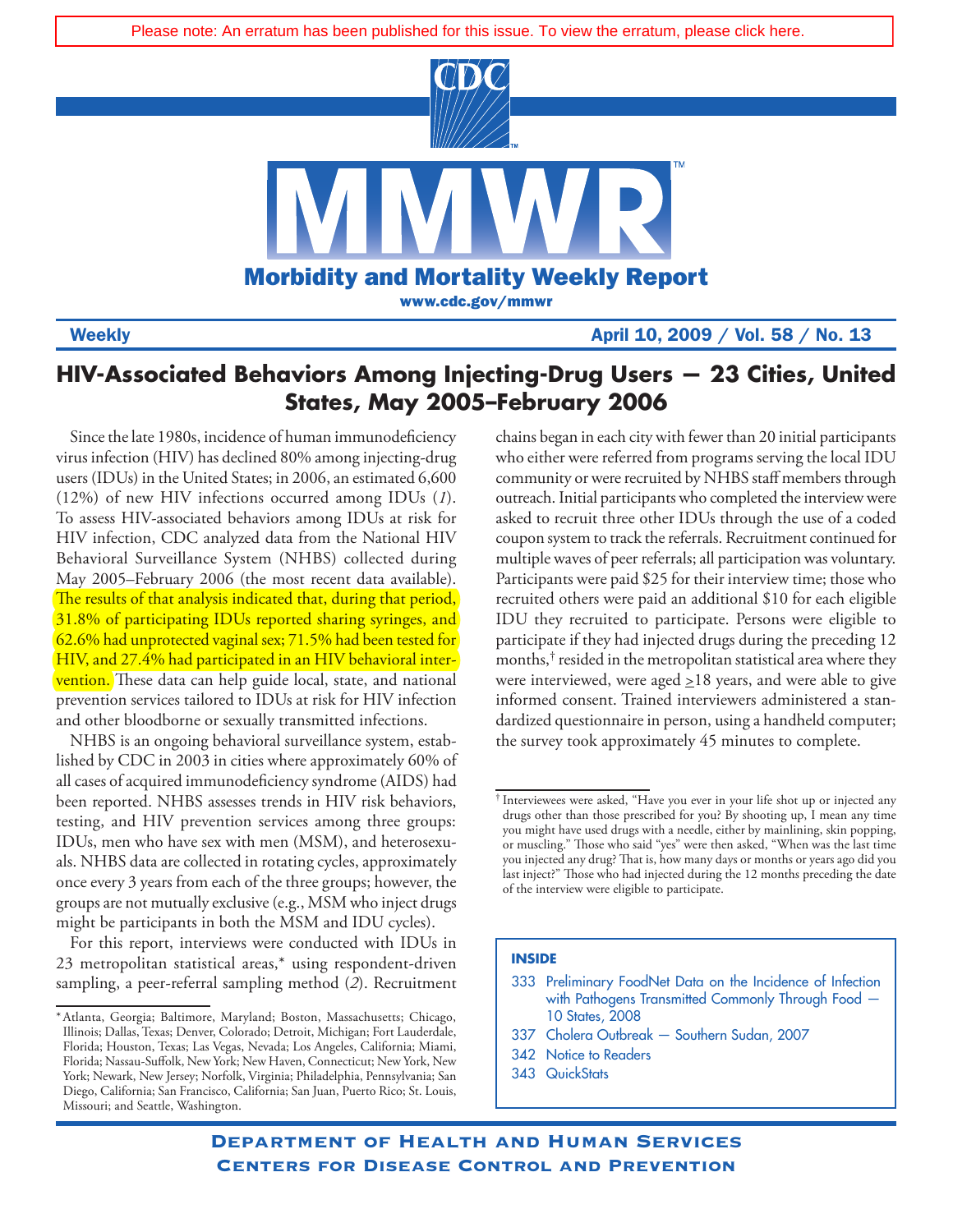The *MMWR* series of publications is published by the Coordinating Center for Health Information and Service, Centers for Disease Control and Prevention (CDC), U.S. Department of Health and Human Services, Atlanta, GA 30333.

**Suggested Citation:** Centers for Disease Control and Prevention. [Article title]. MMWR 2009;58:[inclusive page numbers].

### **Centers for Disease Control and Prevention**

Richard E. Besser, MD (*Acting*) *Director* Tanja Popovic, MD, PhD *Chief Science Officer* James W. Stephens, PhD *Associate Director for Science* Steven L. Solomon, MD *Director, Coordinating Center for Health Information and Service* Jay M. Bernhardt, PhD, MPH *Director, National Center for Health Marketing* Katherine L. Daniel, PhD *Deputy Director, National Center for Health Marketing*

#### **Editorial and Production Staff**

Frederic E. Shaw, MD, JD *Editor,* MMWR *Series* Elise M. Beltrami, MD, MPH *Guest Editor,* MMWR *Series* Susan F. Davis, MD (*Acting*) *Assistant Editor,* MMWR *Series* Robert A. Gunn, MD, MPH *Associate Editor,* MMWR *Series* Teresa F. Rutledge *Managing Editor,* MMWR *Series* Douglas W. Weatherwax  *Lead Technical Writer-Editor* Donald G. Meadows, MA Jude C. Rutledge *Writers-Editors* Martha F. Boyd *Lead Visual Information Specialist* Malbea A. LaPete Stephen R. Spriggs *Visual Information Specialists* Kim L. Bright, MBA Quang M. Doan, MBA Phyllis H. King *Information Technology Specialists*

### **Editorial Board**

William L. Roper, MD, MPH, Chapel Hill, NC, Chairman Virginia A. Caine, MD, Indianapolis, IN David W. Fleming, MD, Seattle, WA William E. Halperin, MD, DrPH, MPH, Newark, NJ Margaret A. Hamburg, MD, Washington, DC King K. Holmes, MD, PhD, Seattle, WA Deborah Holtzman, PhD, Atlanta, GA John K. Iglehart, Bethesda, MD Dennis G. Maki, MD, Madison, WI Sue Mallonee, MPH, Oklahoma City, OK Patricia Quinlisk, MD, MPH, Des Moines, IA Patrick L. Remington, MD, MPH, Madison, WI Barbara K. Rimer, DrPH, Chapel Hill, NC John V. Rullan, MD, MPH, San Juan, PR William Schaffner, MD, Nashville, TN Anne Schuchat, MD, Atlanta, GA Dixie E. Snider, MD, MPH, Atlanta, GA John W. Ward, MD, Atlanta, GA

For this report, data on eight selected HIV-associated behaviors were analyzed. Participants were asked whether, during the preceding 12 months, they 1) shared syringes; 2) shared injection equipment; 3) had vaginal sex§; 4) had unprotected vaginal sex; 5) had more than one opposite-sex partner; 6) were tested for HIV infection; and 7) participated in an individual or group HIV behavioral intervention; participants also were asked whether they 8) had ever been tested for hepatitis C virus (HCV) infection.<sup>5</sup> Data from each metropolitan statistical area were analyzed using a respondent-driven sampling analysis program that produces estimates adjusted for differences in peer recruitment patterns and size of participant IDU peer networks (*3*). Results from these analyses were aggregated and weighted by the size of the IDU population in each metropolitan statistical area (*4*) to obtain an overall estimated prevalence for each behavior.

During May 2005–February 2006, a total of 13,519 persons were recruited to participate; of these, 1,563 (11.6%) were found ineligible, and 46 had missing recruitment information. Among the remaining 11,910 participants, data for 1,609 were excluded: 881 who already knew they had HIV infection, 334 whose data were lost during electronic upload, 288 initial participants (whose responses were excluded as part of the respondent-driven sampling methodology), 68 who could not be identified as either male or female, and 38 who gave responses with questionable validity. Data for the remaining  $10,301$  participants were used for this report. Overall, by demographic characteristic, the highest percentages of participants were men (66.7%), non-Hispanic blacks (47.1%), and persons aged 45–54 years (38.0%).

Among the participating IDUs, 31.8% reported sharing syringes, and 33.4% reported sharing injection equipment during the preceding 12 months (Table). Syringes were shared [most commonly among non-Hispanic white IDUs \(40.2%\)](http://www.cdc.gov/mmwr/PDF/wk/mm5850.pdf)  and persons aged 25–34 years (38.6%).

Overall, 81.7% of the IDUs reporting having vaginal sex, and 62.6% reported having unprotected vaginal sex; 47.2% had more than one opposite-sex partner during the preceding [12 months. The prevalence of having unprotected vaginal](http://www.cdc.gov/mmwr/PDF/wk/mm5850.pdf)  sex was highest among those aged 18–24 years (67.4%). The prevalence of having more than one opposite-sex partner was highest among those aged 25–34 years (57.6%) (Table).

<sup>§</sup> For this report, data on anal sex were not analyzed.

<sup>¶</sup> Sharing syringes was defined as "using needles that might have already been used by someone else," and sharing injection equipment was defined as using equipment such as cookers, cottons, or water used to rinse needles or prepare drugs "that someone else used." Unprotected vaginal sex was defined as "sex without a condom." Participating in an individual or group HIV behavioral intervention did not include counseling received as part of an HIV test. Testing for HCV infection was measured as ever tested or ever received a diagnosis of hepatitis C.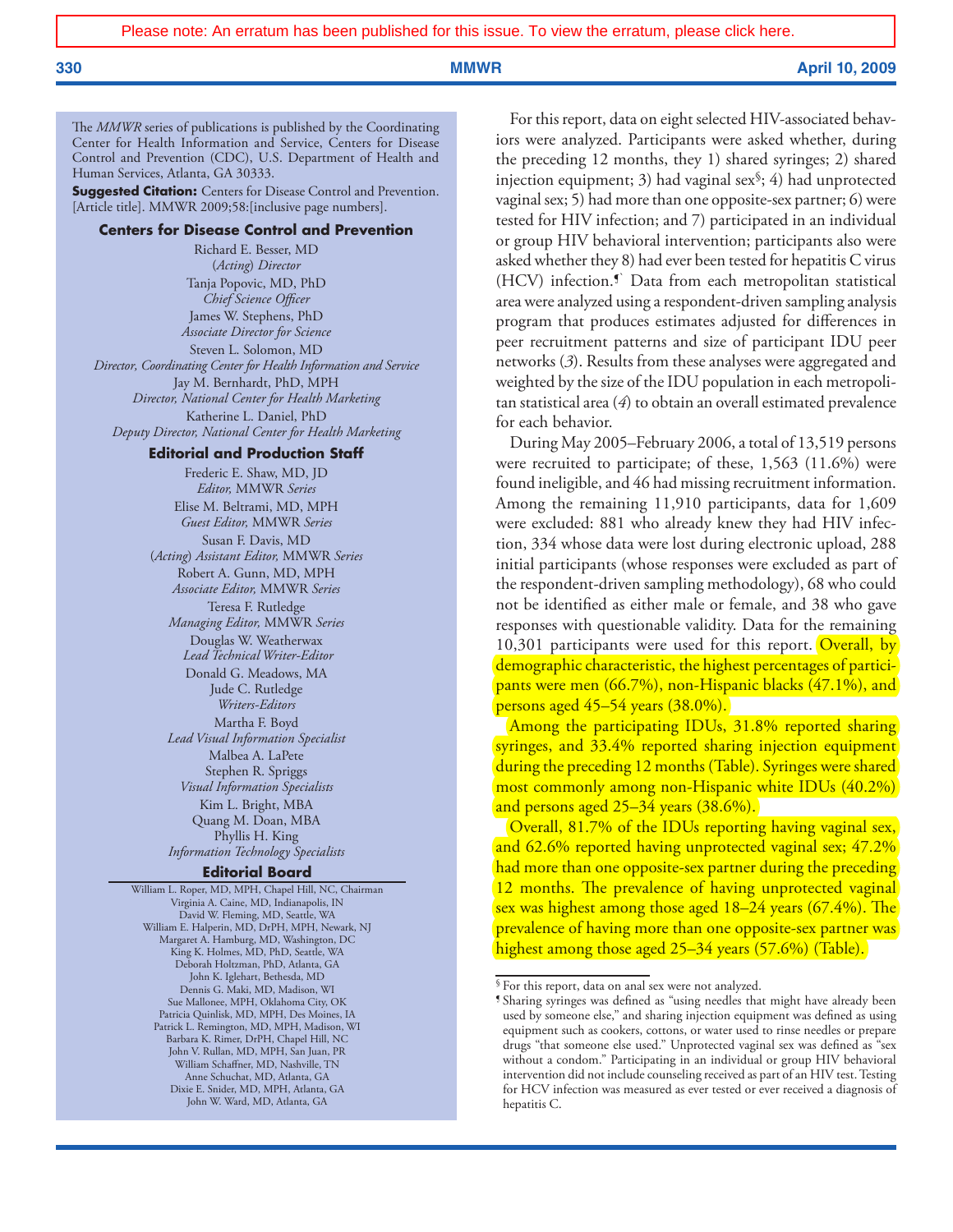**Vol. 58 / No. 13 MMWR 331**

**TABLE. Estimated percentage\* of injecting-drug users (IDUs) engaging in selected behaviors associated with human immunodeficiency virus (HIV) infection† during the preceding 12 months, by sex, race/ethnicity, and age group — National HIV Behavioral Surveillance System, 23 cities,**§ **United States, May 2005–February 2006**

|                       | <b>Shared</b><br>syringes | <b>Shared</b><br>injection<br>equipment | Had<br>vaginal<br>sex | Had<br>unprotected<br>vaginal sex | Had<br>more than one<br>opposite-sex<br>partner | <b>Tested for</b><br><b>HIV infection</b> | Participated in<br><b>HIV</b><br>behavioral<br>intervention | <b>Tested</b><br>for<br>hepatitis C |
|-----------------------|---------------------------|-----------------------------------------|-----------------------|-----------------------------------|-------------------------------------------------|-------------------------------------------|-------------------------------------------------------------|-------------------------------------|
| <b>Characteristic</b> | $\%$                      | %                                       | $\%$                  | $\%$                              | $\%$                                            | $\%$                                      | $\%$                                                        | $\%$                                |
|                       | (SE <sup>1</sup> )        | (SE)                                    | (SE)                  | (SE)                              | (SE)                                            | (SE)                                      | (SE)                                                        | (SE)                                |
| <b>Overall</b>        | 31.8                      | 33.4                                    | 81.7                  | 62.6                              | 47.2                                            | 71.5                                      | 27.4                                                        | 72.2                                |
|                       | (4.9)                     | (4.9)                                   | (4.8)                 | (5.2)                             | (5.1)                                           | (5.0)                                     | (4.9)                                                       | (5.0)                               |
| <b>Sex</b>            |                           |                                         |                       |                                   |                                                 |                                           |                                                             |                                     |
| Men                   | 32.1                      | 36.4                                    | 82.7                  | 62.8                              | 50.8                                            | 69.8                                      | 26.3                                                        | 73.8                                |
|                       | (5.3)                     | (5.7)                                   | (5.0)                 | (5.6)                             | (5.6)                                           | (5.4)                                     | (5.1)                                                       | (5.4)                               |
| Women                 | 31.6                      | 30.5                                    | 79.7                  | 62.3                              | 40.1                                            | 74.5                                      | 29.8                                                        | 67.8                                |
|                       | (6.6)                     | (6.4)                                   | (6.5)                 | (6.9)                             | (6.7)                                           | (6.4)                                     | (6.6)                                                       | (7.4)                               |
| <b>Race/Ethnicity</b> |                           |                                         |                       |                                   |                                                 |                                           |                                                             |                                     |
| White, non-Hispanic   | 40.2                      | 37.0                                    | 80.6                  | 63.9                              | 48.4                                            | 68.6                                      | 21.7                                                        | 75.2                                |
|                       | (6.6)                     | (6.6)                                   | (6.0)                 | (6.6)                             | (6.7)                                           | (6.7)                                     | (5.9)                                                       | (6.3)                               |
| Black, non-Hispanic   | 29.1                      | 33.1                                    | 84.6                  | 64.0                              | 50.9                                            | 71.4                                      | 27.9                                                        | 68.6                                |
|                       | (5.4)                     | (5.5)                                   | (4.9)                 | (5.6)                             | (5.7)                                           | (5.4)                                     | (5.3)                                                       | (5.5)                               |
| Hispanic              | 28.9                      | 29.7                                    | 75.3                  | 58.4                              | 38.8                                            | 73.6                                      | 31.6                                                        | 75.4                                |
|                       | (10.0)                    | (9.7)                                   | (10.5)                | (10.9)                            | (10.7)                                          | (10.1)                                    | (9.9)                                                       | (10.1)                              |
| Other**               | 34.8                      | 39.7                                    | 83.0                  | 59.5                              | 46.0                                            | 69.9                                      | 29.5                                                        | 75.8                                |
|                       | (11.7)                    | (12.1)                                  | (10.3)                | (12.1)                            | (12.1)                                          | (12.0)                                    | (11.3)                                                      | (10.9)                              |
| Age group (yrs)       |                           |                                         |                       |                                   |                                                 |                                           |                                                             |                                     |
| $18 - 24$             | 34.5                      | 29.7                                    | 88.1                  | 67.4                              | 55.7                                            | 83.0                                      | 24.5                                                        | 63.0                                |
|                       | (9.7)                     | (8.0)                                   | (8.3)                 | (10.5)                            | (10.6)                                          | (8.5)                                     | (9.3)                                                       | (10.5)                              |
| $25 - 34$             | 38.6                      | 33.8                                    | 86.8                  | 64.7                              | 57.6                                            | 75.7                                      | 25.4                                                        | 66.5                                |
|                       | (7.5)                     | (7.3)                                   | (6.6)                 | (7.8)                             | (7.6)                                           | (6.7)                                     | (7.1)                                                       | (7.4)                               |
| $35 - 44$             | 31.8                      | 33.8                                    | 85.0                  | 66.9                              | 48.4                                            | 71.9                                      | 29.6                                                        | 67.1                                |
|                       | (6.5)                     | (6.6)                                   | (6.3)                 | (6.9)                             | (6.9)                                           | (6.8)                                     | (6.8)                                                       | (7.0)                               |
| $45 - 54$             | 32.5                      | 35.2                                    | 80.4                  | 62.2                              | 44.6                                            | 68.5                                      | 28.3                                                        | 76.9                                |
|                       | (6.2)                     | (6.5)                                   | (6.1)                 | (6.6)                             | (6.6)                                           | (6.5)                                     | (6.2)                                                       | (6.1)                               |
| >55                   | 22.4                      | 29.0                                    | 70.5                  | 49.2                              | 36.5                                            | 70.0                                      | 22.9                                                        | 79.4                                |
|                       | (7.9)                     | (8.9)                                   | (9.4)                 | (9.1)                             | (8.9)                                           | (9.4)                                     | (8.0)                                                       | (7.9)                               |

Percentages were weighted to adjust for differences in recruitment, the size of participant IDU peer networks, and the size of the IDU population in each city.

† Atlanta, Georgia; Baltimore, Maryland; Boston, Massachusetts; Chicago, Illinois; Dallas, Texas; Denver, Colorado; Detroit, Michigan; Fort Lauderdale, Florida; Houston, Texas; Las Vegas, Nevada; Los Angeles, California; Miami, Florida; Nassau-Suffolk, New York; New Haven, Connecticut; New York, New York; Newark, New Jersey; Norfolk, Virginia; Philadelphia, Pennsylvania; San Diego, California; San Francisco, California; San Juan, Puerto Rico; St. Louis, Missouri; and Seattle, Washington.

§ Sharing syringes was defined as "using needles that might have already been used by someone else," and sharing injection equipment was defined as using equipment such as cookers, cottons, or water used to rinse needles or prepare drugs "that someone else used." Unprotected vaginal sex was defined as "sex without a condom." Persons tested for HIV infection include those with results that were negative, indeterminate, or unknown. Participating in an individual or group HIV behavioral intervention did not include counseling received as part of an HIV test. Testing for hepatitis C virus infection was measured as ever tested or ever received a diagnosis of hepatitis C.

¶ Standard error.

\*\* Includes American Indian/Alaska Natives, Asians, Native Hawaiian or other Pacific Islanders, persons of multiple race, and those for whom race/ethnicity information was missing.

During the 12 months preceding their interviews, 71.5% of participants had been tested for HIV infection; the prevalence of testing was lowest among men (69.8%), non-Hispanic whites (68.6%), and persons aged 45–54 years (68.5%). Among the [IDUs, 27.4% reported participating in an individual or group](http://www.cdc.gov/mmwr/PDF/wk/mm5850.pdf)  HIV behavioral intervention; such participation was least common among non-Hispanic whites (21.7%). HCV testing or diagnosis had been received by 72.2% of participants at some time in their lives; HCV testing was least common among those aged  $18-24$  years  $(63.0\%)$  (Table).

**Reported by:** *A Lansky, PhD, A Drake, MPH, HT Pham, MPH, Div of HIV/AIDS Prevention, National Center for HIV/AIDS, Viral Hepatitis, STD, and TB Prevention, CDC.*

**Editorial Note:** NHBS provides the first national estimates of certain HIV-associated behaviors among IDUs in 23 cities with high AIDS prevalence. The finding that approximately one third of participants reported sharing syringes or injection equipment (31.8% and 33.4%, respectively) underscores the need to continue to focus HIV prevention strategies on these behaviors despite declines in HIV incidence among IDUs (*1*). These data are consistent with data on sharing syringes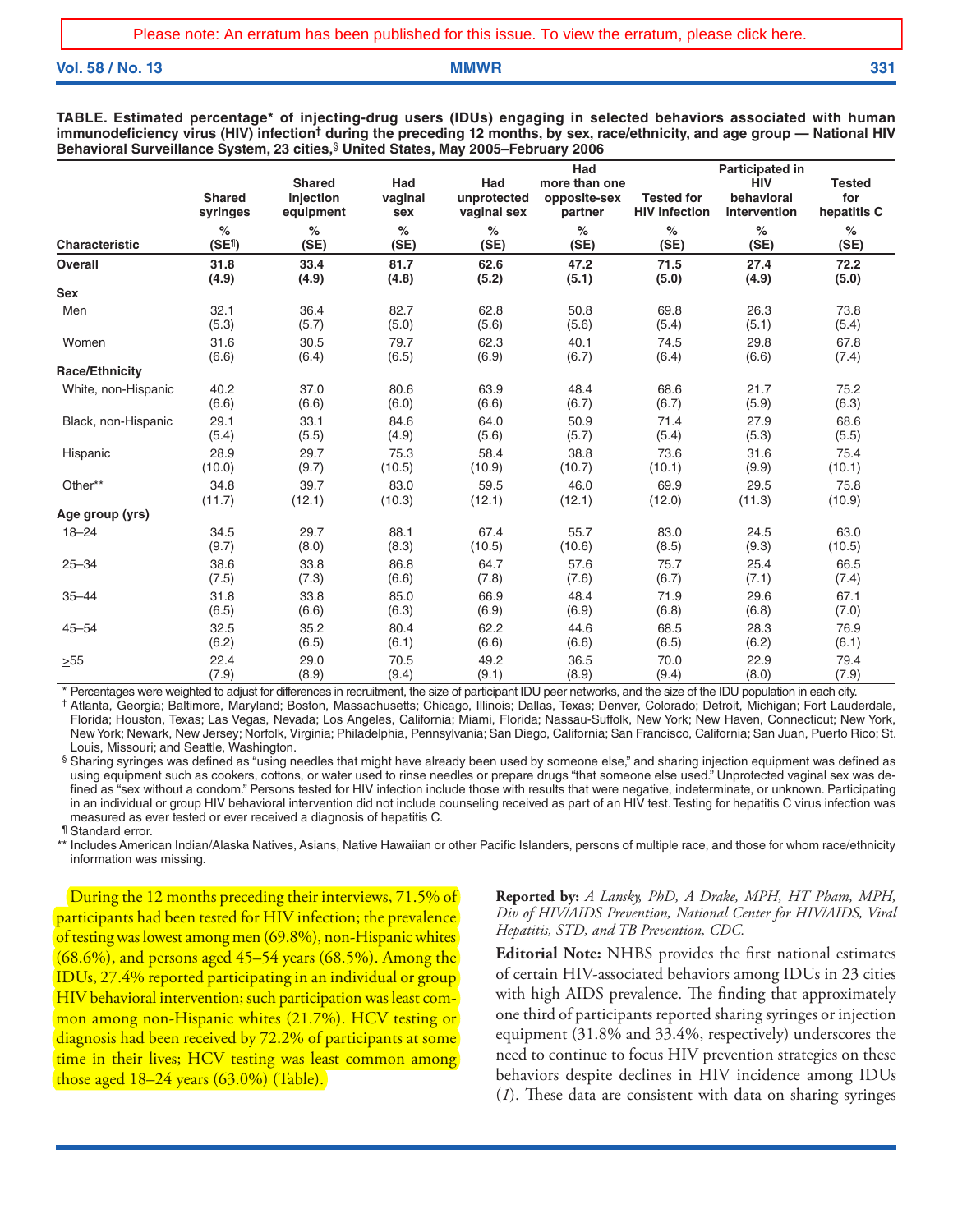reported in 2007 from a multi-city study (*5*). However, the NHBS data also indicate that approximately half of participants had unprotected vaginal sex (62.6%) or multiple opposite-sex partners (47.2%), suggesting that a substantial proportion of IDUs are at risk for acquiring HIV infection through their sexual behavior in addition to their drug use practices.

Behavioral interventions have been shown to reduce risk behaviors among IDUs (*6*). However, only 27.4% of NHBS [participants had participated in individual or group HIV](http://www.cdc.gov/mmwr/PDF/wk/mm5850.pdf)  behavioral interventions during the preceding 12 months. Among racial/ethnic populations, HIV testing and participation in behavioral interventions were more common among non-Hispanic blacks and Hispanics, persons for whom HIV incidence rates are disproportionately high (*1*) and for whom interventions are most needed. Although IDUs aged 18–24 years had the highest prevalence of receiving HIV testing, they had the lowest prevalence of ever being tested for HCV. National recommendations for prevention and control of HCV infection call for risk-reduction counseling and screening of persons at risk for HCV infection, including IDUs (*7*). To increase the percentage of HIV-positive persons who know they have HIV infection, IDUs should have an HIV test at least annually (*8*).

The findings in this report are subject to at least three limitations. First, because no standard exists for obtaining probability samples of IDUs, the representativeness of the NHBS sample cannot be determined; although respondent-driven sampling adjusts for some biases, other factors (e.g., not every IDU network was sampled in each city) might have affected the representativeness of the sample. Second, findings from the 23 cities in this study might not be generalizable to all other cities or states in the United States. Finally, because the questionnaire was administered in person by an interviewer, some participants might not have accurately reported their behavior because of social desirability bias.

The NHBS data in this report underscore the need to continue current public health strategies (e.g., ready IDU access to HIV testing, sterile syringes, and condoms) and expand the reach of effective behavioral interventions that focus on the HIV risks of sharing syringes and other injection equipment and engaging in high-risk sexual behavior. Because IDUs are at high risk for numerous bloodborne and sexually transmitted infections, they are prime candidates for integrated health services (*9*) that provide disease prevention counseling and relevant screening (or vaccination) for hepatitis, sexually transmitted diseases, tuberculosis, or HIV, whenever they seek health care. Certain state and local syringe exchange programs already have expanded their scopes to include these types of integrated services (*10*). Providing comprehensive services to IDUs can help reduce the spread of bloodborne infections and

increase access to health care, providing an effective approach to the spread of disease for the entire population (*6*).

### **Acknowledgments**

This report is based, in part, on contributions by local NHBS staff members, including the following principal investigators: L Shouse, Georgia Div of Human Resources; C Flynn, Maryland Dept of Health and Mental Hygiene; E Rubinstein, Massachusetts Dept of Public Health; C Ciesielski, Chicago Dept of Public Health; S Melville, Texas Dept of State Health Svcs; B Dillon, Colorado Dept of Health and Environment; A Roome, Connecticut Dept of Health; E Mokotoff, Michigan Dept of Community Health; M Wolverton, Houston Dept of Health, Texas; D Crockett, Nevada Dept of Public Health; T Bingham, Los Angeles County Dept of Public Health, California; M LaLota, Florida Dept of Health; C Nemeth, New York Dept of Health; C Murrill, New York City Dept of Health and Mental Hygiene, New York; H Cross, New Jersey Dept of Health and Senior Svcs; D Bensen, Virginia Dept of Public Health; K Brady, Philadelphia Dept of Health, Pennsylvania; A Ritieni, California Dept of Health; HF Raymond, San Francisco Dept of Public Health; SM De Leon, Puerto Rico Dept of Health; Y Friedberg, Missouri Dept of Health; and M Courogen, Washington Dept of Health. DD Heckathorn, Cornell Univ, Ithaca, New York.

### **References**

- 1. Hall HI, Song R, Rhodes P, et al. Estimation of HIV incidence in the United States. JAMA 2008;300:520–9.
- 2. Lansky A, Abdul-Quader AS, Cribbin M, et al. Development of an HIV behavioral surveillance system for injecting drug users: the National HIV Behavioral Surveillance System. Public Health Rep 2007;122(Suppl 1):48–55.
- 3. Salganik MJ, Heckathorn, DD. Sampling and estimation in hidden populations using respondent-driven sampling. Sociological Methodology 2004;34:193–239.
- 4. Brady JE, Friedman SR, Cooper HL, Flom PL, Tempalski B, Gostnell K. Estimating the prevalence of injection drug users in the U.S. and in large U.S. metropolitan areas from 1992 to 2002. J Urban Health 2008;85:323–51.
- 5. Des Jarlais DC, Braine N, Yi H, Turner C. Residual injection risk behavior, HIV infection, and the evaluation of syringe exchange programs. AIDS Educ Prev 2007;19:111–23.
- 6. Des Jarlais DC, Semaan S. HIV prevention for injecting drug users: the first 25 years and counting. Psychosom Med 2008;70:606–11.
- 7. CDC. Recommendations for prevention and control of hepatitis C virus (HCV) infection and HCV-related chronic disease. MMWR 1998;47(No. RR-19).
- 8. CDC. Revised recommendations for HIV testing of adults, adolescents, and pregnant women in health-care settings. MMWR 2006;55(No. RR-14).
- 9. Ward JW, Fenton KA. CDC and progress toward integration of HIV, STD, and viral hepatitis prevention. Public Health Rep 2007;122 (Suppl 2):99–101.
- 10. CDC. Syringe exchange programs—United States, 2005. MMWR 2007;56:1164–7.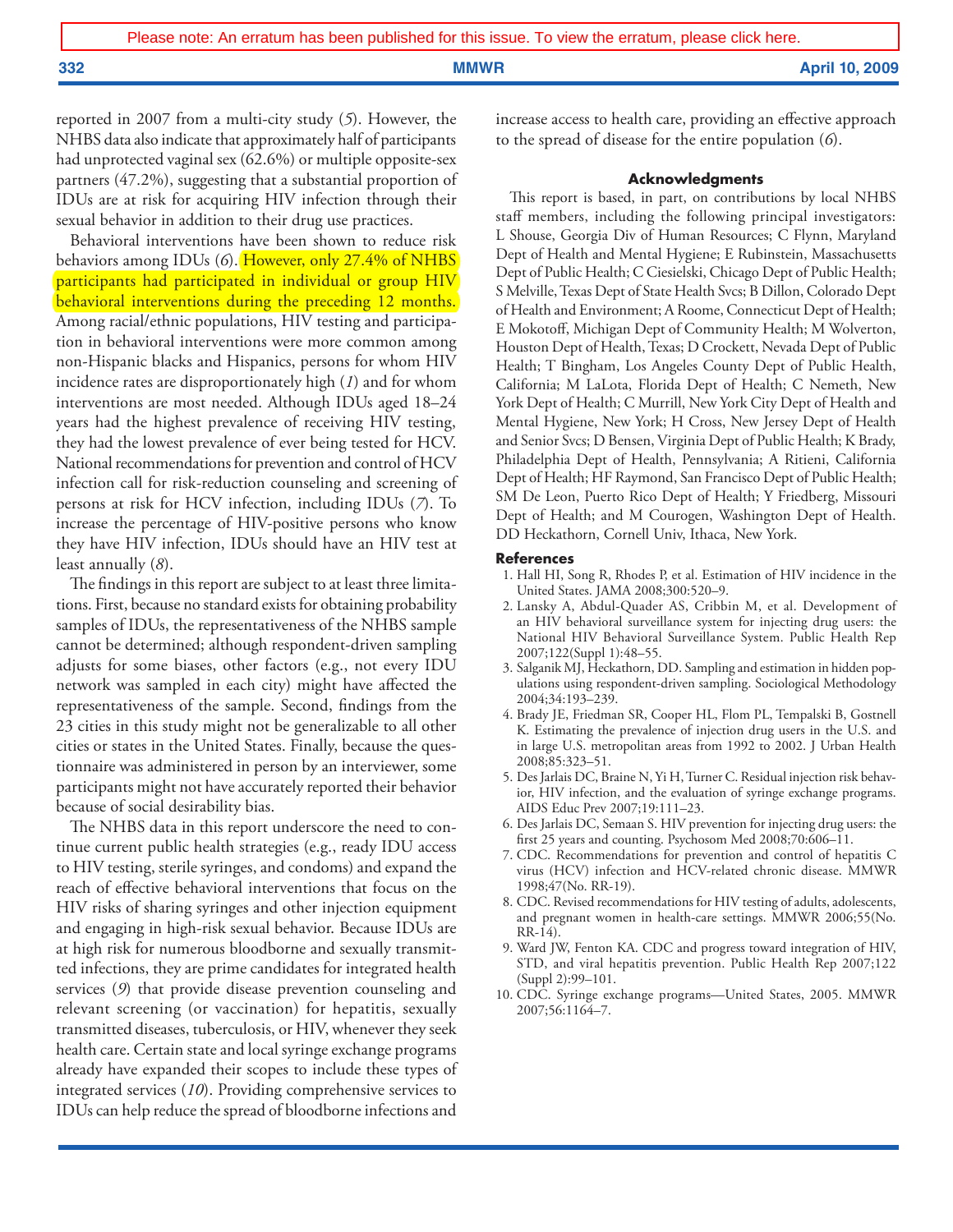# <span id="page-4-0"></span>**Preliminary FoodNet Data on the Incidence of Infection with Pathogens Transmitted Commonly Through Food — 10 States, 2008**

Foodborne diseases remain an important public health problem in the United States. The Foodborne Diseases Active Surveillance Network (FoodNet) of CDC's Emerging Infections Program collects data from 10 U.S. states\* on diseases caused by enteric pathogens transmitted commonly through food. FoodNet is an active, population-based surveillance system for these laboratory-confirmed infections (*1*). This report describes preliminary surveillance data for 2008 and trends since 1996. In 2008, the estimated incidence of infections caused by *Campylobacter, Cryptosporidium, Cyclospora, Listeria*, Shiga toxin-producing *Escherichia coli* (STEC) O157*, Salmonella, Shigella, Vibrio,* and *Yersinia* did not change significantly when compared with the preceding 3 years. For most infections, incidence was highest among children aged <4 years, whereas the percentage of persons hospitalized and the case fatality rate were highest among persons aged  $\geq 50$ years. None of the *Healthy People 2010* targets for reduction of foodborne pathogens (objective 10-1) (*2*) were reached in 2008. The lack of recent progress points to gaps in the current food safety system and the need to continue to develop and evaluate food safety practices as food moves from the farm to the table.

## **Surveillance Methods**

FoodNet has conducted active, population-based surveillance for laboratory-confirmed cases of infection caused by *Campylobacter*, *Listeria*, *Salmonella*, STEC O157, *Shigella*, *Vibrio*, and *Yersinia* since 1996, *Cryptosporidium* and *Cyclospora*  since 1997, and STEC non-O157 since 2000 in 10 participating states. FoodNet personnel actively contact clinical laboratories (on a regular basis, depending on the size of the laboratory) to ascertain laboratory-confirmed cases of infection occurring within the surveillance area (*1*). In 2004, FoodNet began collecting data regarding which laboratory-confirmed infections were associated with outbreaks of *Salmonella* and STEC O157. FoodNet also conducts surveillance for hemolytic uremic syndrome (HUS), a complication of STEC infection characterized by renal failure and microangiopathic hemolytic anemia, through a network of pediatric nephrologists and infection-control practitioners, and validates diagnoses through reviews of hospital discharge data. Because of the time required to review hospital records, this report contains preliminary HUS data for 2007, the most recent data available (*1*).

Preliminary incidence rates for 2008 were calculated by dividing the number of laboratory-confirmed infections by U.S. Census Bureau population estimates for 2007. The FoodNet surveillance population was approximately 46 million persons (15% of the U.S. population) in 2007. Final incidence rates will be reported when population estimates for 2008 are available.

## **Surveillance Results**

In 2008, a total of 18,499 laboratory-confirmed cases of infection in FoodNet surveillance areas were identified. The number of infections and incidence per 100,000 population were reported as follows: *Salmonella* (7,444; 16.20), *Campylobacter* (5,825; 12.68), *Shigella* (3,029; 6.59), *Cryptosporidium* (1,036; 2.25), STEC O157 (513; 1.12), STEC non-O157 (205; 0.45), *Yersinia* (164; 0.36), *Listeria* (135; 0.29), *Vibrio* (131; 0.29), and *Cyclospora* (17; 0.04). Substantial variation in incidence rates occurred among surveillance areas (Table 1). Among all age groups (<4 years, 4–11 years, 12–19 years, 20–49 years, and  $\geq 50$  years)<sup>†</sup>, the highest incidence occurred among children aged <4 years for all infections except those caused by *Cyclospora* and *Vibrio* (Table 2).

Among age groups of persons infected with the following pathogens, the percentage of persons hospitalized was highest in persons aged >50 years: *Listeria* (86.2%), STEC O157 (53.3%), *Vibrio* (45.6%), *Salmonella* (40.0%), *Yersinia*  (37.5%), *Shigella* (27.9%), *Cryptosporidium* (24.5%), and *Campylobacter* (20.5%). Among age groups of persons infected with the following pathogens, the case fatality rate (CFR) was highest in persons aged ≥50 years: *Listeria* (19.5%), *Vibrio* (7.4%), *Salmonella* (1.3%), *Shigella* (0.4%), and *Campylobacter* (0.4%). For infection with STEC O157, the CFR was highest among children aged <4 years (2.8%); for infection with *Cryptosporidium* and *Yersinia*, the CFR was highest in persons aged 20–49 years (1.3% and 3.0%, respectively).

Among 6,750 (91%) *Salmonella* isolates serotyped, 10 serotypes accounted for 73% of infections: Enteritidis, 1,356 (20.1%); Typhimurium, 1,077 (16.0%); Newport, 681 (10.1%); Javiana, 423 (6.3%); Saintpaul, 403 (6.0%); I 4,[5],12:i:-, 269 (4.0%); Muenchen, 213 (3.2%); Heidelberg, 198 (2.9%); Montevideo, 194 (2.9%); and Braenderup, 108 (1.6%). Among 131 (92%) *Vibrio* isolates for which the species was identified, 72 (55.0%) were *parahaemolyticus,* 19 (14.5%)

<sup>\*</sup>Connecticut, Georgia, Maryland, Minnesota, New Mexico, Oregon, Tennessee, and selected counties in California, Colorado, and New York.

<sup>†</sup> Age groups correspond to those defined by CDC's Healthy People in Every Stage of Life goals. Available at [http://www.cdc.gov/osi/goals/people.html.](http://www.cdc.gov/osi/goals/people.html)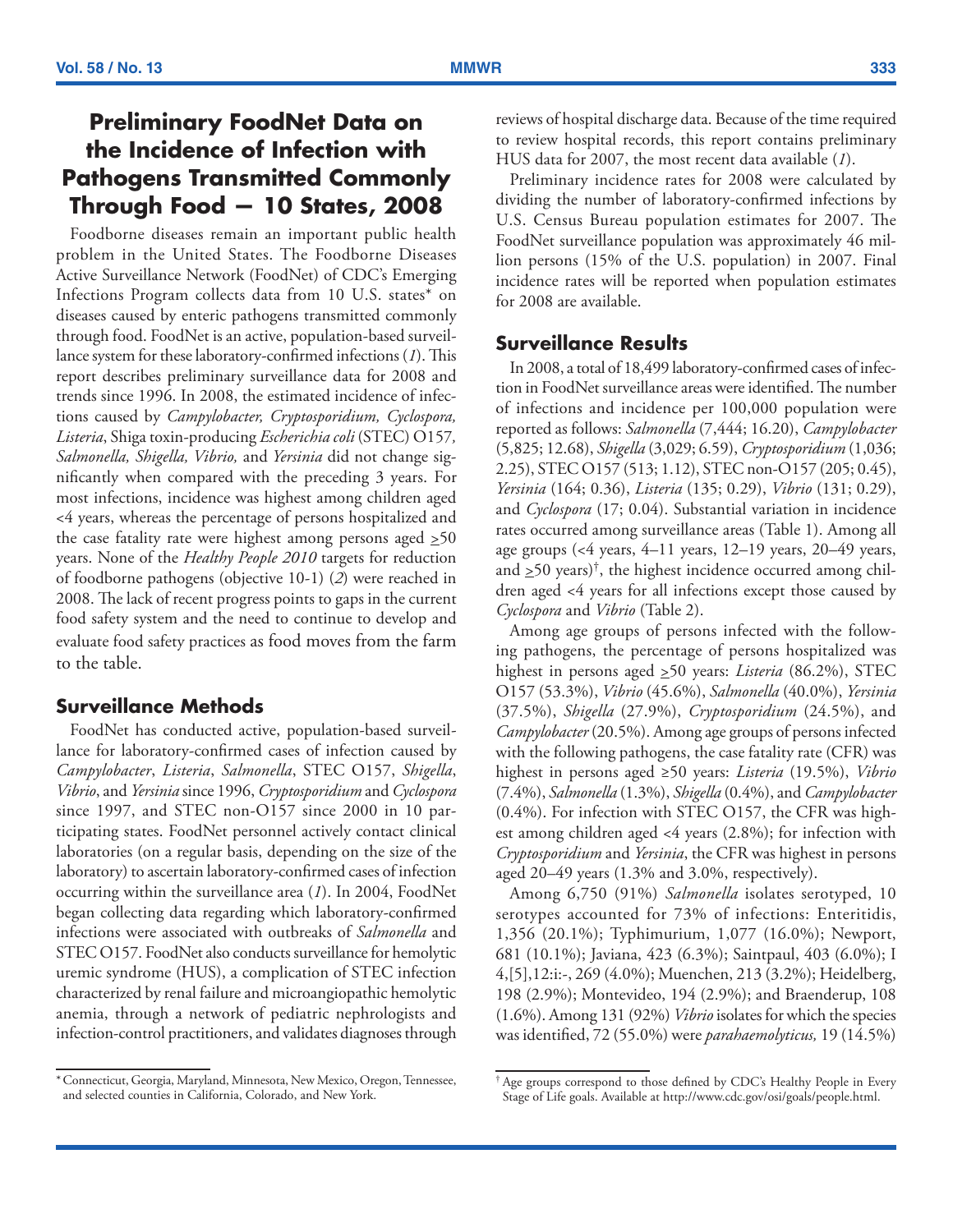**TABLE 1. Incidence\* of laboratory-confirmed bacterial and parasitic infection in 2008† and postdiarrheal hemolytic uremic syndrome (HUS) in 2007, by site and pathogen, compared with national health objectives§ — Foodborne Diseases Active Surveillance Network, United States**

| Pathogen              | California |       | Colorado Connecticut Georgia Maryland |       |       | <b>Minnesota</b> | <b>New Mexico</b> | <b>New York</b> | Oregon | Tennessee | Overall<br>2008 | <b>National</b><br>health<br>objective <sup>§</sup> |
|-----------------------|------------|-------|---------------------------------------|-------|-------|------------------|-------------------|-----------------|--------|-----------|-----------------|-----------------------------------------------------|
| <b>Bacteria</b>       |            |       |                                       |       |       |                  |                   |                 |        |           |                 |                                                     |
| Campylobacter         | 30.23      | 14.36 | 15.13                                 | 7.15  | 6.66  | 16.97            | 17.97             | 11.20           | 18.20  | 7.68      | 12.68           | 12.30                                               |
| Listeria              | 0.65       | 0.15  | 0.46                                  | 0.27  | 0.30  | 0.13             | 0.25              | 0.45            | 0.16   | 0.23      | 0.29            | 0.24                                                |
| Salmonella            | 14.62      | 12.48 | 14.10                                 | 23.97 | 15.02 | 14.53            | 26.40             | 10.15           | 10.59  | 14.63     | 16.20           | 6.80                                                |
| Shigella              | 4.83       | 3.15  | 1.14                                  | 11.51 | 2.05  | 5.96             | 8.02              | 0.77            | 1.97   | 15.56     | 6.59            | 1_                                                  |
| STEC** 0157           | 1.14       | 3.04  | 0.74                                  | 0.44  | 0.59  | 2.27             | 0.81              | 1.20            | 1.49   | 0.84      | 1.12            | 1.00                                                |
| STEC non-O157         | 0.06       | 0.89  | 0.49                                  | 0.26  | 0.55  | 0.98             | 1.47              | 0.40            | 0.13   | 0.06      | 0.45            |                                                     |
| Vibrio                | 0.65       | 0.15  | 0.40                                  | 0.20  | 0.59  | 0.15             | 0.10              | 0.19            | 0.32   | 0.16      | 0.29            |                                                     |
| Yersinia              | 0.34       | 0.26  | 0.43                                  | 0.47  | 0.23  | 0.33             | 0.15              | 0.45            | 0.40   | 0.31      | 0.36            |                                                     |
| <b>Parasites</b>      |            |       |                                       |       |       |                  |                   |                 |        |           |                 |                                                     |
| Cryptosporidium       | 1.32       | 1.00  | 1.17                                  | 2.66  | 0.94  | 4.50             | 8.83              | 2.65            | 1.44   | 0.70      | 2.25            |                                                     |
| Cyclospora            | 0.00       | 0.00  | 0.11                                  | 0.02  | 0.05  | 0.06             | 0.10              | 0.00            | 0.00   | 0.05      | 0.04            |                                                     |
| HUS <sup>††</sup>     | 2.43       | 0.98  | 0.47                                  | 1.08  | 0.27  | 2.83             | –                 | 1.31            | 2.54   | 3.91      | 1.75            | 0.90                                                |
| Surveillance          |            |       |                                       |       |       |                  |                   |                 |        |           |                 |                                                     |
| population (millions) | 3.25       | 2.70  | 3.50                                  | 9.54  | 5.62  | 5.20             | 1.97              | 4.27            | 3.75   | 6.16      | 45.95           |                                                     |

\* Per 100,000 population. † Data for 2008 are preliminary.

§ Current *Healthy People 2010* objective 10-1 targets for incidence of *Campylobacter*, *Salmonella*, Shiga toxin-producing *Escherichia coli* O157, and *Listeria* infections, and HUS. ¶ No national health objective exists for these pathogens.

\*\* Shiga toxin-producing *Escherichia coli*.

†† Incidence of postdiarrheal HUS in children aged <5 years; denominator is surveillance population aged <5 years in sites that conduct hospital discharge data review (New Mexico excluded).

**TABLE 2. Incidence\* of laboratory-confirmed bacterial and parasitic infections in 2008,† by age group — Foodborne Diseases Active Surveillance Network, United States**

|                  |          |       | Age group (yrs) <sup>§</sup> |           |       |
|------------------|----------|-------|------------------------------|-----------|-------|
| Pathogen         | $\leq$ 4 | 4-11  | $12 - 19$                    | $20 - 49$ | >50   |
| <b>Bacteria</b>  |          |       |                              |           |       |
| Campylobacter    | 28.54    | 10.06 | 9.37                         | 12.40     | 12.27 |
| I isteria        | 0.76     | —¶    |                              | 0.15      | 0.63  |
| Salmonella       | 74.65    | 19.28 | 11.29                        | 11.41     | 13.09 |
| Shigella         | 27.86    | 25.67 | 2.99                         | 3.61      | 1.70  |
| STEC** 0157      | 4.24     | 2.57  | 1.51                         | 0.59      | 0.65  |
| STEC non-O157    | 2.52     | 0.86  | 0.63                         | 0.25      | 0.14  |
| Vibrio           | 0.08     | 0.04  | 0.10                         | 0.27      | 0.49  |
| Yersinia         | 2.24     | 0.25  | 0.30                         | 0.17      | 0.35  |
| <b>Parasites</b> |          |       |                              |           |       |
| Cryptosporidium  | 6.08     | 3.05  | 1.73                         | 2.32      | 1.38  |
| Cyclospora       |          |       | 0.04                         | 0.03      | 0.06  |

\* Per 100,000 population.

† Data for 2008 are preliminary.

§ Age groups defined in CDC's Healthy People in Every Stage of Life goals, available at<http://www.cdc.gov/osi/goals/people.html>.

¶ No cases reported.

\*\* Shiga toxin-producing *Escherichia coli*.

were *vulnificus*, and eight (6.1%) were *alginolyticus*. Among 205 STEC non-O157 isolates tested for O antigen determination, 185 (90%) had an identifiable O antigen, most commonly O26 (28.1%), O103 (27.0%), or O111 (19.5%).

In 2007, FoodNet identified 77 cases of postdiarrheal HUS in persons aged <18 years (0.73 cases per 100,000 children). Among these 77 cases, 52 (68%) occurred in children aged <5 years (1.75 cases per 100,000 children).

## **Comparison with Previous Years**

A main-effects, log-linear Poisson regression model (negative binomial) was used to estimate statistically significant changes in incidence of infections in 2008 compared with previous years. This model accounts for site-to-site variation and the change in population in FoodNet surveillance areas over time (*1*). The average annual incidence for the preceding 3 years (2005–2007) and the first 3 years of surveillance (1996–1998) were used for comparison. The estimated change in incidence between 2008 and the comparison periods was calculated with 95% confidence intervals (CIs). For HUS surveillance, the average annual incidence for 2004–2006 was used as the comparison period. Changes over time were not analyzed for STEC non-O157, partly because changes in clinical laboratory practices, such as increases in Shiga toxin testing with enzyme immunoassay, likely affected reporting (*3*).

The estimatedincidence of *Campylobacter*, *Listeria*, *Salmonella*, *Shigella*, STEC O157, *Vibrio, Yersinia,* and *Cryptosporidium*  infections did not change significantly compared with the preceding 3 years (Figure 1). The apparent increase in *Salmonella* infections was not significant (CI =  $0\%$ -12%). Among the 10 most common *Salmonella* serotype infections, the incidence of Enteritidis increased 19% (CI = 3%–39%), Saintpaul increased 182% (CI = 112%–274%), and Heidelberg decreased 28%  $(CI = 12\% - 41\%)$ ; the incidence of the other seven serotypes did not change significantly. Trends for *Cyclospora* infection were not calculated because of low incidence across sites and years. The estimated incidence of postdiarrheal HUS in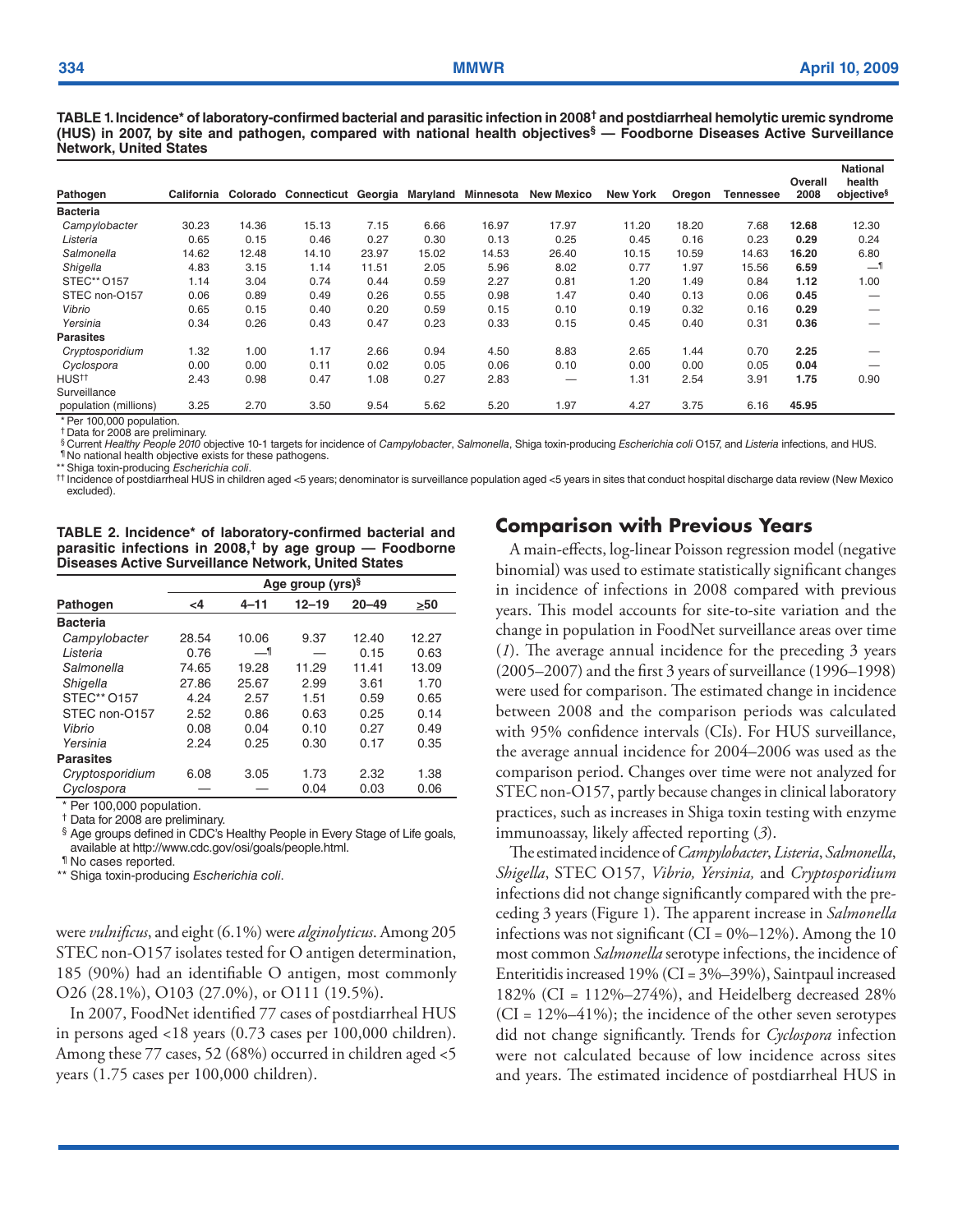



\* Data for 2008 are preliminary.

† *No significant change* = 95% confidence interval is both above and below the no change line; *significant increase* = estimate and entire 95% confidence interval are above the no change line; *significant decrease* = estimate and entire 95% confidence interval are below the no change line. § Shiga toxin-producing *Escherichia coli*.

children aged <5 years in 2007 did not change significantly compared with 2004–2006.

The lack of significant change in recent years is in contrast to trends from 1996, when FoodNet surveillance began, to 2004 (Figure 2). By 2008, in comparison with 1996–1998, modeled relative rates of infection with *Yersinia* had decreased 48% (CI = 35%–59%), *Shigella* had decreased 40% (CI = 15%–58%), *Listeria* had decreased 36% (CI = 20%–49%), *Campylobacter* had decreased 32% (CI = 27%–37%), and STEC O157 had decreased 25% (CI = 8%–39%), but *Vibrio* had increased 47% (CI = 9%–99%). The estimated incidence of infection with *Cryptosporidium* and *Salmonella* did not change significantly over this period.

## **Outbreak-Associated Cases of Infection**

In 2008, outbreak-associated infections accounted for 132 (25.7%) of STEC O157 cases and 547 (7.4%) of *Salmonella* cases. Two large multistate outbreaks of *Salmonella* infections that included FoodNet sites were investigated in 2008: an outbreak of *S.* Saintpaul infections associated with imported produce (*4*) and an outbreak of *S*. Typhimurium infections associated with peanut butter and peanut butter–containing products (*5*).

**FIGURE 2. Relative rates of laboratory-confirmed infections with** *Vibrio***,** *Salmonella***, STEC\* O157,** *Campylobacter***, and**  *Listeria* **compared with 1996–1998 rates, by year — Foodborne Diseases Active Surveillance Network, United States, 1996–2008†**



\* Shiga toxin-producing *Escherichia coli*.

† The position of each line indicates the relative change in the incidence of that pathogen compared with 1996–1998. The actual incidences of these infections can differ. Data for 2008 are preliminary.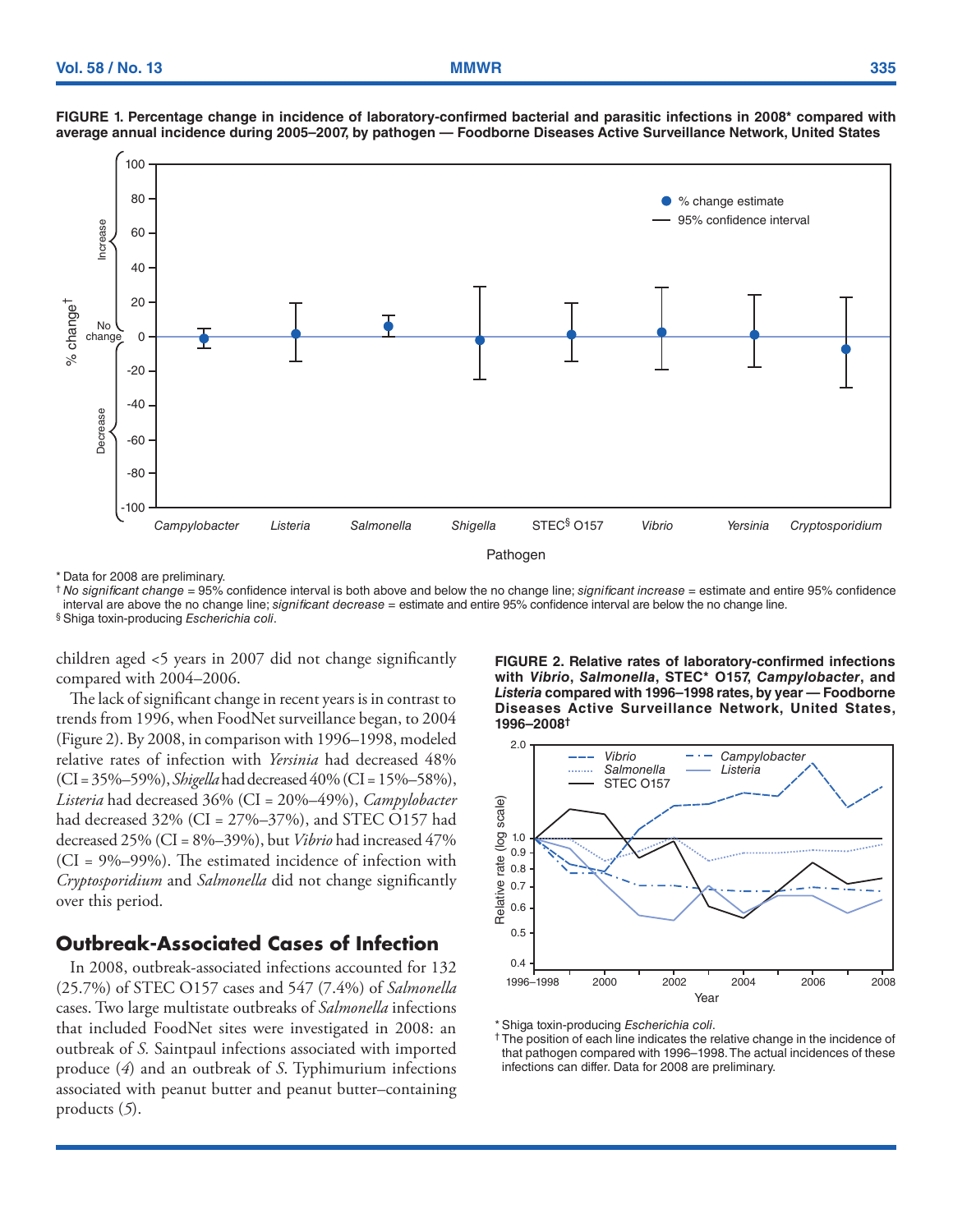**Reported by:** *D Vugia, MD, California Dept of Public Health. A Cronquist, MPH, Colorado Dept of Public Health and Environment. M Cartter, MD, Connecticut Dept of Public Health. M Tobin-D'Angelo, MD, Div of Public Health, Georgia Dept of Human Resources. D Blythe, MD, Maryland Dept of Health and Mental Hygiene. K Smith, DVM, Minnesota Dept of Health. S Lathrop, PhD, New Mexico Dept of Health. D Morse, MD, New York State Dept of Health. P Cieslak, MD, Oregon Public Health Div. J Dunn, DVM, Tennessee Dept of Health. KG Holt, DVM, Food Safety and Inspection Svc, US Dept of Agriculture. Center for Food Safety and Applied Nutrition, Food and Drug Admin. OL Henao, PhD, RM Hoekstra, PhD, FJ Angulo, DVM, PM Griffin, MD, RV Tauxe, MD, Div of Foodborne, Bacterial, and Mycotic Diseases, National Center for Zoonotic, Vector-Borne, and Enteric Diseases; KK Trivedi, MD, EIS Officer, CDC.* 

**Editorial Note:** Despite numerous activities aimed at preventing foodborne human infections, including the initiation of new control measures after the identification of new vehicles of transmission (e.g., peanut butter–containing products), progress toward the national health objectives has plateaued, suggesting that fundamental problems with bacterial and parasitic contamination are not being resolved. Although significant declines in the incidence of certain pathogens have occurred since establishment of FoodNet, these all occurred before 2004. Of the four pathogens with current *Healthy People 2010* targets, *Salmonella*, with an incidence rate of 16.2 cases per 100,000 in 2008, is farthest from its target for 2010 (6.8). The lack of recent progress toward the national health objective targets and the occurrence of large multistate outbreaks point to gaps in the current food safety system and the need to continue to develop and evaluate food safety practices as food moves from the farm to the table.

Efforts to reduce contamination of meat, poultry, produce, and other foods are ongoing. In 2006, the U.S. Department of Agriculture's Food Safety and Inspection Service implemented a *Salmonella* initiative program to prevent *Salmonella* contamination of meat and poultry. § Industry response to the program has resulted in a decrease in the percent-positive rate for *Salmonella* in raw broiler chicken from 11.4% in 2006 to 7.3% in 2008 (*6*). Additionally, the percentage of broiler chicken slaughter establishments with *Salmonella* contamination rates at half or below half of the performance standard increased from 49% in 2006 to 82% in 2008 (2010 target is 90%) (*6*). However, the percentage of ground beef samples yielding STEC O157 increased from 0.24% in 2007 to 0.47% in 2008 (*7*); whether the increase was related to focused sampling of higher risk facilities or improved laboratory detection, or whether the microbial load was actually higher, is unknown. In August 2008, the Food and Drug Administration (FDA) published a rule allowing irradiation of fresh iceberg lettuce and

fresh spinach to help protect consumers from *Salmonella* and STEC O157; FDA also piloted an advanced screening system to identify food safety threats at all U.S. borders. ¶

Enhanced and food-specific measures are needed to 1) control or eliminate pathogens in domestic and imported food; 2) reduce or prevent contamination during growing, harvesting, and processing; and 3) continue the education of restaurant workers and consumers about risks and prevention measures. In particular, continued efforts are needed to understand how contamination of fresh produce and processed foods occurs and to develop and implement measures that reduce it. More outbreaks can be recognized and their causative foods identified with rapid and complete subtyping of pathogens and with rapid standardized interviews of ill persons and appropriately selected controls.

The reported incidence of *Campylobacter*, *Salmonella,* and STEC O157 infections varies substantially by site. For example, incidence of *Campylobacter* is highest in California, incidence of *Salmonella* is highest in New Mexico and Georgia, and incidence of STEC O157 is highest in Colorado. Previous FoodNet studies suggest that even after controlling for laboratory testing practices, site-to-site variation in disease incidence reflects regional differences in exposures, which might include the consumption of contaminated food or exposure through other routes of transmission (*8,9*).

The reported incidence of *Campylobacter*, *Cryptosporidium, Listeria, Salmonella*, *Shigella*, STEC O157, and *Yersinia* infections remains highest among children aged <4 years. For most pathogens under surveillance, persons aged  $\geq 50$  years are at greater risk than are other age groups for hospitalization and death, making aggressive diagnosis and treatment especially important in this age group.

The findings in this report are subject to at least four limitations. First, because FoodNet relies on laboratory diagnoses, changing laboratory practices might affect the reported incidence of some pathogens. For example, fewer laboratoryconfirmed infections might be reported as a result of increased use of nonculture tests. Second, many foodborne illnesses (e.g., norovirus infection) are not reported to FoodNet because these pathogens are not identified routinely in clinical laboratories. Third, differences in health-care seeking behaviors between age groups might contribute to a much higher incidence of reported illness in certain age groups (e.g., young children and older persons) (*10*). Finally, although the FoodNet population is similar demographically to the U.S. population, the findings might not be generalizable (*1*).

<sup>§</sup> Additional information about the *Salmonella* verification sampling program is available at <http://www.fsis.usda.gov/oppde/rdad/frpubs/04-026n.pdf>.

<sup>¶</sup> Additional information about the FDA Food Protection Plan is available at <http://www.fda.gov/oc/initiatives/advance/food/progressreport1108.html>.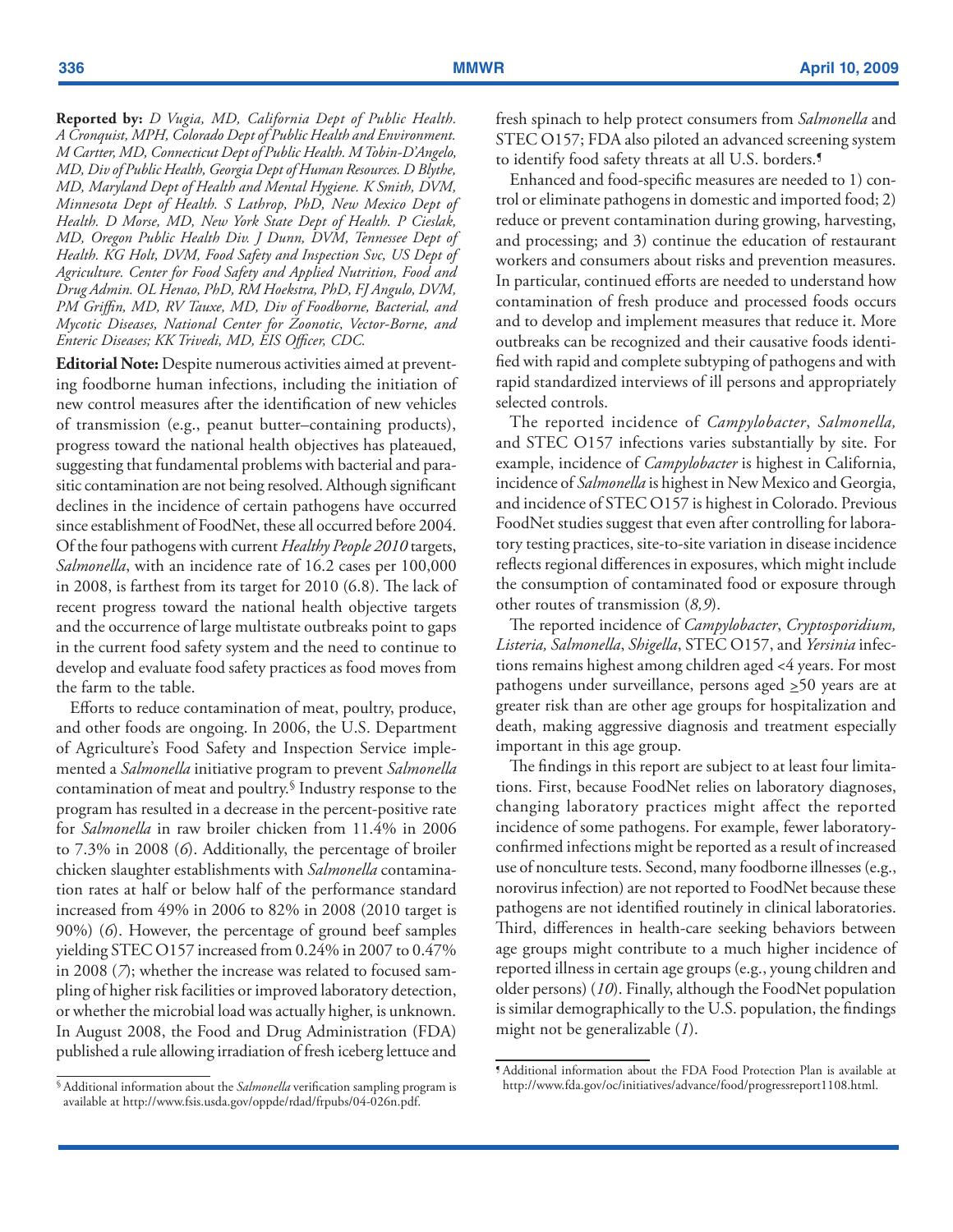<span id="page-8-0"></span>Consumers can reduce their risk for foodborne illness by following safe food-handling and preparation recommendations and by avoiding consumption of unpasteurized milk, raw or undercooked oysters, or other raw or undercooked foods of animal origin such as eggs, ground beef, and poultry. Risk also can be decreased by choosing pasteurized eggs, high pressure-treated oysters, and irradiated produce. Everyone should wash hands before and after contact with raw meat, raw foods derived from animal products, and animals and their environments. More detailed information on food safety practices is available at http://[www.foodsafety.gov](file://cdc/project/NCHM_OD_MMWR/MM/MM%2058%20series%20(2009)/MM5813/Docs%20%26%20figs/www.foodsafety.gov/) and http:// [www.fightbac.org](file://cdc/project/NCHM_OD_MMWR/MM/MM%2058%20series%20(2009)/MM5813/Docs%20%26%20figs/www.fightbac.org ).

#### **References**

- 1. Scallan E. Activities, achievements, and lessons learned during the first 10 years of the Foodborne Diseases Active Surveillance Network: 1996–2005. Clin Infect Dis 2007;44:718–25.
- 2. US Department of Health and Human Services. Food safety. Objective 10-1: Reduce infections caused by key foodborne pathogens. Healthy people 2010 (conference ed, in 2 vols). Washington, DC: US Department of Health and Human Services; 2000. Available at [http://](http://www.healthypeople.gov/Document/pdf/Volume1/10Food.pdf) [www.healthypeople.gov/document/pdf/volume1/10food.pdf](http://www.healthypeople.gov/Document/pdf/Volume1/10Food.pdf).
- 3. CDC. Laboratory-confirmed non-O157 Shiga toxin-producing *Escherichia coli*—Connecticut, 2000–2005. MMWR 2007;56:29–31.
- 4. CDC. Outbreak of *Salmonella* serotype Saintpaul infections associated with multiple raw produce items—United States, 2008. MMWR 2008;57:929–34.
- 5. CDC. Multistate outbreak of *Salmonella* infections associated with peanut butter and peanut butter-containing products—United States, 2008–2009. MMWR 2009;58:1–6.
- 6. US Department of Agriculture. *Salmonella* verification testing program for raw meat and poultry. Washington, DC: US Department of Agriculture, Food Safety and Inspection Service; 2009. Available at <http://www.fsis.usda.gov/science/microbiology/index.asp>.
- 7. US Department of Agriculture. Testing of raw ground beef and raw ground beef component samples for *E. coli* O157:H7: year-to-date totals. Washington, DC: US Department of Agriculture, Food Safety and Inspection Service; 2009. Available at [http://www.fsis.usda.gov/](http://www.fsis.usda.gov/Science/Ecoli_Raw_Beef_Testing_Data_YTD/index.asp ) [science/ecoli\\_raw\\_beef\\_testing\\_data\\_ytd/index.asp](http://www.fsis.usda.gov/Science/Ecoli_Raw_Beef_Testing_Data_YTD/index.asp ).
- 8. Bender JB, Smith KE, McNees AA, et al. Factors affecting surveillance data on *Escherichia coli* O157 infections collected from FoodNet sites, 1996–1999. Clin Infect Dis 2004;38(Suppl 3):S157–64.
- 9. Ailes E, Demma L, Hurd S, et al. Continued decline in the incidence of *Campylobacter* infections, FoodNet 1996–2006. Foodborne Pathog Dis 2008;5:329–37.
- 10. Scallan E, Jones TF, Cronquist A, et al. Factors associated with seeking medical care and submitting a stool sample in estimating the burden of foodborne illness. Foodborne Pathog Dis 2006;3:432–8.

# **Cholera Outbreak — Southern Sudan, 2007**

*Vibrio cholerae* causes cholera, an acute infectious diarrheal disease that can result in death without appropriate therapy, depending on the severity of the disease (*1*). War, poverty, inadequate sanitation, and large numbers of refugees and internally displaced persons (IDPs) are major precursors to cholera outbreaks (*2*). In 2005, Southern Sudan ended its 22-year civil war with North Sudan; as a result, IDPs and refugees are returning to the south (*3,4*). During April–June 2007, investigators from the Southern Sudan Field Epidemiology and Laboratory Training Program (SS-FELTP) and CDC investigated a cholera outbreak in the town of Juba, Southern Sudan. This report summarizes the results of that investigation, which found that 3,157 persons were diagnosed with suspected cholera during January–June 2007, with 74 deaths resulting from the disease. An environmental investigation revealed suboptimal hygiene practices and a lack of water and sanitation infrastructure in Juba. A case-control study indicated that persons less likely to have cholera were more likely to have consumed hot meals containing meat during the outbreak. Contaminated food or water were not identified as possible sources of the cholera outbreak in Juba. However, this might be attributed to limitations of the study, including small sample size. Cholera can reach epidemic proportions if adequate control measures are not implemented early. Mass media campaigns are important for current and new residents in Juba to understand the importance of proper food handling, clean water, and optimal hygiene practices to prevent the spread of cholera.

After the civil war with North Sudan ended in 2005, displaced residents began returning to Juba. Juba is a major urban area in Central Equatoria State and is considered the unofficial capital of Southern Sudan. Housing in Juba for returning residents consisted of informal and formal settlements that included old brick homes, tent camps, and mud thatch houses. The major water sources were borehole well pumps, shallow watering holes, the Nile River, and tanker trucks. Latrines and indoor plumbing were lacking; as a result, some residents used open fields for defecation. Juba had one large open-air marketplace, in which persons could shop for food items, and very few restaurants. In February 2006, a large cholera outbreak began in Juba, resulting in 6,329 suspected infections as of June 2006, with sporadic cases continuing throughout the year.

## **Epidemiologic Investigation**

CDC's Coordinating Office for Global Health received a request for technical assistance from SS-FELTP in March 2007 to investigate a second large cholera outbreak in Juba. Investigators arrived at the end of April 2007, after the outbreak had peaked (weeks 10–11) (Figure) and after information about cholera prevention had been communicated to Juba residents. At the time of the investigation, Southern Sudan's Ministry of Health (MOH) was conducting a cholera prevention campaign that included radio prevention messages and community education forums. MOH defined a suspected cholera case as illness in a person of any age with acute watery diarrhea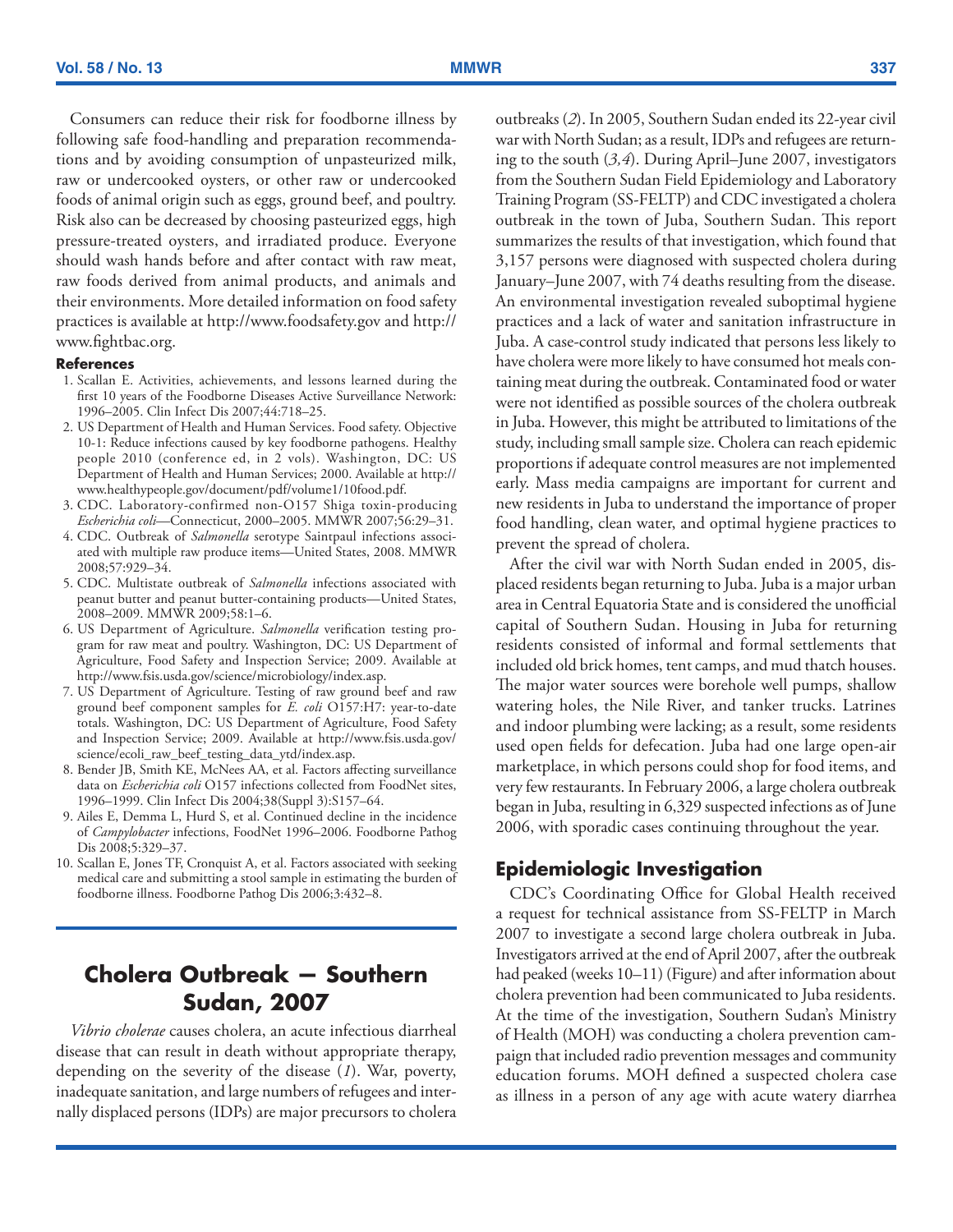

**FIGURE. Number of suspected cholera cases,\* by week of illness onset, and number of cholera deaths — Juba, Southern Sudan, 2007**

\* Defined as illness in a person of any age with acute watery diarrhea. † World Health Organization epidemiologic week.

during the 2007 outbreak. Contaminated water and food were hypothesized to be the main sources of cholera in Juba based on previous cholera studies conducted in Africa (*1,2*) and the lack of sanitation infrastructure observed in Juba. Potential risk factors for cholera were identified after discussions with persons living in Juba and health officials about possible routes of transmission. A review of the weekly surveillance records kept jointly by the World Health Organization (WHO) Juba office and MOH identified 3,157 persons with diagnoses of suspected cholera (case fatality rate: 2%) during January–June 2007 in Juba. The outbreak peaked in March and ended in June 2007. However, isolated cases continued for the remainder of 2007. Information on the number of persons infected with cholera was obtained from the Juba Teaching Hospital (JTH), cholera treatment centers coordinated by Medecins Sans Frontiers (MSF), and other local hospitals and clinics. A review of records from JTH revealed that information on sex, age, and symptoms was incomplete in the hospital admissions logbook.

## **Environmental Investigation**

Latrines, chlorine for treating water, and soap were lacking in Juba. Residents collected water from borehole pump wells using jerry cans (large plastic containers with small openings), the Nile River, and tanker trucks selling untreated Nile River water. Upon initial inspection, investigators observed an open defecation field near the Nile River, pit latrines built uphill from nearby borehole wells, and several wells closed because of contamination.

## **Case-Control Study**

A prospective matched case-control study was conducted during May 24–June 5 by SS-FELTP trainees and CDC investigators. A questionnaire was developed that included demographic characteristics, symptoms, potential exposures (e.g., related to food, water, personal hygiene, and sanitation), large gatherings (e.g., funerals and weddings), and knowledge of cholera prevention. Case-patients were identified upon admission to the infectious disease ward at JTH. For the purposes of the study, a case was defined as illness in a person of any age with acute watery diarrhea (with or without vomiting) in the 4 days before arriving at JTH. Selection of case-patients was consecutive. All persons admitted to JTH during May 24–June 5 who met the case definition were included in the study. Two case-patients died before they could be enrolled in the study and thus were excluded. Among those households with more than one case-patient, only the first ill person was enrolled in the study; secondary cases were excluded. Interviewers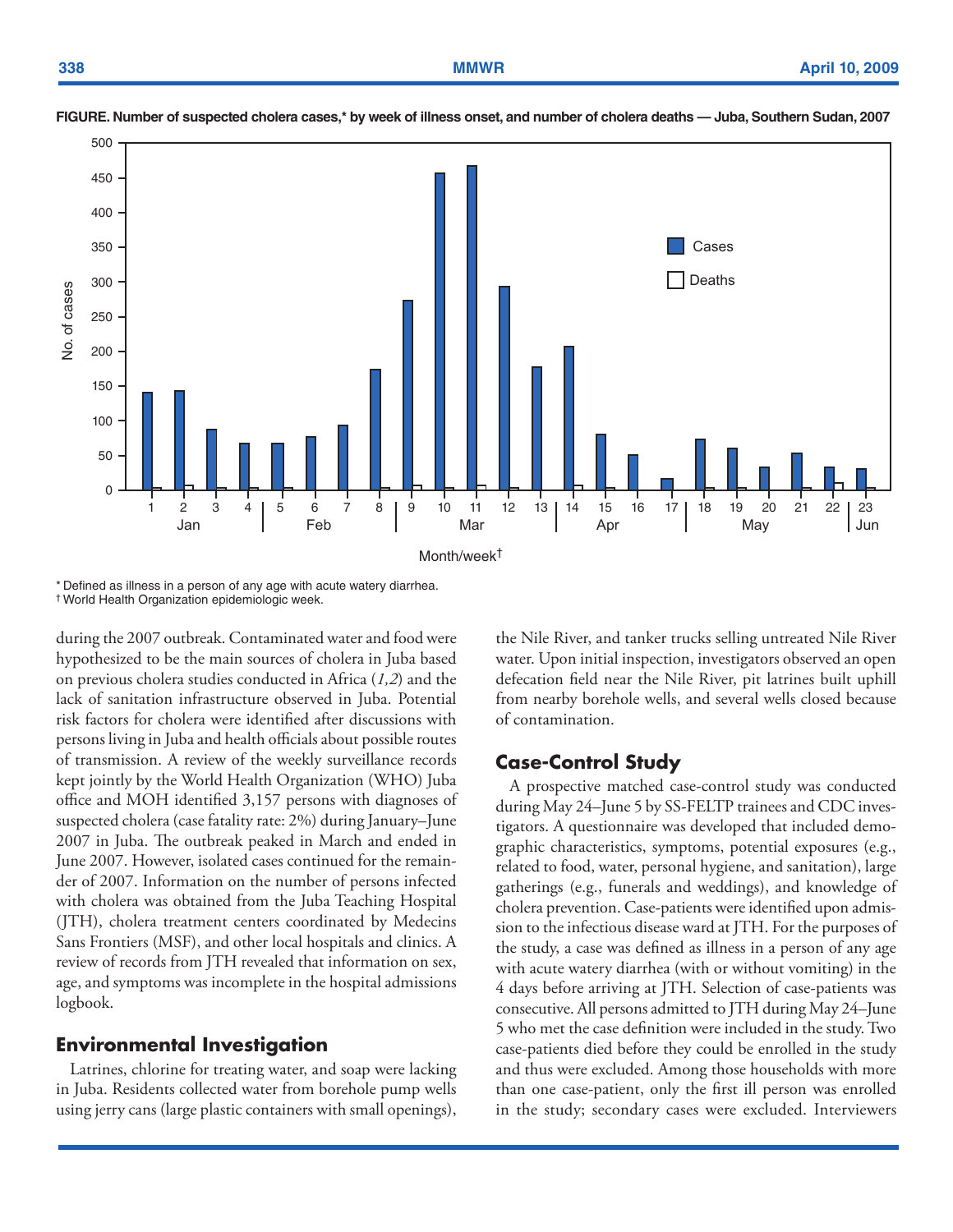traveled to each case-patient's place of residence and matched each case-patient to two community controls by age (within 5 years), sex, and neighborhood. Selected control residences were chosen randomly and could not be residences that were adjacent to the case-patient's residence. Persons living next to the case-patients' residences might have been more likely to also be infected with cholera because many of the home communes observed belonged to the same family, and members shared meals, latrines (if existing), and courtyards. Controls and their household members had no history of diarrhea since January 2007. Case-patients were interviewed in the hospital, and controls were interviewed in their residences. Information was collected on 42 cases and 81 controls. Both bivariate (chi-square) and multivariable (conditional logistic regression) analyses were performed. The multivariable analysis included all variables that were significant ( $p \le 0.05$ ) in the bivariate analysis. Stool specimens gathered by rectal swabs from 10 case-patients with suspected cholera who had not received antimicrobial treatment by a certified laboratory technologist were stored in Cary-Blair medium and shipped to the Kenya Medical Research Institute (KEMRI) laboratory in Nairobi, Kenya. Because of limited resources, only 10 specimens were shipped to KEMRI.

The median age of both case-patients and controls was 30 years (range: 3–60 years); 2% of case-patients and 1% of controls were aged <5 years. Approximately half (52%) of the case-patients entered the hospital within 1 day of becoming ill (Table 1). Other symptoms included vomiting, fever, and leg cramps. One third of the case-patients were reported as being severely dehydrated based on the nursing notes in the medical chart. Treatment consisted of oral fluids, tetracycline, doxycycline, and intravenous fluids and varied among case-patients. The majority of case-patients received intravenous fluids, but not all received oral fluids, tetracycline, or doxycycline.

The unadjusted matched analysis (Table 2) indicated that persons who 1) self-identified as visitors to Juba (matched odds ratio  $[mOR] = 5.6$ ; 2) had lived less than 1 year in Juba  $(mOR = 4.6)$ ; and 3) chose a water source close to their place of residence (i.e.,  $\leq 20$  meters [mOR = 3.2]) were at greater odds of having cholera, all significant associations at  $p \le 0.05$ . Using tanker trucks drawing water from the Nile River as the main source of drinking water was not significantly associated with cholera. A significant association was observed for persons who did not treat their water (when compared with those who used chlorine treatment) were found to be at less risk for cholera (mOR =  $0.2$ ). No significant associations were observed between cholera and hygiene-related factors (i.e., using soap to wash hands before eating or after defecation, and having soap present in the house) or eating leftover foods. Consuming a meal with fish served hot in the 3 days before

| TABLE 1. Clinical characteristics of 42 cholera cases* — Juba. |  |
|----------------------------------------------------------------|--|
| Southern Sudan, 2007                                           |  |

| - 7                                        |     |        |
|--------------------------------------------|-----|--------|
| Characteristic                             | No. | $(\%)$ |
| Age (yrs) (median: 30)                     |     |        |
| $<$ 5                                      | 1   | (2)    |
| $5 - 14$                                   | 5   | (12)   |
| $15 - 25$                                  | 6   | (14)   |
| $26 - 44$                                  | 20  | (47)   |
| $>45$                                      | 10  | (24)   |
| <b>Sex</b>                                 |     |        |
| Male                                       | 22  | (52)   |
| Female                                     | 20  | (48)   |
| No. of days ill before hospital admission  |     |        |
| 1                                          | 22  | (52)   |
| $\overline{c}$                             | 14  | (33)   |
| 3                                          | 5   | (12)   |
| $\overline{4}$                             | 1   | (2)    |
| Watery diarrhea <sup>†</sup>               |     |        |
| Yes                                        | 42  | (100)  |
| No                                         | 0   |        |
| Vomiting <sup><math>\dagger</math></sup>   |     |        |
| Yes                                        | 39  | (93)   |
| <b>No</b>                                  | 3   | (7)    |
| Leg cramps <sup><math>\dagger</math></sup> |     |        |
| Yes                                        | 15  | (36)   |
| No<br>$Fever^{\dagger}$                    | 27  | (64)   |
| Yes                                        | 42  | (100)  |
| No                                         | 0   |        |
| Dehydration level <sup>†</sup>             |     |        |
| None                                       | 5   | (12)   |
| Some                                       | 23  | (55)   |
| Severe                                     | 14  | (33)   |
| Oral fluids <sup>†</sup>                   |     |        |
| Yes                                        | 14  | (33)   |
| No                                         | 28  | (67)   |
| Intravenous fluids <sup>†</sup>            |     |        |
| Yes                                        | 39  | (93)   |
| <b>No</b>                                  | 3   | (7)    |
| Tetracycline <sup>†</sup>                  |     |        |
| Yes                                        | 2   | (5)    |
| <b>No</b>                                  | 40  | (95)   |
| Doxycycline <sup>†</sup>                   |     |        |
| Yes                                        | 28  | (67)   |
| No                                         | 14  | (33)   |

\* A case was defined as illness in a person of any age with acute watery diarrhea (with or without vomiting) in the 4 days before arriving at Juba Teaching Hospital.

† Obtained from case-patient charts at Juba Teaching Hospital.

becoming ill (case-patients) and before being interviewed (controls), was significantly protective for cholera (mOR = 0.3). A similar significant protective association was found for hot meals containing meat (mOR =  $0.2$ ). No significant associations with other local food items or attendance at large gatherings (e.g., funerals or weddings) were identified. After the significant variables from the bivariate analysis were included in a multivariable analysis, only consuming at least one hot meal containing meat in the 3 days before becoming ill (case-patients) or before being interviewed (controls) (adjusted mOR =  $0.3$  [95% confidence interval =  $0.1-0.9$ ], p =  $0.03$ ) was associated with a lowered risk for cholera.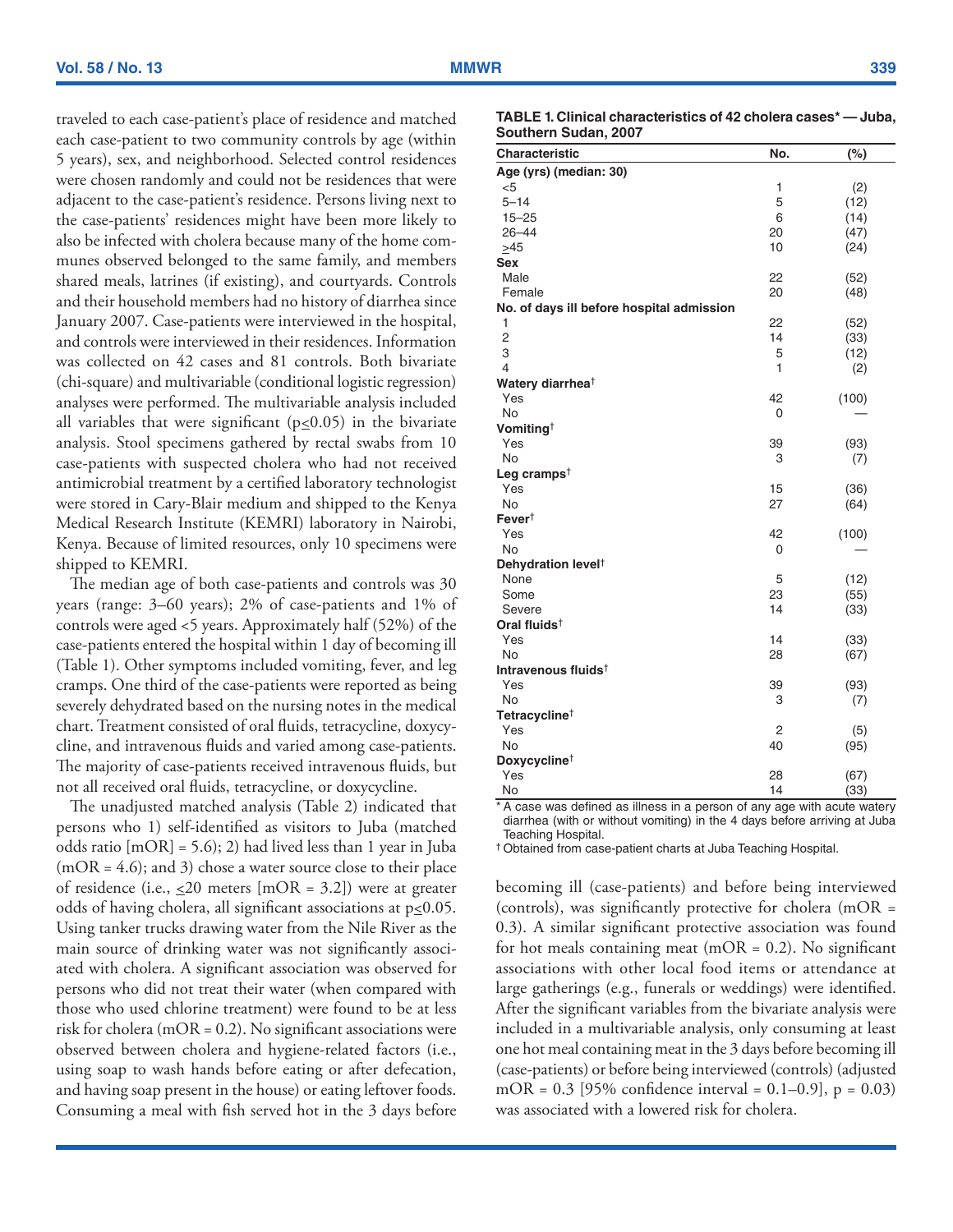|  | TABLE 2. Association of selected exposures with cholera illness - Juba, Southern Sudan, 2007 |  |  |
|--|----------------------------------------------------------------------------------------------|--|--|
|--|----------------------------------------------------------------------------------------------|--|--|

|                                                                             | Cases* |        |       | <b>Controls</b> | <b>Matched</b> |                       |                      |
|-----------------------------------------------------------------------------|--------|--------|-------|-----------------|----------------|-----------------------|----------------------|
| <b>Exposure</b>                                                             | No.    | $(\%)$ | No.   | $(\%)$          | odds ratio     | $(95\% \text{ Cl}^+)$ | p value <sup>§</sup> |
| Nonresident of Juba vs. resident (referent)                                 | 15/41  | (36.6) | 11/81 | (13.6)          | 5.6            | $(1.6 - 19.6)$        | 0.001                |
| <1 yr in Juba vs. $\geq$ 1 yr in Juba (referent)                            | 17/42  | (40.5) | 17/81 | (21.0)          | 4.6            | $(1.4 - 14.8)$        | 0.006                |
| Drinking water source <20 m from residence<br>vs. >20 m away (referent)     | 28/41  | (68.3) | 37/80 | (46.3)          | 3.2            | $(1.2 - 8.4)$         | 0.006                |
| Drinking water from tanker truck vs. other<br>water sources (referent)      | 6/35   | (17.1) | 9/66  | (13.6)          | 1.8            | $(0.5 - 6.8)$         | 0.243                |
| Drinking untreated water vs. chlorinated<br>water (referent)                | 28/40  | (70.0) | 71/79 | (89.9)          | 0.2            | $(0.1 - 0.7)$         | 0.007                |
| Consumed a meal with hot fish vs. meal<br>without hot fish (referent)       | 19/42  | (45.2) | 53/81 | (65.4)          | 0.3            | $(0.1 - 0.8)$         | 0.006                |
| Consumed a meal with hot meat vs. meal<br>without hot meat (referent)       | 20/42  | (47.6) | 66/81 | (81.5)          | 0.2            | $(0.1 - 0.5)$         | 0.001                |
| Defecating in an open field vs. not defecating<br>in open field (referent)  | 12/42  | (28.6) | 15/81 | (18.5)          | 2.5            | $(0.8 - 7.6)$         | 0.070                |
| Not washing hands post defecation with soap<br>vs. washing hands (referent) | 24/42  | (57.1) | 54/81 | (66.7)          | 1.7            | $(0.7 - 3.9)$         | 0.151                |
| Not washing hands before eating with soap<br>vs. washing hands (referent)   | 15/42  | (35.7) | 34/81 | (42.0)          | 1.3            | $(0.6 - 2.9)$         | 0.343                |
| Attended large gathering vs. did not attend<br>one (referent)               | 9      | (21.4) | 9     | (11.4)          | 2.2            | $(0.8 - 6.7)$         | 0.100                |
| Eat or store leftover food vs. did not eat or<br>store (referent)           | 25     | (59.5) | 47    | (58.0)          | 1.0            | $(0.4 - 2.5)$         | 0.562                |
| Soap not present in house vs. soap present<br>in the house (referent)       | 11     | (32.4) | 27    | (33.3)          | 1.0            | $(0.3 - 2.9)$         | 0.600                |

\* A case was defined as illness in a person of any age with acute watery diarrhea (with or without vomiting) in the 4 days before arriving at Juba Teaching Hospital.

† Confidence interval.

§ Significant at p≤0.05.

## **Laboratory Results**

Six of the 10 rectal swabs collected from the case-patients in the case-control study before antimicrobial treatment was started yielded *Vibrio cholerae* biotype El Tor, serogroup O1, serotype Inaba. This type was resistant to sulfatrimethoprim, nalidixic acid, sulfisoxazole, streptomycin, and furazolidone.

## **Control Measures**

The cholera outbreak in Juba ended in June 2007. At the time of the investigation, MOH established a working group with key stakeholders (the United Nations Children's Fund, the United Nations Office for Humanitarian Affairs, and WHO) and other international nongovernmental organizations to develop a strategy for cholera prevention and preparedness for Southern Sudan. The following strategies were implemented for the 2007 outbreak and any future outbreaks: 1) community health education, with emphasis on improved hygiene practices and sanitation; 2) establishment of food safety regulations for the local market; 3) expansion of the municipal water supply; 4) establishment of proper city waste disposal systems and house pit latrines; 5) banning of defecation in the three main streams in Juba; 6) a shift from informal to formal planned settlements for houses; and 7) supervision of water treatment with chlorine at collection points along the Nile River.

**Reported by:** *L Kur, MS, C Mounir, MD, J Lagu, MD, M Muita, MD, Southern Sudan Field Epidemiology and Laboratory Training Program; J Rumunu, MD, Ministry of Health, Government of Southern Sudan. B Ochieng, Kenya Medical Research Institute, Nairobi, Kenya. A Weathers, MPP, P Nsubuga, MD, E Maes, PhD, Div of Global Public Health Capacity Development, Coordinating Office for Global Health; I Rolle, PhD, EIS Officer, CDC.* 

**Editorial Note:** Cholera outbreaks continue to occur throughout Africa, despite advances in cholera surveillance, treatment, and prevention. The main contributors to cholera outbreaks worldwide include a lack of clean water, inadequate sanitation, and suboptimal food-handling practices (*5*). Cholera is a major public health concern because it induces acute severe diarrhea and can result in death if oral rehydration is not administered quickly (*1*). Once a cholera outbreak occurs, simple interventions can prevent infection: 1) washing hands with soap before eating, cooking, and after defecation; 2) eating cooked food served hot; and 3) drinking water treated by a recommended method (e.g., boiling, chlorination, or solar disinfection through UV+ heat) (*5*).

This investigation of cholera in Juba did not implicate a single source of water or food, which are common modes of cholera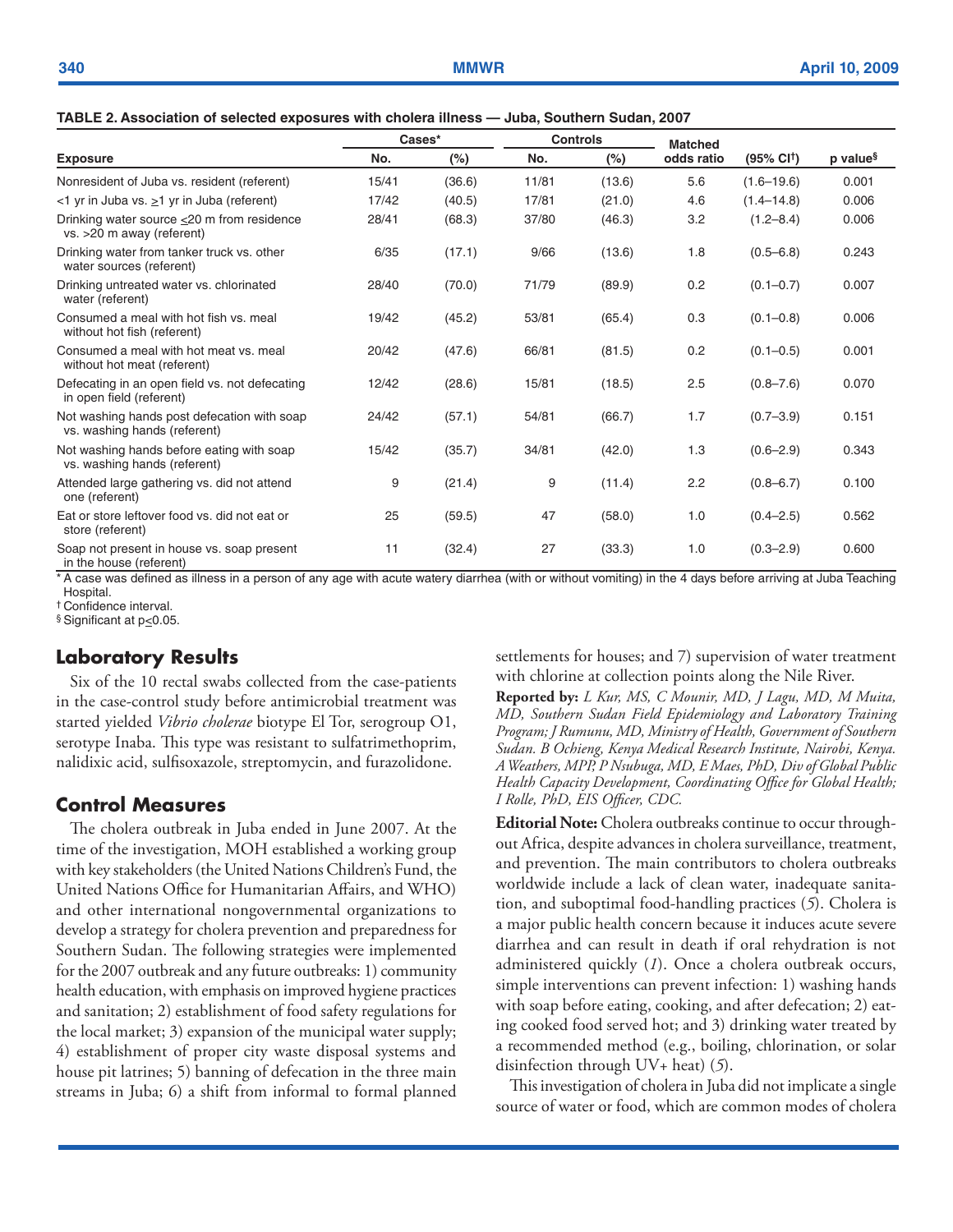transmission. The unadjusted matched analysis indicated that the following were risk factors for cholera: 1) using a water source close to the place of residence (i.e.,  $\leq$  20 meters); 2) being a visitor to Juba; and 3) living less than 1 year in Juba. Persons consuming a meal with hot meat or hot fish were less likely to have cholera. Surprisingly, persons who did not treat their water also appeared to have a lower risk for cholera. Persons using untreated water might have been previously exposed to cholera and therefore might have developed some immunity. Moreover, among persons with cholera who treated their water, poor techniques for treating water with chlorine might have resulted in exposure to cholera. This is especially likely if those persons who used chlorine were more likely to have used visibly turbid water from the Nile River that was imperfectly disinfected by chlorine.

Despite these findings, the majority of the associations observed became insignificant in the multivariable analysis, which indicated that the initial results were artifacts or were attributed to limitations of the study. Only eating a hot meal containing meat in the 3 days before becoming ill (casepatients) or being interviewed (controls) remained significantly protective  $(p = 0.03)$  in the multivariable analysis when all the significant variables from the bivariate analysis were included. Knowledge of proper food handling and the importance of heating foods thoroughly before eating might have helped prevent the transmission of cholera in this population, as suggested by the lower odds of cholera by those persons eating at least one hot meal with meat. Cholera can grow in food kept at room temperature (*5*). Food was routinely cooked outside using makeshift stoves, and cold storage of food was limited because of a lack of electricity. Previous studies of cholera outbreaks have implicated the consumption of cold foods (e.g., seafood and raw vegetables) as risk factors for cholera and recommended that food be cooked and eaten hot (*6,7*). Treatment of the case-patients consisted of the recommended WHO treatment of rehydration using oral rehydration and intravenous therapy. Approximately half of the case-patients received antibiotics, which WHO indicates should only be administered in severe cases (*5*). Only 14 case-patients were classified as having severe dehydration.

The findings in this report are subject to at least three limitations. First, the data collected in the case-control study (e.g., information related to the main source of drinking water and water treatment supplies) were self-reported. In addition, widespread exposure to health messages might have increased reports of risk-reducing behavior because of social desirability bias. The investigation team arrived after the outbreak had peaked, and the health messages had been in operation for at least 1 month before the team's arrival. Second, misclassification bias might have occurred because some of the controls might have developed immunity to cholera, and laboratory tests revealed that, of the 10 case-patients tested, only six were found to have cholera. Controls were not tested for cholera. As a result, some of the cases might not have been actual cases, and some of the controls might have been cases. Finally, the sample size for the case-control study was small and therefore might have limited significant associations for risk factors with  $p$ -values < 0.05.

In developing countries such as Southern Sudan or those recovering from war, returning residents might be at greater risk for diseases such as cholera. Cholera prevention strategies recommended by WHO and MSF that could be used for countries recovering from war include 1) encouraging proper food-handling techniques, including eating heated food; 2) intensifying surveillance to detect cases early; 3) building proper pit latrines; 4) cleaning defecation fields; 5) providing soap and chlorine free of charge or at a reduced cost; and 6) implementing appropriate water and sanitation policies (*5,8*).

#### **Acknowledgments**

This report is based, in part, on contributions by A Taban, O Jackson, E Kosti, J Benjamin, L Okeny, C Olur, B Samuel, Ministry of Health, Government of Southern Sudan; S Dada, World Health Organization, Juba Office, Southern Sudan; and E Mintz, MD, Div of Bacterial, Foodborne, and Mycotic Diseases, National Center for Zoonotic, Vector-Borne, and Enteric Diseases, and T Handzel, PhD, Div of Emergency and Environmental Health Svcs, National Center for Environmental Health, CDC.

#### **References**

- 1. Sack DA, Sack RB, Balakrish G, Siddique AK. Cholera. Lancet 2004;363:223–33.
- 2. Gaffga NH, Tauxe RV, Mintz ED. Cholera: a new homeland in Africa? Am J Trop Med Hyg 2007;77:705–13.
- 3. Sudanese peace treaty signed. Foreign Policy Bull 2006;16:100–33.
- 4. Alwan A. Resource mobilization for health action in crises. Sudan. Geneva, Switzerland: World Health Organization; 2006. Available at [http://www.](http://www.who.int/hac/donorinfo/cap/Sudan_Workplan_Dec06.pdf) [who.int/hac/donorinfo/cap/Sudan\\_Workplan\\_Dec06.pdf](http://www.who.int/hac/donorinfo/cap/Sudan_Workplan_Dec06.pdf).
- 5. Global Task Force on Cholera Control. Cholera outbreak: assessing the outbreak response and improving preparedness. Geneva, Switzerland: World Health Organization; 2004. Available at [http://www.who.int/](http://www.who.int/cholera/publications/cholera_outbreak/en/print.html) [cholera/publications/cholera\\_outbreak/en/print.html.](http://www.who.int/cholera/publications/cholera_outbreak/en/print.html)
- 6. CDC. Cholera epidemic associated with raw vegetables—Lusaka, Zambia, 2003–2004. MMWR 2004;53:783–6.
- 7. Quick RE, Thompson BL, Zuniga A, et al. Epidemic cholera in rural El Salvador: risk factors in a region covered by a cholera prevention campaign. Epidemiol Infect 1995;114:249–55.
- 8. Medecins Sans Frontiers. Refugee health. An approach to emergency situations. London, England: MacMillan; 1997. Available at [http://www.](http://www.refbooks.msf.org/msf_docs/en/refugee_health/rh1.pdf) [refbooks.msf.org/msf\\_docs/en/refugee\\_health/rh1.pdf.](http://www.refbooks.msf.org/msf_docs/en/refugee_health/rh1.pdf)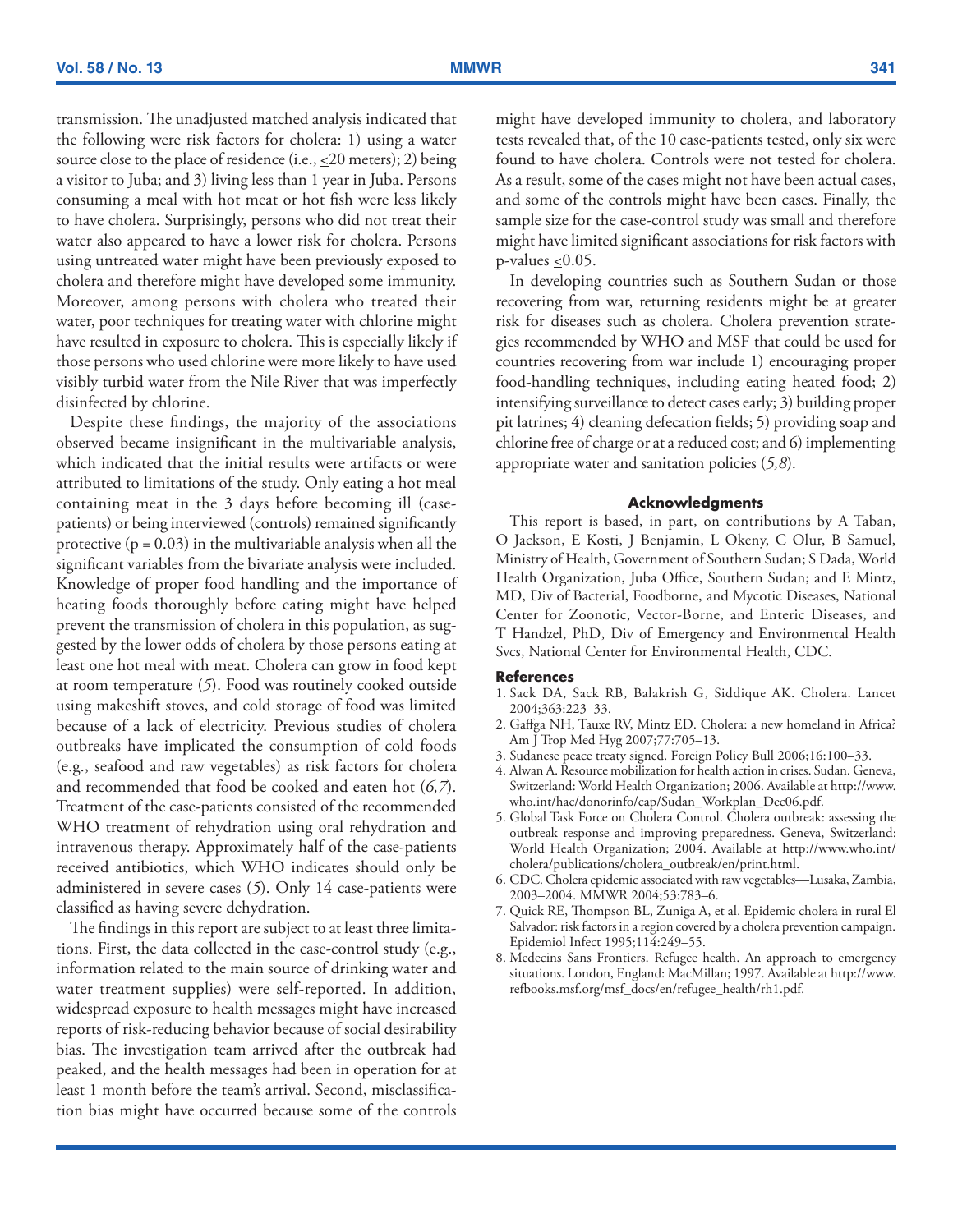## <span id="page-13-0"></span>*Notice to Readers*

## **Abbreviations for Vaccines in Immunization Schedules: Advisory Committee on Immunization Practices**

Each year, the Advisory Committee on Immunization Practices (ACIP) publishes immunization schedules that sum marize recommendations for currently licensed vaccines for children aged 18 years and younger, and for adults (*1,2*). In February 2009, ACIP approved a listing of standardized vaccine abbreviations for use in these immunization schedules.

The table of standardized vaccine abbreviations was developed by staff members at CDC; ACIP members and workgroups; editors of *Epidemiology and Prevention of Vaccine-Preventable Diseases*  ( *3*); and others. These abbreviations are intended to provide a uniform approach to vaccine references used in ACIP recommendations. The standardized vaccine abbrevia tions are available at [http://www.cdc.gov/vaccines/recs/acip/](http://www.cdc.gov/vaccines/recs/acip/vac-abbrev.htm) [vac-abbrev.ht](http://www.cdc.gov/vaccines/recs/acip/vac-abbrev.htm) m .

### **References**

- 1. CDC. Recommended immunization schedules for persons aged 0 through 18 years—United States, 2009. MMWR 2008;57(51&52).
- 2. CDC. Recommended adult immunization schedule—United States, 2009. MMWR 2009;57(53).
- 3. CDC. Epidemiology and prevention of vaccine-preventable diseases. Atkinson W, Hamborsky J, McIntyre L, Wolfe S, eds. 10th ed. 2nd printing. Washington, DC: Public Health Foundation; 2008.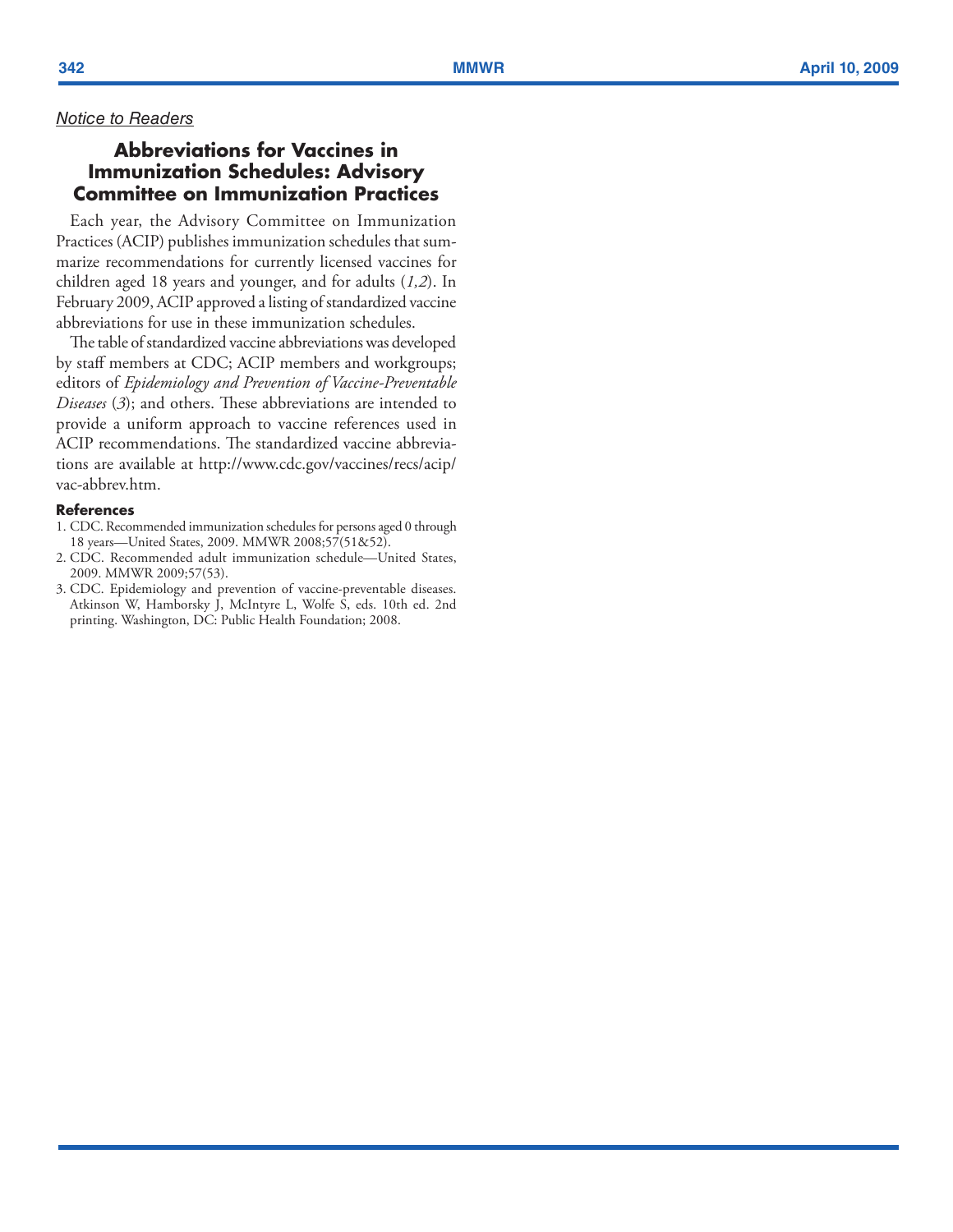<span id="page-14-0"></span>

In 2006, the United States devoted 15.3% of its GDP to health-care spending (i.e., health goods and services plus health-care infrastructure). Seven other countries devoted  $\geq$ 10% of their GDP to health-care spending: Switzerland, France, Germany, Belgium, Portugal, Austria, and Canada. Five countries devoted <7% of their GDP to health-care spending: Czech Republic, Mexico, Korea, Poland, and Turkey.

**SOURCE:** Organisation for Economic Co-operation and Development. OECD health data 2008: statistics and indicators for 30 countries. Paris, France: Organisation for Economic Co-operation and Development; 2008. Available at [http://](http://www.oecd.org/health/healthdata) [www.oecd.org/health/healthdata.](http://www.oecd.org/health/healthdata)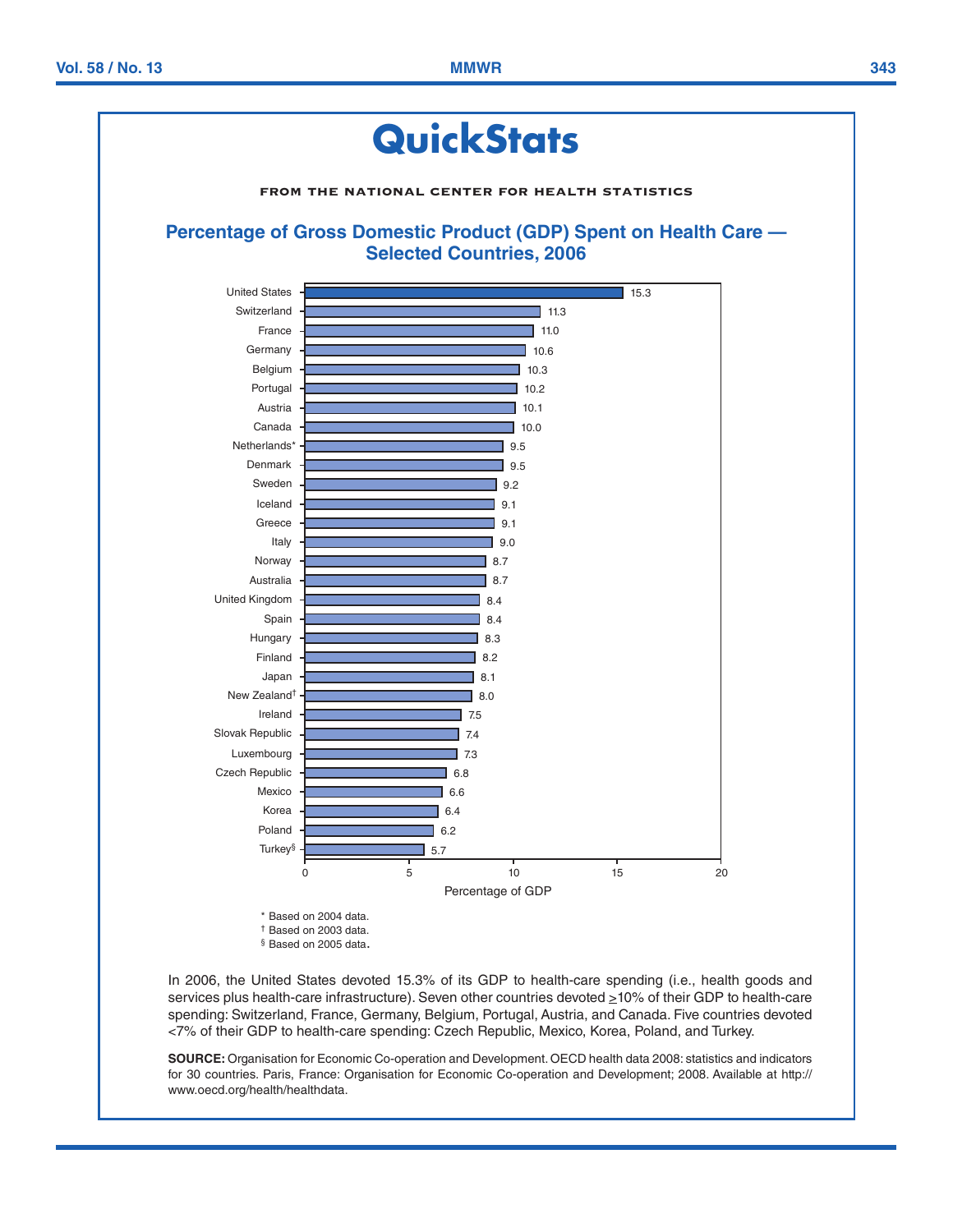**TABLE I. Provisional cases of infrequently reported notifiable diseases (<1,000 cases reported during the preceding year) — United States, week ending April 4, 2009 (13th week)\***

|                                                                              | <b>Total cases reported</b><br>5-year<br>for previous years<br>weekly<br>Current<br>Cum |                          |                          |                          |                          | <b>States reporting cases</b>  |                          |                          |                                                |
|------------------------------------------------------------------------------|-----------------------------------------------------------------------------------------|--------------------------|--------------------------|--------------------------|--------------------------|--------------------------------|--------------------------|--------------------------|------------------------------------------------|
| <b>Disease</b>                                                               | week                                                                                    | 2009                     | average <sup>t</sup>     | 2008                     | 2007                     | 2006                           | 2005                     | 2004                     | during current week (No.)                      |
| Anthrax                                                                      |                                                                                         |                          |                          |                          | $\mathbf{1}$             | 1                              |                          | $\overline{\phantom{0}}$ |                                                |
| Botulism:                                                                    |                                                                                         |                          |                          |                          |                          |                                |                          |                          |                                                |
| foodborne                                                                    |                                                                                         | 5                        | 0                        | 17                       | 32                       | 20                             | 19                       | 16                       |                                                |
| infant                                                                       |                                                                                         | 12                       | 1                        | 102                      | 85                       | 97                             | 85                       | 87                       |                                                |
| other (wound and unspecified)                                                | —                                                                                       | $\overline{7}$           | 0                        | 19                       | 27                       | 48                             | 31                       | 30                       |                                                |
| <b>Brucellosis</b>                                                           | $\mathbf{1}$                                                                            | 13                       | 2                        | 81                       | 131                      | 121                            | 120                      | 114                      | CA (1)                                         |
| Chancroid<br>Cholera                                                         | $\overline{c}$                                                                          | 13<br>$\mathbf{1}$       | 1<br>0                   | 29<br>3                  | 23<br>7                  | 33<br>9                        | 17<br>8                  | 30<br>6                  | WI (1), TX (1)                                 |
| Cyclosporiasis <sup>§</sup>                                                  | $\mathbf{1}$                                                                            | 23                       | 1                        | 135                      | 93                       | 137                            | 543                      | 160                      | NY (1)                                         |
| Diphtheria                                                                   |                                                                                         | $\overline{\phantom{0}}$ |                          |                          | $\overline{\phantom{0}}$ |                                |                          |                          |                                                |
| Domestic arboviral diseases <sup>§,1</sup> .                                 |                                                                                         |                          |                          |                          |                          |                                |                          |                          |                                                |
| California serogroup                                                         |                                                                                         |                          | 0                        | 49                       | 55                       | 67                             | 80                       | 112                      |                                                |
| eastern equine                                                               |                                                                                         | —                        | $\overline{\phantom{0}}$ | 3                        | 4                        | 8                              | 21                       | 6                        |                                                |
| Powassan                                                                     |                                                                                         |                          | -                        | $\overline{c}$           | $\overline{7}$           | $\mathbf{1}$                   | $\overline{1}$           | 1                        |                                                |
| St. Louis                                                                    |                                                                                         |                          | 0                        | 10                       | 9                        | 10                             | 13                       | 12                       |                                                |
| western equine<br>Ehrlichiosis/Anaplasmosis <sup>§</sup> ,**:                |                                                                                         |                          |                          |                          | -                        |                                |                          | $\overline{\phantom{0}}$ |                                                |
| Ehrlichia chaffeensis                                                        | 3                                                                                       | 32                       | 2                        | 875                      | 828                      | 578                            | 506                      | 338                      | NY (1), TN (2)                                 |
| Ehrlichia ewingii                                                            | ۰                                                                                       | $\overline{\phantom{0}}$ |                          | 8                        |                          | $\overline{\phantom{a}}$       | $\overline{\phantom{0}}$ | $\overline{\phantom{a}}$ |                                                |
| Anaplasma phagocytophilum                                                    | $\overline{c}$                                                                          | 11                       | $\overline{c}$           | 583                      | 834                      | 646                            | 786                      | 537                      | NY (1), NC (1)                                 |
| undetermined                                                                 | 1                                                                                       | 5                        | 1                        | 65                       | 337                      | 231                            | 112                      | 59                       | TN (1)                                         |
| Haemophilus influenzae. <sup>††</sup>                                        |                                                                                         |                          |                          |                          |                          |                                |                          |                          |                                                |
| invasive disease (age <5 yrs):                                               |                                                                                         |                          |                          |                          |                          |                                |                          |                          |                                                |
| serotype b                                                                   |                                                                                         | 9                        | 0                        | 30                       | 22                       | 29                             | 9                        | 19                       |                                                |
| nonserotype b                                                                | $\mathbf{1}$<br>$\mathbf{1}$                                                            | 56<br>49                 | 4<br>4                   | 192<br>182               | 199<br>180               | 175<br>179                     | 135<br>217               | 135                      | OK(1)                                          |
| unknown serotype<br>Hansen disease <sup>§</sup>                              | $\overline{\phantom{0}}$                                                                | 14                       | 2                        | 79                       | 101                      | 66                             | 87                       | 177<br>105               | FL(1)                                          |
| Hantavirus pulmonary syndrome <sup>§</sup>                                   |                                                                                         | $\mathbf{1}$             | 0                        | 18                       | 32                       | 40                             | 26                       | 24                       |                                                |
| Hemolytic uremic syndrome, postdiarrheal <sup>§</sup>                        | $\mathbf{1}$                                                                            | 28                       | 3                        | 267                      | 292                      | 288                            | 221                      | 200                      | CT(1)                                          |
| Hepatitis C viral, acute                                                     | $\overline{7}$                                                                          | 170                      | 14                       | 863                      | 845                      | 766                            | 652                      | 720                      | NY (1), MO (1), KS (1), KY (1), TN (1), WA (2) |
| HIV infection, pediatric (age $<$ 13 years)§§                                | $\overline{\phantom{0}}$                                                                | $\overline{\phantom{0}}$ | 3                        |                          |                          |                                | 380                      | 436                      |                                                |
| Influenza-associated pediatric mortality <sup>§,111</sup>                    | $\overline{c}$                                                                          | 46                       | $\overline{c}$           | 88                       | 77                       | 43                             | 45                       |                          | IL $(1)$ , VA $(1)$                            |
| Listeriosis                                                                  | $\overline{7}$                                                                          | 115                      | 10                       | 730                      | 808                      | 884                            | 896                      | 753                      | PA (1), ID (1), WA (3), CA (2)                 |
| Measles***<br>Meningococcal disease, invasive <sup>†††</sup> :               | 3                                                                                       | 10                       | 2                        | 138                      | 43                       | 55                             | 66                       | 37                       | PA (3)                                         |
| A, C, Y, and W-135                                                           | 2                                                                                       | 75                       | 8                        | 328                      | 325                      | 318                            | 297                      | $\overline{\phantom{m}}$ | PA (1), CO (1)                                 |
| serogroup B                                                                  | $\overline{2}$                                                                          | 41                       | 3                        | 180                      | 167                      | 193                            | 156                      | $\qquad \qquad -$        | MN (1), SC (1)                                 |
| other serogroup                                                              |                                                                                         | 6                        | 1                        | 30                       | 35                       | 32                             | 27                       |                          |                                                |
| unknown serogroup                                                            | $\overline{7}$                                                                          | 126                      | 19                       | 606                      | 550                      | 651                            | 765                      | $\overline{\phantom{m}}$ | CT (1), VA (1), FL (2), KY (1), TN (1), CA (1) |
| Mumps                                                                        | 3                                                                                       | 77                       | 67                       | 437                      |                          | 800 6,584                      | 314                      | 258                      | PA (1), AZ (2)                                 |
| Novel influenza A virus infections                                           |                                                                                         | $\mathbf{1}$             | $\overline{\phantom{0}}$ | $\overline{c}$           | 4                        | N                              | N                        | N                        |                                                |
| Plague                                                                       | -<br>$\overline{\phantom{0}}$                                                           | -                        | $\overline{\phantom{0}}$ | $\mathbf{1}$             | $\overline{7}$<br>—      | 17<br>$\overline{\phantom{0}}$ | 8<br>1                   | 3<br>$\qquad \qquad -$   |                                                |
| Poliomyelitis, paralytic<br>Polio virus infection, nonparalytic <sup>§</sup> |                                                                                         | $\overline{\phantom{0}}$ | ▃                        |                          | $\overline{\phantom{0}}$ | N                              | N                        | N                        |                                                |
| Psittacosis <sup>§</sup>                                                     | -                                                                                       | 5                        | 0                        | 11                       | 12                       | 21                             | 16                       | 12                       |                                                |
| Q fever total <sup>§,§§§</sup> :                                             | —                                                                                       | 11                       | 2                        | 100                      | 171                      | 169                            | 136                      | 70                       |                                                |
| acute                                                                        |                                                                                         | 8                        | 1                        | 89                       |                          |                                |                          | $\overline{\phantom{0}}$ |                                                |
| chronic                                                                      |                                                                                         | 3                        | —                        | 11                       |                          |                                | $\overline{\phantom{0}}$ |                          |                                                |
| Rabies, human<br><b>Rubella<sup>¶111</sup></b>                               |                                                                                         | $\overline{\phantom{0}}$ | 0                        | $\mathbf{1}$<br>18       | $\mathbf{1}$<br>12       | 3<br>11                        | $\overline{c}$<br>11     | $\overline{7}$<br>10     |                                                |
| Rubella, congenital syndrome                                                 | $\overline{\phantom{0}}$                                                                | $\mathbf{1}$             | 0                        | $\overline{\phantom{0}}$ |                          | $\mathbf{1}$                   | 1                        |                          |                                                |
| SARS-CoV <sup>§</sup> ,****                                                  |                                                                                         |                          |                          |                          |                          |                                |                          |                          |                                                |
| Smallpox <sup>§</sup>                                                        |                                                                                         |                          |                          |                          |                          |                                |                          |                          |                                                |
| Streptococcal toxic-shock syndrome <sup>§</sup>                              | 5                                                                                       | 47                       | 4                        | 146                      | 132                      | 125                            | 129                      | 132                      | NY (3), MN (2)                                 |
| Syphilis, congenital (age <1 yr)                                             |                                                                                         | 32                       | 7                        | 348                      | 430                      | 349                            | 329                      | 353                      |                                                |
| Tetanus                                                                      |                                                                                         | 3                        | 0                        | 19                       | 28                       | 41                             | 27                       | 34                       |                                                |
| Toxic-shock syndrome (staphylococcal)§<br>Trichinellosis                     | -                                                                                       | 17                       | 2                        | 73                       | 92                       | 101                            | 90                       | 95                       |                                                |
| Tularemia                                                                    | $\overline{\phantom{0}}$<br>$\overline{\phantom{0}}$                                    | 7<br>$\overline{4}$      | 0<br>0                   | 37<br>118                | 5<br>137                 | 15<br>95                       | 16<br>154                | 5<br>134                 |                                                |
| <b>Typhoid fever</b>                                                         | 3                                                                                       | 87                       | 6                        | 433                      | 434                      | 353                            | 324                      | 322                      | FL (1), CA (2)                                 |
| Vancomycin-intermediate Staphylococcus aureus <sup>§</sup>                   | 3                                                                                       | 14                       | 0                        | 46                       | 37                       | 6                              | 2                        | $\overline{\phantom{0}}$ | OH (1), MO (1), FL (1)                         |
| Vancomycin-resistant Staphylococcus aureus <sup>§</sup>                      | -                                                                                       | $\overline{\phantom{0}}$ | 0                        |                          | 2                        | $\mathbf{1}$                   | 3                        | $\mathbf{1}$             |                                                |
| Vibriosis (noncholera Vibrio species infections) <sup>§</sup>                | $\overline{c}$                                                                          | 35                       | 2                        | 492                      | 549                      | N                              | N                        | N                        | FL (1), CA (1)                                 |
| Yellow fever                                                                 | —                                                                                       |                          |                          |                          |                          |                                |                          | $\overline{\phantom{0}}$ |                                                |

See Table I footnotes on next page.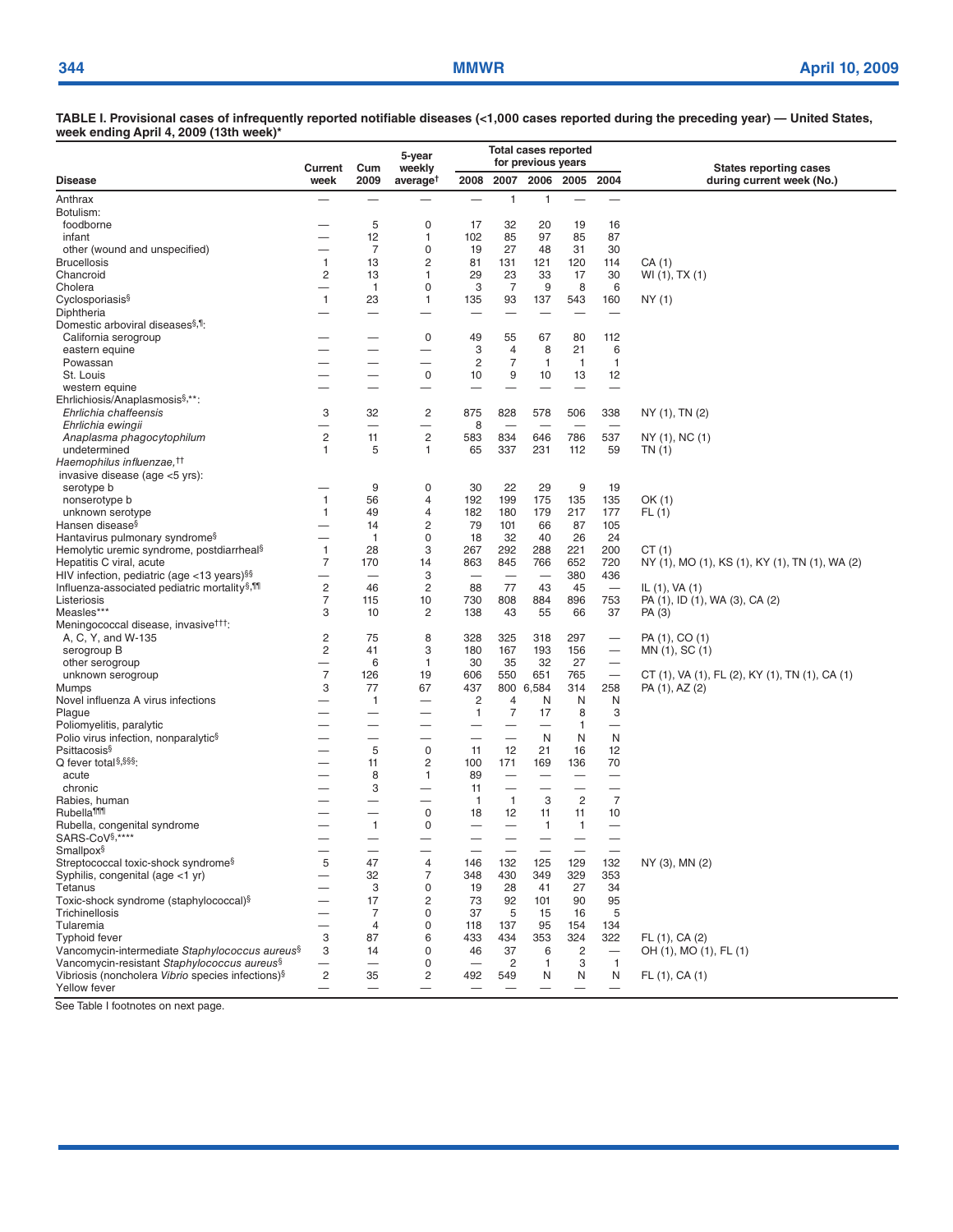#### **TABLE I. (***Continued***) Provisional cases of infrequently reported notifiable diseases (<1,000 cases reported during the preceding year) — United States, week ending April 4, 2009 (13th week)\***

- —: No reported cases. N: Not notifiable. Cum: Cumulative year-to-date counts.
- \* Incidence data for reporting year 2008 and 2009 are provisional, whereas data for 2004, 2005, 2006, and 2007 are finalized.
- † Calculated by summing the incidence counts for the current week, the 2 weeks preceding the current week, and the 2 weeks following the current week, for a total of 5 preceding years. Additional information is available at [http://www.cdc.gov/epo/dphsi/phs/files/5yearweeklyaverage.pdf.](http://www.cdc.gov/epo/dphsi/phs/files/5yearweeklyaverage.pdf)
- § Not notifiable in all states. Data from states where the condition is not notifiable are excluded from this table, except starting in 2007 for the domestic arboviral diseases and influenza-associated pediatric mortality, and in 2003 for SARS-CoV. Reporting exceptions are available at <http://www.cdc.gov/epo/dphsi/phs/infdis.htm>.
- ¶ Includes both neuroinvasive and nonneuroinvasive. Updated weekly from reports to the Division of Vector-Borne Infectious Diseases, National Center for Zoonotic, Vector-Borne, and Enteric Diseases (ArboNET Surveillance). Data for West Nile virus are available in Table II.
- \*\* The names of the reporting categories changed in 2008 as a result of revisions to the case definitions. Cases reported prior to 2008 were reported in the categories: Ehrlichiosis, human monocytic (analogous to *E. chaffeensis*); Ehrlichiosis, human granulocytic (analogous to *Anaplasma phagocytophilum*), and Ehrlichiosis, unspecified, or other agent (which included cases unable to be clearly placed in other categories, as well as possible cases of *E. ewingii*). †† Data for *H. influenzae* (all ages, all serotypes) are available in Table II.
- 
- §§ Updated monthly from reports to the Division of HIV/AIDS Prevention, National Center for HIV/AIDS, Viral Hepatitis, STD, and TB Prevention. Implementation of HIV reporting influences the number of cases reported. Updates of pediatric HIV data have been temporarily suspended until upgrading of the national HIV/AIDS surveillance data management system is completed. Data for HIV/AIDS, when available, are displayed in Table IV, which appears quarterly.
- ¶¶ Updated weekly from reports to the Influenza Division, National Center for Immunization and Respiratory Diseases. Forty-five influenza-associated pediatric deaths occurring during the 2008-09 influenza season have been reported.
- \*\*\* The three measles cases reported for the current week were imported.
- ††† Data for meningococcal disease (all serogroups) are available in Table II.
- §§§ In 2008, Q fever acute and chronic reporting categories were recognized as a result of revisions to the Q fever case definition. Prior to that time, case counts were not differentiated with respect to acute and chronic Q fever cases.
- ¶¶¶ No rubella cases were reported for the current week.
- \*\*\*\* Updated weekly from reports to the Division of Viral and Rickettsial Diseases, National Center for Zoonotic, Vector-Borne, and Enteric Diseases.

#### **Figure I. Selected notifiable disease reports, United States, comparison of provisional 4-week totals April 4, 2009, with historical data**



\* Ratio of current 4-week total to mean of 15 4-week totals (from previous, comparable, and subsequent 4-week periods for the past 5 years). The point where the hatched area begins is based on the mean and two standard deviations of these 4-week totals.

> **Notifiable Disease Data Team and 122 Cities Mortality Data Team** Patsy A. Hall Deborah A. Adams Rosaline Dhara Willie J. Anderson Michael S. Wodajo<br>
> Lenee Blanton Pearl C. Sharp Pearl C. Sharp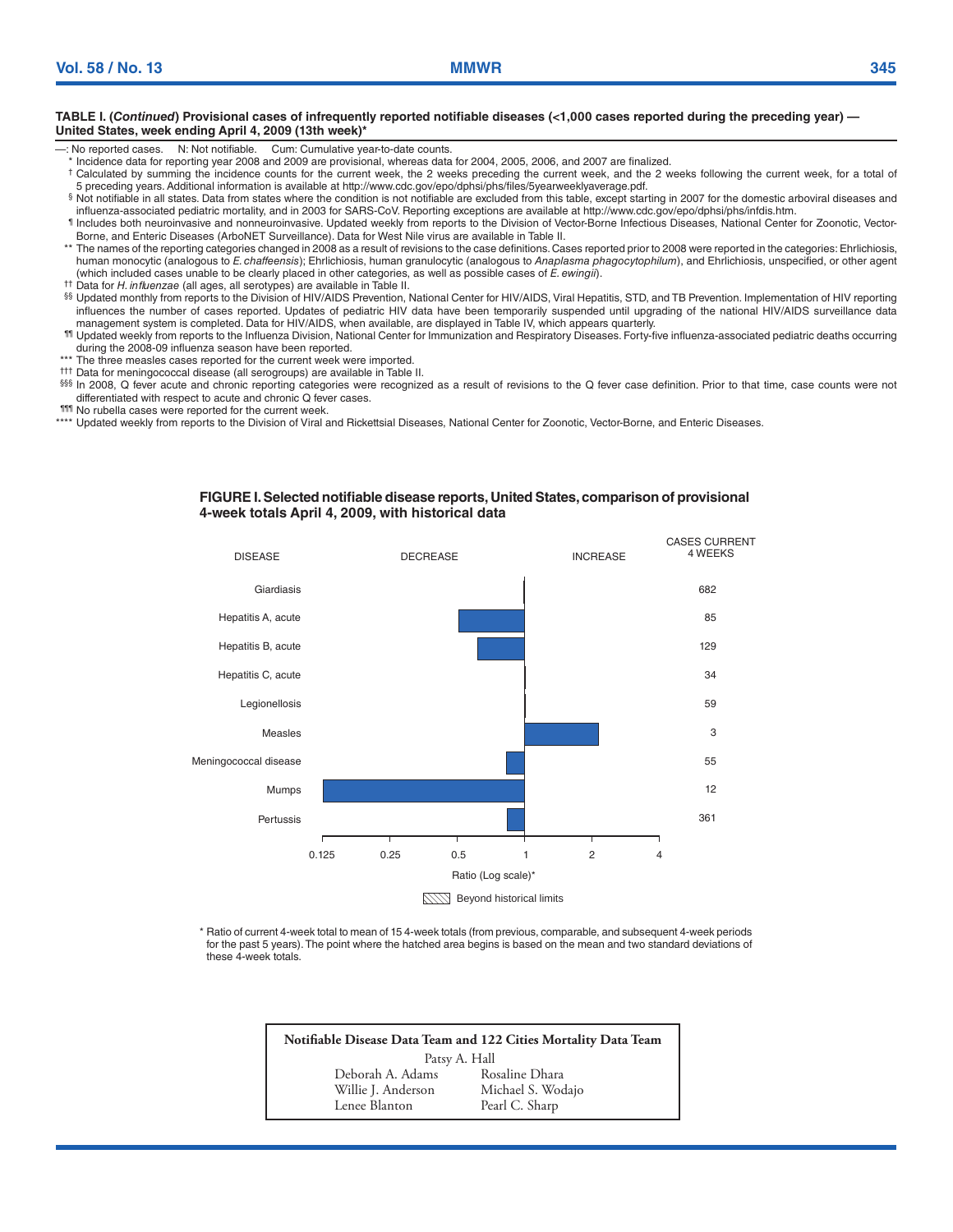|                                                                                                                                                                                                  |                                                                  |                                                                              | Chlamydia <sup>†</sup>                                                     |                                                                               |                                                                                      |                                                                                                                |                                                                           | Coccidiodomycosis                                          |                                                                           |                                                                               | <b>Cryptosporidiosis</b>                                                                                                           |                                                                     |                                                    |                                                       |                                                                              |  |
|--------------------------------------------------------------------------------------------------------------------------------------------------------------------------------------------------|------------------------------------------------------------------|------------------------------------------------------------------------------|----------------------------------------------------------------------------|-------------------------------------------------------------------------------|--------------------------------------------------------------------------------------|----------------------------------------------------------------------------------------------------------------|---------------------------------------------------------------------------|------------------------------------------------------------|---------------------------------------------------------------------------|-------------------------------------------------------------------------------|------------------------------------------------------------------------------------------------------------------------------------|---------------------------------------------------------------------|----------------------------------------------------|-------------------------------------------------------|------------------------------------------------------------------------------|--|
|                                                                                                                                                                                                  |                                                                  | <b>Previous</b><br>52 weeks                                                  |                                                                            |                                                                               |                                                                                      |                                                                                                                |                                                                           | <b>Previous</b><br>52 weeks                                |                                                                           |                                                                               | <b>Previous</b><br>52 week                                                                                                         |                                                                     |                                                    |                                                       |                                                                              |  |
| Reporting area                                                                                                                                                                                   | Current<br>week                                                  | Med                                                                          | <b>Max</b>                                                                 | Cum<br>2009                                                                   | Cum<br>2008                                                                          | Current<br>week                                                                                                | Med                                                                       | <b>Max</b>                                                 | Cum<br>2009                                                               | Cum<br>2008                                                                   | Current<br>week                                                                                                                    | Med                                                                 | Max                                                | Cum<br>2009                                           | Cum<br>2008                                                                  |  |
| <b>United States</b>                                                                                                                                                                             | 13,812                                                           | 21,893                                                                       | 25,375                                                                     | 253,702                                                                       | 277,152                                                                              | 87                                                                                                             | 126                                                                       | 343                                                        | 1,860                                                                     | 1,696                                                                         | 44                                                                                                                                 | 107                                                                 | 475                                                | 867                                                   | 898                                                                          |  |
| New England<br>Connecticut<br>Maine <sup>§</sup><br>Massachusetts<br>New Hampshire<br>Rhode Island <sup>§</sup><br>Vermont <sup>§</sup>                                                          | 768<br>223<br>44<br>441<br>5<br>33<br>22                         | 732<br>226<br>48<br>323<br>36<br>52<br>21                                    | 1,656<br>1,306<br>72<br>954<br>63<br>208<br>53                             | 9,824<br>2,790<br>667<br>5,135<br>256<br>693<br>283                           | 8,647<br>1,854<br>679<br>4,513<br>540<br>769<br>292                                  | $\overline{\phantom{0}}$<br>N<br>N<br>N<br>—<br>$\overline{\phantom{0}}$<br>N                                  | 0<br>0<br>0<br>$\Omega$<br>0<br>$\mathbf 0$<br>0                          | 0<br>0<br>0<br>$\Omega$<br>0<br>0<br>0                     | N<br>N<br>N<br>N                                                          | 1<br>Ν<br>Ν<br>N<br>$\mathbf{1}$<br>N                                         | 3<br>3                                                                                                                             | 5<br>0<br>1<br>2<br>$\mathbf{1}$<br>$\mathbf 0$<br>1                | 23<br>7<br>6<br>13<br>4<br>3<br>7                  | 55<br>7<br>4<br>27<br>7<br>1<br>9                     | 91<br>41<br>2<br>23<br>11<br>$\overline{c}$<br>12                            |  |
| Mid. Atlantic<br>New Jersey<br>New York (Upstate)<br>New York City<br>Pennsylvania                                                                                                               | 3,293<br>875<br>2,060<br>358                                     | 2,833<br>397<br>560<br>1,105<br>784                                          | 6,461<br>755<br>4,229<br>3,381<br>1,074                                    | 36,635<br>3,671<br>7,512<br>15,893<br>9,559                                   | 34,215<br>5,862<br>6,052<br>11,466<br>10,835                                         | $\overline{\phantom{0}}$<br>N<br>N<br>N<br>N                                                                   | $\mathbf 0$<br>0<br>0<br>$\Omega$<br>0                                    | 0<br>0<br>0<br>$\Omega$<br>0                               | N<br>N<br>N<br>N                                                          | Ν<br>N<br>N<br>N                                                              | 8<br>$\overline{c}$<br>—<br>6                                                                                                      | 13<br>0<br>4<br>1<br>5                                              | 34<br>2<br>17<br>8<br>15                           | 107<br>35<br>18<br>54                                 | 121<br>10<br>27<br>25<br>59                                                  |  |
| E.N. Central<br>Illinois<br>Indiana<br>Michigan<br>Ohio<br>Wisconsin                                                                                                                             | 1.614<br>343<br>540<br>522<br>45<br>164                          | 3,343<br>1,065<br>378<br>842<br>797<br>293                                   | 4,294<br>1,315<br>713<br>1,225<br>1,346<br>439                             | 34,087<br>9,268<br>5,238<br>11,475<br>4,406<br>3,700                          | 47,525<br>14,264<br>5,142<br>11,213<br>11,575<br>5,331                               | $\mathbf{1}$<br>N<br>N<br>$\mathbf{1}$<br>N                                                                    | 1<br>0<br>0<br>0<br>0<br>0                                                | 3<br>0<br>0<br>3<br>2<br>0                                 | 8<br>N<br>N<br>2<br>6<br>N                                                | 13<br>N<br>N<br>10<br>3<br>N                                                  | 9<br>$\overline{c}$<br>—<br>$\mathbf{1}$<br>6                                                                                      | 26<br>$\overline{c}$<br>3<br>5<br>6<br>9                            | 125<br>13<br>13<br>13<br>59<br>46                  | 191<br>14<br>20<br>46<br>58<br>53                     | 192<br>21<br>15<br>44<br>54<br>58                                            |  |
| W.N. Central<br>lowa<br>Kansas<br>Minnesota<br>Missouri<br>Nebraska§<br>North Dakota<br>South Dakota                                                                                             | 829<br>178<br>166<br>357<br>76<br>$\overline{\phantom{0}}$<br>52 | 1,323<br>182<br>185<br>266<br>494<br>101<br>28<br>57                         | 1,550<br>256<br>401<br>310<br>577<br>254<br>60<br>85                       | 15,843<br>2,445<br>2,430<br>2,293<br>6,571<br>1,187<br>156<br>761             | 16,547<br>2,213<br>2,181<br>3,760<br>5,977<br>1,242<br>495<br>679                    | 1<br>N<br>N<br>$\overline{\phantom{0}}$<br>$\mathbf{1}$<br>N<br>N<br>N                                         | $\mathbf 0$<br>0<br>0<br>0<br>0<br>0<br>0<br>0                            | 1<br>0<br>0<br>0<br>1<br>0<br>$\Omega$<br>0                | 1<br>N<br>N<br>—<br>1<br>N<br>N<br>N                                      | N<br>Ν<br>—<br>N<br>N<br>Ν                                                    | 6<br>$\overline{2}$<br>3<br>$\overline{\phantom{0}}$<br>1                                                                          | 16<br>4<br>1<br>4<br>3<br>2<br>$\mathbf 0$<br>1                     | 68<br>30<br>8<br>14<br>13<br>8<br>2<br>9           | 106<br>22<br>17<br>16<br>24<br>14<br>1<br>12          | 119<br>33<br>12<br>31<br>15<br>15<br>$\mathbf{1}$<br>12                      |  |
| <b>S. Atlantic</b><br>Delaware<br>District of Columbia<br>Florida<br>Georgia<br>Maryland <sup>§</sup><br>North Carolina<br>South Carolina <sup>§</sup><br>Virginia <sup>§</sup><br>West Virginia | 2,207<br>61<br>1,165<br>2<br>317<br>662                          | 3,913<br>70<br>128<br>1,397<br>617<br>441<br>$\mathbf 0$<br>527<br>606<br>61 | 6,326<br>163<br>229<br>1,571<br>1,274<br>692<br>460<br>3,038<br>885<br>102 | 42,770<br>1,260<br>1,751<br>18.386<br>3,074<br>5,363<br>6,259<br>5,779<br>898 | 47,994<br>903<br>1,687<br>16,739<br>8,716<br>5,332<br>2,352<br>4,495<br>6,872<br>898 | $\overline{\phantom{0}}$<br>$\overline{\phantom{0}}$<br>$\overline{\phantom{0}}$<br>N<br>N<br>N<br>N<br>N<br>N | $\mathbf 0$<br>0<br>0<br>0<br>0<br>$\Omega$<br>0<br>0<br>$\mathbf 0$<br>0 | 1<br>$\mathbf 1$<br>0<br>0<br>0<br>1<br>0<br>0<br>0<br>0   | $\overline{4}$<br>1<br>-<br>N<br>N<br>3<br>N<br>N<br>N<br>N               | $\overline{c}$<br>$\overline{\phantom{0}}$<br>N<br>Ν<br>2<br>N<br>N<br>N<br>N | 11<br>$\overline{\phantom{0}}$<br>$\overline{\phantom{0}}$<br>$\mathbf{1}$<br>7<br>$\overline{c}$<br>1<br>$\overline{\phantom{0}}$ | 18<br>$\mathbf 0$<br>0<br>8<br>5<br>1<br>$\mathbf 0$<br>1<br>1<br>0 | 47<br>1<br>2<br>35<br>13<br>4<br>16<br>4<br>4<br>3 | 194<br>$\equiv$<br>64<br>85<br>7<br>26<br>4<br>6<br>2 | 156<br>$\overline{4}$<br>$\overline{c}$<br>76<br>47<br>2<br>9<br>6<br>6<br>4 |  |
| E.S. Central<br>Alabama <sup>§</sup><br>Kentucky<br>Mississippi<br>Tennessee <sup>§</sup>                                                                                                        | 1,403<br>179<br>584<br>640                                       | 1,667<br>467<br>253<br>413<br>546                                            | 2,150<br>553<br>380<br>841<br>798                                          | 21,878<br>4,539<br>3,149<br>6,456<br>7,734                                    | 20,072<br>6,373<br>2,550<br>4,328<br>6,821                                           | N<br>N<br>N<br>N                                                                                               | $\mathbf 0$<br>0<br>0<br>0<br>0                                           | 0<br>0<br>$\Omega$<br>0<br>0                               | N<br>N<br>N<br>N                                                          | N<br>N<br>N<br>N                                                              | $\overline{\phantom{0}}$                                                                                                           | 3<br>1<br>0<br>$\mathbf 0$<br>1                                     | 9<br>6<br>4<br>$\overline{c}$<br>5                 | 25<br>5<br>6<br>4<br>10                               | 25<br>13<br>4<br>3<br>5                                                      |  |
| <b>W.S. Central</b><br>Arkansas§<br>Louisiana<br>Oklahoma<br>Texas§                                                                                                                              | 1,598<br>204<br>80<br>1,314                                      | 2,831<br>275<br>425<br>188<br>1,931                                          | 3,691<br>392<br>822<br>407<br>2,496                                        | 34,751<br>3,824<br>3,782<br>1,484<br>25,661                                   | 36,254<br>3,715<br>4,469<br>3,067<br>25,003                                          | N<br>—<br>N<br>N                                                                                               | $\mathbf 0$<br>0<br>0<br>0<br>0                                           | 1<br>0<br>1<br>0<br>0                                      | N<br>N<br>N                                                               | $\overline{1}$<br>Ν<br>-1<br>Ν<br>N                                           | —<br>—                                                                                                                             | 8<br>1<br>1<br>1<br>5                                               | 256<br>7<br>5<br>16<br>250                         | 37<br>3<br>5<br>10<br>19                              | 42<br>$\overline{\mathbf{c}}$<br>8<br>11<br>21                               |  |
| Mountain<br>Arizona<br>Colorado<br>Idaho <sup>§</sup><br>Montana§<br>Nevada <sup>§</sup><br>New Mexico <sup>§</sup><br>Utah<br>Wyoming§                                                          | 657<br>274<br>17<br>187<br>139<br>$\overline{2}$<br>38           | 1,259<br>475<br>159<br>67<br>59<br>175<br>150<br>101<br>33                   | 1,984<br>645<br>588<br>314<br>87<br>415<br>455<br>252<br>97                | 13,896<br>4,836<br>1,446<br>833<br>726<br>2,701<br>1,985<br>825<br>544        | 18,373<br>5,955<br>4,426<br>1,062<br>765<br>2,543<br>1,811<br>1,511<br>300           | 60<br>58<br>N<br>N<br>N<br>2<br>$\qquad \qquad -$<br>$\qquad \qquad -$                                         | 89<br>87<br>0<br>0<br>$\Omega$<br>0<br>0<br>0                             | 181<br>179<br>0<br>0<br>$\Omega$<br>2<br>$\mathbf{1}$<br>1 | 1,289<br>1,264<br>N<br>N<br>N<br>20<br>1<br>4<br>$\overline{\phantom{0}}$ | 1,156<br>1,121<br>N<br>N<br>N<br>16<br>11<br>8<br>—                           | 3<br>1<br>$\overline{c}$                                                                                                           | 8<br>1<br>1<br>1<br>1<br>0<br>2<br>0<br>$\mathbf 0$                 | 39<br>9<br>12<br>5<br>3<br>4<br>24<br>6<br>2       | 55<br>7<br>17<br>8<br>3<br>5<br>9<br>1<br>5           | 81<br>11<br>18<br>14<br>9<br>3<br>13<br>8<br>5                               |  |
| Pacific<br>Alaska<br>California<br>Hawaii<br>Oregon <sup>§</sup><br>Washington                                                                                                                   | 1,443<br>47<br>1,353<br>43                                       | 3,665<br>88<br>2,874<br>112<br>186<br>375                                    | 4,461<br>200<br>3,308<br>248<br>631<br>502                                 | 44,018<br>1,068<br>35,668<br>1,293<br>2,373<br>3,616                          | 47,525<br>1,160<br>36,713<br>1,385<br>2,630<br>5,637                                 | 25<br>N<br>25<br>N<br>N<br>N                                                                                   | 37<br>0<br>37<br>$\mathbf 0$<br>0<br>0                                    | 172<br>0<br>172<br>0<br>0<br>0                             | 558<br>N<br>558<br>N<br>N<br>N                                            | 523<br>N<br>523<br>N<br>N<br>N                                                | 4<br>$\mathbf{1}$<br>$\overline{\phantom{0}}$<br>3                                                                                 | 8<br>0<br>5<br>0<br>1<br>1                                          | 30<br>1<br>14<br>1<br>5<br>17                      | 97<br>1<br>54<br>34<br>8                              | 71<br>$\mathbf{1}$<br>46<br>$\mathbf{1}$<br>14<br>9                          |  |
| American Samoa<br>C.N.M.I.<br>Guam<br>Puerto Rico<br>U.S. Virgin Islands                                                                                                                         | 134                                                              | 0<br>$\overline{\phantom{0}}$<br>5<br>146<br>10                              | 14<br>-<br>24<br>333<br>22                                                 | -<br><u>Line</u><br>1,979                                                     | 37<br>25<br>1,299<br>188                                                             | N<br>$\overline{\phantom{0}}$<br>$\overline{\phantom{0}}$<br>N<br>$\overline{\phantom{m}}$                     | $\mathbf 0$<br>-<br>$\mathbf 0$<br>0<br>0                                 | $\mathbf 0$<br>—<br>$\mathbf 0$<br>0<br>0                  | N<br>-<br>$\equiv$<br>N<br>$\overline{\phantom{0}}$                       | N<br>-<br>▃<br>N<br>—                                                         | N<br>-<br>N                                                                                                                        | 0<br>—<br>0<br>0<br>0                                               | $\mathbf 0$<br>—<br>$\mathbf 0$<br>0<br>0          | N<br>-<br>N<br>-                                      | N<br>N<br>$\qquad \qquad -$                                                  |  |

C.N.M.I.: Commonwealth of Northern Mariana Islands.<br>U: Unavailable. —: No reported cases. N: Not notifiable. Cum: Cumulative year-to-date counts. Med: Median. Max: Maximum.<br>\* Incidence data for reporting

§ Contains data reported through the National Electronic Disease Surveillance System (NEDSS).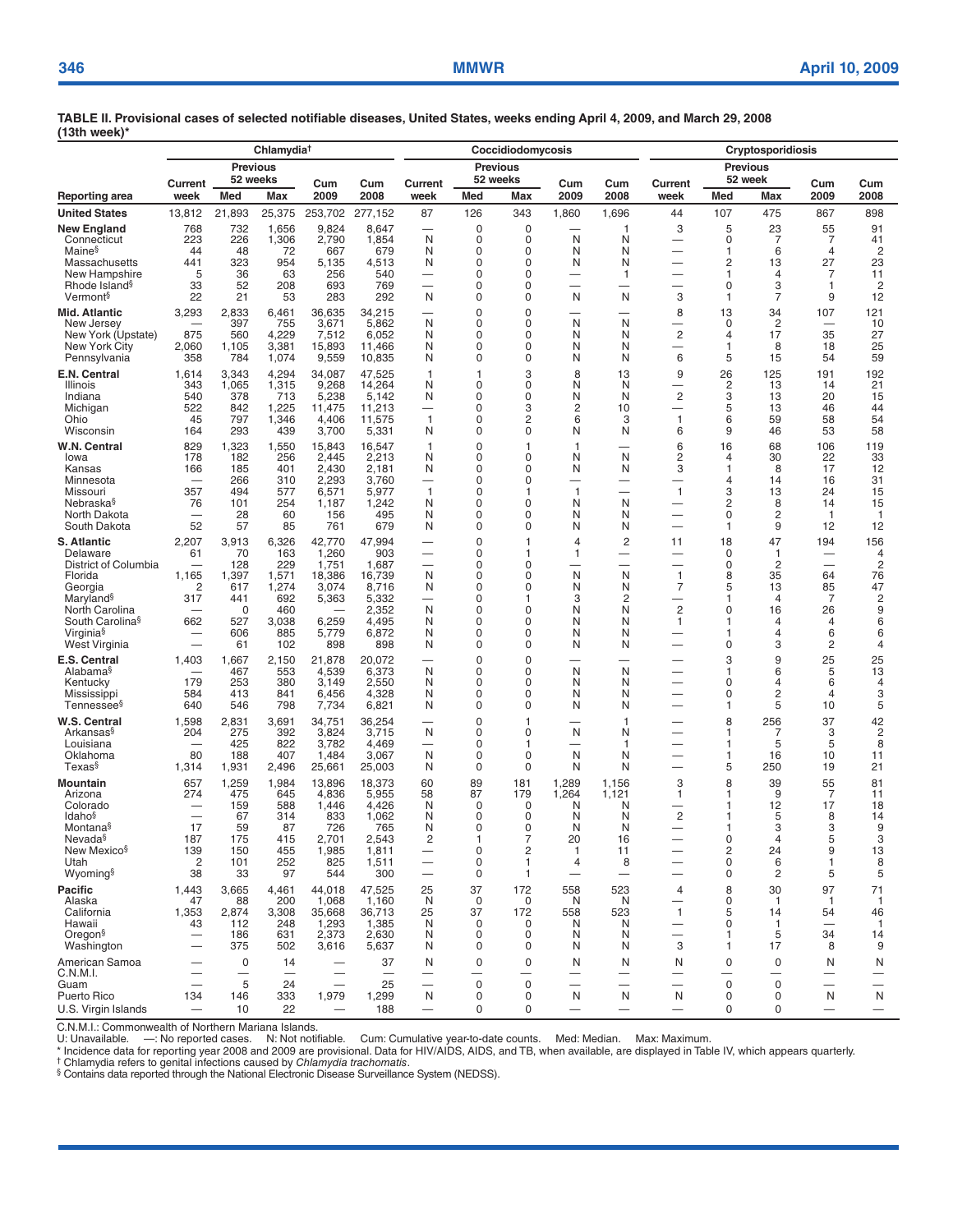|                                                   |                                            |                              | Giardiasis           |                          |                                                           |                                |                      | Gonorrhea                      |                          | Haemophilus influenzae, invasive<br>All ages, all serotypes <sup>t</sup> |                                                      |                     |                     |                          |                                |  |
|---------------------------------------------------|--------------------------------------------|------------------------------|----------------------|--------------------------|-----------------------------------------------------------|--------------------------------|----------------------|--------------------------------|--------------------------|--------------------------------------------------------------------------|------------------------------------------------------|---------------------|---------------------|--------------------------|--------------------------------|--|
|                                                   | <b>Previous</b>                            |                              |                      |                          |                                                           |                                |                      | <b>Previous</b>                |                          |                                                                          | <b>Previous</b>                                      |                     |                     |                          |                                |  |
| Reporting area                                    | Current<br>week                            | Med                          | 52 weeks<br>Max      | Cum<br>2009              | Cum<br>2008                                               | Current<br>week                | Med                  | 52 weeks<br>Max                | Cum<br>2009              | Cum<br>2008                                                              | Current<br>week                                      | Med                 | 52 weeks<br>Max     | Cum<br>2009              | Cum<br>2008                    |  |
| <b>United States</b>                              | 155                                        | 311                          | 624                  | 3,275                    | 3,511                                                     | 2,984                          | 5,868                | 6,843                          | 58,656                   | 78,391                                                                   | 26                                                   | 47                  | 112                 | 640                      | 841                            |  |
| New England                                       | 7                                          | 28                           | 65                   | 265                      | 330                                                       | 89                             | 101                  | 301                            | 1,238                    | 1,151                                                                    | 1                                                    | 3                   | 17                  | 39                       | 43                             |  |
| Connecticut<br>Maine <sup>§</sup>                 | $\overline{\phantom{0}}$<br>$\overline{7}$ | 6<br>3                       | 14<br>12             | 53<br>49                 | 74<br>29                                                  | 34<br>4                        | 51<br>$\overline{c}$ | 275<br>7                       | 545<br>34                | 386<br>23                                                                | $\overline{\phantom{0}}$<br>$\mathbf{1}$             | 0<br>0              | 11<br>2             | 10<br>5                  | $\mathbf{1}$<br>$\overline{4}$ |  |
| Massachusetts                                     |                                            | 11                           | 27                   | 102                      | 143                                                       | 42                             | 38                   | 113                            | 542                      | 617                                                                      | —                                                    | 1                   | 5                   | 20                       | 30                             |  |
| New Hampshire                                     | $\overline{\phantom{0}}$                   | 3                            | 11                   | 19                       | 27                                                        | —<br>8                         | 2                    | 6                              | 26                       | 26                                                                       |                                                      | 0                   | 2                   | 2                        | 5                              |  |
| Rhode Island <sup>§</sup><br>Vermont <sup>§</sup> |                                            | $\mathbf{1}$<br>3            | 8<br>15              | 11<br>31                 | 25<br>32                                                  | 1                              | 5<br>1               | 16<br>3                        | 80<br>11                 | 89<br>10                                                                 |                                                      | 0<br>0              | 7<br>3              | 1<br>1                   | —<br>3                         |  |
| Mid. Atlantic                                     | 34                                         | 59                           | 108                  | 578                      | 668                                                       | 548                            | 607                  | 1.077                          | 7,086                    | 7,639                                                                    | 3                                                    | 9                   | 23                  | 120                      | 144                            |  |
| New Jersey                                        | -                                          | 0                            | 14                   |                          | 117                                                       | -                              | 89                   | 146                            | 745                      | 1,497                                                                    | $\overline{\phantom{0}}$                             | 1                   | 5                   | 10                       | 29                             |  |
| New York (Upstate)<br>New York City               | 28<br>4                                    | 23<br>16                     | 73<br>30             | 265<br>167               | 206<br>181                                                | 146<br>345                     | 115<br>205           | 621<br>584                     | 1,376<br>2,840           | 1,397<br>1,943                                                           | $\overline{c}$                                       | 3<br>1              | 19<br>6             | 38<br>13                 | 34<br>25                       |  |
| Pennsylvania                                      | 2                                          | 15                           | 46                   | 146                      | 164                                                       | 57                             | 201                  | 267                            | 2,125                    | 2,802                                                                    | $\mathbf{1}$                                         | 4                   | 10                  | 59                       | 56                             |  |
| E.N. Central                                      | 21                                         | 49                           | 88                   | 461                      | 531                                                       | 493                            | 1,183                | 1,579                          | 10,439                   | 17,092                                                                   |                                                      | 7                   | 18                  | 69                       | 131                            |  |
| Illinois<br>Indiana                               | -<br>N                                     | 11<br>0                      | 32<br>$\overline{7}$ | 62<br>N                  | 138<br>N                                                  | 122<br>159                     | 364<br>146           | 480<br>254                     | 2,670<br>1,724           | 4,769<br>2.112                                                           |                                                      | 2<br>1              | 7<br>13             | 20<br>10                 | 44<br>25                       |  |
| Michigan                                          |                                            | 12                           | 22                   | 125                      | 115                                                       | 144                            | 303                  | 657                            | 3,671                    | 4,240                                                                    | -                                                    | 1                   | 2                   | 6                        | $\overline{7}$                 |  |
| Ohio<br>Wisconsin                                 | 14<br>7                                    | 17<br>9                      | 31<br>20             | 187<br>87                | 195<br>83                                                 | 16<br>52                       | 267<br>79            | 531<br>141                     | 1,335<br>1,039           | 4,414<br>1,557                                                           | $\overline{\phantom{0}}$                             | 2<br>0              | 6<br>2              | 30<br>3                  | 45<br>10                       |  |
| W.N. Central                                      | 8                                          | 26                           | 143                  | 257                      | 346                                                       | 168                            | 317                  | 391                            | 3,447                    | 4,159                                                                    | 4                                                    | 3                   | 14                  | 46                       | 57                             |  |
| Iowa                                              |                                            | 6                            | 18                   | 60                       | 61                                                        | 22                             | 28                   | 53                             | 327                      | 386                                                                      |                                                      | 0                   | 1                   |                          | $\mathbf{1}$                   |  |
| Kansas<br>Minnesota                               | 2                                          | 3<br>0                       | 11<br>106            | 28<br>2                  | 25<br>115                                                 | 42<br>$\overline{\phantom{0}}$ | 44<br>55             | 83<br>78                       | 617<br>379               | 525<br>858                                                               | $\overline{4}$                                       | 0<br>0              | 4<br>10             | 6<br>11                  | $\overline{4}$<br>11           |  |
| Missouri                                          | 4                                          | 8                            | 22                   | 113                      | 89                                                        | 79                             | 147                  | 193                            | 1,679                    | 1,946                                                                    |                                                      | 1                   | 4                   | 19                       | 30                             |  |
| Nebraska§<br>North Dakota                         | 2                                          | 4<br>0                       | 10<br>$\overline{4}$ | 34<br>3                  | 34<br>8                                                   | 17<br>—                        | 27<br>$\overline{c}$ | 50<br>7                        | 344<br>6                 | 350<br>33                                                                | -                                                    | 0<br>0              | 2<br>3              | 7<br>3                   | 7<br>4                         |  |
| South Dakota                                      |                                            | 2                            | 11                   | 17                       | 14                                                        | 8                              | 8                    | 20                             | 95                       | 61                                                                       |                                                      | 0                   | 0                   |                          |                                |  |
| <b>S. Atlantic</b>                                | 43                                         | 60                           | 108                  | 836                      | 546                                                       | 622                            | 1,279                | 1,875                          | 11,973                   | 17,082                                                                   | 13                                                   | 12                  | 24                  | 201                      | 234                            |  |
| Delaware<br>District of Columbia                  |                                            | 1<br>$\mathbf 0$             | 3<br>5               | 5                        | 11<br>10                                                  | 4                              | 17<br>57             | 35<br>101                      | 214<br>727               | 316<br>539                                                               | —                                                    | 0<br>0              | $\overline{c}$<br>2 | 1                        | $\overline{c}$<br>4            |  |
| Florida                                           | 23                                         | 31                           | 57                   | 466                      | 253                                                       | 321                            | 430                  | 518                            | 5,242                    | 5,900                                                                    | 9                                                    | 4                   | 9                   | 76                       | 56                             |  |
| Georgia<br>Maryland <sup>§</sup>                  | 2<br>5                                     | 9<br>5                       | 63<br>10             | 186<br>57                | 125<br>50                                                 | 5<br>124                       | 257<br>117           | 484<br>210                     | 1,005<br>1,459           | 3,251<br>1,534                                                           | 3<br>1                                               | 2<br>1              | 9<br>5              | 44<br>27                 | 57<br>42                       |  |
| North Carolina                                    | N                                          | 0                            | 0                    | N                        | N                                                         |                                | 0                    | 203                            |                          | 1,269                                                                    |                                                      |                     | 6                   | 19                       | 23                             |  |
| South Carolina <sup>§</sup>                       | 7<br>3                                     | $\overline{\mathbf{c}}$<br>8 | 6<br>31              | 25<br>86                 | 26<br>53                                                  | 168                            | 178<br>177           | 829<br>321                     | 1,852<br>1,346           | 1,865<br>2,191                                                           |                                                      | 1                   | 7<br>5              | 12<br>11                 | 14<br>29                       |  |
| Virginia <sup>§</sup><br>West Virginia            | 3                                          | 1                            | 5                    | 11                       | 18                                                        | $\overline{\phantom{0}}$       | 12                   | 26                             | 128                      | 217                                                                      |                                                      | 0                   | 3                   | 11                       | $\overline{7}$                 |  |
| E.S. Central                                      |                                            | 8                            | 22                   | 67                       | 99                                                        | 366                            | 550                  | 771                            | 6.449                    | 7,267                                                                    | -                                                    | 3                   | 6                   | 29                       | 46                             |  |
| Alabama <sup>§</sup><br>Kentucky                  | N                                          | 4<br>0                       | 12<br>0              | 33<br>N                  | 58<br>N                                                   | 47                             | 175<br>88            | 216<br>153                     | 1,426<br>898             | 2,603<br>970                                                             | —                                                    | 0<br>0              | 2<br>3              | 6<br>2                   | 5<br>$\mathbf{1}$              |  |
| Mississippi                                       | N                                          | 0                            | $\mathbf 0$          | N                        | N                                                         | 164                            | 140                  | 253                            | 1,984                    | 1,672                                                                    | $\overline{\phantom{0}}$                             | 0                   | 1                   |                          | 8                              |  |
| Tennessee§                                        |                                            | 4                            | 13                   | 34                       | 41                                                        | 155                            | 165                  | 301                            | 2,141                    | 2,022                                                                    |                                                      | 2                   | 5                   | 21                       | 32                             |  |
| W.S. Central<br>Arkansas <sup>§</sup>             | 4                                          | 8<br>$\overline{\mathbf{c}}$ | 21<br>8              | 62<br>17                 | 56<br>23                                                  | 406<br>63                      | 949<br>84            | 1,300<br>167                   | 9,840<br>1,110           | 12,719<br>1,217                                                          | $\overline{c}$<br>1                                  | $\overline{c}$<br>0 | 17<br>2             | 27<br>3                  | 30                             |  |
| Louisiana                                         |                                            | $\overline{c}$               | 10                   | 27                       | 20                                                        | $\overline{\phantom{0}}$       | 161                  | 317                            | 1,260                    | 2,306                                                                    |                                                      | 0                   | $\mathbf{1}$        | $\overline{4}$           | $\overline{2}$                 |  |
| Oklahoma<br>Texas§                                | 2<br>N                                     | 3<br>0                       | 11<br>0              | 18<br>N                  | 13<br>N                                                   | 19<br>324                      | 70<br>605            | 142<br>728                     | 529<br>6,941             | 1,207<br>7,989                                                           | $\mathbf{1}$<br>-                                    | 1<br>0              | 16<br>-1            | 20<br>-                  | 25<br>3                        |  |
| Mountain                                          | 8                                          | 27                           | 62                   | 221                      | 302                                                       | 92                             | 196                  | 339                            | 1,575                    | 2,837                                                                    | 3                                                    | 5                   | 11                  | 77                       | 122                            |  |
| Arizona                                           | 4                                          | 3                            | 8                    | 34                       | 30                                                        | 20                             | 63                   | 83                             | 540                      | 899                                                                      |                                                      | 2                   | 6                   | 35                       | 55                             |  |
| Colorado<br><b>Idaho</b> <sup>§</sup>             |                                            | 10<br>$\overline{4}$         | 27<br>14             | 77<br>24                 | 106<br>30                                                 | -                              | 55<br>3              | 101<br>13                      | 193<br>24                | 725<br>52                                                                | $\overline{c}$<br>$\overline{\phantom{0}}$           | 1<br>0              | 5<br>4              | 19<br>1                  | 23<br>$\mathbf{1}$             |  |
| Montana§                                          |                                            | 2                            | 9                    | 23                       | 19                                                        | 3                              | 2                    | 6                              | 22                       | 24                                                                       |                                                      | 0                   |                     |                          | -1                             |  |
| Nevada <sup>§</sup><br>New Mexico <sup>§</sup>    | $\mathbf{1}$                               | $\mathbf{1}$<br>1            | 8<br>8               | 9<br>10                  | 29<br>29                                                  | 36<br>32                       | 34<br>23             | 129<br>48                      | 503<br>229               | 665<br>309                                                               | 1                                                    | 0<br>0              | 2<br>2              | 7<br>6                   | 6<br>16                        |  |
| Utah                                              |                                            | 7                            | 18                   | 32                       | 49                                                        | -                              | 6                    | 19                             | 47                       | 149                                                                      | -                                                    | 0                   | 2                   | 8                        | 20                             |  |
| Wyoming <sup>§</sup>                              | $\overline{c}$                             | 0                            | 3                    | 12                       | 10                                                        | $\mathbf{1}$                   | 2                    | 9                              | 17                       | 14                                                                       | -                                                    | 0                   | 2                   |                          |                                |  |
| Pacific<br>Alaska                                 | 30                                         | 56<br>$\overline{c}$         | 152<br>10            | 528<br>17                | 633<br>20                                                 | 200<br>10                      | 576<br>12            | 662<br>24                      | 6,609<br>172             | 8,445<br>121                                                             | $\overline{\phantom{0}}$                             | $\overline{c}$<br>0 | 6<br>2              | 32<br>3                  | 34<br>$\overline{4}$           |  |
| California                                        | 22                                         | 35                           | 59                   | 387                      | 464                                                       | 184                            | 475                  | 577                            | 5,561                    | 6,918                                                                    | $\overline{\phantom{0}}$                             | 0                   | 3                   | 5                        | 11                             |  |
| Hawaii                                            | 3                                          | 0                            | $\overline{4}$       | $\overline{2}$           | 7                                                         | 6                              | 12                   | 21                             | 132                      | 144                                                                      |                                                      | 0                   | 2                   | 9                        | 4                              |  |
| Oregon <sup>§</sup><br>Washington                 | 5                                          | 7<br>8                       | 18<br>99             | 66<br>56                 | 109<br>33                                                 | -                              | 23<br>51             | 48<br>82                       | 293<br>451               | 365<br>897                                                               | $\overline{\phantom{0}}$<br>$\overline{\phantom{0}}$ | 1<br>0              | 4<br>2              | 14<br>1                  | 15                             |  |
| American Samoa                                    |                                            | 0                            | 0                    |                          |                                                           |                                | 0                    | $\mathbf{1}$                   |                          | -1                                                                       |                                                      | 0                   | $\mathbf 0$         |                          |                                |  |
| C.N.M.I.<br>Guam                                  |                                            | $\mathbf 0$                  | —<br>$\mathbf 0$     | —                        | $\overbrace{\phantom{12333}}$<br>$\overline{\phantom{0}}$ | $\overline{\phantom{0}}$       | $\mathbf{1}$         | $\overline{\phantom{0}}$<br>15 | -                        | 15                                                                       | $\overline{\phantom{0}}$                             | $\mathbf 0$         | $\mathbf 0$         |                          | $\overline{\phantom{0}}$       |  |
| Puerto Rico                                       |                                            | 3                            | 15                   | 23                       | 32                                                        | 5                              | 5                    | 22                             | 48                       | 63                                                                       |                                                      | 0                   | 1                   | $\overline{\phantom{0}}$ |                                |  |
| U.S. Virgin Islands                               |                                            | 0                            | 0                    | $\overline{\phantom{0}}$ | $\overline{\phantom{m}}$                                  | $\qquad \qquad -$              | 2                    | 6                              | $\overline{\phantom{m}}$ | 29                                                                       | N                                                    | 0                   | 0                   | N                        | ${\sf N}$                      |  |

C.N.M.I.: Commonwealth of Northern Mariana Islands.<br>U: Unavailable. —: No reported cases. N: Not notifiable. Cum: Cumulative year-to-date counts. Med: Median. Max: Maximum.<br>\* Incidence data for reporting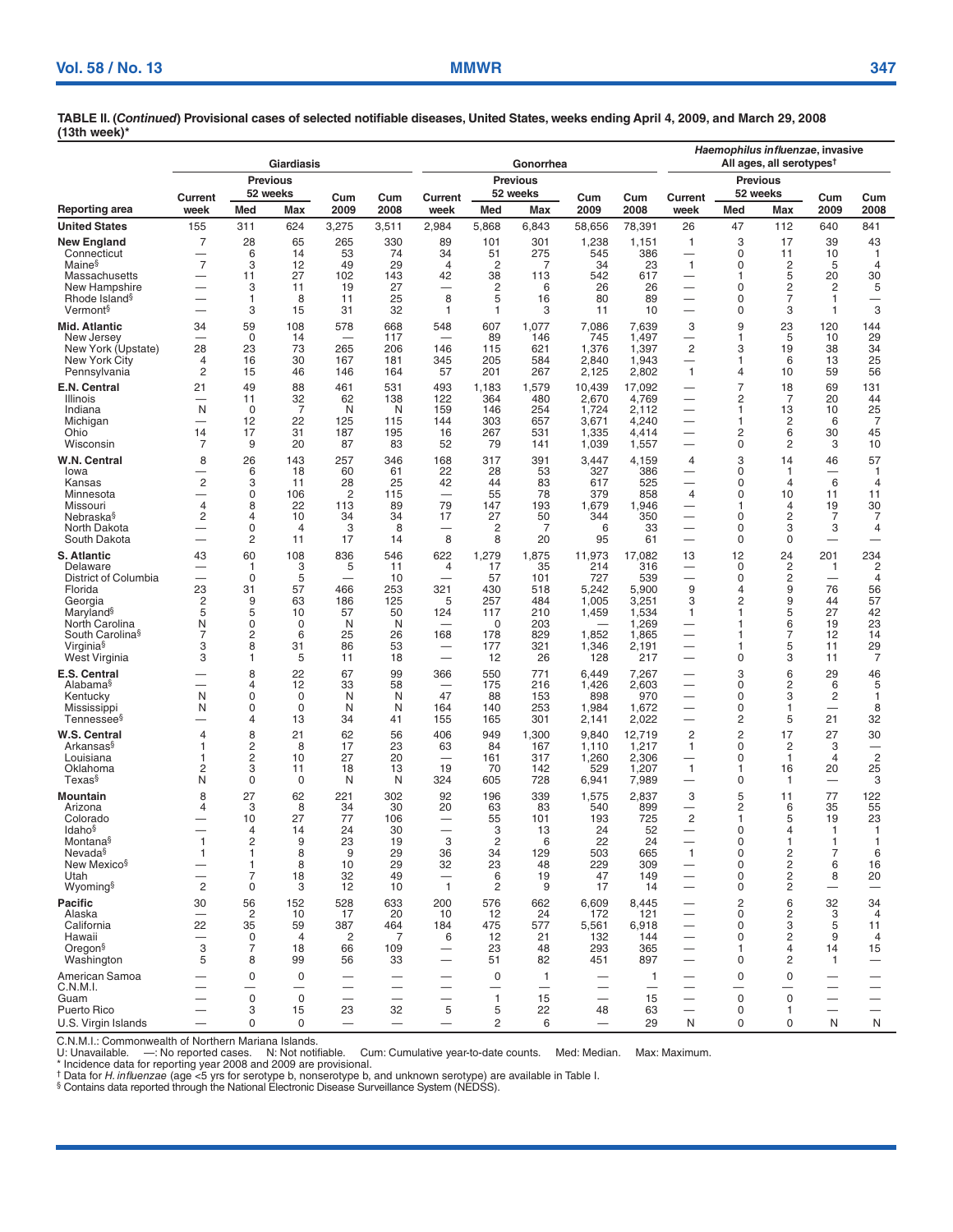|                                                   | Hepatitis (viral, acute), by type <sup>†</sup> |                            |                             |                               |                          |                                            |                     |                                  |                                            |                                          |                                                      |                            |                                  |                                            |                                           |  |  |
|---------------------------------------------------|------------------------------------------------|----------------------------|-----------------------------|-------------------------------|--------------------------|--------------------------------------------|---------------------|----------------------------------|--------------------------------------------|------------------------------------------|------------------------------------------------------|----------------------------|----------------------------------|--------------------------------------------|-------------------------------------------|--|--|
|                                                   |                                                |                            | Α                           |                               |                          |                                            |                     | B                                |                                            |                                          | Legionellosis                                        |                            |                                  |                                            |                                           |  |  |
|                                                   |                                                |                            | <b>Previous</b><br>52 weeks |                               |                          |                                            |                     | <b>Previous</b><br>52 weeks      |                                            |                                          |                                                      |                            | <b>Previous</b><br>52 weeks      |                                            |                                           |  |  |
| Reporting area                                    | Current<br>week                                | Med                        | Max                         | Cum<br>2009                   | Cum<br>2008              | Current<br>week                            | Med                 | Max                              | Cum<br>2009                                | Cum<br>2008                              | Current<br>week                                      | Med                        | <b>Max</b>                       | Cum<br>2009                                | Cum<br>2008                               |  |  |
| <b>United States</b>                              | 27                                             | 44                         | 76                          | 405                           | 638                      | 34                                         | 71                  | 147                              | 755                                        | 894                                      | 13                                                   | 49                         | 148                              | 346                                        | 460                                       |  |  |
| <b>New England</b>                                | $\mathbf{1}$                                   | $\overline{c}$             | 8                           | 23                            | 39                       | $\overline{\phantom{0}}$                   | 1                   | 4                                | $\overline{7}$                             | 23                                       | $\overline{\phantom{0}}$                             | $\overline{c}$             | 18                               | 12                                         | 19                                        |  |  |
| Connecticut<br>Maine <sup>§</sup>                 |                                                | 0<br>0                     | 4<br>5                      | 7<br>$\mathbf{1}$             | 5<br>3                   |                                            | 0<br>0              | $\overline{c}$<br>$\overline{c}$ | 3<br>3                                     | 9<br>$\overline{4}$                      | $\overline{\phantom{0}}$                             | 1<br>0                     | 5<br>$\overline{c}$              | 5<br>-                                     | 3<br>—                                    |  |  |
| Massachusetts                                     |                                                | 1                          | 3                           | 11                            | 23                       |                                            | 0                   | $\overline{c}$                   |                                            | $\overline{7}$                           | —                                                    | 1                          | $\overline{7}$                   | 5                                          | 6                                         |  |  |
| New Hampshire                                     |                                                | $\Omega$                   | 2                           | $\mathbf{1}$                  | $\mathbf{1}$             |                                            | $\Omega$            | $\overline{c}$                   | $\mathbf{1}$                               | $\mathbf{1}$                             |                                                      | $\mathbf 0$                | 5                                | $\overline{\phantom{0}}$                   | 4                                         |  |  |
| Rhode Island <sup>§</sup><br>Vermont <sup>§</sup> | $\mathbf{1}$                                   | $\mathbf 0$<br>$\mathbf 0$ | $\overline{c}$<br>1         | 3<br>—                        | $\overline{7}$<br>-      |                                            | 0<br>0              | $\mathbf{1}$<br>$\mathbf{1}$     | —<br>—                                     | 1<br>1                                   | $\overline{\phantom{0}}$                             | $\Omega$<br>$\mathbf 0$    | 14<br>$\mathbf{1}$               | $\mathbf{1}$<br>$\mathbf{1}$               | 3<br>3                                    |  |  |
| Mid. Atlantic                                     | 3                                              | 5                          | 10                          | 49                            | 87                       | $\overline{\mathbf{c}}$                    |                     | 15                               | 53                                         | 132                                      | $\overline{\mathbf{c}}$                              | 14                         | 59                               | 85                                         | 102                                       |  |  |
| New Jersey                                        |                                                | 1                          | 3                           | 5                             | 20                       | $\overline{\phantom{0}}$                   | 1                   | 5                                | 3                                          | 52                                       | $\overline{\phantom{0}}$                             | 1                          | 8                                | 6                                          | 12                                        |  |  |
| New York (Upstate)<br>New York City               | 3                                              | 1<br>2                     | 4<br>6                      | 12<br>14                      | 16<br>25                 | $\overline{c}$<br>—                        | 1<br>1              | 10<br>6                          | 17<br>7                                    | 11<br>22                                 | $\overline{c}$<br>-                                  | 5<br>1                     | 21<br>12                         | 32<br>3                                    | 22<br>13                                  |  |  |
| Pennsylvania                                      |                                                | $\mathbf{1}$               | 4                           | 18                            | 26                       |                                            | $\overline{c}$      | 8                                | 26                                         | 47                                       | $\overline{\phantom{0}}$                             | 6                          | 33                               | 44                                         | 55                                        |  |  |
| E.N. Central                                      |                                                | 6                          | 16                          | 46                            | 90                       | 3                                          | 9                   | 18                               | 93                                         | 111                                      | $\mathbf{1}$                                         | 8                          | 41                               | 65                                         | 120                                       |  |  |
| Illinois<br>Indiana                               |                                                | $\overline{c}$<br>0        | 10<br>4                     | 9<br>3                        | 28<br>3                  | —<br>1                                     | 2<br>1              | 7<br>$\overline{7}$              | 12<br>12                                   | 28<br>5                                  | —                                                    | 1<br>1                     | 13<br>6                          | —<br>6                                     | 20<br>6                                   |  |  |
| Michigan                                          |                                                | $\overline{c}$             | 5                           | 15                            | 42                       | $\overline{\phantom{0}}$                   | 3                   | 8                                | 30                                         | 41                                       |                                                      | 2                          | 16                               | 14                                         | 32                                        |  |  |
| Ohio                                              |                                                | 1                          | 4                           | 14                            | 8                        | $\overline{\mathbf{c}}$                    | 2                   | 14                               | 39                                         | 31                                       | $\mathbf{1}$                                         | 3                          | 18                               | 42                                         | 59                                        |  |  |
| Wisconsin                                         | $\overline{\phantom{0}}$                       | 0                          | 3                           | 5                             | 9                        |                                            | 0                   | 0                                |                                            | 6                                        |                                                      | 0                          | 3                                | 3                                          | 3                                         |  |  |
| W.N. Central<br>lowa                              | $\overline{\mathbf{c}}$                        | 3<br>1                     | 15<br>7                     | 22                            | 73<br>29                 | $\overline{c}$<br>$\overline{\phantom{0}}$ | 2<br>0              | 15<br>3                          | 42<br>6                                    | 15<br>6                                  |                                                      | $\overline{c}$<br>0        | 8<br>$\overline{\mathbf{c}}$     | $\overline{4}$<br>$\overline{\mathbf{c}}$  | 23<br>5                                   |  |  |
| Kansas                                            | $\mathbf{1}$                                   | $\mathbf 0$                | 3                           | $\overline{c}$                | 5                        |                                            | $\mathbf 0$         | 3                                |                                            | 3                                        |                                                      | $\mathbf 0$                | $\mathbf{1}$                     | $\mathbf{1}$                               | $\mathbf{1}$                              |  |  |
| Minnesota<br>Missouri                             |                                                | 0<br>1                     | 12<br>3                     | 5<br>9                        | 9<br>8                   | $\mathbf{1}$<br>1                          | 0<br>1              | 11<br>5                          | 6<br>22                                    | 5                                        | —<br>-                                               | 0                          | $\overline{4}$<br>$\overline{7}$ | —<br>—                                     | $\overline{\mathbf{c}}$<br>8              |  |  |
| Nebraska§                                         | $\mathbf{1}$                                   | 0                          | 5                           | 6                             | 21                       |                                            | 0                   | 3                                | 7                                          | 1                                        | $\overline{\phantom{0}}$                             | 0                          | 3                                | $\overline{\phantom{0}}$                   | 6                                         |  |  |
| North Dakota                                      | —                                              | 0                          | 1                           | $\overline{\phantom{0}}$      | $\overline{\phantom{0}}$ | -                                          | 0                   | -1                               |                                            |                                          | $\overline{\phantom{0}}$                             | 0                          | 1                                | $\mathbf{1}$                               | $\overline{\phantom{0}}$                  |  |  |
| South Dakota                                      |                                                | 0                          | 1                           |                               | $\mathbf{1}$             |                                            | 0                   | 1                                | $\mathbf{1}$                               |                                          |                                                      | 0                          | 1                                | —                                          | $\overline{1}$                            |  |  |
| <b>S. Atlantic</b><br>Delaware                    | 12                                             | $\overline{7}$<br>0        | 16<br>1                     | 109                           | 81<br>1                  | 18<br>$\overline{\phantom{0}}$             | 18<br>$\mathbf 0$   | 34<br>$\overline{c}$             | 271<br>8                                   | 228<br>7                                 | 8                                                    | 9<br>0                     | 22<br>$\overline{c}$             | 88<br>—                                    | 86<br>$\mathbf{1}$                        |  |  |
| District of Columbia                              | U                                              | 0                          | 0                           | U                             | U                        | U                                          | 0                   | 0                                | U                                          | U                                        | $\overline{\phantom{0}}$                             | 0                          | $\overline{c}$                   | $\overline{\phantom{0}}$                   | 3                                         |  |  |
| Florida<br>Georgia                                | 5<br>1                                         | 3<br>1                     | 8<br>4                      | 59<br>15                      | 35<br>12                 | 8<br>$\mathbf{1}$                          | 7<br>3              | 11<br>8                          | 92<br>34                                   | 80<br>35                                 | 6<br>1                                               | 3<br>1                     | $\overline{7}$<br>5              | 40<br>17                                   | 38<br>9                                   |  |  |
| Maryland <sup>§</sup>                             | 1                                              | 1                          | 4                           | 13                            | 11                       | 1                                          | 2                   | 5                                | 27                                         | 25                                       |                                                      | $\overline{c}$             | 10                               | 14                                         | 18                                        |  |  |
| North Carolina                                    | 3                                              | $\Omega$                   | 9                           | 12                            | 9                        | 7                                          | $\Omega$            | 19                               | 86                                         | 24                                       | $\mathbf{1}$                                         | $\Omega$                   | $\overline{7}$                   | 13                                         | 5                                         |  |  |
| South Carolina <sup>§</sup><br>Virginia§          | $\overline{c}$                                 | $\mathbf 0$<br>1           | 3<br>6                      | 5<br>5                        | $\overline{c}$<br>8      | $\mathbf{1}$                               | 1<br>$\overline{c}$ | 4<br>10                          | 3<br>12                                    | 22<br>20                                 | $\overline{\phantom{0}}$<br>$\overline{\phantom{0}}$ | $\Omega$<br>1              | $\overline{c}$<br>5              | $\overline{\phantom{0}}$<br>$\overline{4}$ | $\overline{\mathbf{c}}$<br>$\overline{7}$ |  |  |
| West Virginia                                     |                                                | $\mathbf 0$                | 1                           |                               | 3                        | —                                          | 1                   | 6                                | 9                                          | 15                                       |                                                      | 0                          | 3                                | —                                          | 3                                         |  |  |
| E.S. Central                                      |                                                | 1                          | 9                           | 8                             | 8                        | $\overline{c}$                             | 8                   | 13                               | 72                                         | 95                                       | $\overbrace{\phantom{13333}}$                        | $\overline{c}$             | 10                               | 18                                         | 23                                        |  |  |
| Alabama <sup>§</sup><br>Kentucky                  |                                                | $\mathbf 0$<br>0           | 2<br>3                      | 1<br>1                        | 1<br>3                   | —<br>$\overline{1}$                        | 2<br>2              | 7<br>$\overline{7}$              | 20<br>17                                   | 26<br>26                                 | $\overline{\phantom{0}}$                             | 0<br>1                     | 2<br>$\overline{4}$              | $\overline{c}$<br>8                        | $\overline{c}$<br>13                      |  |  |
| Mississippi                                       |                                                | 0                          | 2                           | 4                             | -                        |                                            | 1                   | 3                                | 5                                          | 12                                       | —                                                    | 0                          | 1                                | -                                          | —                                         |  |  |
| Tennessee <sup>§</sup>                            | $\overline{\phantom{0}}$                       | $\mathbf 0$                | 6                           | $\overline{c}$                | $\overline{4}$           | $\mathbf{1}$                               | 3                   | 8                                | 30                                         | 31                                       | $\overline{\phantom{0}}$                             | 0                          | 5                                | 8                                          | 8                                         |  |  |
| W.S. Central<br>Arkansas§                         |                                                | $\overline{4}$             | 15                          | 32                            | 56                       | $\mathbf{1}$                               | 12                  | 56                               | 110                                        | 175                                      | $\mathbf{1}$                                         | $\overline{c}$             | 17                               | 12                                         | 10                                        |  |  |
| Louisiana                                         | $\overline{\phantom{0}}$                       | $\mathbf 0$<br>0           | 1<br>$\overline{c}$         | 1<br>2                        | 1<br>3                   | -<br>$\overline{\phantom{0}}$              | 0<br>1              | $\overline{4}$<br>$\overline{4}$ | $\overline{2}$<br>9                        | 7<br>23                                  | —<br>$\overline{\phantom{0}}$                        | 0<br>0                     | $\overline{c}$<br>$\overline{2}$ | -<br>$\mathbf{1}$                          | $\mathbf{1}$                              |  |  |
| Oklahoma                                          |                                                | 0                          | 5                           | 1                             | 3                        | 1                                          | 2                   | 10                               | 24                                         | 15                                       |                                                      | 0                          | 6                                | $\mathbf{1}$                               |                                           |  |  |
| Texas§                                            | —                                              | $\overline{4}$             | 11                          | 28                            | 49                       | —                                          | 8                   | 45                               | 75                                         | 130                                      | $\mathbf{1}$                                         | 1                          | 16                               | 10                                         | $9\,$                                     |  |  |
| Mountain<br>Arizona                               | 6<br>6                                         | 3<br>1                     | 12<br>11                    | 31<br>17                      | 53<br>18                 | —<br>$\overline{\phantom{0}}$              | 3<br>1              | 11<br>5                          | 30<br>12                                   | 39<br>17                                 |                                                      | 1<br>0                     | 8<br>$\overline{c}$              | 21<br>8                                    | $\frac{26}{7}$                            |  |  |
| Colorado                                          |                                                | $\mathbf 0$                | $\overline{c}$              | 4                             | 11                       |                                            | 0                   | 3                                | 6                                          | 5                                        |                                                      | $\Omega$                   | $\overline{2}$                   | $\mathbf{1}$                               | 3                                         |  |  |
| Idaho <sup>§</sup>                                |                                                | 0<br>0                     | 3<br>1                      |                               | 8                        | $\overline{\phantom{0}}$                   | 0<br>0              | 2<br>1                           | 1                                          |                                          | —                                                    | 0<br>0                     | 1                                |                                            | $\mathbf{1}$                              |  |  |
| Montana§<br>Nevada§                               |                                                | 0                          | 3                           | 2<br>4                        | $\overline{c}$           |                                            | 1                   | 3                                | 6                                          | 11                                       |                                                      | $\mathbf 0$                | $\frac{2}{2}$                    | 3<br>5                                     | $\frac{2}{3}$                             |  |  |
| New Mexico <sup>§</sup>                           |                                                | 0                          | $\overline{c}$              | $\mathbf{1}$                  | 9                        | $\overline{\phantom{0}}$                   | 0                   | $\overline{c}$                   | 3                                          | 5                                        | $\overline{\phantom{0}}$                             | $\mathbf 0$                | $\overline{c}$                   |                                            | $\frac{3}{7}$                             |  |  |
| Utah<br>Wyoming§                                  |                                                | $\mathbf 0$<br>$\mathbf 0$ | $\sqrt{2}$<br>$\mathbf 0$   | 3<br>$\overline{\phantom{0}}$ | $\overline{c}$<br>3      |                                            | 0<br>0              | 3<br>$\mathbf{1}$                | $\overline{c}$<br>$\overline{\phantom{0}}$ | $\mathbf{1}$<br>$\overline{\phantom{0}}$ |                                                      | $\mathbf 0$<br>$\mathbf 0$ | $\overline{c}$<br>$\mathbf 0$    | $\overline{4}$<br>$\overline{\phantom{0}}$ |                                           |  |  |
| Pacific                                           | 3                                              | 8                          | 25                          | 85                            | 151                      | 6                                          | $\overline{7}$      | 42                               | 77                                         | 76                                       | $\mathbf{1}$                                         | $\overline{4}$             | 10                               | 41                                         | 51                                        |  |  |
| Alaska                                            |                                                | 0                          | $\mathbf{1}$                | -1                            | -1                       |                                            | 0                   | $\overline{1}$                   | $\mathbf{1}$                               | $\overline{c}$                           |                                                      | $\mathbf 0$                | 1                                | $\overline{2}$                             | $\qquad \qquad -$                         |  |  |
| California<br>Hawaii                              | $\mathbf{1}$                                   | $\overline{7}$<br>0        | 25<br>$\overline{c}$        | 70<br>$\mathbf{1}$            | 120<br>3                 | $\overline{4}$                             | 5<br>$\Omega$       | 28<br>$\mathbf{1}$               | 61<br>$\mathbf{1}$                         | 54<br>3                                  | $\overline{\phantom{0}}$                             | 3<br>$\Omega$              | 8<br>1                           | 32<br>$\overline{1}$                       | $\begin{array}{c} 42 \\ 2 \end{array}$    |  |  |
| Oregon <sup>§</sup>                               |                                                | 0                          | $\overline{c}$              | 6                             | 12                       | 1                                          | 1                   | 3                                | $\overline{7}$                             | 9                                        |                                                      | $\mathbf 0$                | $\overline{c}$                   | 3                                          | $\overline{4}$                            |  |  |
| Washington                                        | $\sqrt{2}$                                     | 0                          | $\overline{7}$              | 7                             | 15                       | 1                                          | 0                   | 14                               | 7                                          | 8                                        | 1                                                    | 0                          | 4                                | 3                                          | 3                                         |  |  |
| American Samoa                                    |                                                | $\mathbf 0$                | $\pmb{0}$                   |                               | $\overline{\phantom{0}}$ |                                            | $\mathbf 0$         | $\mathbf 0$                      |                                            |                                          | N                                                    | $\mathbf 0$                | $\mathbf 0$                      | N                                          | $\mathsf{N}$                              |  |  |
| C.N.M.I.<br>Guam                                  |                                                | $\mathbf 0$                | $\mathbf 0$                 | $\overline{\phantom{0}}$      | $\overline{\phantom{0}}$ |                                            | $\mathbf 0$         | $\mathbf 0$                      | $\overline{\phantom{0}}$                   | $\overline{\phantom{0}}$                 | $\overline{\phantom{0}}$                             | $\mathbf 0$                | $\mathbf 0$                      | $\overline{\phantom{0}}$                   | $\qquad \qquad -$                         |  |  |
| Puerto Rico                                       | $\overline{\phantom{0}}$                       | 0                          | 4                           | 5                             | $\overline{7}$           |                                            | 0                   | 5                                | $\mathbf{1}$                               | 13                                       | $\qquad \qquad -$                                    | 0                          | 0                                | $\overline{\phantom{0}}$                   | $\overline{\phantom{0}}$                  |  |  |
| U.S. Virgin Islands                               |                                                | 0                          | $\mathbf 0$                 | $\overline{\phantom{0}}$      |                          | $\overline{\phantom{0}}$                   | 0                   | $\mathbf 0$                      | $\overline{\phantom{0}}$                   |                                          | $\overline{\phantom{0}}$                             | $\mathbf 0$                | $\mathbf 0$                      |                                            |                                           |  |  |

C.N.M.I.: Commonwealth of Northern Mariana Islands.<br>U: Unavailable. —: No reported cases. N: Not notifiable. Cum: Cumulative year-to-date counts. Med: Median. Max: Maximum.<br>\* Incidence data for reporting ye

§ Contains data reported through the National Electronic Disease Surveillance System (NEDSS).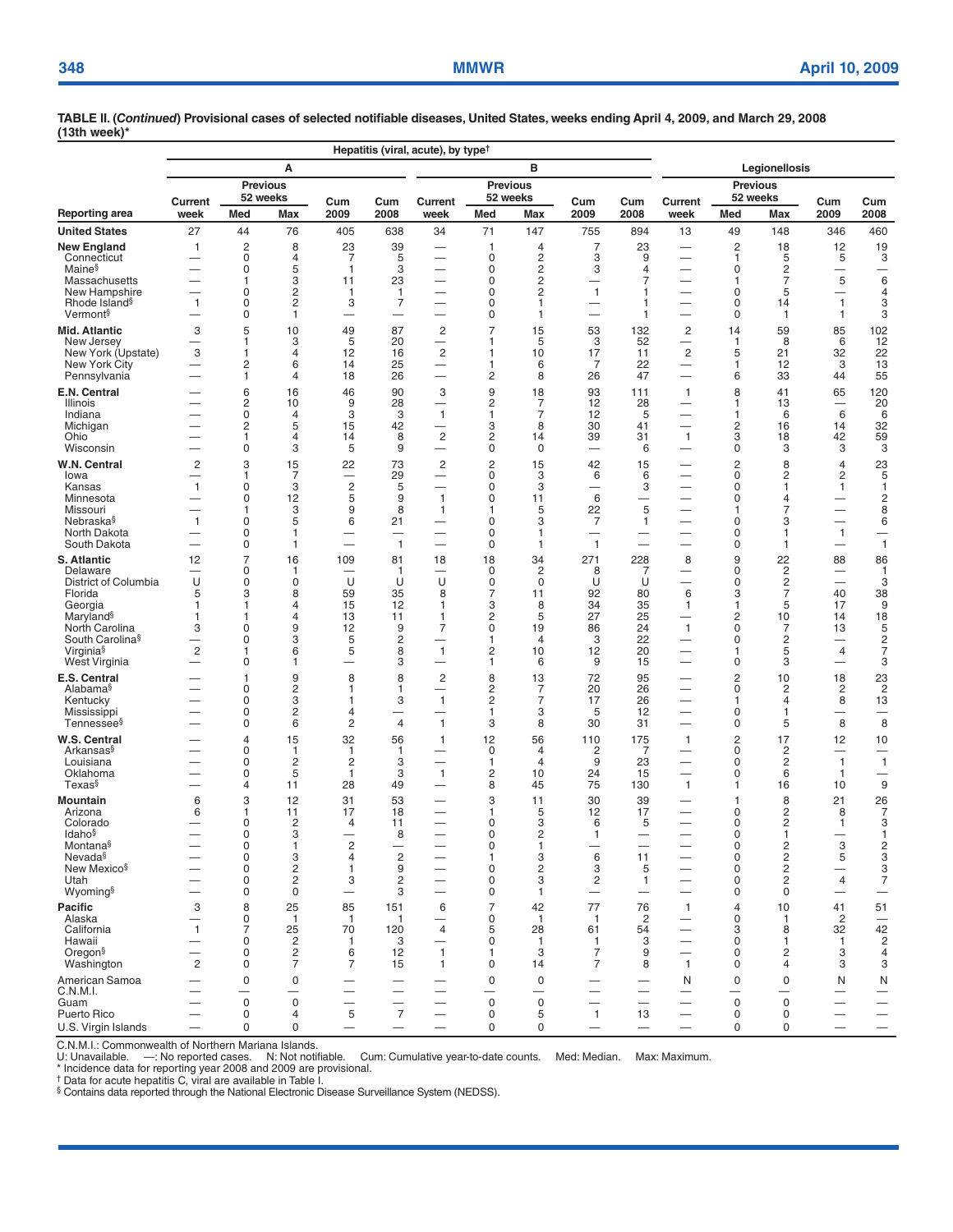| <b>Previous</b><br><b>Previous</b><br><b>Previous</b><br>52 weeks<br>52 weeks<br>52 weeks<br>Cum<br>Cum<br>Current<br>Cum<br>Current<br>Cum<br>Current<br>Cum<br>Cum<br>2009<br>2008<br>2009<br>2008<br>2009<br>2008<br>week<br>Med<br>Max<br>Med<br>Max<br>Med<br>Max<br>week<br>week<br>402<br>95<br>488<br>1,675<br>1,904<br>13<br>23<br>47<br>210<br>168<br>11<br>19<br>248<br>1,413<br>41<br>3<br>80<br>537<br>339<br>$\overline{7}$<br>7<br>$\pmb{0}$<br>13<br>156<br>1<br>6<br>1<br>$\overline{4}$<br>11<br>$\mathbf 0$<br>0<br>3<br>0<br>$\Omega$<br>Connecticut<br>0<br>$\mathbf{1}$<br>$\mathbf{1}$<br>$\overline{\phantom{0}}$<br>-1<br>—<br>-<br>3<br>5<br>Maine <sup>§</sup><br>73<br>29<br>37<br>0<br>$\mathbf{1}$<br>$\mathbf 0$<br>0<br>1<br>$\mathbf{1}$<br>$\overline{\phantom{0}}$<br>1<br>$\overline{\phantom{0}}$<br>38<br>362<br>232<br>0<br>6<br>$\mathbf 0$<br>46<br>3<br>6<br>Massachusetts<br>4<br>4<br>11<br>143<br>55<br>62<br>$\mathbf 0$<br>2<br>0<br>New Hampshire<br>17<br>1<br>1<br>1<br>$\overline{\phantom{0}}$<br>-<br>—<br>Rhode Island <sup>§</sup><br>0<br>5<br>5<br>$\mathbf{1}$<br>0<br>0<br>$\overline{\phantom{0}}$<br>1<br>1<br>1<br>Vermont <sup>§</sup><br>$\overline{4}$<br>41<br>21<br>7<br>0<br>$\mathbf{1}$<br>0<br>$\mathbf{1}$<br>1<br>$\overline{\phantom{0}}$<br>$\overline{\phantom{0}}$<br>$\overline{c}$<br>254<br>1,299<br>692<br>996<br>37<br>22<br>43<br>7<br>54<br>3<br>$\overline{4}$<br>14<br>41<br>$\mathbf{1}$<br>6<br>29<br>275<br>211<br>138<br>$\mathbf 0$<br>0<br>New Jersey<br>$\Omega$<br>1<br>1<br>—<br>$\overline{\phantom{0}}$<br>-<br>3<br>50<br>99<br>$\overline{4}$<br>0<br>2<br>New York (Upstate)<br>1,247<br>305<br>111<br>10<br>14<br>14<br>1<br>4<br>36<br>3<br>27<br>0<br>3<br>5<br>New York City<br>$\overline{4}$<br>40<br>10<br>21<br>2<br>97<br>249<br>570<br>6<br>17<br>Pennsylvania<br>$\overline{4}$<br>519<br>3<br>6<br>$\mathbf{1}$<br>1<br>4<br>14<br>1<br>—<br>$\overline{7}$<br>E.N. Central<br>26<br>64<br>3<br>26<br>33<br>3<br>8<br>41<br>66<br>11<br>147<br>$\mathbf{1}$<br>13<br>3<br>5<br>8<br>17<br>6<br>26<br>Illinois<br>0<br>6<br>1<br>1<br>$\overline{\phantom{0}}$<br>0<br>8<br>0<br>2<br>5<br>0<br>9<br>9<br>Indiana<br>1<br>1<br>4<br>$\overline{\phantom{0}}$<br>$\overline{c}$<br>$\overline{7}$<br>10<br>$\overline{4}$<br>0<br>$\Omega$<br>3<br>Michigan<br>1<br>4<br>4<br>5<br>11<br>$\mathbf 0$<br>$\overline{c}$<br>3<br>$\mathbf 0$<br>$\overline{c}$<br>13<br>6<br>$\mathbf{1}$<br>9<br>9<br>16<br>Ohio<br>1<br>4<br>9<br>$\mathbf 0$<br>3<br>$\overline{7}$<br>129<br>19<br>54<br>3<br>0<br>2<br>Wisconsin<br>1<br>7<br>40<br>$\overline{7}$<br>9<br>236<br>23<br>9<br>10<br>6<br>6<br>21<br>1<br>1<br>1<br>$\overline{\phantom{0}}$<br>2<br>1<br>9<br>$\overline{4}$<br>8<br>$\mathbf 0$<br>3<br>0<br>$\mathbf{1}$<br>8<br>lowa<br>1<br>$\overline{\phantom{0}}$<br>-<br>0<br>$\overline{4}$<br>2<br>0<br>2<br>0<br>2<br>5<br>Kansas<br>1<br>1<br>$\mathbf{1}$<br>$\overline{\phantom{0}}$<br>-<br>-<br>$\overline{7}$<br>5<br>226<br>0<br>8<br>$\mathbf{1}$<br>$\mathbf{1}$<br>0<br>4<br>5<br>15<br>Minnesota<br>16<br>1<br>$\overline{\phantom{0}}$<br>—<br>2<br>0<br>0<br>3<br>$\Omega$<br>8<br>Missouri<br>3<br>1<br>11<br>1<br>$\overline{\phantom{0}}$<br>-<br>Nebraska§<br>$\mathbf 0$<br>$\overline{c}$<br>0<br>0<br>$\overline{c}$<br>4<br>4<br>1<br>1<br>-<br>--<br>$\mathbf 0$<br>0<br>0<br>North Dakota<br>10<br>0<br>1<br>$\overline{\phantom{0}}$<br>$\overline{\phantom{0}}$<br>-<br>÷<br>-<br>—<br>South Dakota<br>$\mathbf 0$<br>$\mathbf{1}$<br>$\mathbf 0$<br>0<br>$\mathbf{1}$<br>0<br>1<br>$\overline{\phantom{0}}$<br>1<br>$\overline{\phantom{0}}$<br>75<br>$\overline{7}$<br>3<br>S. Atlantic<br>25<br>224<br>456<br>442<br>6<br>15<br>89<br>44<br>9<br>48<br>53<br>4<br>Delaware<br>12<br>36<br>79<br>107<br>0<br>$\mathbf{1}$<br>0<br>1<br>$\mathbf{1}$<br>1<br>-<br>—<br>2<br>District of Columbia<br>2<br>23<br>0<br>0<br>11<br>0<br>$\overline{\phantom{0}}$<br>$\overline{\phantom{0}}$<br>$\overline{\phantom{0}}$<br>$\overline{\phantom{0}}$<br>$\overline{\phantom{0}}$<br>$\overline{c}$<br>2<br>19<br>$\overline{c}$<br>12<br>7<br>25<br>14<br>24<br>Florida<br>10<br>8<br>4<br>1<br>1<br>$\mathbf 0$<br>5<br>15<br>10<br>0<br>2<br>6<br>5<br>6<br>13<br>Georgia<br>1<br>1<br>$\overline{\phantom{0}}$<br>Maryland <sup>§</sup><br>$\overline{7}$<br>29<br>250<br>249<br>7<br>27<br>162<br>3<br>16<br>0<br>3<br>4<br>1<br>1<br>$\mathbf 0$<br>5<br>$\overline{\mathbf{c}}$<br>13<br>$\overline{c}$<br>0<br>3<br>9<br>3<br>North Carolina<br>6<br>14<br>$\mathbf{1}$<br>0<br>7<br>South Carolina <sup>§</sup><br>0<br>2<br>3<br>0<br>1<br>$\mathbf{1}$<br>0<br>2<br>3<br>10<br>4<br>1<br>—<br>Virginia <sup>§</sup><br>11<br>15<br>61<br>76<br>45<br>3<br>6<br>1<br>0<br>2<br>4<br>11<br>1<br>1<br>West Virginia<br>11<br>9<br>0<br>1<br>0<br>$\mathbf{1}$<br>1<br>4<br>$\mathbf{1}$<br>1<br>1<br>$\overline{\phantom{0}}$<br>-<br>E.S. Central<br>5<br>0<br>2<br>5<br>$\overline{c}$<br>2<br>0<br>6<br>8<br>21<br>$\mathbf{1}$<br>4<br>$\mathbf{1}$<br>$\overline{1}$<br>2<br>Alabama <sup>§</sup><br>0<br>0<br>0<br>2<br>$\mathbf{1}$<br>1<br>$\mathbf{1}$<br>1<br>$\overline{c}$<br>$\mathbf 0$<br>$\overline{c}$<br>0<br>$\mathbf{1}$<br>$\mathbf 0$<br>Kentucky<br>4<br>1<br>1<br>1<br>-<br>$\mathbf 0$<br>0<br>$\overline{c}$<br>5<br>Mississippi<br>0<br>1<br>$\mathbf{1}$<br>1<br>$\overline{\phantom{0}}$<br>-<br>—<br>$\mathbf 0$<br>3<br>$\mathbf{1}$<br>$\overline{c}$<br>$\mathbf{1}$<br>5<br>Tennessee§<br>$\mathbf{1}$<br>$\overline{4}$<br>0<br>$\overline{4}$<br>0<br>3<br>11<br>$\overline{c}$<br>$\overline{c}$<br>21<br>9<br>10<br>9<br>10<br>21<br>41<br>4<br>$\overline{4}$<br>1<br>Arkansas§<br>0<br>0<br>0<br>2<br>0<br>0<br>4<br>4<br>-<br>—<br>-<br>$\overline{7}$<br>Louisiana<br>$\Omega$<br>0<br>0<br>3<br>12<br>1<br>$\overline{\phantom{0}}$<br>1<br>$\overline{\phantom{0}}$<br>—<br>-<br>$\pmb{0}$<br>$\overline{c}$<br>6<br>Oklahoma<br>$\mathbf 0$<br>2<br>$\mathbf{1}$<br>0<br>3<br>1<br>$\overline{\phantom{0}}$<br>9<br>$\overline{c}$<br>21<br>8<br>Texas§<br>10<br>$\overline{4}$<br>8<br>19<br>4<br>1<br>1<br>9<br>23<br>$\overline{c}$<br>1<br>14<br>5<br>0<br>3<br>$\overline{c}$<br>8<br>21<br>Mountain<br>$\mathbf{1}$<br>1<br>4<br>$\frac{2}{5}$<br>Arizona<br>0<br>2<br>2<br>0<br>2<br>2<br>0<br>2<br>$\overline{4}$<br>$\overline{\phantom{0}}$<br>Colorado<br>$\mathbf 0$<br>0<br>$\mathbf{1}$<br>3<br>0<br>2<br>7<br>1<br>1<br>1<br>2<br>Idaho <sup>§</sup><br>$\mathbf{1}$<br>0<br>1<br>0<br>0<br>3<br>1<br>2<br>1<br>—<br>Montana§<br>2<br>$\Omega$<br>14<br>$\Omega$<br>$\Omega$<br>0<br>1<br>$\sqrt{2}$<br>Nevada§<br>$\overline{\mathbf{c}}$<br>3<br>$\overline{c}$<br>5<br>0<br>0<br>0<br>1<br>$\mathbf{1}$<br>$\mathbf{1}$<br>3<br>New Mexico <sup>§</sup><br>$\mathbf 0$<br>$\overline{\mathbf{c}}$<br>0<br>$\pmb{0}$<br>$\mathbf{1}$<br>$\overline{\phantom{0}}$<br>1<br>1<br>$\overline{\phantom{0}}$<br>$\mathbf{1}$<br>0<br>0<br>0<br>Utah<br>4<br>1<br>1<br>$\overline{\phantom{0}}$<br>1<br>-1<br>—<br>Wyoming§<br>0<br>0<br>0<br>0<br>1<br>$\mathbf{1}$<br>$\mathbf{1}$<br>$\overline{\phantom{0}}$<br>$\overline{\phantom{0}}$<br>$\overline{\phantom{0}}$<br>-1<br>$\overline{\phantom{0}}$<br>3<br>19<br>39<br>$\overline{c}$<br>3<br>22<br>13<br>55<br>102<br>$\overline{4}$<br>45<br>11<br>30<br>$\mathbf{1}$<br>$\overline{4}$<br>Alaska<br>0<br>2<br>0<br>2<br>2<br>$\overline{c}$<br>$\mathbf{1}$<br>$\mathbf{1}$<br>0<br>$\overline{\phantom{0}}$<br>—<br>$\overline{\phantom{0}}$<br>3<br>$\overline{c}$<br>84<br>California<br>3<br>8<br>38<br>34<br>2<br>8<br>20<br>17<br>$\mathbf{1}$<br>2<br>8<br>27<br>N<br>0<br>0<br>N<br>0<br>0<br>Hawaii<br>N<br>$\mathbf{1}$<br>$\mathbf{1}$<br>$\overline{1}$<br>1<br>-1<br>1<br>—<br>Oregon <sup>§</sup><br>0<br>$\overline{c}$<br>3<br>5<br>3<br>9<br>$\mathbf{1}$<br>6<br>$\overline{4}$<br>1<br>6<br>19<br>8<br>Washington<br>0<br>12<br>0<br>7<br>0<br>4<br>1<br>5<br>6<br>$\overline{\phantom{0}}$<br>$\overline{\phantom{0}}$<br>$\overline{\phantom{0}}$<br>—<br>$\mathbf 0$<br>American Samoa<br>N<br>$\mathbf 0$<br>N<br>N<br>0<br>$\mathbf 0$<br>$\pmb{0}$<br>$\pmb{0}$<br>$\overline{\phantom{0}}$<br>—<br>-<br>-<br>-<br>-<br>-<br>-<br>$\sqrt{2}$<br>$\mathbf 0$<br>0<br>0<br>0<br>0<br>$\qquad \qquad -$<br>$\overline{\phantom{0}}$<br>$\overline{\phantom{0}}$<br>—<br>--<br>$\overline{c}$<br>N<br>N<br>Puerto Rico<br>0<br>0<br>N<br>0<br>$\mathbf{1}$<br>0<br>1<br>$\mathbf{1}$<br>-<br>-<br>U.S. Virgin Islands<br>0<br>$\pmb{0}$<br>N<br>N<br>0<br>$\mathbf 0$<br>$\pmb{0}$<br>0<br>N<br>$\overline{\phantom{0}}$<br>$\qquad \qquad -$<br>$\qquad \qquad -$<br>$\qquad \qquad -$<br>$\overline{\phantom{0}}$ |                      |  | Lyme disease |  |  | <b>Malaria</b> |  | Meningococcal disease, invasive <sup>t</sup><br>All serotypes |  |  |  |  |  |
|--------------------------------------------------------------------------------------------------------------------------------------------------------------------------------------------------------------------------------------------------------------------------------------------------------------------------------------------------------------------------------------------------------------------------------------------------------------------------------------------------------------------------------------------------------------------------------------------------------------------------------------------------------------------------------------------------------------------------------------------------------------------------------------------------------------------------------------------------------------------------------------------------------------------------------------------------------------------------------------------------------------------------------------------------------------------------------------------------------------------------------------------------------------------------------------------------------------------------------------------------------------------------------------------------------------------------------------------------------------------------------------------------------------------------------------------------------------------------------------------------------------------------------------------------------------------------------------------------------------------------------------------------------------------------------------------------------------------------------------------------------------------------------------------------------------------------------------------------------------------------------------------------------------------------------------------------------------------------------------------------------------------------------------------------------------------------------------------------------------------------------------------------------------------------------------------------------------------------------------------------------------------------------------------------------------------------------------------------------------------------------------------------------------------------------------------------------------------------------------------------------------------------------------------------------------------------------------------------------------------------------------------------------------------------------------------------------------------------------------------------------------------------------------------------------------------------------------------------------------------------------------------------------------------------------------------------------------------------------------------------------------------------------------------------------------------------------------------------------------------------------------------------------------------------------------------------------------------------------------------------------------------------------------------------------------------------------------------------------------------------------------------------------------------------------------------------------------------------------------------------------------------------------------------------------------------------------------------------------------------------------------------------------------------------------------------------------------------------------------------------------------------------------------------------------------------------------------------------------------------------------------------------------------------------------------------------------------------------------------------------------------------------------------------------------------------------------------------------------------------------------------------------------------------------------------------------------------------------------------------------------------------------------------------------------------------------------------------------------------------------------------------------------------------------------------------------------------------------------------------------------------------------------------------------------------------------------------------------------------------------------------------------------------------------------------------------------------------------------------------------------------------------------------------------------------------------------------------------------------------------------------------------------------------------------------------------------------------------------------------------------------------------------------------------------------------------------------------------------------------------------------------------------------------------------------------------------------------------------------------------------------------------------------------------------------------------------------------------------------------------------------------------------------------------------------------------------------------------------------------------------------------------------------------------------------------------------------------------------------------------------------------------------------------------------------------------------------------------------------------------------------------------------------------------------------------------------------------------------------------------------------------------------------------------------------------------------------------------------------------------------------------------------------------------------------------------------------------------------------------------------------------------------------------------------------------------------------------------------------------------------------------------------------------------------------------------------------------------------------------------------------------------------------------------------------------------------------------------------------------------------------------------------------------------------------------------------------------------------------------------------------------------------------------------------------------------------------------------------------------------------------------------------------------------------------------------------------------------------------------------------------------------------------------------------------------------------------------------------------------------------------------------------------------------------------------------------------------------------------------------------------------------------------------------------------------------------------------------------------------------------------------------------------------------------------------------------------------------------------------------------------------------------------------------------------------------------------------------------------------------------------------------------------------------------------------------------------------------------------------------------------------------------------------------------------------------------------------------------------------------------------------------------------------------------------------------------------------------------------------------------------------------------------------------------------------------------------------------------------------------------------------------------------------------------------------------------------------------------------------------------------------------------------------------------------------------------------------------------------------------------------------------------------------------------------------------------------------------------------------------------------------------------------------------------------------------------------------------------------------------------------------------------------------------------------------------------------------------------------------------------------------------------------------------------------------------------------------------------------------------------------------------------------------------------------------|----------------------|--|--------------|--|--|----------------|--|---------------------------------------------------------------|--|--|--|--|--|
|                                                                                                                                                                                                                                                                                                                                                                                                                                                                                                                                                                                                                                                                                                                                                                                                                                                                                                                                                                                                                                                                                                                                                                                                                                                                                                                                                                                                                                                                                                                                                                                                                                                                                                                                                                                                                                                                                                                                                                                                                                                                                                                                                                                                                                                                                                                                                                                                                                                                                                                                                                                                                                                                                                                                                                                                                                                                                                                                                                                                                                                                                                                                                                                                                                                                                                                                                                                                                                                                                                                                                                                                                                                                                                                                                                                                                                                                                                                                                                                                                                                                                                                                                                                                                                                                                                                                                                                                                                                                                                                                                                                                                                                                                                                                                                                                                                                                                                                                                                                                                                                                                                                                                                                                                                                                                                                                                                                                                                                                                                                                                                                                                                                                                                                                                                                                                                                                                                                                                                                                                                                                                                                                                                                                                                                                                                                                                                                                                                                                                                                                                                                                                                                                                                                                                                                                                                                                                                                                                                                                                                                                                                                                                                                                                                                                                                                                                                                                                                                                                                                                                                                                                                                                                                                                                                                                                                                                                                                                                                                                                                                                                                                                                                                                                                                                                                                                                                                                                                                                                                                                                                                                                                                                                                                                                                                                                    |                      |  |              |  |  |                |  |                                                               |  |  |  |  |  |
|                                                                                                                                                                                                                                                                                                                                                                                                                                                                                                                                                                                                                                                                                                                                                                                                                                                                                                                                                                                                                                                                                                                                                                                                                                                                                                                                                                                                                                                                                                                                                                                                                                                                                                                                                                                                                                                                                                                                                                                                                                                                                                                                                                                                                                                                                                                                                                                                                                                                                                                                                                                                                                                                                                                                                                                                                                                                                                                                                                                                                                                                                                                                                                                                                                                                                                                                                                                                                                                                                                                                                                                                                                                                                                                                                                                                                                                                                                                                                                                                                                                                                                                                                                                                                                                                                                                                                                                                                                                                                                                                                                                                                                                                                                                                                                                                                                                                                                                                                                                                                                                                                                                                                                                                                                                                                                                                                                                                                                                                                                                                                                                                                                                                                                                                                                                                                                                                                                                                                                                                                                                                                                                                                                                                                                                                                                                                                                                                                                                                                                                                                                                                                                                                                                                                                                                                                                                                                                                                                                                                                                                                                                                                                                                                                                                                                                                                                                                                                                                                                                                                                                                                                                                                                                                                                                                                                                                                                                                                                                                                                                                                                                                                                                                                                                                                                                                                                                                                                                                                                                                                                                                                                                                                                                                                                                                                                    | Reporting area       |  |              |  |  |                |  |                                                               |  |  |  |  |  |
|                                                                                                                                                                                                                                                                                                                                                                                                                                                                                                                                                                                                                                                                                                                                                                                                                                                                                                                                                                                                                                                                                                                                                                                                                                                                                                                                                                                                                                                                                                                                                                                                                                                                                                                                                                                                                                                                                                                                                                                                                                                                                                                                                                                                                                                                                                                                                                                                                                                                                                                                                                                                                                                                                                                                                                                                                                                                                                                                                                                                                                                                                                                                                                                                                                                                                                                                                                                                                                                                                                                                                                                                                                                                                                                                                                                                                                                                                                                                                                                                                                                                                                                                                                                                                                                                                                                                                                                                                                                                                                                                                                                                                                                                                                                                                                                                                                                                                                                                                                                                                                                                                                                                                                                                                                                                                                                                                                                                                                                                                                                                                                                                                                                                                                                                                                                                                                                                                                                                                                                                                                                                                                                                                                                                                                                                                                                                                                                                                                                                                                                                                                                                                                                                                                                                                                                                                                                                                                                                                                                                                                                                                                                                                                                                                                                                                                                                                                                                                                                                                                                                                                                                                                                                                                                                                                                                                                                                                                                                                                                                                                                                                                                                                                                                                                                                                                                                                                                                                                                                                                                                                                                                                                                                                                                                                                                                                    | <b>United States</b> |  |              |  |  |                |  |                                                               |  |  |  |  |  |
|                                                                                                                                                                                                                                                                                                                                                                                                                                                                                                                                                                                                                                                                                                                                                                                                                                                                                                                                                                                                                                                                                                                                                                                                                                                                                                                                                                                                                                                                                                                                                                                                                                                                                                                                                                                                                                                                                                                                                                                                                                                                                                                                                                                                                                                                                                                                                                                                                                                                                                                                                                                                                                                                                                                                                                                                                                                                                                                                                                                                                                                                                                                                                                                                                                                                                                                                                                                                                                                                                                                                                                                                                                                                                                                                                                                                                                                                                                                                                                                                                                                                                                                                                                                                                                                                                                                                                                                                                                                                                                                                                                                                                                                                                                                                                                                                                                                                                                                                                                                                                                                                                                                                                                                                                                                                                                                                                                                                                                                                                                                                                                                                                                                                                                                                                                                                                                                                                                                                                                                                                                                                                                                                                                                                                                                                                                                                                                                                                                                                                                                                                                                                                                                                                                                                                                                                                                                                                                                                                                                                                                                                                                                                                                                                                                                                                                                                                                                                                                                                                                                                                                                                                                                                                                                                                                                                                                                                                                                                                                                                                                                                                                                                                                                                                                                                                                                                                                                                                                                                                                                                                                                                                                                                                                                                                                                                                    | New England          |  |              |  |  |                |  |                                                               |  |  |  |  |  |
|                                                                                                                                                                                                                                                                                                                                                                                                                                                                                                                                                                                                                                                                                                                                                                                                                                                                                                                                                                                                                                                                                                                                                                                                                                                                                                                                                                                                                                                                                                                                                                                                                                                                                                                                                                                                                                                                                                                                                                                                                                                                                                                                                                                                                                                                                                                                                                                                                                                                                                                                                                                                                                                                                                                                                                                                                                                                                                                                                                                                                                                                                                                                                                                                                                                                                                                                                                                                                                                                                                                                                                                                                                                                                                                                                                                                                                                                                                                                                                                                                                                                                                                                                                                                                                                                                                                                                                                                                                                                                                                                                                                                                                                                                                                                                                                                                                                                                                                                                                                                                                                                                                                                                                                                                                                                                                                                                                                                                                                                                                                                                                                                                                                                                                                                                                                                                                                                                                                                                                                                                                                                                                                                                                                                                                                                                                                                                                                                                                                                                                                                                                                                                                                                                                                                                                                                                                                                                                                                                                                                                                                                                                                                                                                                                                                                                                                                                                                                                                                                                                                                                                                                                                                                                                                                                                                                                                                                                                                                                                                                                                                                                                                                                                                                                                                                                                                                                                                                                                                                                                                                                                                                                                                                                                                                                                                                                    |                      |  |              |  |  |                |  |                                                               |  |  |  |  |  |
|                                                                                                                                                                                                                                                                                                                                                                                                                                                                                                                                                                                                                                                                                                                                                                                                                                                                                                                                                                                                                                                                                                                                                                                                                                                                                                                                                                                                                                                                                                                                                                                                                                                                                                                                                                                                                                                                                                                                                                                                                                                                                                                                                                                                                                                                                                                                                                                                                                                                                                                                                                                                                                                                                                                                                                                                                                                                                                                                                                                                                                                                                                                                                                                                                                                                                                                                                                                                                                                                                                                                                                                                                                                                                                                                                                                                                                                                                                                                                                                                                                                                                                                                                                                                                                                                                                                                                                                                                                                                                                                                                                                                                                                                                                                                                                                                                                                                                                                                                                                                                                                                                                                                                                                                                                                                                                                                                                                                                                                                                                                                                                                                                                                                                                                                                                                                                                                                                                                                                                                                                                                                                                                                                                                                                                                                                                                                                                                                                                                                                                                                                                                                                                                                                                                                                                                                                                                                                                                                                                                                                                                                                                                                                                                                                                                                                                                                                                                                                                                                                                                                                                                                                                                                                                                                                                                                                                                                                                                                                                                                                                                                                                                                                                                                                                                                                                                                                                                                                                                                                                                                                                                                                                                                                                                                                                                                                    |                      |  |              |  |  |                |  |                                                               |  |  |  |  |  |
|                                                                                                                                                                                                                                                                                                                                                                                                                                                                                                                                                                                                                                                                                                                                                                                                                                                                                                                                                                                                                                                                                                                                                                                                                                                                                                                                                                                                                                                                                                                                                                                                                                                                                                                                                                                                                                                                                                                                                                                                                                                                                                                                                                                                                                                                                                                                                                                                                                                                                                                                                                                                                                                                                                                                                                                                                                                                                                                                                                                                                                                                                                                                                                                                                                                                                                                                                                                                                                                                                                                                                                                                                                                                                                                                                                                                                                                                                                                                                                                                                                                                                                                                                                                                                                                                                                                                                                                                                                                                                                                                                                                                                                                                                                                                                                                                                                                                                                                                                                                                                                                                                                                                                                                                                                                                                                                                                                                                                                                                                                                                                                                                                                                                                                                                                                                                                                                                                                                                                                                                                                                                                                                                                                                                                                                                                                                                                                                                                                                                                                                                                                                                                                                                                                                                                                                                                                                                                                                                                                                                                                                                                                                                                                                                                                                                                                                                                                                                                                                                                                                                                                                                                                                                                                                                                                                                                                                                                                                                                                                                                                                                                                                                                                                                                                                                                                                                                                                                                                                                                                                                                                                                                                                                                                                                                                                                                    |                      |  |              |  |  |                |  |                                                               |  |  |  |  |  |
|                                                                                                                                                                                                                                                                                                                                                                                                                                                                                                                                                                                                                                                                                                                                                                                                                                                                                                                                                                                                                                                                                                                                                                                                                                                                                                                                                                                                                                                                                                                                                                                                                                                                                                                                                                                                                                                                                                                                                                                                                                                                                                                                                                                                                                                                                                                                                                                                                                                                                                                                                                                                                                                                                                                                                                                                                                                                                                                                                                                                                                                                                                                                                                                                                                                                                                                                                                                                                                                                                                                                                                                                                                                                                                                                                                                                                                                                                                                                                                                                                                                                                                                                                                                                                                                                                                                                                                                                                                                                                                                                                                                                                                                                                                                                                                                                                                                                                                                                                                                                                                                                                                                                                                                                                                                                                                                                                                                                                                                                                                                                                                                                                                                                                                                                                                                                                                                                                                                                                                                                                                                                                                                                                                                                                                                                                                                                                                                                                                                                                                                                                                                                                                                                                                                                                                                                                                                                                                                                                                                                                                                                                                                                                                                                                                                                                                                                                                                                                                                                                                                                                                                                                                                                                                                                                                                                                                                                                                                                                                                                                                                                                                                                                                                                                                                                                                                                                                                                                                                                                                                                                                                                                                                                                                                                                                                                                    |                      |  |              |  |  |                |  |                                                               |  |  |  |  |  |
|                                                                                                                                                                                                                                                                                                                                                                                                                                                                                                                                                                                                                                                                                                                                                                                                                                                                                                                                                                                                                                                                                                                                                                                                                                                                                                                                                                                                                                                                                                                                                                                                                                                                                                                                                                                                                                                                                                                                                                                                                                                                                                                                                                                                                                                                                                                                                                                                                                                                                                                                                                                                                                                                                                                                                                                                                                                                                                                                                                                                                                                                                                                                                                                                                                                                                                                                                                                                                                                                                                                                                                                                                                                                                                                                                                                                                                                                                                                                                                                                                                                                                                                                                                                                                                                                                                                                                                                                                                                                                                                                                                                                                                                                                                                                                                                                                                                                                                                                                                                                                                                                                                                                                                                                                                                                                                                                                                                                                                                                                                                                                                                                                                                                                                                                                                                                                                                                                                                                                                                                                                                                                                                                                                                                                                                                                                                                                                                                                                                                                                                                                                                                                                                                                                                                                                                                                                                                                                                                                                                                                                                                                                                                                                                                                                                                                                                                                                                                                                                                                                                                                                                                                                                                                                                                                                                                                                                                                                                                                                                                                                                                                                                                                                                                                                                                                                                                                                                                                                                                                                                                                                                                                                                                                                                                                                                                                    | Mid. Atlantic        |  |              |  |  |                |  |                                                               |  |  |  |  |  |
|                                                                                                                                                                                                                                                                                                                                                                                                                                                                                                                                                                                                                                                                                                                                                                                                                                                                                                                                                                                                                                                                                                                                                                                                                                                                                                                                                                                                                                                                                                                                                                                                                                                                                                                                                                                                                                                                                                                                                                                                                                                                                                                                                                                                                                                                                                                                                                                                                                                                                                                                                                                                                                                                                                                                                                                                                                                                                                                                                                                                                                                                                                                                                                                                                                                                                                                                                                                                                                                                                                                                                                                                                                                                                                                                                                                                                                                                                                                                                                                                                                                                                                                                                                                                                                                                                                                                                                                                                                                                                                                                                                                                                                                                                                                                                                                                                                                                                                                                                                                                                                                                                                                                                                                                                                                                                                                                                                                                                                                                                                                                                                                                                                                                                                                                                                                                                                                                                                                                                                                                                                                                                                                                                                                                                                                                                                                                                                                                                                                                                                                                                                                                                                                                                                                                                                                                                                                                                                                                                                                                                                                                                                                                                                                                                                                                                                                                                                                                                                                                                                                                                                                                                                                                                                                                                                                                                                                                                                                                                                                                                                                                                                                                                                                                                                                                                                                                                                                                                                                                                                                                                                                                                                                                                                                                                                                                                    |                      |  |              |  |  |                |  |                                                               |  |  |  |  |  |
|                                                                                                                                                                                                                                                                                                                                                                                                                                                                                                                                                                                                                                                                                                                                                                                                                                                                                                                                                                                                                                                                                                                                                                                                                                                                                                                                                                                                                                                                                                                                                                                                                                                                                                                                                                                                                                                                                                                                                                                                                                                                                                                                                                                                                                                                                                                                                                                                                                                                                                                                                                                                                                                                                                                                                                                                                                                                                                                                                                                                                                                                                                                                                                                                                                                                                                                                                                                                                                                                                                                                                                                                                                                                                                                                                                                                                                                                                                                                                                                                                                                                                                                                                                                                                                                                                                                                                                                                                                                                                                                                                                                                                                                                                                                                                                                                                                                                                                                                                                                                                                                                                                                                                                                                                                                                                                                                                                                                                                                                                                                                                                                                                                                                                                                                                                                                                                                                                                                                                                                                                                                                                                                                                                                                                                                                                                                                                                                                                                                                                                                                                                                                                                                                                                                                                                                                                                                                                                                                                                                                                                                                                                                                                                                                                                                                                                                                                                                                                                                                                                                                                                                                                                                                                                                                                                                                                                                                                                                                                                                                                                                                                                                                                                                                                                                                                                                                                                                                                                                                                                                                                                                                                                                                                                                                                                                                                    |                      |  |              |  |  |                |  |                                                               |  |  |  |  |  |
|                                                                                                                                                                                                                                                                                                                                                                                                                                                                                                                                                                                                                                                                                                                                                                                                                                                                                                                                                                                                                                                                                                                                                                                                                                                                                                                                                                                                                                                                                                                                                                                                                                                                                                                                                                                                                                                                                                                                                                                                                                                                                                                                                                                                                                                                                                                                                                                                                                                                                                                                                                                                                                                                                                                                                                                                                                                                                                                                                                                                                                                                                                                                                                                                                                                                                                                                                                                                                                                                                                                                                                                                                                                                                                                                                                                                                                                                                                                                                                                                                                                                                                                                                                                                                                                                                                                                                                                                                                                                                                                                                                                                                                                                                                                                                                                                                                                                                                                                                                                                                                                                                                                                                                                                                                                                                                                                                                                                                                                                                                                                                                                                                                                                                                                                                                                                                                                                                                                                                                                                                                                                                                                                                                                                                                                                                                                                                                                                                                                                                                                                                                                                                                                                                                                                                                                                                                                                                                                                                                                                                                                                                                                                                                                                                                                                                                                                                                                                                                                                                                                                                                                                                                                                                                                                                                                                                                                                                                                                                                                                                                                                                                                                                                                                                                                                                                                                                                                                                                                                                                                                                                                                                                                                                                                                                                                                                    |                      |  |              |  |  |                |  |                                                               |  |  |  |  |  |
|                                                                                                                                                                                                                                                                                                                                                                                                                                                                                                                                                                                                                                                                                                                                                                                                                                                                                                                                                                                                                                                                                                                                                                                                                                                                                                                                                                                                                                                                                                                                                                                                                                                                                                                                                                                                                                                                                                                                                                                                                                                                                                                                                                                                                                                                                                                                                                                                                                                                                                                                                                                                                                                                                                                                                                                                                                                                                                                                                                                                                                                                                                                                                                                                                                                                                                                                                                                                                                                                                                                                                                                                                                                                                                                                                                                                                                                                                                                                                                                                                                                                                                                                                                                                                                                                                                                                                                                                                                                                                                                                                                                                                                                                                                                                                                                                                                                                                                                                                                                                                                                                                                                                                                                                                                                                                                                                                                                                                                                                                                                                                                                                                                                                                                                                                                                                                                                                                                                                                                                                                                                                                                                                                                                                                                                                                                                                                                                                                                                                                                                                                                                                                                                                                                                                                                                                                                                                                                                                                                                                                                                                                                                                                                                                                                                                                                                                                                                                                                                                                                                                                                                                                                                                                                                                                                                                                                                                                                                                                                                                                                                                                                                                                                                                                                                                                                                                                                                                                                                                                                                                                                                                                                                                                                                                                                                                                    |                      |  |              |  |  |                |  |                                                               |  |  |  |  |  |
|                                                                                                                                                                                                                                                                                                                                                                                                                                                                                                                                                                                                                                                                                                                                                                                                                                                                                                                                                                                                                                                                                                                                                                                                                                                                                                                                                                                                                                                                                                                                                                                                                                                                                                                                                                                                                                                                                                                                                                                                                                                                                                                                                                                                                                                                                                                                                                                                                                                                                                                                                                                                                                                                                                                                                                                                                                                                                                                                                                                                                                                                                                                                                                                                                                                                                                                                                                                                                                                                                                                                                                                                                                                                                                                                                                                                                                                                                                                                                                                                                                                                                                                                                                                                                                                                                                                                                                                                                                                                                                                                                                                                                                                                                                                                                                                                                                                                                                                                                                                                                                                                                                                                                                                                                                                                                                                                                                                                                                                                                                                                                                                                                                                                                                                                                                                                                                                                                                                                                                                                                                                                                                                                                                                                                                                                                                                                                                                                                                                                                                                                                                                                                                                                                                                                                                                                                                                                                                                                                                                                                                                                                                                                                                                                                                                                                                                                                                                                                                                                                                                                                                                                                                                                                                                                                                                                                                                                                                                                                                                                                                                                                                                                                                                                                                                                                                                                                                                                                                                                                                                                                                                                                                                                                                                                                                                                                    |                      |  |              |  |  |                |  |                                                               |  |  |  |  |  |
|                                                                                                                                                                                                                                                                                                                                                                                                                                                                                                                                                                                                                                                                                                                                                                                                                                                                                                                                                                                                                                                                                                                                                                                                                                                                                                                                                                                                                                                                                                                                                                                                                                                                                                                                                                                                                                                                                                                                                                                                                                                                                                                                                                                                                                                                                                                                                                                                                                                                                                                                                                                                                                                                                                                                                                                                                                                                                                                                                                                                                                                                                                                                                                                                                                                                                                                                                                                                                                                                                                                                                                                                                                                                                                                                                                                                                                                                                                                                                                                                                                                                                                                                                                                                                                                                                                                                                                                                                                                                                                                                                                                                                                                                                                                                                                                                                                                                                                                                                                                                                                                                                                                                                                                                                                                                                                                                                                                                                                                                                                                                                                                                                                                                                                                                                                                                                                                                                                                                                                                                                                                                                                                                                                                                                                                                                                                                                                                                                                                                                                                                                                                                                                                                                                                                                                                                                                                                                                                                                                                                                                                                                                                                                                                                                                                                                                                                                                                                                                                                                                                                                                                                                                                                                                                                                                                                                                                                                                                                                                                                                                                                                                                                                                                                                                                                                                                                                                                                                                                                                                                                                                                                                                                                                                                                                                                                                    |                      |  |              |  |  |                |  |                                                               |  |  |  |  |  |
|                                                                                                                                                                                                                                                                                                                                                                                                                                                                                                                                                                                                                                                                                                                                                                                                                                                                                                                                                                                                                                                                                                                                                                                                                                                                                                                                                                                                                                                                                                                                                                                                                                                                                                                                                                                                                                                                                                                                                                                                                                                                                                                                                                                                                                                                                                                                                                                                                                                                                                                                                                                                                                                                                                                                                                                                                                                                                                                                                                                                                                                                                                                                                                                                                                                                                                                                                                                                                                                                                                                                                                                                                                                                                                                                                                                                                                                                                                                                                                                                                                                                                                                                                                                                                                                                                                                                                                                                                                                                                                                                                                                                                                                                                                                                                                                                                                                                                                                                                                                                                                                                                                                                                                                                                                                                                                                                                                                                                                                                                                                                                                                                                                                                                                                                                                                                                                                                                                                                                                                                                                                                                                                                                                                                                                                                                                                                                                                                                                                                                                                                                                                                                                                                                                                                                                                                                                                                                                                                                                                                                                                                                                                                                                                                                                                                                                                                                                                                                                                                                                                                                                                                                                                                                                                                                                                                                                                                                                                                                                                                                                                                                                                                                                                                                                                                                                                                                                                                                                                                                                                                                                                                                                                                                                                                                                                                                    |                      |  |              |  |  |                |  |                                                               |  |  |  |  |  |
|                                                                                                                                                                                                                                                                                                                                                                                                                                                                                                                                                                                                                                                                                                                                                                                                                                                                                                                                                                                                                                                                                                                                                                                                                                                                                                                                                                                                                                                                                                                                                                                                                                                                                                                                                                                                                                                                                                                                                                                                                                                                                                                                                                                                                                                                                                                                                                                                                                                                                                                                                                                                                                                                                                                                                                                                                                                                                                                                                                                                                                                                                                                                                                                                                                                                                                                                                                                                                                                                                                                                                                                                                                                                                                                                                                                                                                                                                                                                                                                                                                                                                                                                                                                                                                                                                                                                                                                                                                                                                                                                                                                                                                                                                                                                                                                                                                                                                                                                                                                                                                                                                                                                                                                                                                                                                                                                                                                                                                                                                                                                                                                                                                                                                                                                                                                                                                                                                                                                                                                                                                                                                                                                                                                                                                                                                                                                                                                                                                                                                                                                                                                                                                                                                                                                                                                                                                                                                                                                                                                                                                                                                                                                                                                                                                                                                                                                                                                                                                                                                                                                                                                                                                                                                                                                                                                                                                                                                                                                                                                                                                                                                                                                                                                                                                                                                                                                                                                                                                                                                                                                                                                                                                                                                                                                                                                                                    | W.N. Central         |  |              |  |  |                |  |                                                               |  |  |  |  |  |
|                                                                                                                                                                                                                                                                                                                                                                                                                                                                                                                                                                                                                                                                                                                                                                                                                                                                                                                                                                                                                                                                                                                                                                                                                                                                                                                                                                                                                                                                                                                                                                                                                                                                                                                                                                                                                                                                                                                                                                                                                                                                                                                                                                                                                                                                                                                                                                                                                                                                                                                                                                                                                                                                                                                                                                                                                                                                                                                                                                                                                                                                                                                                                                                                                                                                                                                                                                                                                                                                                                                                                                                                                                                                                                                                                                                                                                                                                                                                                                                                                                                                                                                                                                                                                                                                                                                                                                                                                                                                                                                                                                                                                                                                                                                                                                                                                                                                                                                                                                                                                                                                                                                                                                                                                                                                                                                                                                                                                                                                                                                                                                                                                                                                                                                                                                                                                                                                                                                                                                                                                                                                                                                                                                                                                                                                                                                                                                                                                                                                                                                                                                                                                                                                                                                                                                                                                                                                                                                                                                                                                                                                                                                                                                                                                                                                                                                                                                                                                                                                                                                                                                                                                                                                                                                                                                                                                                                                                                                                                                                                                                                                                                                                                                                                                                                                                                                                                                                                                                                                                                                                                                                                                                                                                                                                                                                                                    |                      |  |              |  |  |                |  |                                                               |  |  |  |  |  |
|                                                                                                                                                                                                                                                                                                                                                                                                                                                                                                                                                                                                                                                                                                                                                                                                                                                                                                                                                                                                                                                                                                                                                                                                                                                                                                                                                                                                                                                                                                                                                                                                                                                                                                                                                                                                                                                                                                                                                                                                                                                                                                                                                                                                                                                                                                                                                                                                                                                                                                                                                                                                                                                                                                                                                                                                                                                                                                                                                                                                                                                                                                                                                                                                                                                                                                                                                                                                                                                                                                                                                                                                                                                                                                                                                                                                                                                                                                                                                                                                                                                                                                                                                                                                                                                                                                                                                                                                                                                                                                                                                                                                                                                                                                                                                                                                                                                                                                                                                                                                                                                                                                                                                                                                                                                                                                                                                                                                                                                                                                                                                                                                                                                                                                                                                                                                                                                                                                                                                                                                                                                                                                                                                                                                                                                                                                                                                                                                                                                                                                                                                                                                                                                                                                                                                                                                                                                                                                                                                                                                                                                                                                                                                                                                                                                                                                                                                                                                                                                                                                                                                                                                                                                                                                                                                                                                                                                                                                                                                                                                                                                                                                                                                                                                                                                                                                                                                                                                                                                                                                                                                                                                                                                                                                                                                                                                                    |                      |  |              |  |  |                |  |                                                               |  |  |  |  |  |
|                                                                                                                                                                                                                                                                                                                                                                                                                                                                                                                                                                                                                                                                                                                                                                                                                                                                                                                                                                                                                                                                                                                                                                                                                                                                                                                                                                                                                                                                                                                                                                                                                                                                                                                                                                                                                                                                                                                                                                                                                                                                                                                                                                                                                                                                                                                                                                                                                                                                                                                                                                                                                                                                                                                                                                                                                                                                                                                                                                                                                                                                                                                                                                                                                                                                                                                                                                                                                                                                                                                                                                                                                                                                                                                                                                                                                                                                                                                                                                                                                                                                                                                                                                                                                                                                                                                                                                                                                                                                                                                                                                                                                                                                                                                                                                                                                                                                                                                                                                                                                                                                                                                                                                                                                                                                                                                                                                                                                                                                                                                                                                                                                                                                                                                                                                                                                                                                                                                                                                                                                                                                                                                                                                                                                                                                                                                                                                                                                                                                                                                                                                                                                                                                                                                                                                                                                                                                                                                                                                                                                                                                                                                                                                                                                                                                                                                                                                                                                                                                                                                                                                                                                                                                                                                                                                                                                                                                                                                                                                                                                                                                                                                                                                                                                                                                                                                                                                                                                                                                                                                                                                                                                                                                                                                                                                                                                    |                      |  |              |  |  |                |  |                                                               |  |  |  |  |  |
|                                                                                                                                                                                                                                                                                                                                                                                                                                                                                                                                                                                                                                                                                                                                                                                                                                                                                                                                                                                                                                                                                                                                                                                                                                                                                                                                                                                                                                                                                                                                                                                                                                                                                                                                                                                                                                                                                                                                                                                                                                                                                                                                                                                                                                                                                                                                                                                                                                                                                                                                                                                                                                                                                                                                                                                                                                                                                                                                                                                                                                                                                                                                                                                                                                                                                                                                                                                                                                                                                                                                                                                                                                                                                                                                                                                                                                                                                                                                                                                                                                                                                                                                                                                                                                                                                                                                                                                                                                                                                                                                                                                                                                                                                                                                                                                                                                                                                                                                                                                                                                                                                                                                                                                                                                                                                                                                                                                                                                                                                                                                                                                                                                                                                                                                                                                                                                                                                                                                                                                                                                                                                                                                                                                                                                                                                                                                                                                                                                                                                                                                                                                                                                                                                                                                                                                                                                                                                                                                                                                                                                                                                                                                                                                                                                                                                                                                                                                                                                                                                                                                                                                                                                                                                                                                                                                                                                                                                                                                                                                                                                                                                                                                                                                                                                                                                                                                                                                                                                                                                                                                                                                                                                                                                                                                                                                                                    |                      |  |              |  |  |                |  |                                                               |  |  |  |  |  |
|                                                                                                                                                                                                                                                                                                                                                                                                                                                                                                                                                                                                                                                                                                                                                                                                                                                                                                                                                                                                                                                                                                                                                                                                                                                                                                                                                                                                                                                                                                                                                                                                                                                                                                                                                                                                                                                                                                                                                                                                                                                                                                                                                                                                                                                                                                                                                                                                                                                                                                                                                                                                                                                                                                                                                                                                                                                                                                                                                                                                                                                                                                                                                                                                                                                                                                                                                                                                                                                                                                                                                                                                                                                                                                                                                                                                                                                                                                                                                                                                                                                                                                                                                                                                                                                                                                                                                                                                                                                                                                                                                                                                                                                                                                                                                                                                                                                                                                                                                                                                                                                                                                                                                                                                                                                                                                                                                                                                                                                                                                                                                                                                                                                                                                                                                                                                                                                                                                                                                                                                                                                                                                                                                                                                                                                                                                                                                                                                                                                                                                                                                                                                                                                                                                                                                                                                                                                                                                                                                                                                                                                                                                                                                                                                                                                                                                                                                                                                                                                                                                                                                                                                                                                                                                                                                                                                                                                                                                                                                                                                                                                                                                                                                                                                                                                                                                                                                                                                                                                                                                                                                                                                                                                                                                                                                                                                                    |                      |  |              |  |  |                |  |                                                               |  |  |  |  |  |
|                                                                                                                                                                                                                                                                                                                                                                                                                                                                                                                                                                                                                                                                                                                                                                                                                                                                                                                                                                                                                                                                                                                                                                                                                                                                                                                                                                                                                                                                                                                                                                                                                                                                                                                                                                                                                                                                                                                                                                                                                                                                                                                                                                                                                                                                                                                                                                                                                                                                                                                                                                                                                                                                                                                                                                                                                                                                                                                                                                                                                                                                                                                                                                                                                                                                                                                                                                                                                                                                                                                                                                                                                                                                                                                                                                                                                                                                                                                                                                                                                                                                                                                                                                                                                                                                                                                                                                                                                                                                                                                                                                                                                                                                                                                                                                                                                                                                                                                                                                                                                                                                                                                                                                                                                                                                                                                                                                                                                                                                                                                                                                                                                                                                                                                                                                                                                                                                                                                                                                                                                                                                                                                                                                                                                                                                                                                                                                                                                                                                                                                                                                                                                                                                                                                                                                                                                                                                                                                                                                                                                                                                                                                                                                                                                                                                                                                                                                                                                                                                                                                                                                                                                                                                                                                                                                                                                                                                                                                                                                                                                                                                                                                                                                                                                                                                                                                                                                                                                                                                                                                                                                                                                                                                                                                                                                                                                    |                      |  |              |  |  |                |  |                                                               |  |  |  |  |  |
|                                                                                                                                                                                                                                                                                                                                                                                                                                                                                                                                                                                                                                                                                                                                                                                                                                                                                                                                                                                                                                                                                                                                                                                                                                                                                                                                                                                                                                                                                                                                                                                                                                                                                                                                                                                                                                                                                                                                                                                                                                                                                                                                                                                                                                                                                                                                                                                                                                                                                                                                                                                                                                                                                                                                                                                                                                                                                                                                                                                                                                                                                                                                                                                                                                                                                                                                                                                                                                                                                                                                                                                                                                                                                                                                                                                                                                                                                                                                                                                                                                                                                                                                                                                                                                                                                                                                                                                                                                                                                                                                                                                                                                                                                                                                                                                                                                                                                                                                                                                                                                                                                                                                                                                                                                                                                                                                                                                                                                                                                                                                                                                                                                                                                                                                                                                                                                                                                                                                                                                                                                                                                                                                                                                                                                                                                                                                                                                                                                                                                                                                                                                                                                                                                                                                                                                                                                                                                                                                                                                                                                                                                                                                                                                                                                                                                                                                                                                                                                                                                                                                                                                                                                                                                                                                                                                                                                                                                                                                                                                                                                                                                                                                                                                                                                                                                                                                                                                                                                                                                                                                                                                                                                                                                                                                                                                                                    |                      |  |              |  |  |                |  |                                                               |  |  |  |  |  |
|                                                                                                                                                                                                                                                                                                                                                                                                                                                                                                                                                                                                                                                                                                                                                                                                                                                                                                                                                                                                                                                                                                                                                                                                                                                                                                                                                                                                                                                                                                                                                                                                                                                                                                                                                                                                                                                                                                                                                                                                                                                                                                                                                                                                                                                                                                                                                                                                                                                                                                                                                                                                                                                                                                                                                                                                                                                                                                                                                                                                                                                                                                                                                                                                                                                                                                                                                                                                                                                                                                                                                                                                                                                                                                                                                                                                                                                                                                                                                                                                                                                                                                                                                                                                                                                                                                                                                                                                                                                                                                                                                                                                                                                                                                                                                                                                                                                                                                                                                                                                                                                                                                                                                                                                                                                                                                                                                                                                                                                                                                                                                                                                                                                                                                                                                                                                                                                                                                                                                                                                                                                                                                                                                                                                                                                                                                                                                                                                                                                                                                                                                                                                                                                                                                                                                                                                                                                                                                                                                                                                                                                                                                                                                                                                                                                                                                                                                                                                                                                                                                                                                                                                                                                                                                                                                                                                                                                                                                                                                                                                                                                                                                                                                                                                                                                                                                                                                                                                                                                                                                                                                                                                                                                                                                                                                                                                                    |                      |  |              |  |  |                |  |                                                               |  |  |  |  |  |
|                                                                                                                                                                                                                                                                                                                                                                                                                                                                                                                                                                                                                                                                                                                                                                                                                                                                                                                                                                                                                                                                                                                                                                                                                                                                                                                                                                                                                                                                                                                                                                                                                                                                                                                                                                                                                                                                                                                                                                                                                                                                                                                                                                                                                                                                                                                                                                                                                                                                                                                                                                                                                                                                                                                                                                                                                                                                                                                                                                                                                                                                                                                                                                                                                                                                                                                                                                                                                                                                                                                                                                                                                                                                                                                                                                                                                                                                                                                                                                                                                                                                                                                                                                                                                                                                                                                                                                                                                                                                                                                                                                                                                                                                                                                                                                                                                                                                                                                                                                                                                                                                                                                                                                                                                                                                                                                                                                                                                                                                                                                                                                                                                                                                                                                                                                                                                                                                                                                                                                                                                                                                                                                                                                                                                                                                                                                                                                                                                                                                                                                                                                                                                                                                                                                                                                                                                                                                                                                                                                                                                                                                                                                                                                                                                                                                                                                                                                                                                                                                                                                                                                                                                                                                                                                                                                                                                                                                                                                                                                                                                                                                                                                                                                                                                                                                                                                                                                                                                                                                                                                                                                                                                                                                                                                                                                                                                    |                      |  |              |  |  |                |  |                                                               |  |  |  |  |  |
|                                                                                                                                                                                                                                                                                                                                                                                                                                                                                                                                                                                                                                                                                                                                                                                                                                                                                                                                                                                                                                                                                                                                                                                                                                                                                                                                                                                                                                                                                                                                                                                                                                                                                                                                                                                                                                                                                                                                                                                                                                                                                                                                                                                                                                                                                                                                                                                                                                                                                                                                                                                                                                                                                                                                                                                                                                                                                                                                                                                                                                                                                                                                                                                                                                                                                                                                                                                                                                                                                                                                                                                                                                                                                                                                                                                                                                                                                                                                                                                                                                                                                                                                                                                                                                                                                                                                                                                                                                                                                                                                                                                                                                                                                                                                                                                                                                                                                                                                                                                                                                                                                                                                                                                                                                                                                                                                                                                                                                                                                                                                                                                                                                                                                                                                                                                                                                                                                                                                                                                                                                                                                                                                                                                                                                                                                                                                                                                                                                                                                                                                                                                                                                                                                                                                                                                                                                                                                                                                                                                                                                                                                                                                                                                                                                                                                                                                                                                                                                                                                                                                                                                                                                                                                                                                                                                                                                                                                                                                                                                                                                                                                                                                                                                                                                                                                                                                                                                                                                                                                                                                                                                                                                                                                                                                                                                                                    |                      |  |              |  |  |                |  |                                                               |  |  |  |  |  |
|                                                                                                                                                                                                                                                                                                                                                                                                                                                                                                                                                                                                                                                                                                                                                                                                                                                                                                                                                                                                                                                                                                                                                                                                                                                                                                                                                                                                                                                                                                                                                                                                                                                                                                                                                                                                                                                                                                                                                                                                                                                                                                                                                                                                                                                                                                                                                                                                                                                                                                                                                                                                                                                                                                                                                                                                                                                                                                                                                                                                                                                                                                                                                                                                                                                                                                                                                                                                                                                                                                                                                                                                                                                                                                                                                                                                                                                                                                                                                                                                                                                                                                                                                                                                                                                                                                                                                                                                                                                                                                                                                                                                                                                                                                                                                                                                                                                                                                                                                                                                                                                                                                                                                                                                                                                                                                                                                                                                                                                                                                                                                                                                                                                                                                                                                                                                                                                                                                                                                                                                                                                                                                                                                                                                                                                                                                                                                                                                                                                                                                                                                                                                                                                                                                                                                                                                                                                                                                                                                                                                                                                                                                                                                                                                                                                                                                                                                                                                                                                                                                                                                                                                                                                                                                                                                                                                                                                                                                                                                                                                                                                                                                                                                                                                                                                                                                                                                                                                                                                                                                                                                                                                                                                                                                                                                                                                                    |                      |  |              |  |  |                |  |                                                               |  |  |  |  |  |
|                                                                                                                                                                                                                                                                                                                                                                                                                                                                                                                                                                                                                                                                                                                                                                                                                                                                                                                                                                                                                                                                                                                                                                                                                                                                                                                                                                                                                                                                                                                                                                                                                                                                                                                                                                                                                                                                                                                                                                                                                                                                                                                                                                                                                                                                                                                                                                                                                                                                                                                                                                                                                                                                                                                                                                                                                                                                                                                                                                                                                                                                                                                                                                                                                                                                                                                                                                                                                                                                                                                                                                                                                                                                                                                                                                                                                                                                                                                                                                                                                                                                                                                                                                                                                                                                                                                                                                                                                                                                                                                                                                                                                                                                                                                                                                                                                                                                                                                                                                                                                                                                                                                                                                                                                                                                                                                                                                                                                                                                                                                                                                                                                                                                                                                                                                                                                                                                                                                                                                                                                                                                                                                                                                                                                                                                                                                                                                                                                                                                                                                                                                                                                                                                                                                                                                                                                                                                                                                                                                                                                                                                                                                                                                                                                                                                                                                                                                                                                                                                                                                                                                                                                                                                                                                                                                                                                                                                                                                                                                                                                                                                                                                                                                                                                                                                                                                                                                                                                                                                                                                                                                                                                                                                                                                                                                                                                    |                      |  |              |  |  |                |  |                                                               |  |  |  |  |  |
|                                                                                                                                                                                                                                                                                                                                                                                                                                                                                                                                                                                                                                                                                                                                                                                                                                                                                                                                                                                                                                                                                                                                                                                                                                                                                                                                                                                                                                                                                                                                                                                                                                                                                                                                                                                                                                                                                                                                                                                                                                                                                                                                                                                                                                                                                                                                                                                                                                                                                                                                                                                                                                                                                                                                                                                                                                                                                                                                                                                                                                                                                                                                                                                                                                                                                                                                                                                                                                                                                                                                                                                                                                                                                                                                                                                                                                                                                                                                                                                                                                                                                                                                                                                                                                                                                                                                                                                                                                                                                                                                                                                                                                                                                                                                                                                                                                                                                                                                                                                                                                                                                                                                                                                                                                                                                                                                                                                                                                                                                                                                                                                                                                                                                                                                                                                                                                                                                                                                                                                                                                                                                                                                                                                                                                                                                                                                                                                                                                                                                                                                                                                                                                                                                                                                                                                                                                                                                                                                                                                                                                                                                                                                                                                                                                                                                                                                                                                                                                                                                                                                                                                                                                                                                                                                                                                                                                                                                                                                                                                                                                                                                                                                                                                                                                                                                                                                                                                                                                                                                                                                                                                                                                                                                                                                                                                                                    |                      |  |              |  |  |                |  |                                                               |  |  |  |  |  |
|                                                                                                                                                                                                                                                                                                                                                                                                                                                                                                                                                                                                                                                                                                                                                                                                                                                                                                                                                                                                                                                                                                                                                                                                                                                                                                                                                                                                                                                                                                                                                                                                                                                                                                                                                                                                                                                                                                                                                                                                                                                                                                                                                                                                                                                                                                                                                                                                                                                                                                                                                                                                                                                                                                                                                                                                                                                                                                                                                                                                                                                                                                                                                                                                                                                                                                                                                                                                                                                                                                                                                                                                                                                                                                                                                                                                                                                                                                                                                                                                                                                                                                                                                                                                                                                                                                                                                                                                                                                                                                                                                                                                                                                                                                                                                                                                                                                                                                                                                                                                                                                                                                                                                                                                                                                                                                                                                                                                                                                                                                                                                                                                                                                                                                                                                                                                                                                                                                                                                                                                                                                                                                                                                                                                                                                                                                                                                                                                                                                                                                                                                                                                                                                                                                                                                                                                                                                                                                                                                                                                                                                                                                                                                                                                                                                                                                                                                                                                                                                                                                                                                                                                                                                                                                                                                                                                                                                                                                                                                                                                                                                                                                                                                                                                                                                                                                                                                                                                                                                                                                                                                                                                                                                                                                                                                                                                                    |                      |  |              |  |  |                |  |                                                               |  |  |  |  |  |
|                                                                                                                                                                                                                                                                                                                                                                                                                                                                                                                                                                                                                                                                                                                                                                                                                                                                                                                                                                                                                                                                                                                                                                                                                                                                                                                                                                                                                                                                                                                                                                                                                                                                                                                                                                                                                                                                                                                                                                                                                                                                                                                                                                                                                                                                                                                                                                                                                                                                                                                                                                                                                                                                                                                                                                                                                                                                                                                                                                                                                                                                                                                                                                                                                                                                                                                                                                                                                                                                                                                                                                                                                                                                                                                                                                                                                                                                                                                                                                                                                                                                                                                                                                                                                                                                                                                                                                                                                                                                                                                                                                                                                                                                                                                                                                                                                                                                                                                                                                                                                                                                                                                                                                                                                                                                                                                                                                                                                                                                                                                                                                                                                                                                                                                                                                                                                                                                                                                                                                                                                                                                                                                                                                                                                                                                                                                                                                                                                                                                                                                                                                                                                                                                                                                                                                                                                                                                                                                                                                                                                                                                                                                                                                                                                                                                                                                                                                                                                                                                                                                                                                                                                                                                                                                                                                                                                                                                                                                                                                                                                                                                                                                                                                                                                                                                                                                                                                                                                                                                                                                                                                                                                                                                                                                                                                                                                    |                      |  |              |  |  |                |  |                                                               |  |  |  |  |  |
|                                                                                                                                                                                                                                                                                                                                                                                                                                                                                                                                                                                                                                                                                                                                                                                                                                                                                                                                                                                                                                                                                                                                                                                                                                                                                                                                                                                                                                                                                                                                                                                                                                                                                                                                                                                                                                                                                                                                                                                                                                                                                                                                                                                                                                                                                                                                                                                                                                                                                                                                                                                                                                                                                                                                                                                                                                                                                                                                                                                                                                                                                                                                                                                                                                                                                                                                                                                                                                                                                                                                                                                                                                                                                                                                                                                                                                                                                                                                                                                                                                                                                                                                                                                                                                                                                                                                                                                                                                                                                                                                                                                                                                                                                                                                                                                                                                                                                                                                                                                                                                                                                                                                                                                                                                                                                                                                                                                                                                                                                                                                                                                                                                                                                                                                                                                                                                                                                                                                                                                                                                                                                                                                                                                                                                                                                                                                                                                                                                                                                                                                                                                                                                                                                                                                                                                                                                                                                                                                                                                                                                                                                                                                                                                                                                                                                                                                                                                                                                                                                                                                                                                                                                                                                                                                                                                                                                                                                                                                                                                                                                                                                                                                                                                                                                                                                                                                                                                                                                                                                                                                                                                                                                                                                                                                                                                                                    | W.S. Central         |  |              |  |  |                |  |                                                               |  |  |  |  |  |
|                                                                                                                                                                                                                                                                                                                                                                                                                                                                                                                                                                                                                                                                                                                                                                                                                                                                                                                                                                                                                                                                                                                                                                                                                                                                                                                                                                                                                                                                                                                                                                                                                                                                                                                                                                                                                                                                                                                                                                                                                                                                                                                                                                                                                                                                                                                                                                                                                                                                                                                                                                                                                                                                                                                                                                                                                                                                                                                                                                                                                                                                                                                                                                                                                                                                                                                                                                                                                                                                                                                                                                                                                                                                                                                                                                                                                                                                                                                                                                                                                                                                                                                                                                                                                                                                                                                                                                                                                                                                                                                                                                                                                                                                                                                                                                                                                                                                                                                                                                                                                                                                                                                                                                                                                                                                                                                                                                                                                                                                                                                                                                                                                                                                                                                                                                                                                                                                                                                                                                                                                                                                                                                                                                                                                                                                                                                                                                                                                                                                                                                                                                                                                                                                                                                                                                                                                                                                                                                                                                                                                                                                                                                                                                                                                                                                                                                                                                                                                                                                                                                                                                                                                                                                                                                                                                                                                                                                                                                                                                                                                                                                                                                                                                                                                                                                                                                                                                                                                                                                                                                                                                                                                                                                                                                                                                                                                    |                      |  |              |  |  |                |  |                                                               |  |  |  |  |  |
|                                                                                                                                                                                                                                                                                                                                                                                                                                                                                                                                                                                                                                                                                                                                                                                                                                                                                                                                                                                                                                                                                                                                                                                                                                                                                                                                                                                                                                                                                                                                                                                                                                                                                                                                                                                                                                                                                                                                                                                                                                                                                                                                                                                                                                                                                                                                                                                                                                                                                                                                                                                                                                                                                                                                                                                                                                                                                                                                                                                                                                                                                                                                                                                                                                                                                                                                                                                                                                                                                                                                                                                                                                                                                                                                                                                                                                                                                                                                                                                                                                                                                                                                                                                                                                                                                                                                                                                                                                                                                                                                                                                                                                                                                                                                                                                                                                                                                                                                                                                                                                                                                                                                                                                                                                                                                                                                                                                                                                                                                                                                                                                                                                                                                                                                                                                                                                                                                                                                                                                                                                                                                                                                                                                                                                                                                                                                                                                                                                                                                                                                                                                                                                                                                                                                                                                                                                                                                                                                                                                                                                                                                                                                                                                                                                                                                                                                                                                                                                                                                                                                                                                                                                                                                                                                                                                                                                                                                                                                                                                                                                                                                                                                                                                                                                                                                                                                                                                                                                                                                                                                                                                                                                                                                                                                                                                                                    |                      |  |              |  |  |                |  |                                                               |  |  |  |  |  |
|                                                                                                                                                                                                                                                                                                                                                                                                                                                                                                                                                                                                                                                                                                                                                                                                                                                                                                                                                                                                                                                                                                                                                                                                                                                                                                                                                                                                                                                                                                                                                                                                                                                                                                                                                                                                                                                                                                                                                                                                                                                                                                                                                                                                                                                                                                                                                                                                                                                                                                                                                                                                                                                                                                                                                                                                                                                                                                                                                                                                                                                                                                                                                                                                                                                                                                                                                                                                                                                                                                                                                                                                                                                                                                                                                                                                                                                                                                                                                                                                                                                                                                                                                                                                                                                                                                                                                                                                                                                                                                                                                                                                                                                                                                                                                                                                                                                                                                                                                                                                                                                                                                                                                                                                                                                                                                                                                                                                                                                                                                                                                                                                                                                                                                                                                                                                                                                                                                                                                                                                                                                                                                                                                                                                                                                                                                                                                                                                                                                                                                                                                                                                                                                                                                                                                                                                                                                                                                                                                                                                                                                                                                                                                                                                                                                                                                                                                                                                                                                                                                                                                                                                                                                                                                                                                                                                                                                                                                                                                                                                                                                                                                                                                                                                                                                                                                                                                                                                                                                                                                                                                                                                                                                                                                                                                                                                                    |                      |  |              |  |  |                |  |                                                               |  |  |  |  |  |
|                                                                                                                                                                                                                                                                                                                                                                                                                                                                                                                                                                                                                                                                                                                                                                                                                                                                                                                                                                                                                                                                                                                                                                                                                                                                                                                                                                                                                                                                                                                                                                                                                                                                                                                                                                                                                                                                                                                                                                                                                                                                                                                                                                                                                                                                                                                                                                                                                                                                                                                                                                                                                                                                                                                                                                                                                                                                                                                                                                                                                                                                                                                                                                                                                                                                                                                                                                                                                                                                                                                                                                                                                                                                                                                                                                                                                                                                                                                                                                                                                                                                                                                                                                                                                                                                                                                                                                                                                                                                                                                                                                                                                                                                                                                                                                                                                                                                                                                                                                                                                                                                                                                                                                                                                                                                                                                                                                                                                                                                                                                                                                                                                                                                                                                                                                                                                                                                                                                                                                                                                                                                                                                                                                                                                                                                                                                                                                                                                                                                                                                                                                                                                                                                                                                                                                                                                                                                                                                                                                                                                                                                                                                                                                                                                                                                                                                                                                                                                                                                                                                                                                                                                                                                                                                                                                                                                                                                                                                                                                                                                                                                                                                                                                                                                                                                                                                                                                                                                                                                                                                                                                                                                                                                                                                                                                                                                    |                      |  |              |  |  |                |  |                                                               |  |  |  |  |  |
|                                                                                                                                                                                                                                                                                                                                                                                                                                                                                                                                                                                                                                                                                                                                                                                                                                                                                                                                                                                                                                                                                                                                                                                                                                                                                                                                                                                                                                                                                                                                                                                                                                                                                                                                                                                                                                                                                                                                                                                                                                                                                                                                                                                                                                                                                                                                                                                                                                                                                                                                                                                                                                                                                                                                                                                                                                                                                                                                                                                                                                                                                                                                                                                                                                                                                                                                                                                                                                                                                                                                                                                                                                                                                                                                                                                                                                                                                                                                                                                                                                                                                                                                                                                                                                                                                                                                                                                                                                                                                                                                                                                                                                                                                                                                                                                                                                                                                                                                                                                                                                                                                                                                                                                                                                                                                                                                                                                                                                                                                                                                                                                                                                                                                                                                                                                                                                                                                                                                                                                                                                                                                                                                                                                                                                                                                                                                                                                                                                                                                                                                                                                                                                                                                                                                                                                                                                                                                                                                                                                                                                                                                                                                                                                                                                                                                                                                                                                                                                                                                                                                                                                                                                                                                                                                                                                                                                                                                                                                                                                                                                                                                                                                                                                                                                                                                                                                                                                                                                                                                                                                                                                                                                                                                                                                                                                                                    |                      |  |              |  |  |                |  |                                                               |  |  |  |  |  |
|                                                                                                                                                                                                                                                                                                                                                                                                                                                                                                                                                                                                                                                                                                                                                                                                                                                                                                                                                                                                                                                                                                                                                                                                                                                                                                                                                                                                                                                                                                                                                                                                                                                                                                                                                                                                                                                                                                                                                                                                                                                                                                                                                                                                                                                                                                                                                                                                                                                                                                                                                                                                                                                                                                                                                                                                                                                                                                                                                                                                                                                                                                                                                                                                                                                                                                                                                                                                                                                                                                                                                                                                                                                                                                                                                                                                                                                                                                                                                                                                                                                                                                                                                                                                                                                                                                                                                                                                                                                                                                                                                                                                                                                                                                                                                                                                                                                                                                                                                                                                                                                                                                                                                                                                                                                                                                                                                                                                                                                                                                                                                                                                                                                                                                                                                                                                                                                                                                                                                                                                                                                                                                                                                                                                                                                                                                                                                                                                                                                                                                                                                                                                                                                                                                                                                                                                                                                                                                                                                                                                                                                                                                                                                                                                                                                                                                                                                                                                                                                                                                                                                                                                                                                                                                                                                                                                                                                                                                                                                                                                                                                                                                                                                                                                                                                                                                                                                                                                                                                                                                                                                                                                                                                                                                                                                                                                                    |                      |  |              |  |  |                |  |                                                               |  |  |  |  |  |
|                                                                                                                                                                                                                                                                                                                                                                                                                                                                                                                                                                                                                                                                                                                                                                                                                                                                                                                                                                                                                                                                                                                                                                                                                                                                                                                                                                                                                                                                                                                                                                                                                                                                                                                                                                                                                                                                                                                                                                                                                                                                                                                                                                                                                                                                                                                                                                                                                                                                                                                                                                                                                                                                                                                                                                                                                                                                                                                                                                                                                                                                                                                                                                                                                                                                                                                                                                                                                                                                                                                                                                                                                                                                                                                                                                                                                                                                                                                                                                                                                                                                                                                                                                                                                                                                                                                                                                                                                                                                                                                                                                                                                                                                                                                                                                                                                                                                                                                                                                                                                                                                                                                                                                                                                                                                                                                                                                                                                                                                                                                                                                                                                                                                                                                                                                                                                                                                                                                                                                                                                                                                                                                                                                                                                                                                                                                                                                                                                                                                                                                                                                                                                                                                                                                                                                                                                                                                                                                                                                                                                                                                                                                                                                                                                                                                                                                                                                                                                                                                                                                                                                                                                                                                                                                                                                                                                                                                                                                                                                                                                                                                                                                                                                                                                                                                                                                                                                                                                                                                                                                                                                                                                                                                                                                                                                                                                    |                      |  |              |  |  |                |  |                                                               |  |  |  |  |  |
|                                                                                                                                                                                                                                                                                                                                                                                                                                                                                                                                                                                                                                                                                                                                                                                                                                                                                                                                                                                                                                                                                                                                                                                                                                                                                                                                                                                                                                                                                                                                                                                                                                                                                                                                                                                                                                                                                                                                                                                                                                                                                                                                                                                                                                                                                                                                                                                                                                                                                                                                                                                                                                                                                                                                                                                                                                                                                                                                                                                                                                                                                                                                                                                                                                                                                                                                                                                                                                                                                                                                                                                                                                                                                                                                                                                                                                                                                                                                                                                                                                                                                                                                                                                                                                                                                                                                                                                                                                                                                                                                                                                                                                                                                                                                                                                                                                                                                                                                                                                                                                                                                                                                                                                                                                                                                                                                                                                                                                                                                                                                                                                                                                                                                                                                                                                                                                                                                                                                                                                                                                                                                                                                                                                                                                                                                                                                                                                                                                                                                                                                                                                                                                                                                                                                                                                                                                                                                                                                                                                                                                                                                                                                                                                                                                                                                                                                                                                                                                                                                                                                                                                                                                                                                                                                                                                                                                                                                                                                                                                                                                                                                                                                                                                                                                                                                                                                                                                                                                                                                                                                                                                                                                                                                                                                                                                                                    |                      |  |              |  |  |                |  |                                                               |  |  |  |  |  |
|                                                                                                                                                                                                                                                                                                                                                                                                                                                                                                                                                                                                                                                                                                                                                                                                                                                                                                                                                                                                                                                                                                                                                                                                                                                                                                                                                                                                                                                                                                                                                                                                                                                                                                                                                                                                                                                                                                                                                                                                                                                                                                                                                                                                                                                                                                                                                                                                                                                                                                                                                                                                                                                                                                                                                                                                                                                                                                                                                                                                                                                                                                                                                                                                                                                                                                                                                                                                                                                                                                                                                                                                                                                                                                                                                                                                                                                                                                                                                                                                                                                                                                                                                                                                                                                                                                                                                                                                                                                                                                                                                                                                                                                                                                                                                                                                                                                                                                                                                                                                                                                                                                                                                                                                                                                                                                                                                                                                                                                                                                                                                                                                                                                                                                                                                                                                                                                                                                                                                                                                                                                                                                                                                                                                                                                                                                                                                                                                                                                                                                                                                                                                                                                                                                                                                                                                                                                                                                                                                                                                                                                                                                                                                                                                                                                                                                                                                                                                                                                                                                                                                                                                                                                                                                                                                                                                                                                                                                                                                                                                                                                                                                                                                                                                                                                                                                                                                                                                                                                                                                                                                                                                                                                                                                                                                                                                                    |                      |  |              |  |  |                |  |                                                               |  |  |  |  |  |
|                                                                                                                                                                                                                                                                                                                                                                                                                                                                                                                                                                                                                                                                                                                                                                                                                                                                                                                                                                                                                                                                                                                                                                                                                                                                                                                                                                                                                                                                                                                                                                                                                                                                                                                                                                                                                                                                                                                                                                                                                                                                                                                                                                                                                                                                                                                                                                                                                                                                                                                                                                                                                                                                                                                                                                                                                                                                                                                                                                                                                                                                                                                                                                                                                                                                                                                                                                                                                                                                                                                                                                                                                                                                                                                                                                                                                                                                                                                                                                                                                                                                                                                                                                                                                                                                                                                                                                                                                                                                                                                                                                                                                                                                                                                                                                                                                                                                                                                                                                                                                                                                                                                                                                                                                                                                                                                                                                                                                                                                                                                                                                                                                                                                                                                                                                                                                                                                                                                                                                                                                                                                                                                                                                                                                                                                                                                                                                                                                                                                                                                                                                                                                                                                                                                                                                                                                                                                                                                                                                                                                                                                                                                                                                                                                                                                                                                                                                                                                                                                                                                                                                                                                                                                                                                                                                                                                                                                                                                                                                                                                                                                                                                                                                                                                                                                                                                                                                                                                                                                                                                                                                                                                                                                                                                                                                                                                    | Pacific              |  |              |  |  |                |  |                                                               |  |  |  |  |  |
|                                                                                                                                                                                                                                                                                                                                                                                                                                                                                                                                                                                                                                                                                                                                                                                                                                                                                                                                                                                                                                                                                                                                                                                                                                                                                                                                                                                                                                                                                                                                                                                                                                                                                                                                                                                                                                                                                                                                                                                                                                                                                                                                                                                                                                                                                                                                                                                                                                                                                                                                                                                                                                                                                                                                                                                                                                                                                                                                                                                                                                                                                                                                                                                                                                                                                                                                                                                                                                                                                                                                                                                                                                                                                                                                                                                                                                                                                                                                                                                                                                                                                                                                                                                                                                                                                                                                                                                                                                                                                                                                                                                                                                                                                                                                                                                                                                                                                                                                                                                                                                                                                                                                                                                                                                                                                                                                                                                                                                                                                                                                                                                                                                                                                                                                                                                                                                                                                                                                                                                                                                                                                                                                                                                                                                                                                                                                                                                                                                                                                                                                                                                                                                                                                                                                                                                                                                                                                                                                                                                                                                                                                                                                                                                                                                                                                                                                                                                                                                                                                                                                                                                                                                                                                                                                                                                                                                                                                                                                                                                                                                                                                                                                                                                                                                                                                                                                                                                                                                                                                                                                                                                                                                                                                                                                                                                                                    |                      |  |              |  |  |                |  |                                                               |  |  |  |  |  |
|                                                                                                                                                                                                                                                                                                                                                                                                                                                                                                                                                                                                                                                                                                                                                                                                                                                                                                                                                                                                                                                                                                                                                                                                                                                                                                                                                                                                                                                                                                                                                                                                                                                                                                                                                                                                                                                                                                                                                                                                                                                                                                                                                                                                                                                                                                                                                                                                                                                                                                                                                                                                                                                                                                                                                                                                                                                                                                                                                                                                                                                                                                                                                                                                                                                                                                                                                                                                                                                                                                                                                                                                                                                                                                                                                                                                                                                                                                                                                                                                                                                                                                                                                                                                                                                                                                                                                                                                                                                                                                                                                                                                                                                                                                                                                                                                                                                                                                                                                                                                                                                                                                                                                                                                                                                                                                                                                                                                                                                                                                                                                                                                                                                                                                                                                                                                                                                                                                                                                                                                                                                                                                                                                                                                                                                                                                                                                                                                                                                                                                                                                                                                                                                                                                                                                                                                                                                                                                                                                                                                                                                                                                                                                                                                                                                                                                                                                                                                                                                                                                                                                                                                                                                                                                                                                                                                                                                                                                                                                                                                                                                                                                                                                                                                                                                                                                                                                                                                                                                                                                                                                                                                                                                                                                                                                                                                                    |                      |  |              |  |  |                |  |                                                               |  |  |  |  |  |
|                                                                                                                                                                                                                                                                                                                                                                                                                                                                                                                                                                                                                                                                                                                                                                                                                                                                                                                                                                                                                                                                                                                                                                                                                                                                                                                                                                                                                                                                                                                                                                                                                                                                                                                                                                                                                                                                                                                                                                                                                                                                                                                                                                                                                                                                                                                                                                                                                                                                                                                                                                                                                                                                                                                                                                                                                                                                                                                                                                                                                                                                                                                                                                                                                                                                                                                                                                                                                                                                                                                                                                                                                                                                                                                                                                                                                                                                                                                                                                                                                                                                                                                                                                                                                                                                                                                                                                                                                                                                                                                                                                                                                                                                                                                                                                                                                                                                                                                                                                                                                                                                                                                                                                                                                                                                                                                                                                                                                                                                                                                                                                                                                                                                                                                                                                                                                                                                                                                                                                                                                                                                                                                                                                                                                                                                                                                                                                                                                                                                                                                                                                                                                                                                                                                                                                                                                                                                                                                                                                                                                                                                                                                                                                                                                                                                                                                                                                                                                                                                                                                                                                                                                                                                                                                                                                                                                                                                                                                                                                                                                                                                                                                                                                                                                                                                                                                                                                                                                                                                                                                                                                                                                                                                                                                                                                                                                    |                      |  |              |  |  |                |  |                                                               |  |  |  |  |  |
|                                                                                                                                                                                                                                                                                                                                                                                                                                                                                                                                                                                                                                                                                                                                                                                                                                                                                                                                                                                                                                                                                                                                                                                                                                                                                                                                                                                                                                                                                                                                                                                                                                                                                                                                                                                                                                                                                                                                                                                                                                                                                                                                                                                                                                                                                                                                                                                                                                                                                                                                                                                                                                                                                                                                                                                                                                                                                                                                                                                                                                                                                                                                                                                                                                                                                                                                                                                                                                                                                                                                                                                                                                                                                                                                                                                                                                                                                                                                                                                                                                                                                                                                                                                                                                                                                                                                                                                                                                                                                                                                                                                                                                                                                                                                                                                                                                                                                                                                                                                                                                                                                                                                                                                                                                                                                                                                                                                                                                                                                                                                                                                                                                                                                                                                                                                                                                                                                                                                                                                                                                                                                                                                                                                                                                                                                                                                                                                                                                                                                                                                                                                                                                                                                                                                                                                                                                                                                                                                                                                                                                                                                                                                                                                                                                                                                                                                                                                                                                                                                                                                                                                                                                                                                                                                                                                                                                                                                                                                                                                                                                                                                                                                                                                                                                                                                                                                                                                                                                                                                                                                                                                                                                                                                                                                                                                                                    |                      |  |              |  |  |                |  |                                                               |  |  |  |  |  |
|                                                                                                                                                                                                                                                                                                                                                                                                                                                                                                                                                                                                                                                                                                                                                                                                                                                                                                                                                                                                                                                                                                                                                                                                                                                                                                                                                                                                                                                                                                                                                                                                                                                                                                                                                                                                                                                                                                                                                                                                                                                                                                                                                                                                                                                                                                                                                                                                                                                                                                                                                                                                                                                                                                                                                                                                                                                                                                                                                                                                                                                                                                                                                                                                                                                                                                                                                                                                                                                                                                                                                                                                                                                                                                                                                                                                                                                                                                                                                                                                                                                                                                                                                                                                                                                                                                                                                                                                                                                                                                                                                                                                                                                                                                                                                                                                                                                                                                                                                                                                                                                                                                                                                                                                                                                                                                                                                                                                                                                                                                                                                                                                                                                                                                                                                                                                                                                                                                                                                                                                                                                                                                                                                                                                                                                                                                                                                                                                                                                                                                                                                                                                                                                                                                                                                                                                                                                                                                                                                                                                                                                                                                                                                                                                                                                                                                                                                                                                                                                                                                                                                                                                                                                                                                                                                                                                                                                                                                                                                                                                                                                                                                                                                                                                                                                                                                                                                                                                                                                                                                                                                                                                                                                                                                                                                                                                                    | C.N.M.I.             |  |              |  |  |                |  |                                                               |  |  |  |  |  |
|                                                                                                                                                                                                                                                                                                                                                                                                                                                                                                                                                                                                                                                                                                                                                                                                                                                                                                                                                                                                                                                                                                                                                                                                                                                                                                                                                                                                                                                                                                                                                                                                                                                                                                                                                                                                                                                                                                                                                                                                                                                                                                                                                                                                                                                                                                                                                                                                                                                                                                                                                                                                                                                                                                                                                                                                                                                                                                                                                                                                                                                                                                                                                                                                                                                                                                                                                                                                                                                                                                                                                                                                                                                                                                                                                                                                                                                                                                                                                                                                                                                                                                                                                                                                                                                                                                                                                                                                                                                                                                                                                                                                                                                                                                                                                                                                                                                                                                                                                                                                                                                                                                                                                                                                                                                                                                                                                                                                                                                                                                                                                                                                                                                                                                                                                                                                                                                                                                                                                                                                                                                                                                                                                                                                                                                                                                                                                                                                                                                                                                                                                                                                                                                                                                                                                                                                                                                                                                                                                                                                                                                                                                                                                                                                                                                                                                                                                                                                                                                                                                                                                                                                                                                                                                                                                                                                                                                                                                                                                                                                                                                                                                                                                                                                                                                                                                                                                                                                                                                                                                                                                                                                                                                                                                                                                                                                                    | Guam                 |  |              |  |  |                |  |                                                               |  |  |  |  |  |
|                                                                                                                                                                                                                                                                                                                                                                                                                                                                                                                                                                                                                                                                                                                                                                                                                                                                                                                                                                                                                                                                                                                                                                                                                                                                                                                                                                                                                                                                                                                                                                                                                                                                                                                                                                                                                                                                                                                                                                                                                                                                                                                                                                                                                                                                                                                                                                                                                                                                                                                                                                                                                                                                                                                                                                                                                                                                                                                                                                                                                                                                                                                                                                                                                                                                                                                                                                                                                                                                                                                                                                                                                                                                                                                                                                                                                                                                                                                                                                                                                                                                                                                                                                                                                                                                                                                                                                                                                                                                                                                                                                                                                                                                                                                                                                                                                                                                                                                                                                                                                                                                                                                                                                                                                                                                                                                                                                                                                                                                                                                                                                                                                                                                                                                                                                                                                                                                                                                                                                                                                                                                                                                                                                                                                                                                                                                                                                                                                                                                                                                                                                                                                                                                                                                                                                                                                                                                                                                                                                                                                                                                                                                                                                                                                                                                                                                                                                                                                                                                                                                                                                                                                                                                                                                                                                                                                                                                                                                                                                                                                                                                                                                                                                                                                                                                                                                                                                                                                                                                                                                                                                                                                                                                                                                                                                                                                    |                      |  |              |  |  |                |  |                                                               |  |  |  |  |  |

C.N.M.I.: Commonwealth of Northern Mariana Islands.<br>U: Unavailable. —: No reported cases. N: Not notifiable. Cum: Cumulative year-to-date counts. Med: Median. Max: Maximum.<br>\* Incidence data for reportin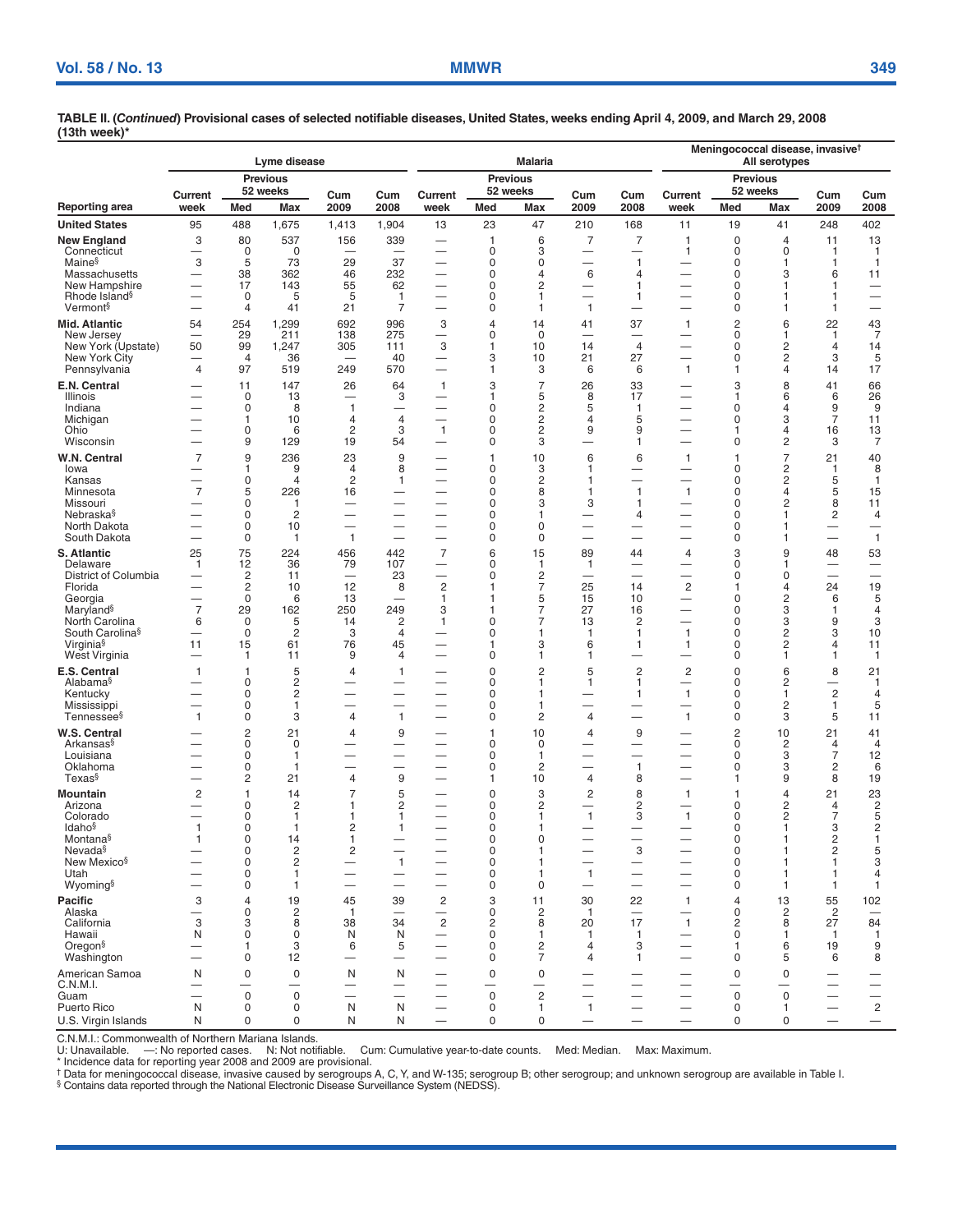| וטטו ייטטו                                    |                                                      |                               | <b>Pertussis</b>                 |                          |                                        |                                                      |                             | Rabies, animal           |                                      | Rocky Mountain spotted fever   |                                                      |                             |                      |                                                      |                                                             |
|-----------------------------------------------|------------------------------------------------------|-------------------------------|----------------------------------|--------------------------|----------------------------------------|------------------------------------------------------|-----------------------------|--------------------------|--------------------------------------|--------------------------------|------------------------------------------------------|-----------------------------|----------------------|------------------------------------------------------|-------------------------------------------------------------|
|                                               | <b>Previous</b><br>52 weeks<br>Current               |                               |                                  |                          |                                        |                                                      | <b>Previous</b><br>52 weeks |                          |                                      |                                |                                                      | <b>Previous</b><br>52 weeks |                      |                                                      |                                                             |
| Reporting area                                | week                                                 | Med                           | Max                              | Cum<br>2009              | Cum<br>2008                            | Current<br>week                                      | Med                         | Max                      | Cum<br>2009                          | Cum<br>2008                    | Current<br>week                                      | Med                         | <b>Max</b>           | Cum<br>2009                                          | Cum<br>2008                                                 |
| <b>United States</b>                          | 101                                                  | 213                           | 1,487                            | 2,350                    | 1,816                                  | 26                                                   | 91                          | 162                      | 576                                  | 962                            | 23                                                   | 40                          | 145                  | 167                                                  | 55                                                          |
| New England                                   |                                                      | 16                            | 35                               | 129                      | 263                                    | 8                                                    | 8                           | 21                       | 65                                   | 69                             | $\overline{\phantom{0}}$                             | $\mathbf 0$                 | $\overline{c}$       | $\mathbf{1}$                                         | $\mathbf{1}$                                                |
| Connecticut<br>Maine <sup>†</sup>             | -                                                    | $\mathbf 0$<br>$\mathbf{1}$   | $\overline{4}$<br>$\overline{7}$ | —<br>26                  | 22<br>12                               | 4<br>3                                               | 3<br>1                      | 17<br>5                  | 26<br>11                             | 37<br>8                        | $\overline{\phantom{0}}$                             | 0<br>0                      | 0<br>1               | —<br>$\mathbf{1}$                                    | —<br>$\overline{\phantom{0}}$                               |
| Massachusetts                                 |                                                      | 13                            | 30                               | 84                       | 203                                    |                                                      | 0                           | 0                        | $\equiv$                             | $\overline{\phantom{0}}$       |                                                      | 0                           | 1                    | $\overline{\phantom{0}}$                             | $\mathbf{1}$                                                |
| New Hampshire<br>Rhode Island <sup>†</sup>    | -                                                    | 1<br>0                        | $\overline{4}$<br>8              | 10<br>3                  | 8<br>13                                | $\overline{\phantom{0}}$<br>$\overline{\phantom{0}}$ | 1<br>1                      | 8<br>3                   | 5<br>$\overline{7}$                  | $\overline{7}$<br>6            |                                                      | 0<br>0                      | 1<br>2               | $\overline{\phantom{0}}$<br>—                        | $\overline{\phantom{0}}$                                    |
| Vermont <sup>†</sup>                          |                                                      | $\Omega$                      | 2                                | 6                        | 5                                      | $\mathbf{1}$                                         | 1                           | 6                        | 16                                   | 11                             |                                                      | 0                           | 0                    | -                                                    | —                                                           |
| Mid. Atlantic                                 | 5                                                    | 18                            | 52                               | 184                      | 200                                    | 8                                                    | 31                          | 67                       | 92                                   | 270                            |                                                      | 1                           | 30                   | 3                                                    | $\boldsymbol{9}$                                            |
| New Jersey<br>New York (Upstate)              | $\overline{\phantom{0}}$<br>3                        | 1<br>6                        | 6<br>41                          | 17<br>40                 | 14<br>58                               | $\overline{\phantom{0}}$<br>8                        | $\mathbf 0$<br>10           | 0<br>20                  | 72                                   | $\overline{\phantom{a}}$<br>73 |                                                      | 0<br>0                      | $\overline{c}$<br>29 | $\overline{\phantom{0}}$<br>$\overline{\phantom{0}}$ | $\overline{\mathbf{c}}$<br>$\qquad \qquad -$                |
| New York City                                 | -                                                    | 0                             | 20                               | 17                       | 29                                     | -                                                    | $\mathbf 0$                 | $\overline{2}$           | -                                    | 5                              |                                                      | 0                           | 2                    | 3                                                    | 4                                                           |
| Pennsylvania                                  | $\overline{c}$<br>$\overline{c}$                     | 9<br>36                       | 34<br>174                        | 110<br>528               | 99<br>458                              | $\overline{\phantom{0}}$                             | 21<br>3                     | 52<br>29                 | 20<br>$\overline{7}$                 | 192<br>$\overline{c}$          |                                                      | 0<br>$\overline{1}$         | 2<br>15              | 3                                                    | 3                                                           |
| E.N. Central<br>Illinois                      | $\overline{\phantom{0}}$                             | 12                            | 45                               | 119                      | 41                                     | $\overline{\phantom{0}}$                             | 1                           | 21                       | $\overline{\mathbf{c}}$              | 1                              | $\overline{\phantom{0}}$                             | 1                           | 11                   | 1                                                    | 1<br>1                                                      |
| Indiana                                       |                                                      | $\overline{2}$                | 96                               | 32                       | 12                                     | -                                                    | 0                           | 2                        |                                      |                                |                                                      | 0                           | 3                    |                                                      |                                                             |
| Michigan<br>Ohio                              | $\overline{c}$                                       | $\overline{7}$<br>10          | 21<br>57                         | 131<br>240               | 43<br>348                              | -                                                    | 1<br>1                      | 9<br>7                   | 5<br>—                               | $\mathbf{1}$                   |                                                      | 0<br>0                      | 1<br>$\overline{4}$  | $\mathbf{1}$<br>$\mathbf{1}$                         | $\qquad \qquad$<br>$\overline{\phantom{0}}$                 |
| Wisconsin                                     | $\equiv$                                             | $\overline{c}$                | 7                                | 6                        | 14                                     | N                                                    | 0                           | 0                        | N                                    | N                              |                                                      | 0                           | 1                    | $\overline{\phantom{0}}$                             | $\overline{\phantom{0}}$                                    |
| W.N. Central<br>lowa                          | 58                                                   | 26                            | 839                              | 480                      | 148<br>26                              | 4                                                    | 5<br>0                      | 17                       | 45<br>—                              | 26                             |                                                      | $\overline{4}$<br>0         | 33                   | 6<br>—                                               | $\overline{c}$                                              |
| Kansas                                        | $\overline{4}$                                       | 4<br>2                        | 21<br>12                         | 34<br>37                 | 18                                     | $\mathbf 2$                                          | 1                           | 5<br>9                   | 26                                   | 3<br>$\overline{7}$            |                                                      | $\Omega$                    | 2<br>$\mathbf 0$     |                                                      | $\hspace{0.1mm}-\hspace{0.1mm}$<br>$\overline{\phantom{0}}$ |
| Minnesota                                     | 49                                                   | $\overline{c}$                | 781                              | 49                       | 14                                     | $\overline{\phantom{0}}$                             | 0                           | 10                       | 5                                    | 8                              |                                                      | 0                           | $\mathbf 0$          | $\overline{\phantom{0}}$                             | $\overline{\phantom{0}}$                                    |
| Missouri<br>Nebraska <sup>t</sup>             | 3<br>2                                               | 9<br>3                        | 51<br>32                         | 300<br>52                | 76<br>11                               | $\mathbf{1}$<br>$\overline{\phantom{0}}$             | 1<br>0                      | 8<br>0                   | 6<br>—                               | —<br>$\overline{\phantom{0}}$  |                                                      | $\overline{4}$<br>0         | 32<br>$\overline{4}$ | 6<br>—                                               | $\sqrt{2}$<br>$\overline{\phantom{m}}$                      |
| North Dakota                                  | $\overline{\phantom{0}}$                             | $\mathbf 0$                   | 18                               | $\overline{2}$           |                                        |                                                      | 0                           | 9                        | 3                                    | 3                              |                                                      | $\mathbf 0$                 | 0                    |                                                      |                                                             |
| South Dakota                                  |                                                      | 0                             | 10                               | 6                        | 3                                      | $\mathbf{1}$                                         | 0                           | 2                        | 5                                    | 5                              |                                                      | 0                           | 1                    | -                                                    | —                                                           |
| <b>S. Atlantic</b><br>Delaware                | 6<br>$\overline{\phantom{0}}$                        | 20<br>$\Omega$                | 71<br>3                          | 316<br>4                 | 152<br>$\mathbf{1}$                    | $\overline{c}$<br>—                                  | 25<br>$\Omega$              | 78<br>0                  | 290<br>—                             | 509                            | 21                                                   | 16<br>$\Omega$              | 71<br>5              | 143<br>$\mathbf{1}$                                  | 26<br>1                                                     |
| District of Columbia                          |                                                      | $\mathbf 0$                   | $\mathbf{1}$                     | —                        | $\overline{c}$                         | -                                                    | 0                           | $\mathbf 0$              |                                      |                                |                                                      | 0                           | $\overline{c}$       |                                                      |                                                             |
| Florida<br>Georgia                            | 6                                                    | $\overline{7}$<br>1           | 20<br>9                          | 106<br>4                 | 30<br>8                                | -<br>$\overline{\phantom{0}}$                        | 0<br>0                      | 14<br>47                 | 41<br>88                             | 139<br>96                      | $\mathbf{1}$                                         | $\Omega$<br>1               | 3<br>8               | $\mathbf{1}$<br>5                                    | $\mathbf{1}$<br>4                                           |
| Maryland <sup>†</sup>                         | $\overline{\phantom{0}}$                             | 2                             | 9                                | 20                       | 24                                     | $\equiv$                                             | $\overline{7}$              | 17                       | 60                                   | 107                            | $\mathbf{1}$                                         | 1                           | $\overline{7}$       | 10                                                   | 6                                                           |
| North Carolina<br>South Carolina <sup>†</sup> | $\overline{\phantom{0}}$                             | 0<br>2                        | 65<br>11                         | 119<br>32                | 39<br>19                               | N<br>—                                               | 2<br>0                      | 4<br>$\mathsf 0$         | N<br>$\overline{\phantom{0}}$        | N<br>$\overline{\phantom{0}}$  | 19                                                   | 8<br>1                      | 55<br>9              | 113<br>4                                             | 11<br>$\overline{\phantom{0}}$                              |
| Virginia <sup>†</sup>                         |                                                      | 3                             | 24                               | 28                       | 27                                     | $\overline{\phantom{0}}$                             | 10                          | 24                       | 85                                   | 141                            |                                                      | 2                           | 15                   | 8                                                    | $\mathbf{1}$                                                |
| West Virginia                                 |                                                      | 0                             | $\overline{c}$                   | 3                        | $\overline{c}$                         | $\overline{c}$                                       | 1                           | 6                        | 16                                   | 26                             |                                                      | $\mathbf 0$                 | 1                    | 1                                                    | $\overline{\mathbf{c}}$                                     |
| E.S. Central<br>Alabama <sup>t</sup>          | $\overline{c}$                                       | 9<br>1                        | 33<br>5                          | 141<br>22                | 57<br>17                               | $\overline{c}$<br>—                                  | 3<br>0                      | $\overline{7}$<br>0      | 17<br>$\overline{\phantom{0}}$       | 36                             |                                                      | 4<br>1                      | 23<br>8              | $\overline{7}$<br>4                                  | $\overline{7}$<br>4                                         |
| Kentucky                                      |                                                      | 4                             | 15                               | 76                       | $\overline{7}$                         | $\overline{c}$                                       | 1                           | $\overline{4}$           | 17                                   | $\overline{4}$                 |                                                      | 0                           | $\mathbf{1}$         |                                                      |                                                             |
| Mississippi<br>Tennessee <sup>t</sup>         | $\overline{c}$                                       | 2<br>$\overline{c}$           | 5<br>14                          | 16<br>27                 | 24<br>9                                | $\overline{\phantom{0}}$                             | 0<br>2                      | 1<br>6                   |                                      | 1<br>31                        |                                                      | 0<br>2                      | 3<br>19              | $\mathbf{1}$<br>2                                    | $\mathbf{1}$<br>2                                           |
| W.S. Central                                  | $\overline{4}$                                       | 33                            | 276                              | 248                      | 125                                    |                                                      | 1                           | 11                       | 6                                    | 13                             | 2                                                    | $\overline{c}$              | 41                   | 3                                                    | 6                                                           |
| Arkansas <sup>t</sup>                         |                                                      | -1                            | 20                               | 15                       | 16                                     | —                                                    | 0                           | 6                        | $\overline{c}$                       | 11                             | -                                                    | 0                           | 14                   | 1                                                    | —                                                           |
| Louisiana<br>Oklahoma                         | $\overline{c}$                                       | $\overline{c}$<br>$\mathbf 0$ | 7<br>29                          | 20<br>9                  | $\overline{c}$<br>$\mathbf{1}$         | $\overline{\phantom{0}}$                             | 0<br>0                      | 0<br>10                  | 4                                    | -<br>$\mathbf{1}$              | $\mathbf{1}$                                         | 0<br>0                      | $\mathbf{1}$<br>26   | $\overbrace{\phantom{13333}}$<br>$\mathbf{1}$        | $\sqrt{2}$<br>$\qquad \qquad -$                             |
| Texas <sup>t</sup>                            | 2                                                    | 28                            | 232                              | 204                      | 106                                    | $\overline{\phantom{0}}$                             | 0                           | 1                        |                                      | $\mathbf{1}$                   | $\mathbf{1}$                                         | 1                           | 6                    | 1                                                    | 4                                                           |
| Mountain<br>Arizona                           | 5<br>2                                               | 14<br>2                       | 31<br>10                         | 183<br>25                | 253<br>67                              | $\overline{c}$<br>N                                  | 2<br>0                      | 9<br>0                   | 24<br>N                              | 11<br>N                        |                                                      | 1<br>0                      | 3<br>2               | 1                                                    | 3<br>1                                                      |
| Colorado                                      | 1                                                    | 3                             | 12                               | 64                       | 54                                     |                                                      | $\Omega$                    | 0                        |                                      |                                |                                                      | $\Omega$                    |                      |                                                      |                                                             |
| Idaho <sup>†</sup><br>Montana <sup>†</sup>    | 2<br>$\overline{\phantom{0}}$                        | 1<br>0                        | 5<br>8                           | 17<br>5                  | 6<br>46                                |                                                      | 0<br>0                      | $\mathbf 0$<br>4         | 10                                   |                                |                                                      | 0<br>0                      |                      | $\overline{\phantom{0}}$                             |                                                             |
| Nevada <sup>t</sup>                           |                                                      | 0                             | $\overline{7}$                   | 6                        | 4                                      |                                                      | 0                           | 5                        |                                      |                                |                                                      | 0                           | 2                    | $\qquad \qquad -$                                    | $\overbrace{\phantom{12333}}$                               |
| New Mexico <sup>t</sup><br>Utah               |                                                      | 1<br>$\overline{4}$           | 10<br>19                         | 18                       | 9<br>63                                | $\overline{\phantom{0}}$                             | 0<br>0                      | 3<br>6                   | 6<br>$\overline{\phantom{0}}$        | 9<br>$\overline{\phantom{0}}$  |                                                      | 0<br>0                      | 1<br>1               | $\overline{\phantom{0}}$<br>$\mathbf{1}$             | $\mathbf{1}$                                                |
| Wyoming <sup>t</sup>                          | $\overline{\phantom{0}}$                             | 0                             | 2                                | 48                       | $\overline{4}$                         | 2                                                    | 0                           | 4                        | 8                                    | $\mathbf{2}$                   |                                                      | 0                           | 2                    |                                                      | $\mathbf{1}$<br>$\overline{\phantom{m}}$                    |
| Pacific                                       | 19                                                   | 25                            | 81                               | 141                      | 160                                    |                                                      | 4                           | 13                       | 30                                   | 26                             |                                                      | 0                           | $\mathbf{1}$         |                                                      |                                                             |
| Alaska<br>California                          |                                                      | 3<br>$\overline{7}$           | 21<br>23                         | 24<br>13                 | 22<br>53                               | —                                                    | 0<br>3                      | $\overline{c}$<br>12     | 6<br>24                              | 10<br>16                       | N<br>$\overline{\phantom{0}}$                        | $\mathbf 0$<br>0            | 0<br>1               | N<br>—                                               | ${\sf N}$<br>$\qquad \qquad$                                |
| Hawaii                                        | $\mathbf{1}$                                         | $\mathbf 0$                   | 3                                | 6                        | 3                                      |                                                      | 0                           | $\mathsf 0$              | $\overline{\phantom{0}}$             |                                | N                                                    | 0                           | $\mathbf 0$          | N                                                    | ${\sf N}$                                                   |
| Oregon <sup>†</sup><br>Washington             | 1<br>17                                              | 3<br>6                        | 16<br>77                         | 45<br>53                 | 38<br>44                               | $\overline{\phantom{0}}$<br>$\overline{\phantom{0}}$ | 0<br>0                      | $\overline{c}$<br>0      | $\equiv$<br>$\overline{\phantom{0}}$ | $\equiv$<br>-                  | $\overline{\phantom{m}}$<br>$\overline{\phantom{0}}$ | 0<br>0                      | 1.<br>0              | —                                                    | $\qquad \qquad -$<br>$\qquad \qquad -$                      |
| American Samoa                                | $\overline{\phantom{0}}$                             | $\mathbf 0$                   | 0                                |                          |                                        | N                                                    | $\mathbf 0$                 | $\mathsf 0$              | N                                    | N                              | N                                                    | 0                           | 0                    | N                                                    | N                                                           |
| C.N.M.I.                                      |                                                      |                               |                                  | $\overline{\phantom{0}}$ |                                        | $\overline{\phantom{0}}$                             |                             | $\overline{\phantom{0}}$ | —                                    | -                              |                                                      |                             |                      | $\overline{\phantom{0}}$                             | -                                                           |
| Guam<br>Puerto Rico                           | $\overline{\phantom{0}}$<br>$\overline{\phantom{0}}$ | $\mathbf 0$<br>$\mathbf 0$    | $\mathbf 0$<br>0                 | $\overline{\phantom{0}}$ | $\qquad \qquad -$<br>$\qquad \qquad -$ | $\overline{\phantom{0}}$<br>$\overline{\phantom{0}}$ | $\mathbf 0$<br>1            | $\mathbf 0$<br>5         | 10                                   | 11                             | N<br>N                                               | $\mathbf 0$<br>$\mathbf 0$  | $\mathbf 0$<br>0     | N<br>N                                               | ${\sf N}$<br>N                                              |
| U.S. Virgin Islands                           | $\overline{\phantom{0}}$                             | $\mathbf 0$                   | 0                                | $\overline{\phantom{0}}$ | $\qquad \qquad -$                      | N                                                    | 0                           | $\mathsf 0$              | N                                    | N                              | N                                                    | $\mathbf 0$                 | 0                    | N                                                    | ${\sf N}$                                                   |

C.N.M.I.: Commonwealth of Northern Mariana Islands.<br>U: Unavailable. —: No reported cases. N: Not notifiable. Cum: Cumulative year-to-date counts. Med: Median. Max: Maximum.<br>\* Incidence data for reporting ye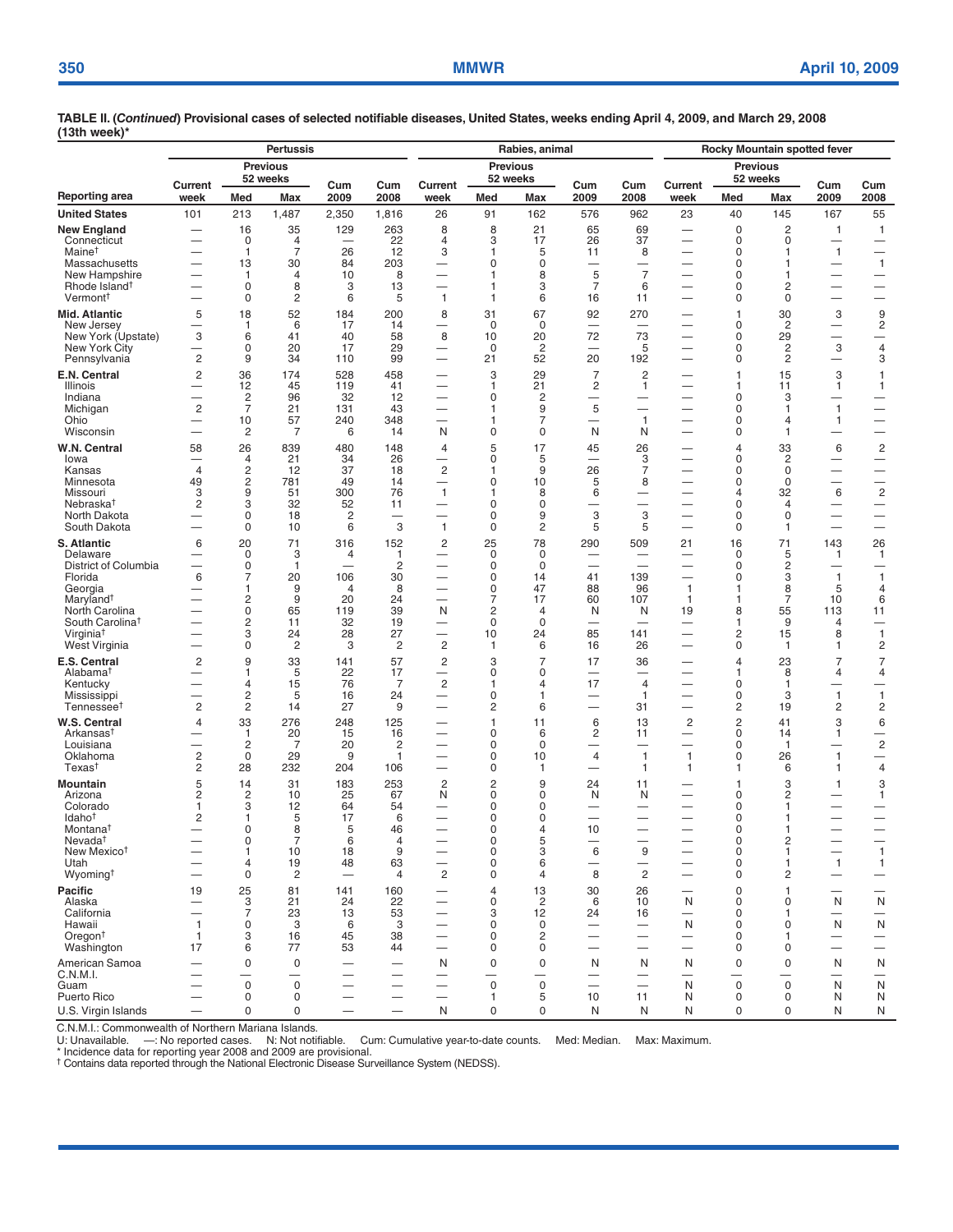| Reporting area<br><b>United States</b>                                                                                                                                                           | Current<br>week<br>333                                           | Med                                                                 | <b>Previous</b><br>52 weeks                                           |                                                            |                                                                   |                                                                                                                                         |                                                                                               |                                                                                         |                                                                                           |                                                                                |                                                              |                                                                                          |                                                                        |                                                                                 |                                                                                     |
|--------------------------------------------------------------------------------------------------------------------------------------------------------------------------------------------------|------------------------------------------------------------------|---------------------------------------------------------------------|-----------------------------------------------------------------------|------------------------------------------------------------|-------------------------------------------------------------------|-----------------------------------------------------------------------------------------------------------------------------------------|-----------------------------------------------------------------------------------------------|-----------------------------------------------------------------------------------------|-------------------------------------------------------------------------------------------|--------------------------------------------------------------------------------|--------------------------------------------------------------|------------------------------------------------------------------------------------------|------------------------------------------------------------------------|---------------------------------------------------------------------------------|-------------------------------------------------------------------------------------|
|                                                                                                                                                                                                  |                                                                  |                                                                     |                                                                       | Cum                                                        |                                                                   | Current                                                                                                                                 | <b>Previous</b><br>52 weeks                                                                   |                                                                                         | Cum                                                                                       | Cum                                                                            | Current                                                      | <b>Previous</b><br>52 weeks                                                              |                                                                        | Cum                                                                             |                                                                                     |
|                                                                                                                                                                                                  |                                                                  |                                                                     | Max                                                                   | 2009                                                       | Cum<br>2008                                                       | week                                                                                                                                    | Med                                                                                           | Max                                                                                     | 2009                                                                                      | 2008                                                                           | week                                                         | Med                                                                                      | Max                                                                    | 2009                                                                            | Cum<br>2008                                                                         |
|                                                                                                                                                                                                  |                                                                  | 950                                                                 | 2,145                                                                 | 6,680                                                      | 6,866                                                             | 42                                                                                                                                      | 84                                                                                            | 222                                                                                     | 520                                                                                       | 776                                                                            | 131                                                          | 443                                                                                      | 815                                                                    | 3,334                                                                           | 3,302                                                                               |
| New England<br>Connecticut<br>Maine <sup>§</sup>                                                                                                                                                 | 6<br>—                                                           | 31<br>0<br>2                                                        | 115<br>88<br>8                                                        | 339<br>88<br>18                                            | 750<br>491<br>27                                                  | —<br>$\overline{\phantom{0}}$<br>$\overline{\phantom{0}}$                                                                               | 4<br>$\mathbf 0$<br>0                                                                         | 14<br>10<br>3                                                                           | 27<br>10<br>$\overline{\phantom{0}}$                                                      | 75<br>47<br>2                                                                  | —<br>$\overline{\phantom{0}}$                                | 3<br>0<br>0                                                                              | 10<br>$\overline{4}$<br>6                                              | 43<br>4<br>2                                                                    | 73<br>40<br>1                                                                       |
| Massachusetts<br>New Hampshire<br>Rhode Island <sup>§</sup><br>Vermont <sup>§</sup>                                                                                                              | $\overline{c}$<br>3<br>1                                         | 19<br>3<br>$\overline{c}$<br>$\mathbf{1}$                           | 51<br>10<br>9<br>$\overline{7}$                                       | 167<br>29<br>25<br>12                                      | 181<br>20<br>20<br>11                                             | $\overline{\phantom{0}}$<br>$\overline{\phantom{0}}$<br>$\overline{\phantom{0}}$                                                        | 1<br>1<br>$\Omega$<br>$\mathbf 0$                                                             | 11<br>3<br>3<br>6                                                                       | 9<br>$\overline{7}$<br>—<br>$\mathbf{1}$                                                  | 18<br>6<br>$\overline{\phantom{0}}$<br>$\overline{c}$                          | --<br>$\overline{\phantom{0}}$                               | 3<br>$\mathbf 0$<br>$\Omega$<br>$\mathbf 0$                                              | 9<br>1<br>1<br>2                                                       | 31<br>1<br>4<br>$\mathbf{1}$                                                    | 26<br>-1<br>4<br>1                                                                  |
| Mid. Atlantic<br>New Jersey<br>New York (Upstate)<br>New York City<br>Pennsylvania                                                                                                               | 37<br>24<br>$\overline{1}$<br>12                                 | 91<br>9<br>27<br>22<br>28                                           | 177<br>29<br>64<br>54<br>78                                           | 718<br>58<br>204<br>184<br>272                             | 836<br>200<br>172<br>215<br>249                                   | $\overline{c}$<br>—<br>$\overline{c}$                                                                                                   | 6<br>0<br>3<br>1<br>$\mathbf 0$                                                               | 49<br>3<br>48<br>5<br>8                                                                 | 39<br>3<br>23<br>10<br>3                                                                  | 234<br>9<br>202<br>9<br>14                                                     | 14<br>-<br>$\overline{\phantom{0}}$<br>14                    | 51<br>16<br>9<br>12<br>8                                                                 | 96<br>38<br>35<br>35<br>28                                             | 548<br>154<br>43<br>106<br>245                                                  | 339<br>82<br>76<br>153<br>28                                                        |
| E.N. Central<br>Illinois<br>Indiana<br>Michigan<br>Ohio<br>Wisconsin                                                                                                                             | 29<br>3<br>24<br>2                                               | 98<br>27<br>9<br>18<br>27<br>15                                     | 194<br>72<br>53<br>38<br>65<br>50                                     | 793<br>165<br>31<br>170<br>290<br>137                      | 762<br>239<br>46<br>151<br>199<br>127                             | $\overline{c}$<br>-<br>$\overline{\phantom{0}}$<br>$\mathbf{1}$<br>1                                                                    | 11<br>-1<br>1<br>$\overline{c}$<br>3<br>3                                                     | 75<br>10<br>14<br>43<br>17<br>20                                                        | 64<br>7<br>8<br>16<br>19<br>14                                                            | 83<br>16<br>4<br>19<br>15<br>29                                                | 27<br>-<br>25<br>2                                           | 82<br>17<br>7<br>5<br>42<br>7                                                            | 128<br>35<br>39<br>24<br>80<br>33                                      | 703<br>117<br>9<br>72<br>432<br>73                                              | 686<br>226<br>208<br>15<br>162<br>75                                                |
| W.N. Central<br>lowa<br>Kansas<br>Minnesota<br>Missouri<br>Nebraska§<br>North Dakota<br>South Dakota                                                                                             | 22<br>$\overline{7}$<br>$\overline{4}$<br>6<br>5                 | 53<br>9<br>$\overline{7}$<br>11<br>13<br>5<br>0<br>3                | 148<br>16<br>29<br>69<br>48<br>41<br>10<br>22                         | 562<br>69<br>57<br>118<br>96<br>146<br>9<br>67             | 430<br>70<br>42<br>123<br>115<br>48<br>6<br>26                    | $\overline{7}$<br>$\overline{c}$<br>$\overline{\mathbf{c}}$<br>—<br>$\mathbf{1}$<br>2<br>—                                              | 12<br>$\overline{c}$<br>1<br>2<br>$\overline{2}$<br>1<br>0<br>1                               | 59<br>21<br>$\overline{7}$<br>21<br>11<br>30<br>$\mathbf{1}$<br>$\overline{4}$          | 64<br>15<br>$\overline{4}$<br>18<br>17<br>9<br>—<br>$\mathbf{1}$                          | 59<br>16<br>3<br>9<br>22<br>5<br>-<br>4                                        | 6<br>1<br>2<br>$\overline{\phantom{0}}$<br>3<br>—            | 15<br>4<br>$\overline{c}$<br>4<br>3<br>0<br>0<br>0                                       | 39<br>12<br>5<br>25<br>14<br>3<br>3<br>5                               | 110<br>28<br>40<br>15<br>20<br>5<br>1<br>1                                      | 196<br>17<br>$\overline{2}$<br>34<br>78<br>19<br>46                                 |
| <b>S. Atlantic</b><br>Delaware<br>District of Columbia<br>Florida<br>Georgia<br>Maryland <sup>§</sup><br>North Carolina<br>South Carolina <sup>§</sup><br>Virginia <sup>§</sup><br>West Virginia | 108<br>$\overline{\phantom{0}}$<br>66<br>15<br>3<br>17<br>3<br>4 | 250<br>$\overline{c}$<br>0<br>97<br>43<br>14<br>28<br>18<br>20<br>3 | 456<br>9<br>$\overline{4}$<br>174<br>86<br>36<br>106<br>55<br>89<br>8 | 1,906<br>7<br>793<br>297<br>129<br>386<br>126<br>140<br>28 | 1,687<br>20<br>13<br>858<br>197<br>111<br>178<br>148<br>117<br>45 | 11<br>$\overline{\phantom{0}}$<br>$\overline{\phantom{0}}$<br>6<br>$\overline{c}$<br>2<br>—<br>$\mathbf{1}$<br>$\overline{\phantom{0}}$ | 14<br>0<br>0<br>$\overline{2}$<br>1<br>$\overline{c}$<br>2<br>$\mathbf 0$<br>3<br>$\mathbf 0$ | 51<br>$\overline{c}$<br>$\mathbf{1}$<br>11<br>7<br>9<br>21<br>$\overline{4}$<br>27<br>3 | 126<br>$\overline{c}$<br>$\overline{\phantom{0}}$<br>41<br>9<br>19<br>41<br>2<br>11<br>-1 | 118<br>$\overline{2}$<br>$\overline{c}$<br>41<br>5<br>14<br>12<br>9<br>25<br>8 | 25<br>$\overline{\phantom{0}}$<br>5<br>5<br>6<br>6<br>2<br>1 | 55<br>0<br>0<br>13<br>17<br>3<br>4<br>7<br>5<br>$\mathbf 0$                              | 100<br>-1<br>3<br>34<br>48<br>12<br>27<br>32<br>59<br>3                | 519<br>5<br>110<br>121<br>78<br>103<br>41<br>56<br>5                            | 726<br>1<br>$\overline{4}$<br>245<br>281<br>17<br>25<br>135<br>16<br>$\overline{2}$ |
| E.S. Central<br>Alabama <sup>§</sup><br>Kentucky<br>Mississippi<br>Tennessee§                                                                                                                    | 5<br>1<br>4                                                      | 60<br>16<br>10<br>14<br>15                                          | 140<br>49<br>18<br>57<br>62                                           | 349<br>98<br>78<br>59<br>114                               | 408<br>141<br>68<br>84<br>115                                     | $\overline{c}$<br>$\overline{\phantom{0}}$<br>-<br>$\overline{\phantom{0}}$<br>$\overline{c}$                                           | 5<br>1<br>1<br>0<br>$\overline{c}$                                                            | 12<br>3<br>7<br>2<br>6                                                                  | 27<br>$\overline{4}$<br>5<br>1<br>17                                                      | 49<br>25<br>8<br>2<br>14                                                       | 5<br>5                                                       | 33<br>6<br>3<br>2<br>19                                                                  | 67<br>18<br>24<br>18<br>48                                             | 185<br>38<br>23<br>5<br>119                                                     | 436<br>117<br>44<br>136<br>139                                                      |
| W.S. Central<br>Arkansas§<br>Louisiana<br>Oklahoma<br>Texas§                                                                                                                                     | 22<br>6<br>$\mathbf{1}$<br>15<br>--                              | 139<br>11<br>17<br>15<br>93                                         | 1,118<br>40<br>50<br>36<br>1,057                                      | 377<br>74<br>65<br>90<br>148                               | 489<br>61<br>90<br>62<br>276                                      | 5<br>1<br>$\overline{\phantom{0}}$<br>4                                                                                                 | 6<br>1<br>0<br>1<br>5                                                                         | 54<br>3<br>$\mathbf{1}$<br>19<br>48                                                     | 33<br>5<br>—<br>$\overline{4}$<br>24                                                      | 61<br>6<br>$\mathbf{1}$<br>2<br>52                                             | 31<br>3<br>—<br>28                                           | 98<br>11<br>11<br>3<br>65                                                                | 523<br>27<br>26<br>43<br>463                                           | 700<br>56<br>42<br>33<br>569                                                    | 452<br>48<br>90<br>24<br>290                                                        |
| Mountain<br>Arizona<br>Colorado<br>Idaho <sup>§</sup><br>Montana§<br>Nevada <sup>§</sup><br>New Mexico <sup>§</sup><br>Utah<br>Wyoming§                                                          | 23<br>7<br>6<br>1<br>4<br>3<br>—<br>$\mathbf{1}$<br>-1           | 59<br>20<br>12<br>3<br>2<br>3<br>$\overline{7}$<br>6<br>-1          | 115<br>44<br>29<br>15<br>8<br>14<br>32<br>19<br>$\overline{4}$        | 480<br>203<br>110<br>29<br>27<br>44<br>18<br>43<br>6       | 585<br>161<br>188<br>28<br>13<br>54<br>60<br>64<br>17             | $\overline{\mathbf{c}}$<br>2<br>$\overline{\phantom{0}}$<br>$\overline{\phantom{0}}$<br>—                                               | 11<br>1<br>4<br>$\overline{c}$<br>0<br>0<br>1<br>1<br>0                                       | 39<br>5<br>18<br>15<br>3<br>3<br>6<br>9<br>$\mathbf{1}$                                 | 72<br>8<br>44<br>6<br>2<br>1<br>6<br>4<br>1                                               | 69<br>16<br>13<br>19<br>7<br>3<br>8<br>2<br>1                                  | 8<br>7<br>1<br>$\overline{\phantom{0}}$                      | 25<br>14<br>$\overline{c}$<br>$\mathbf 0$<br>0<br>3<br>$\overline{\mathbf{c}}$<br>1<br>0 | 52<br>33<br>11<br>2<br>$\overline{c}$<br>13<br>12<br>3<br>$\mathbf{1}$ | 248<br>180<br>24<br>$\overline{\phantom{0}}$<br>$\overline{c}$<br>22<br>18<br>2 | 148<br>63<br>18<br>$\overline{c}$<br>$\overline{\phantom{0}}$<br>46<br>13<br>3<br>3 |
| Pacific<br>Alaska<br>California<br>Hawaii<br>Oregon <sup>§</sup><br>Washington                                                                                                                   | 81<br>63<br>2<br>$\overline{c}$<br>14                            | 114<br>-1<br>84<br>5<br>$\overline{7}$<br>12                        | 530<br>4<br>516<br>15<br>20<br>155                                    | 1,156<br>10<br>874<br>66<br>83<br>123                      | 919<br>12<br>728<br>46<br>67<br>66                                | 11<br>$\overline{\phantom{0}}$<br>3<br>$\overline{\phantom{0}}$<br>--<br>8                                                              | 9<br>0<br>6<br>0<br>1<br>2                                                                    | 60<br>-1<br>39<br>$\overline{2}$<br>8<br>44                                             | 68<br>51<br>1<br>—<br>16                                                                  | 28<br>$\mathbf{1}$<br>21<br>2<br>3<br>1                                        | 15<br>—<br>13<br>-<br>$\overline{c}$                         | 31<br>0<br>27<br>-1<br>-1<br>2                                                           | 83<br>-1<br>75<br>3<br>10<br>28                                        | 278<br>2<br>221<br>5<br>17<br>33                                                | 246<br>211<br>11<br>13<br>11                                                        |
| American Samoa<br>C.N.M.I.<br>Guam<br>Puerto Rico<br>U.S. Virgin Islands                                                                                                                         | —<br>$\overline{\phantom{0}}$<br>-                               | $\mathbf 0$<br>$\mathbf 0$<br>14<br>$\mathbf 0$                     | 1<br>$\overline{2}$<br>40<br>0                                        | —<br>58<br>$\hspace{0.1mm}-\hspace{0.1mm}$                 | 1<br>3<br>132<br>$\overline{\phantom{m}}$                         | —<br>$\overline{\phantom{0}}$<br>$\qquad \qquad -$                                                                                      | 0<br>$\mathbf 0$<br>0<br>0                                                                    | 0<br>—<br>$\mathbf 0$<br>0<br>0                                                         | —<br>—<br>—                                                                               | $\overbrace{\phantom{12333}}$<br>$\overline{\phantom{0}}$<br>-                 | —<br>-<br>—                                                  | $\mathsf 0$<br>$\mathsf 0$<br>0<br>0                                                     | $\overline{c}$<br>-<br>3<br>4<br>0                                     | 3<br>$\overline{\phantom{0}}$                                                   | $\mathbf{1}$<br>5<br>4                                                              |

C.N.M.I.: Commonwealth of Northern Mariana Islands.

U: Unavailable. —: No reported cases. N: Not notifiable. Cum: Cumulative year-to-date counts. Med: Median. Max: Maximum.<br>\* Incidence data for reporting year 2008 and 2009 are provisional.<br>† Includes *E.*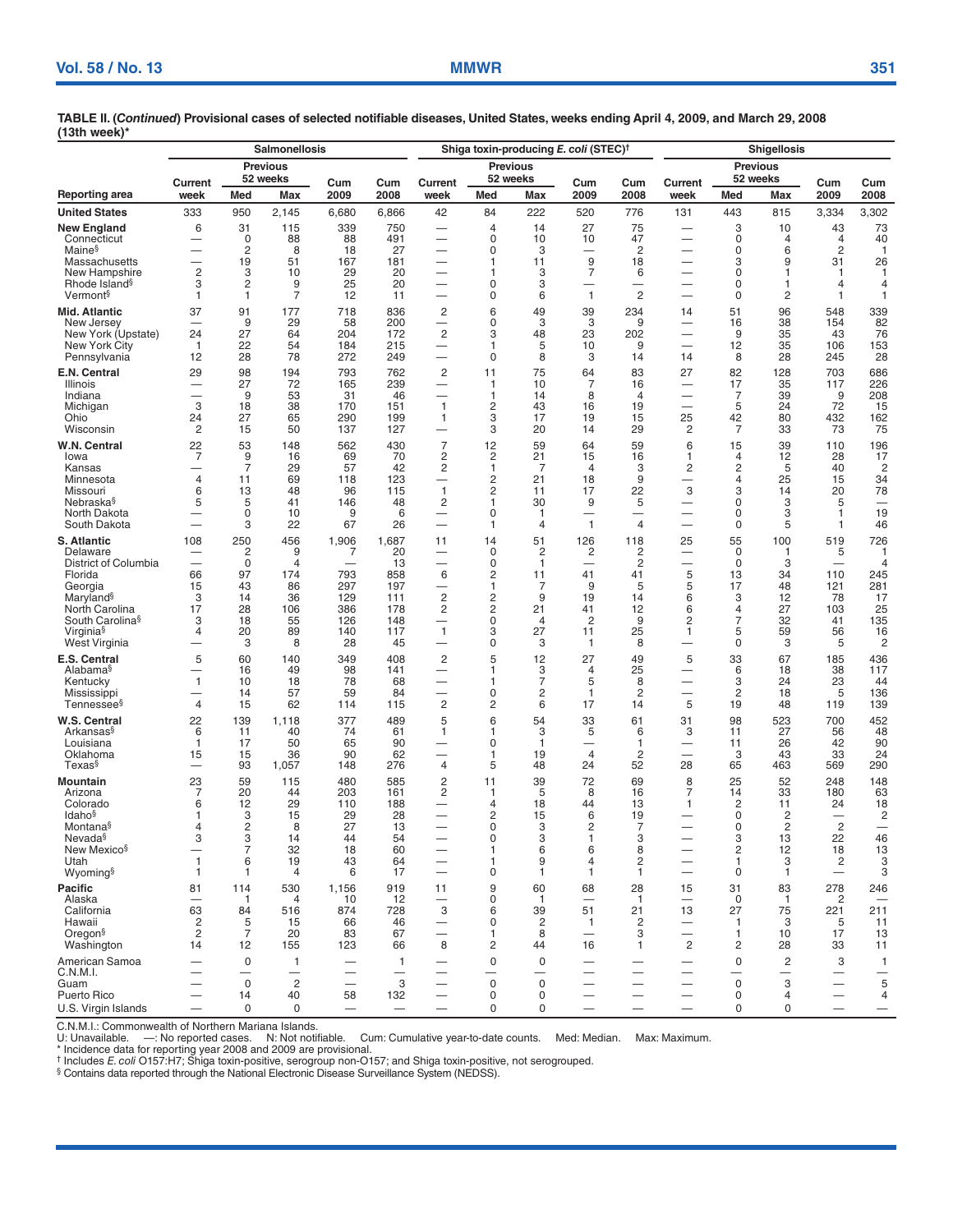|                                                   |                                | Streptococcal diseases, invasive, group A | Streptococcus pneumoniae, invasive disease, nondrug resistant <sup>†</sup><br>Age <5 years |                          |                          |                                                      |                             |                          |                                            |                                          |  |
|---------------------------------------------------|--------------------------------|-------------------------------------------|--------------------------------------------------------------------------------------------|--------------------------|--------------------------|------------------------------------------------------|-----------------------------|--------------------------|--------------------------------------------|------------------------------------------|--|
|                                                   |                                | <b>Previous</b>                           |                                                                                            |                          |                          |                                                      | <b>Previous</b>             |                          |                                            |                                          |  |
| Reporting area                                    | Current<br>week                | 52 weeks<br>Med                           | Max                                                                                        | Cum<br>2009              | Cum<br>2008              | Current<br>week                                      | 52 weeks<br>Med             | Max                      | Cum<br>2009                                | Cum<br>2008                              |  |
| <b>United States</b>                              | 118                            | 99                                        | 214                                                                                        | 1,590                    | 1,790                    | 41                                                   | 35                          | 90                       | 481                                        | 561                                      |  |
| <b>New England</b>                                | $\overline{\phantom{0}}$       | 5                                         | 31                                                                                         | 93                       | 112                      | $\overline{\phantom{0}}$                             | $\mathbf{1}$                | 12                       | 13                                         | 31                                       |  |
| Connecticut<br>Maine <sup>§</sup>                 |                                | 0<br>$\Omega$                             | 26<br>3                                                                                    | 23<br>6                  | 9<br>10                  | $\overline{\phantom{0}}$<br>$\overline{\phantom{0}}$ | 0<br>$\mathbf 0$            | 11<br>$\mathbf{1}$       |                                            | $\overline{\phantom{0}}$<br>$\mathbf{1}$ |  |
| Massachusetts                                     | ۰                              | 3                                         | $\overline{7}$                                                                             | 39                       | 74                       | —                                                    | $\mathbf{1}$                | 3                        | 9                                          | 26                                       |  |
| New Hampshire                                     | $\overline{\phantom{0}}$       | 1                                         | $\overline{4}$                                                                             | 15                       | 10                       | —                                                    | $\mathbf 0$                 | 1                        | $\overline{\mathbf{c}}$                    | 4                                        |  |
| Rhode Island <sup>§</sup><br>Vermont <sup>§</sup> | $\overline{\phantom{0}}$       | 0<br>0                                    | 8<br>3                                                                                     | $\overline{4}$<br>6      | 3<br>6                   | $\overline{\phantom{0}}$                             | 0<br>0                      | 2<br>1                   | $\overline{\phantom{0}}$<br>$\overline{c}$ | —<br>$\overline{\phantom{0}}$            |  |
| <b>Mid. Atlantic</b>                              | 17                             | 18                                        | 34                                                                                         | 290                      | 372                      | 4                                                    | 3                           | 25                       | 58                                         | 64                                       |  |
| New Jersey                                        |                                | 1                                         | 9                                                                                          | 2                        | 76                       |                                                      | $\mathbf{1}$                | 4                        | 10                                         | 20                                       |  |
| New York (Upstate)<br>New York City               | 13<br>—                        | 6<br>4                                    | 23<br>12                                                                                   | 104<br>60                | 98<br>77                 | 4<br>—                                               | $\mathbf 2$<br>$\mathbf 0$  | 19<br>23                 | 37<br>11                                   | 25<br>19                                 |  |
| Pennsylvania                                      | $\overline{4}$                 | $\overline{7}$                            | 16                                                                                         | 124                      | 121                      | N                                                    | $\mathbf 0$                 | $\overline{c}$           | N                                          | N                                        |  |
| E.N. Central                                      | 10                             | 16                                        | 40                                                                                         | 291                      | 355                      | $\sqrt{2}$                                           | 6                           | 11                       | 70                                         | 104                                      |  |
| Illinois                                          | $\overline{\phantom{0}}$       | 4                                         | 11                                                                                         | 69                       | 111                      |                                                      | $\mathbf{1}$                | 5                        | 9                                          | 31                                       |  |
| Indiana<br>Michigan                               | $\overline{\phantom{0}}$       | 3<br>3                                    | 19<br>9                                                                                    | 41<br>49                 | 42<br>66                 | $\mathbf{1}$                                         | 0<br>$\mathbf{1}$           | 5<br>5                   | $\overline{4}$<br>21                       | 12<br>28                                 |  |
| Ohio                                              | $\overline{7}$                 | 4                                         | 14                                                                                         | 99                       | 90                       | $\overline{\phantom{0}}$                             | $\mathbf{1}$                | 5                        | 28                                         | 16                                       |  |
| Wisconsin                                         | 3                              | 1                                         | 10                                                                                         | 33                       | 46                       | $\mathbf{1}$                                         | $\mathsf 0$                 | $\overline{c}$           | 8                                          | 17                                       |  |
| W.N. Central<br>lowa                              | 22                             | 5<br>0                                    | 37<br>$\mathbf 0$                                                                          | 136                      | 142                      | 10<br>—                                              | $\sqrt{2}$<br>$\mathsf 0$   | 11<br>0                  | 43<br>$\overline{\phantom{m}}$             | 35<br>$\overline{\phantom{m}}$           |  |
| Kansas                                            | $\mathbf{1}$                   | 0                                         | 8                                                                                          | 18                       | 20                       | N                                                    | 0                           | 1                        | N                                          | N                                        |  |
| Minnesota                                         | 18                             | 0                                         | 34                                                                                         | 52                       | 55                       | 6                                                    | 0                           | 9                        | 15                                         | 13                                       |  |
| Missouri<br>Nebraska§                             | 2<br>1                         | 1<br>1                                    | 8<br>3                                                                                     | 39<br>17                 | 36<br>15                 | 4                                                    | $\mathbf{1}$<br>$\mathbf 0$ | 3<br>1                   | 19<br>$\overline{c}$                       | 16<br>$\overline{\mathbf{c}}$            |  |
| North Dakota                                      | $\overline{\phantom{0}}$       | 0                                         | $\sqrt{2}$                                                                                 | $\overline{c}$           | 7                        | $\overline{\phantom{0}}$                             | $\mathbf 0$                 | 3                        | 3                                          | $\mathbf{1}$                             |  |
| South Dakota                                      |                                | $\mathbf 0$                               | $\overline{c}$                                                                             | 8                        | 9                        | $\overline{\phantom{0}}$                             | $\mathbf 0$                 | $\overline{2}$           | 4                                          | 3                                        |  |
| S. Atlantic<br>Delaware                           | 44<br>$\overline{\phantom{0}}$ | 21<br>0                                   | 33<br>1                                                                                    | 370<br>6                 | 362<br>5                 | 8                                                    | 6<br>0                      | 14<br>0                  | 100                                        | 115                                      |  |
| District of Columbia                              | $\overline{\phantom{0}}$       | 0                                         | $\overline{4}$                                                                             |                          | 8                        | N                                                    | 0                           | 0                        | N                                          | N                                        |  |
| Florida                                           | $\overline{7}$                 | 6                                         | 12                                                                                         | 92                       | 79                       | 2                                                    | 1                           | 3                        | 20                                         | 16                                       |  |
| Georgia<br>Maryland <sup>§</sup>                  | 6<br>6                         | 5<br>3                                    | 14<br>10                                                                                   | 89<br>53                 | 75<br>71                 | $\mathbf{1}$<br>$\overline{c}$                       | 1<br>1                      | 6<br>3                   | 33<br>21                                   | 31<br>26                                 |  |
| North Carolina                                    | 13                             | 2                                         | 8                                                                                          | 42                       | 43                       | N                                                    | $\mathbf 0$                 | 0                        | N                                          | N                                        |  |
| South Carolina <sup>§</sup>                       | 3                              | 1                                         | 5                                                                                          | 24                       | 24                       | 3                                                    | $\mathbf 1$                 | 6                        | 21                                         | 19                                       |  |
| Virginia <sup>§</sup><br>West Virginia            | 8<br>1                         | 3<br>0                                    | 10<br>3                                                                                    | 53<br>11                 | 42<br>15                 | $\overline{\phantom{0}}$<br>$\overline{\phantom{0}}$ | 0<br>0                      | 3<br>2                   | $\mathbf{1}$<br>4                          | 20<br>3                                  |  |
| E.S. Central                                      | 6                              | 4                                         | 9                                                                                          | 74                       | 54                       | 1                                                    | $\overline{c}$              | 6                        | 17                                         | 29                                       |  |
| Alabama <sup>§</sup>                              | N                              | 0                                         | $\mathbf 0$                                                                                | N                        | N                        | N                                                    | 0                           | 0                        | N                                          | N                                        |  |
| Kentucky<br>Mississippi                           | -<br>N                         | 1<br>$\mathbf 0$                          | 5<br>$\mathbf 0$                                                                           | 14<br>N                  | 13<br>N                  | N<br>$\overline{\phantom{0}}$                        | $\mathbf 0$<br>$\mathbf 0$  | 0<br>3                   | N<br>$\overline{\phantom{0}}$              | N<br>7                                   |  |
| Tennessee§                                        | 6                              | 3                                         | $\overline{7}$                                                                             | 60                       | 41                       | $\mathbf{1}$                                         | $\mathbf{1}$                | 6                        | 17                                         | 22                                       |  |
| W.S. Central                                      | 14                             | 10                                        | 58                                                                                         | 156                      | 142                      | 14                                                   | 6                           | 36                       | 91                                         | 71                                       |  |
| Arkansas§<br>Louisiana                            | 2                              | 0<br>0                                    | $\overline{\mathbf{c}}$<br>$\sqrt{2}$                                                      | 6<br>5                   | 2<br>8                   | 1<br>$\overline{\phantom{0}}$                        | 0<br>0                      | 3<br>3                   | 9<br>12                                    | 3<br>$\overline{c}$                      |  |
| Oklahoma                                          | $\overline{4}$                 | $\overline{\mathbf{c}}$                   | 13                                                                                         | 60                       | 41                       | $\sqrt{2}$                                           | $\mathbf{1}$                | $\overline{7}$           | 16                                         | 25                                       |  |
| Texas <sup>§</sup>                                | 8                              | 6                                         | 45                                                                                         | 85                       | 91                       | 11                                                   | 4                           | 27                       | 54                                         | 41                                       |  |
| Mountain                                          | 5                              | 9                                         | 23                                                                                         | 138                      | 210                      | 1                                                    | 4                           | 15                       | 78                                         | 96                                       |  |
| Arizona<br>Colorado                               | 4<br>1                         | 3<br>3                                    | 8<br>8                                                                                     | 39<br>56                 | 68<br>59                 | $\mathbf{1}$                                         | 2<br>$\mathbf{1}$           | 9<br>4                   | 45<br>18                                   | 49<br>19                                 |  |
| <b>Idaho</b> §                                    |                                | 0                                         | 2                                                                                          | 3                        | 8                        |                                                      | $\Omega$                    | 1                        | 2                                          | 1                                        |  |
| Montana§<br>Nevada <sup>§</sup>                   | N                              | 0<br>$\pmb{0}$                            | 0<br>1                                                                                     | N<br>$\overline{c}$      | N<br>5                   | N<br>-                                               | 0<br>$\mathsf 0$            | 0<br>1                   | N<br>$\overbrace{\phantom{12333}}$         | N<br>$\mathbf{1}$                        |  |
| New Mexico <sup>§</sup>                           |                                | 1                                         | 6                                                                                          | 21                       | 50                       | —                                                    | $\mathbf 0$                 | $\overline{c}$           | 5                                          | 11                                       |  |
| Utah                                              |                                | 1                                         | 6                                                                                          | 16                       | 17                       |                                                      | 0                           | $\overline{4}$           | 8                                          | 15                                       |  |
| Wyoming <sup>§</sup>                              |                                | 0                                         | $\mathbf{1}$                                                                               | $\mathbf{1}$             | 3                        | $\overline{\phantom{0}}$                             | $\mathbf 0$                 | 1                        |                                            | $\overline{\phantom{m}}$                 |  |
| <b>Pacific</b><br>Alaska                          |                                | 3<br>0                                    | 8<br>$\overline{4}$                                                                        | 42<br>5                  | 41<br>10                 | 1<br>1                                               | $\mathbf{1}$<br>0           | 5<br>4                   | 11<br>8                                    | 16<br>10                                 |  |
| California                                        | N                              | 0                                         | 0                                                                                          | N                        | N                        | N                                                    | 0                           | 0                        | N                                          | N                                        |  |
| Hawaii                                            | —<br>N                         | 3<br>0                                    | 8<br>$\mathsf 0$                                                                           | 37<br>N                  | 31<br>N                  | —<br>N                                               | 0<br>0                      | 2<br>0                   | 3                                          | 6<br>N                                   |  |
| Oregon <sup>§</sup><br>Washington                 | N                              | 0                                         | $\mathbf 0$                                                                                | N                        | N                        | N                                                    | 0                           | 0                        | N<br>N                                     | N                                        |  |
| American Samoa                                    |                                | $\mathsf{O}\xspace$                       | 12                                                                                         |                          |                          | N                                                    | $\mathsf{O}\xspace$         | $\mathsf 0$              | N                                          | N                                        |  |
| C.N.M.I.                                          |                                |                                           | $\overline{\phantom{0}}$                                                                   | $\overline{\phantom{0}}$ |                          | $\overline{\phantom{0}}$                             | —                           | $\overline{\phantom{0}}$ | $\overline{\phantom{m}}$                   |                                          |  |
| Guam<br>Puerto Rico                               | N                              | $\mathbf 0$<br>0                          | $\mathsf 0$<br>0                                                                           | N                        | —<br>N                   | N                                                    | $\mathsf{O}\xspace$<br>0    | $\mathbf 0$<br>0         | N                                          | N                                        |  |
| U.S. Virgin Islands                               |                                | 0                                         | $\pmb{0}$                                                                                  |                          | $\overline{\phantom{0}}$ | N                                                    | $\mathbf 0$                 | 0                        | N                                          | N                                        |  |

C.N.M.I.: Commonwealth of Northern Mariana Islands.

-: No reported cases. N: Not notifiable. Cum: Cumulative year-to-date counts. Med: Median. Max: Maximum.

\* Incidence data for reporting year 2008 and 2009 are provisional.

† Includes cases of invasive pneumococcal disease, in children aged <5 years, caused by *S. pneumoniae,* which is susceptible or for which susceptibility testing is not available<br>(NNDSS event code 11717).<br>§ Contains data r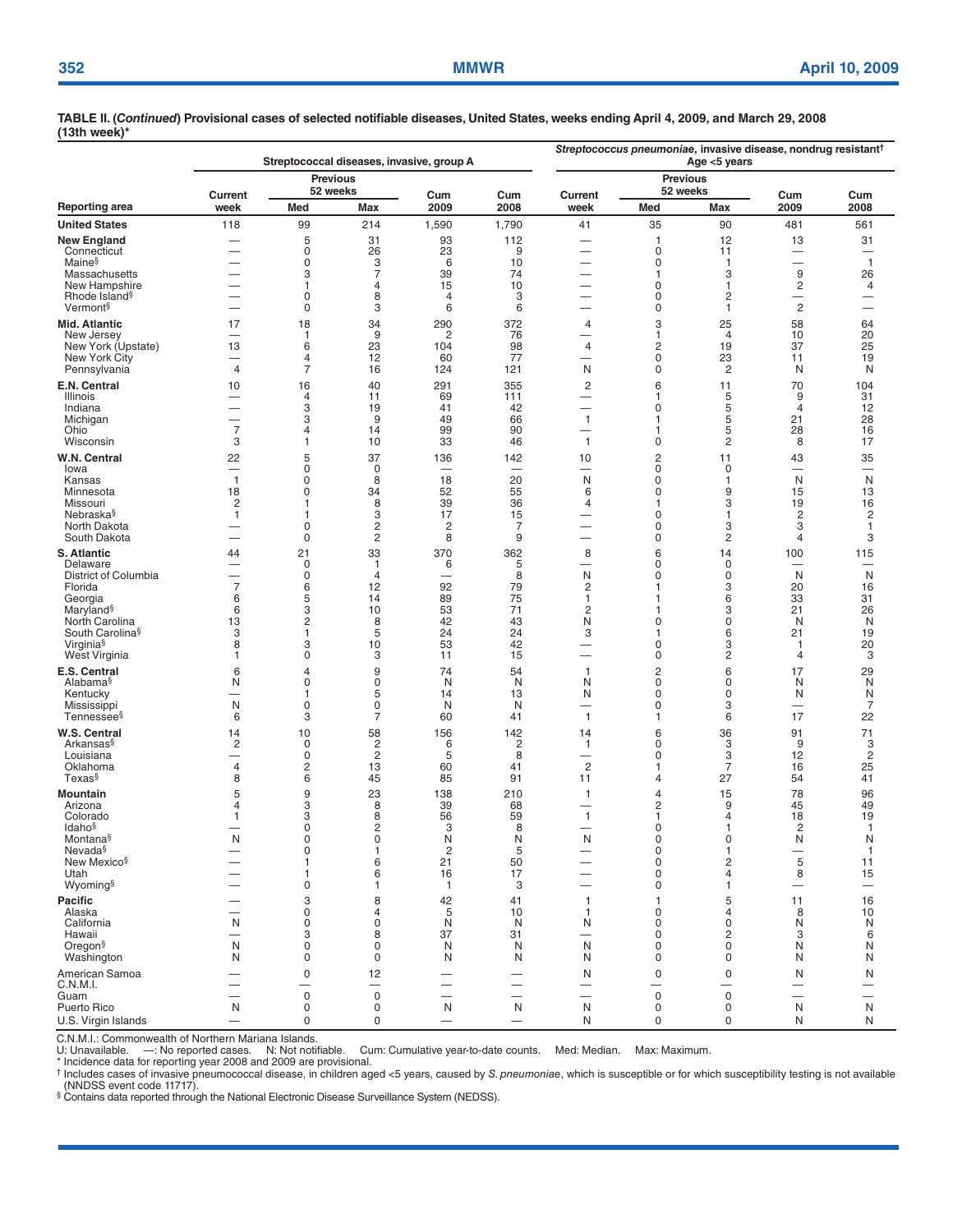|                                                      | Streptococcus pneumoniae, invasive disease, drug resistant <sup>†</sup> |                     |                         |                                |                                |                                            |                            |                  |                                                       |                                          |                                                      |                                         |                      |                          |                                           |  |
|------------------------------------------------------|-------------------------------------------------------------------------|---------------------|-------------------------|--------------------------------|--------------------------------|--------------------------------------------|----------------------------|------------------|-------------------------------------------------------|------------------------------------------|------------------------------------------------------|-----------------------------------------|----------------------|--------------------------|-------------------------------------------|--|
|                                                      |                                                                         |                     | All ages                |                                |                                |                                            |                            | Aged <5 years    |                                                       | Syphilis, primary and secondary          |                                                      |                                         |                      |                          |                                           |  |
|                                                      |                                                                         |                     | <b>Previous</b>         |                                |                                |                                            | <b>Previous</b>            |                  |                                                       |                                          | <b>Previous</b>                                      |                                         |                      |                          |                                           |  |
|                                                      | Current                                                                 |                     | 52 weeks                | Cum                            | Cum                            | Current                                    | 52 weeks                   |                  | Cum                                                   | Cum                                      | Current                                              |                                         | 52 weeks             | Cum                      | Cum                                       |  |
| Reporting area                                       | week                                                                    | Med                 | Max                     | 2009                           | 2008                           | week                                       | Med                        | Max              | 2009                                                  | 2008                                     | week                                                 | Med                                     | Max                  | 2009                     | 2008                                      |  |
| <b>United States</b>                                 | 65                                                                      | 57                  | 103                     | 975                            | 1,094                          | $\overline{4}$                             | 8                          | 22               | 134                                                   | 130                                      | 116                                                  | 255                                     | 384                  | 2,830                    | 3,025                                     |  |
| <b>New England</b><br>Connecticut                    | $\mathbf{1}$<br>—                                                       | 1<br>0              | 48<br>48                | 17<br>-                        | 19<br>—                        |                                            | $\mathbf 0$<br>0           | 5<br>5           | $\overline{\phantom{0}}$                              | $\mathbf{1}$<br>$\overline{\phantom{m}}$ | $\mathbf{1}$                                         | 5<br>1                                  | 15<br>5              | 85<br>21                 | 74<br>3                                   |  |
| Maine <sup>§</sup>                                   |                                                                         | $\Omega$            | $\overline{\mathbf{c}}$ | 3                              | $\overline{7}$                 |                                            | $\mathbf 0$                | 1                |                                                       | $\overline{\phantom{0}}$                 |                                                      | 0                                       | $\overline{c}$       | $\mathbf{1}$             | 2                                         |  |
| Massachusetts                                        |                                                                         | 0<br>0              | $\mathbf 0$<br>3        |                                | —                              | $\overline{\phantom{0}}$                   | $\mathbf 0$<br>$\mathbf 0$ | 0                |                                                       | $\overline{\phantom{0}}$                 | $\mathbf{1}$                                         | 4<br>$\mathbf 0$                        | 11                   | 52                       | 60                                        |  |
| New Hampshire<br>Rhode Island <sup>§</sup>           |                                                                         | 0                   | 4                       | 5<br>$\overline{4}$            | $\overline{7}$                 | —                                          | 0                          | 0<br>1           | -<br>—                                                | -                                        | —<br>-                                               | 0                                       | $\overline{c}$<br>5  | 7<br>4                   | $\overline{4}$<br>$\overline{\mathbf{c}}$ |  |
| Vermont <sup>§</sup>                                 | $\mathbf{1}$                                                            | 0                   | 2                       | 5                              | 5                              |                                            | 0                          | 1                | $\overline{\phantom{0}}$                              | $\mathbf{1}$                             | $\overline{\phantom{0}}$                             | 0                                       | $\overline{c}$       |                          | 3                                         |  |
| Mid. Atlantic                                        | $\overline{4}$                                                          | 4                   | 14                      | 46                             | 104                            | $\mathbf{1}$                               | 0                          | 3                | 9                                                     | 8                                        | 17                                                   | 33                                      | 51                   | 434                      | 429                                       |  |
| New Jersey<br>New York (Upstate)                     | -<br>$\mathbf{1}$                                                       | 0<br>1              | 0<br>6                  | 18                             | 16                             | —<br>$\mathbf{1}$                          | 0<br>0                     | 0<br>2           | $\overline{\phantom{0}}$<br>5                         | $\overline{c}$                           | $\mathbf{1}$                                         | 4<br>$\overline{\mathbf{c}}$            | 10<br>8              | 49<br>24                 | 61<br>27                                  |  |
| New York City                                        | $\overline{\phantom{a}}$                                                | 1                   | 5                       | 1                              | 44                             | $\overline{\phantom{0}}$                   | 0                          | 0                | $\overline{\phantom{a}}$                              | $\overline{\phantom{0}}$                 | 16                                                   | 23                                      | 37                   | 300                      | 261                                       |  |
| Pennsylvania                                         | 3                                                                       | 1                   | 10                      | 27                             | 44                             | -                                          | 0                          | 2                | $\overline{4}$                                        | 6                                        | $\overline{\phantom{0}}$                             | 5                                       | 11                   | 61                       | 80                                        |  |
| E.N. Central<br>Illinois                             | 11<br>N                                                                 | 9<br>0              | 28<br>$\mathbf 0$       | 157<br>N                       | 240<br>N                       | $\overline{\phantom{0}}$<br>N              | 1<br>0                     | 6<br>0           | 22<br>N                                               | 28<br>N                                  | 17<br>2                                              | 26<br>5                                 | 47<br>14             | 216<br>36                | 373<br>118                                |  |
| Indiana                                              | -                                                                       | 2                   | 19                      | 19                             | 85                             | -                                          | 0                          | 3                | 2                                                     | 10                                       | 8                                                    | 2                                       | 10                   | 39                       | 36                                        |  |
| Michigan<br>Ohio                                     | $\mathbf{1}$<br>10                                                      | 0<br>7              | 3<br>18                 | 7<br>131                       | 6<br>149                       | $\overline{\phantom{0}}$                   | 0<br>1                     | 1<br>4           | $\overline{\phantom{0}}$<br>20                        | $\mathbf{1}$<br>17                       | 5<br>$\overline{\phantom{0}}$                        | $\overline{4}$<br>11                    | 18<br>27             | 62<br>66                 | 33<br>172                                 |  |
| Wisconsin                                            | $\overline{\phantom{0}}$                                                | 0                   | 0                       |                                |                                |                                            | $\mathbf 0$                | 0                | $\overline{\phantom{0}}$                              | $\overline{\phantom{0}}$                 | $\overline{c}$                                       | 1                                       | 4                    | 13                       | 14                                        |  |
| W.N. Central                                         | $\overline{4}$                                                          | $\overline{c}$      | 8                       | 36                             | 81                             | $\overline{c}$                             | 0                          | 2                | 9                                                     | $\overline{4}$                           | $\overline{c}$                                       | $\overline{7}$                          | 14                   | 73                       | 113                                       |  |
| lowa<br>Kansas                                       | $\overline{\phantom{a}}$<br>3                                           | 0<br>1              | 0<br>4                  | $\overline{\phantom{a}}$<br>11 | $\overline{\phantom{m}}$<br>36 | $\overline{\phantom{0}}$<br>$\overline{c}$ | 0<br>0                     | 0<br>1           | $\overline{\phantom{0}}$<br>$\overline{7}$            | $\mathbf{1}$                             | 1                                                    | 0<br>0                                  | $\overline{c}$<br>3  | 7<br>3                   | 4<br>6                                    |  |
| Minnesota                                            | --                                                                      | 0                   | 0                       |                                | --                             | —                                          | 0                          | 0                | —                                                     | —                                        | —                                                    | 2                                       | 6                    | 15                       | 29                                        |  |
| Missouri<br>Nebraska§                                | $\mathbf{1}$<br>$\overline{\phantom{0}}$                                | 1<br>$\Omega$       | 4<br>0                  | 21                             | 43<br>-                        | $\overline{\phantom{0}}$                   | 0<br>0                     | $\Omega$         | $\sqrt{2}$<br>$\overline{\phantom{0}}$                | $\mathbf{1}$<br>$\overline{\phantom{0}}$ | $\mathbf{1}$                                         | 4<br>$\mathbf 0$                        | 10<br>2              | 45<br>3                  | 71<br>3                                   |  |
| North Dakota                                         |                                                                         | 0                   | $\overline{\mathbf{c}}$ | 4                              |                                |                                            | $\mathbf 0$                | O                | $\overline{\phantom{0}}$                              | —                                        | -                                                    | $\mathbf 0$                             | 0                    | $\overline{\phantom{0}}$ | $\overline{\phantom{0}}$                  |  |
| South Dakota                                         |                                                                         | 0                   | $\overline{c}$          |                                | $\overline{c}$                 |                                            | 0                          | 1                |                                                       | $\overline{c}$                           |                                                      | 0                                       | 1                    |                          |                                           |  |
| <b>S. Atlantic</b><br>Delaware                       | 36                                                                      | 22<br>0             | 51<br>1                 | 518<br>6                       | 451<br>-1                      | $\mathbf{1}$                               | $\overline{4}$<br>0        | 14<br>0          | 66                                                    | 63<br>$\overline{\phantom{0}}$           | 39<br>$\mathbf{1}$                                   | 59<br>0                                 | 197<br>4             | 678<br>8                 | 509<br>$\mathbf{1}$                       |  |
| District of Columbia                                 | N                                                                       | 0                   | 0                       | N                              | N                              | N                                          | 0                          | 0                | N                                                     | N                                        |                                                      | 2                                       | 9                    | 41                       | 28                                        |  |
| Florida                                              | 18                                                                      | 14                  | 36<br>23                | 332<br>143                     | 239<br>168                     | 1                                          | 3<br>1                     | 13               | 47                                                    | 34                                       | 18                                                   | 20                                      | 37<br>169            | 268<br>74                | 207                                       |  |
| Georgia<br>Maryland <sup>§</sup>                     | 11<br>$\mathbf{1}$                                                      | 7<br>0              | 1                       | 4                              | 4                              | -                                          | $\mathbf 0$                | 5<br>0           | 19                                                    | 24<br>$\mathbf{1}$                       | $\overline{\phantom{0}}$<br>9                        | 13<br>8                                 | 16                   | 81                       | 48<br>72                                  |  |
| North Carolina                                       | N                                                                       | 0                   | 0                       | N                              | N                              | N                                          | $\mathbf 0$                | 0                | N                                                     | N                                        | 8                                                    | 6                                       | 19                   | 122                      | 65                                        |  |
| South Carolina <sup>§</sup><br>Virginia <sup>§</sup> | $\overline{\phantom{a}}$<br>N                                           | 0<br>0              | 0<br>0                  | $\overline{\phantom{0}}$<br>N  | $\overline{\phantom{0}}$<br>N  | $\overline{\phantom{0}}$<br>N              | 0<br>0                     | 0<br>0           | —<br>N                                                | -<br>N                                   | 3                                                    | $\overline{c}$<br>5                     | 6<br>16              | 19<br>64                 | 18<br>69                                  |  |
| West Virginia                                        | 6                                                                       | 1                   | 7                       | 33                             | 39                             |                                            | 0                          | 2                | $\overline{\phantom{0}}$                              | $\overline{4}$                           |                                                      | 0                                       | $\mathbf{1}$         | $\mathbf{1}$             | $\overline{1}$                            |  |
| E.S. Central                                         | $\overline{7}$                                                          | 5                   | 25                      | 128                            | 119                            | —                                          | 1                          | 4                | 17                                                    | 14                                       | 11                                                   | 22                                      | 36                   | 286                      | 266                                       |  |
| Alabama <sup>§</sup><br>Kentucky                     | N<br>$\overline{\mathbf{c}}$                                            | 0<br>1              | 0<br>6                  | N<br>33                        | N<br>25                        | N                                          | 0<br>0                     | 0<br>2           | N<br>4                                                | N<br>4                                   |                                                      | 8<br>1                                  | 17<br>10             | 99<br>17                 | 120<br>14                                 |  |
| Mississippi                                          | -                                                                       | 0                   | $\overline{c}$          |                                |                                |                                            | $\mathbf 0$                | 1                |                                                       |                                          | $\mathbf{1}$                                         | 3                                       | 18                   | 49                       | 26                                        |  |
| Tennessee <sup>§</sup>                               | 5                                                                       | 3                   | 22                      | 95                             | 94                             | —                                          | 0                          | 3                | 13                                                    | 10                                       | 10                                                   | 8                                       | 19                   | 121                      | 106                                       |  |
| W.S. Central<br>Arkansas§                            | $\overline{\phantom{0}}$                                                | $\overline{c}$<br>0 | $\overline{7}$<br>5     | 29<br>16                       | 38<br>5                        | $\overline{\phantom{0}}$                   | 0<br>0                     | 1                | 5<br>2                                                | $\overline{7}$<br>2                      | 24<br>5                                              | 45<br>3                                 | 74<br>35             | 543<br>71                | 492<br>24                                 |  |
| Louisiana                                            | $\overline{\phantom{0}}$                                                | 1                   | 6                       | 13                             | 33                             | $\overline{\phantom{0}}$                   | 0                          | 1                | 3                                                     | 5                                        |                                                      | 10                                      | 33                   | 48                       | 107                                       |  |
| Oklahoma<br>Texas <sup>§</sup>                       | N                                                                       | 0<br>0              | 0<br>0                  | N                              | N<br>$\overline{\phantom{0}}$  | N                                          | 0<br>0                     | 0<br>0           | N                                                     | N<br>$\overline{\phantom{0}}$            | $\mathbf{1}$<br>18                                   | 1<br>28                                 | $\overline{7}$<br>40 | 14<br>410                | 22<br>339                                 |  |
| Mountain                                             | 2                                                                       | $\overline{c}$      | $\overline{7}$          | 42                             | 41                             |                                            | $\Omega$                   | 3                | 6                                                     | 4                                        | 3                                                    | 9                                       | 18                   | 59                       | 141                                       |  |
| Arizona                                              |                                                                         | 0                   | 0                       |                                | -                              |                                            | 0                          | 0                | —                                                     | -                                        | -                                                    | 4                                       | 13                   | 19                       | 77                                        |  |
| Colorado<br>Idaho <sup>§</sup>                       | $\overline{\phantom{0}}$<br>N                                           | 0<br>0              | 0<br>1                  | $\overline{\phantom{0}}$<br>N  | $\overline{\phantom{0}}$<br>N  | N                                          | 0<br>0                     | 0<br>1           | ▃<br>N                                                | $\overline{\phantom{0}}$<br>N            | $\overline{\phantom{0}}$<br>$\overline{\phantom{0}}$ | 1<br>0                                  | 5<br>2               | 3<br>2                   | 28<br>1                                   |  |
| Montana <sup>§</sup>                                 |                                                                         | 0                   |                         |                                |                                |                                            | 0                          | 0                |                                                       |                                          |                                                      | 0                                       | 7                    |                          |                                           |  |
| Nevada§<br>New Mexico <sup>§</sup>                   | $\overline{c}$                                                          | 1<br>$\mathbf 0$    | 4<br>1                  | 19                             | 20                             | $\overline{\phantom{0}}$                   | 0<br>0                     | 1<br>$\mathbf 0$ | $\ensuremath{\mathsf{3}}$<br>$\overline{\phantom{0}}$ | $\mathbf{1}$<br>$\overline{\phantom{0}}$ | 3                                                    | 1<br>1                                  | 7<br>4               | 25<br>10                 | 22<br>$\sqrt{5}$                          |  |
| Utah                                                 |                                                                         | 1                   | 6                       | 19                             | 21                             |                                            | $\mathbf 0$                | 3                | 3                                                     | 3                                        | $\overline{\phantom{0}}$                             | $\mathbf 0$                             | $\overline{c}$       |                          | 8                                         |  |
| Wyoming <sup>§</sup>                                 |                                                                         | 0                   | $\overline{c}$          | $\overline{4}$                 |                                |                                            | $\mathbf 0$                | 0                | —                                                     | —                                        | -                                                    | $\mathbf 0$                             | $\mathbf{1}$         |                          |                                           |  |
| <b>Pacific</b><br>Alaska                             |                                                                         | 0<br>0              | 1<br>0                  | $\overline{c}$<br>—            | $\mathbf{1}$                   |                                            | 0<br>0                     | 1<br>0           | $\overline{\phantom{0}}$                              | $\mathbf{1}$<br>--                       | $\overline{c}$<br>-                                  | 45<br>0                                 | 71<br>$\mathbf{1}$   | 456                      | 628                                       |  |
| California                                           | N                                                                       | 0                   | 0                       | N                              | N                              | N                                          | 0                          | 0                | N                                                     | N                                        | $\overline{c}$                                       | 41                                      | 65                   | 417                      | 565                                       |  |
| Hawaii                                               |                                                                         | 0                   | 1                       | $\overline{c}$                 | $\mathbf{1}$                   |                                            | 0                          | 1                | $\overline{\phantom{0}}$                              | -1                                       | $\overline{\phantom{0}}$                             | 0                                       | 3                    | 10                       | 8                                         |  |
| Oregon <sup>§</sup><br>Washington                    | N<br>N                                                                  | 0<br>$\Omega$       | 0<br>0                  | N<br>N                         | N<br>N                         | N<br>N                                     | $\mathbf 0$<br>$\mathbf 0$ | 0<br>0           | N<br>N                                                | N<br>N                                   | -                                                    | $\mathbf 0$<br>2                        | 3<br>9               | 8<br>21                  | 5<br>50                                   |  |
| American Samoa                                       | N                                                                       | 0                   | 0                       | N                              | N                              | N                                          | $\mathbf 0$                | $\mathbf 0$      | N                                                     | N                                        | $\overline{\phantom{0}}$                             | $\mathbf 0$                             | 0                    | $\overline{\phantom{0}}$ |                                           |  |
| C.N.M.I.                                             | $\overline{\phantom{0}}$                                                | $\mathbf 0$         |                         |                                | -                              | -                                          | $\overline{\phantom{0}}$   |                  |                                                       |                                          | $\overline{\phantom{0}}$                             | $\overline{\phantom{0}}$<br>$\mathsf 0$ |                      |                          |                                           |  |
| Guam<br>Puerto Rico                                  | --<br>$\overline{\phantom{0}}$                                          | 0                   | $\mathbf 0$<br>0        | —                              | —                              | —<br>$\overline{\phantom{0}}$              | 0<br>0                     | $\mathbf 0$<br>0 |                                                       | $\overline{\phantom{0}}$                 | —<br>$\mathbf{1}$                                    | 3                                       | $\mathbf 0$<br>11    | -<br>43                  | 33                                        |  |
| U.S. Virgin Islands                                  |                                                                         | 0                   | $\mathbf 0$             |                                |                                |                                            | $\mathbf 0$                | 0                |                                                       |                                          |                                                      | 0                                       | 0                    |                          |                                           |  |

C.N.M.I.: Commonwealth of Northern Mariana Islands.

U: Unavailable. —: No reported cases. N: Not notifiable. Cum: Cumulative year-to-date counts. Med: Median. Max: Maximum.<br>\* Incidence data for reporting year 2008 and 2009 are provisional.

† Includes cases of invasive pneumococcal disease caused by drug-resistant *S. pneumoniae* (DRSP) (NNDSS event code 11720). § Contains data reported through the National Electronic Disease Surveillance System (NEDSS).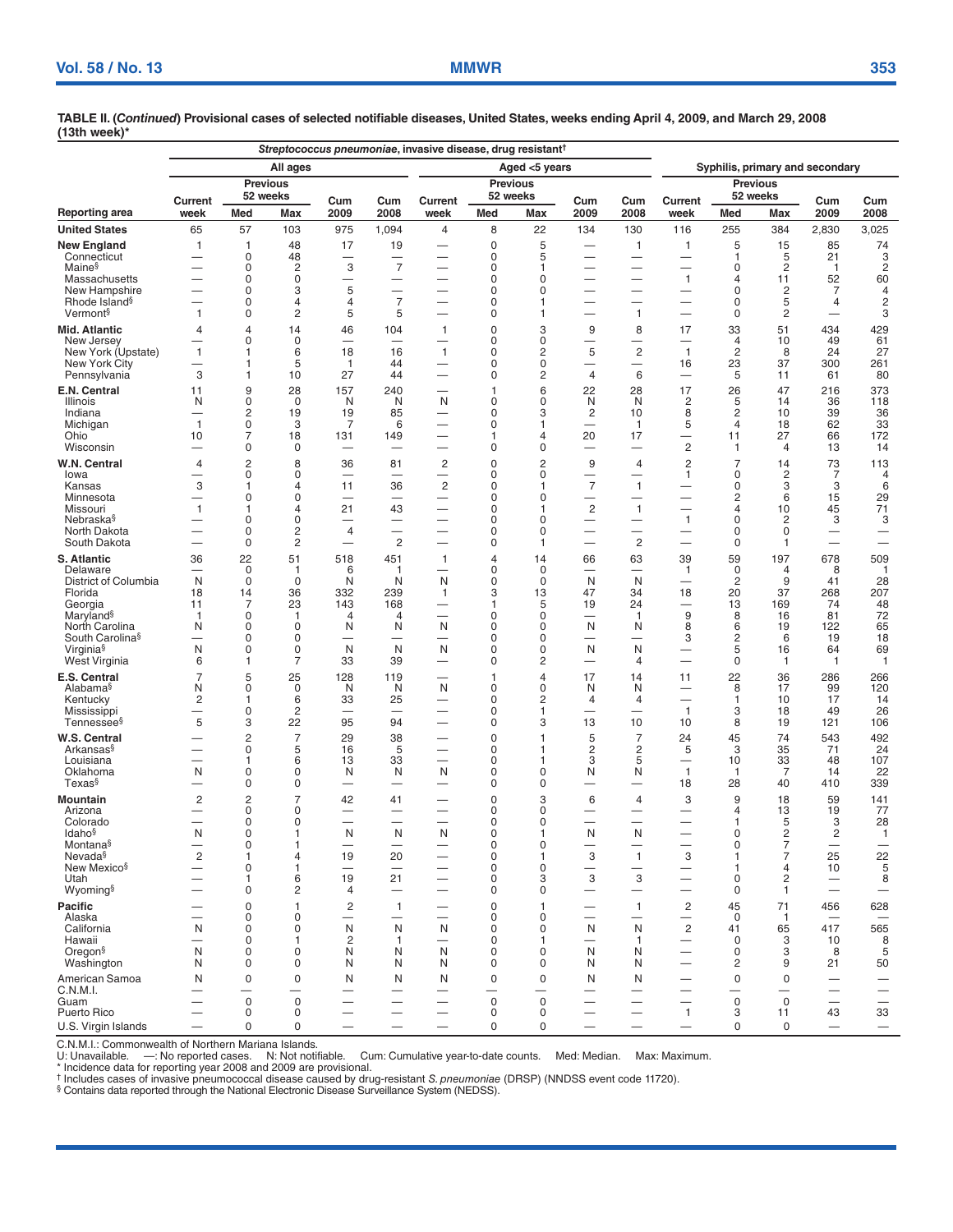|                                        |                          |                               |                      |                                 |                                | West Nile virus disease <sup>t</sup>                 |                            |                                  |                                                      |                                            |                                                      |                |                         |                          |                                                      |  |  |
|----------------------------------------|--------------------------|-------------------------------|----------------------|---------------------------------|--------------------------------|------------------------------------------------------|----------------------------|----------------------------------|------------------------------------------------------|--------------------------------------------|------------------------------------------------------|----------------|-------------------------|--------------------------|------------------------------------------------------|--|--|
|                                        | Varicella (chickenpox)   |                               |                      |                                 |                                |                                                      |                            | Neuroinvasive                    |                                                      |                                            | Nonneuroinvasive <sup>§</sup>                        |                |                         |                          |                                                      |  |  |
|                                        | <b>Previous</b>          |                               |                      |                                 |                                | <b>Previous</b>                                      |                            |                                  |                                                      |                                            | <b>Previous</b>                                      |                |                         |                          |                                                      |  |  |
|                                        | Current                  |                               | 52 weeks             | Cum                             | Cum                            | Current                                              | 52 weeks                   |                                  | Cum                                                  | Cum                                        | Current                                              | 52 weeks       |                         | Cum                      | Cum                                                  |  |  |
| Reporting area                         | week                     | Med                           | Max                  | 2009                            | 2008                           | week                                                 | Med                        | Max                              | 2009                                                 | 2008                                       | week                                                 | Med            | Max                     | 2009                     | 2008                                                 |  |  |
| <b>United States</b>                   | 171                      | 437                           | 1,015                | 4,661                           | 8,559                          | $\overline{\phantom{0}}$                             | $\mathbf{1}$               | 74                               | $\overline{\phantom{0}}$                             | $\overline{c}$<br>$\overline{\phantom{0}}$ | -                                                    | 2              | 77                      | $\overline{\phantom{0}}$ | $\overline{c}$                                       |  |  |
| <b>New England</b><br>Connecticut      | 4                        | 13<br>0                       | 29<br>$\mathbf 0$    | 85<br>$\overline{\phantom{0}}$  | 272                            | -                                                    | $\mathbf 0$<br>0           | $\overline{c}$<br>$\overline{c}$ | $\overline{\phantom{0}}$                             | —                                          | $\overline{\phantom{0}}$                             | 0<br>0         | 1<br>1                  |                          | $\overline{\phantom{0}}$                             |  |  |
| Maine <sup>11</sup>                    |                          | 3                             | 11                   |                                 | 101                            | —                                                    | $\mathbf 0$                | 0                                |                                                      | $\overline{\phantom{0}}$                   | $\overline{\phantom{0}}$                             | $\Omega$       | $\mathbf 0$             |                          | $\overline{\phantom{0}}$                             |  |  |
| Massachusetts<br>New Hampshire         | 4                        | $\mathbf 0$<br>$\overline{4}$ | $\overline{1}$<br>12 | 58                              | $\overline{\phantom{0}}$<br>93 | —<br>-                                               | $\mathbf 0$<br>$\mathbf 0$ | 1<br>0                           | -<br>-                                               | -<br>-                                     | -<br>÷                                               | 0<br>0         | 0<br>0                  |                          | $\overline{\phantom{0}}$<br>$\overline{\phantom{0}}$ |  |  |
| Rhode Island <sup>1</sup>              |                          | 0                             | $\mathbf 0$          | $\overline{\phantom{0}}$        |                                | $\overline{\phantom{0}}$                             | $\mathbf 0$                | 1                                | $\overline{\phantom{0}}$                             | -                                          | $\overline{\phantom{0}}$                             | 0              | 0                       |                          | $\overline{\phantom{0}}$                             |  |  |
| Vermont <sup>1</sup>                   | ▃                        | 4                             | 17                   | 27                              | 78                             | $\overline{\phantom{0}}$                             | 0                          | 0                                | ▃                                                    | $\overline{\phantom{0}}$                   | $\overline{\phantom{0}}$                             | 0              | 0                       | $\overline{\phantom{0}}$ | $\overline{\phantom{0}}$                             |  |  |
| Mid. Atlantic<br>New Jersey            | 29<br>N                  | 44<br>0                       | 83<br>0              | 465<br>N                        | 753<br>N                       | $\overline{\phantom{0}}$                             | $\mathbf 0$<br>0           | 8<br>2                           | $\overline{\phantom{0}}$                             | $\overline{\phantom{0}}$                   | $\overline{\phantom{0}}$                             | 0<br>0         | 4<br>1                  |                          | $\overline{\phantom{0}}$                             |  |  |
| New York (Upstate)                     | N                        | 0                             | $\mathbf 0$          | N                               | N                              |                                                      | $\mathbf 0$                | 5                                | $\overline{\phantom{0}}$                             | $\overline{\phantom{0}}$                   |                                                      | 0              | 2                       |                          | $\overline{\phantom{0}}$                             |  |  |
| New York City                          | $\overline{\phantom{0}}$ | $\Omega$                      | $\Omega$<br>83       | $\overline{\phantom{0}}$<br>465 | $\overline{\phantom{0}}$       | -                                                    | $\Omega$<br>$\mathbf 0$    | 2<br>$\overline{c}$              | -                                                    | —                                          | -                                                    | $\Omega$<br>0  | $\overline{\mathbf{c}}$ |                          | $\overline{\phantom{0}}$                             |  |  |
| Pennsylvania<br>E.N. Central           | 29<br>63                 | 44<br>149                     | 312                  | 2,054                           | 753<br>1,894                   | -<br>-                                               | $\mathbf 0$                | 8                                | -                                                    | -                                          | -<br>-                                               | 0              | 1<br>3                  |                          |                                                      |  |  |
| Illinois                               | $\overline{c}$           | 39                            | 73                   | 535                             | 151                            | —                                                    | 0                          | 4                                | —                                                    | $\overline{\phantom{0}}$                   | $\overline{\phantom{0}}$                             | 0              | 2                       |                          |                                                      |  |  |
| Indiana                                | —                        | $\mathbf 0$                   | 5                    | 21                              |                                | —                                                    | 0                          | 1                                | —                                                    |                                            |                                                      | 0              | 1                       |                          | -                                                    |  |  |
| Michigan<br>Ohio                       | 22<br>36                 | 57<br>46                      | 116<br>106           | 651<br>762                      | 847<br>814                     | $\overline{\phantom{0}}$<br>÷.                       | 0<br>0                     | 4<br>3                           | $\overline{\phantom{0}}$<br>$\overline{\phantom{0}}$ | —                                          | $\overline{\phantom{0}}$<br>$\overline{\phantom{0}}$ | 0<br>0         | 2<br>1                  |                          | $\overline{\phantom{0}}$<br>$\overline{\phantom{0}}$ |  |  |
| Wisconsin                              | 3                        | 5                             | 50                   | 85                              | 82                             | —                                                    | $\mathbf 0$                | $\overline{c}$                   | -                                                    | —                                          | —                                                    | 0              | 1                       | —                        | $\overline{\phantom{0}}$                             |  |  |
| W.N. Central                           | 22                       | 21                            | 72                   | 402                             | 424                            | $\overline{\phantom{0}}$                             | $\overline{0}$             | 6                                | -                                                    | $\mathbf{1}$                               | $\overline{\phantom{0}}$                             | $\Omega$       | 21                      |                          | -                                                    |  |  |
| lowa<br>Kansas                         | N<br>6                   | $\mathbf 0$<br>5              | $\mathbf 0$<br>22    | N<br>87                         | N<br>221                       | -<br>-                                               | $\mathbf 0$<br>0           | 2<br>2                           | -<br>-                                               | -<br>$\mathbf{1}$                          | -<br>—                                               | 0<br>0         | 1<br>3                  |                          |                                                      |  |  |
| Minnesota                              | $\overline{\phantom{0}}$ | $\mathbf 0$                   | $\mathbf 0$          | $\overline{\phantom{0}}$        | -                              | $\overline{\phantom{a}}$                             | 0                          | 2                                |                                                      | $\overline{\phantom{0}}$                   |                                                      | 0              | 4                       |                          |                                                      |  |  |
| Missouri                               | 16                       | 12                            | 51                   | 279                             | 184                            |                                                      | 0                          | 3                                |                                                      | $\overline{\phantom{0}}$                   | $\overline{\phantom{0}}$                             | 0              | 1                       |                          | $\overline{\phantom{0}}$                             |  |  |
| Nebraska <sup>11</sup><br>North Dakota | N<br>-                   | 0<br>$\mathbf 0$              | $\mathbf 0$<br>39    | N<br>36                         | N<br>4                         | $\overline{\phantom{0}}$<br>-                        | 0<br>$\mathbf 0$           | 1<br>2                           | $\overline{\phantom{0}}$<br>-                        | $\overline{\phantom{0}}$<br>—              | $\overline{\phantom{0}}$<br>-                        | 0<br>0         | 6<br>11                 |                          | $\overline{\phantom{0}}$<br>$\overline{\phantom{0}}$ |  |  |
| South Dakota                           |                          | $\mathbf 0$                   | 4                    |                                 | 15                             |                                                      | $\mathbf 0$                | 5                                | -                                                    | —                                          | $\overline{\phantom{0}}$                             | 0              | 6                       |                          | $\overline{\phantom{0}}$                             |  |  |
| S. Atlantic                            | 48                       | 73                            | 163                  | 704                             | 1,592                          | $\overline{\phantom{0}}$                             | $\overline{0}$             | 3                                |                                                      |                                            |                                                      | $\Omega$       | 4                       |                          | -                                                    |  |  |
| Delaware<br>District of Columbia       |                          | $\mathbf{1}$<br>$\mathbf 0$   | 5<br>3               | $\mathbf{1}$<br>-               | 5<br>7                         | -                                                    | 0<br>0                     | 0<br>1                           | -                                                    | —<br>$\overline{\phantom{0}}$              | $\overline{\phantom{0}}$                             | 0<br>0         | 1<br>0                  |                          | $\overline{\phantom{0}}$                             |  |  |
| Florida                                | 39                       | 29                            | 68                   | 469                             | 568                            | $\overline{\phantom{0}}$                             | 0                          | 2                                | $\overline{\phantom{0}}$                             | —                                          | $\overline{\phantom{0}}$                             | 0              | 0                       | $\overline{\phantom{0}}$ | $\overline{\phantom{0}}$                             |  |  |
| Georgia<br>Maryland <sup>1</sup>       | N<br>N                   | $\mathbf 0$<br>0              | 0<br>0               | N<br>N                          | N<br>N                         | $\overline{\phantom{0}}$<br>—                        | $\Omega$<br>0              | 1<br>2                           | —<br>—                                               | $\overline{\phantom{0}}$<br>-              | $\overline{\phantom{0}}$                             | 0<br>0         | 1<br>3                  |                          | -<br>$\overline{\phantom{0}}$                        |  |  |
| North Carolina                         | N                        | $\mathbf 0$                   | 0                    | N                               | N                              | -                                                    | $\mathbf 0$                | 0                                |                                                      | -                                          | -                                                    | $\Omega$       | 0                       |                          | -                                                    |  |  |
| South Carolina <sup>11</sup>           |                          | 9                             | 67                   | 58                              | 268                            | $\overline{\phantom{0}}$                             | $\mathbf 0$                | 0                                | -                                                    |                                            | —                                                    | 0              | 1                       |                          |                                                      |  |  |
| Virginia <sup>1</sup><br>West Virginia | 9                        | 17<br>11                      | 60<br>33             | 28<br>148                       | 518<br>226                     | $\overline{\phantom{0}}$                             | $\mathbf 0$<br>0           | 0<br>1                           |                                                      |                                            | $\overline{\phantom{0}}$<br>-                        | 0<br>0         | 1<br>0                  | $\overline{\phantom{0}}$ | $\overline{\phantom{0}}$                             |  |  |
| E.S. Central                           |                          | 11                            | 101                  | 17                              | 342                            | -                                                    | $\overline{0}$             | 7                                |                                                      |                                            |                                                      | 0              | 9                       |                          | $\sqrt{2}$                                           |  |  |
| Alabama <sup>¶</sup>                   | $\overline{\phantom{0}}$ | 11                            | 101                  | 16                              | 336                            | $\overline{\phantom{0}}$                             | 0                          | 3                                | —                                                    | $\overline{\phantom{0}}$                   |                                                      | 0              | 2                       | $\overline{\phantom{0}}$ | $\overline{\phantom{m}}$                             |  |  |
| Kentucky<br>Mississippi                | N                        | 0<br>0                        | 0<br>1               | N<br>$\mathbf{1}$               | N<br>6                         | -<br>$\overline{\phantom{a}}$                        | 0<br>0                     | 1<br>4                           | -                                                    | -<br>-                                     | -                                                    | 0<br>0         | 0<br>8                  |                          | -<br>$\mathbf{1}$                                    |  |  |
| Tennessee <sup>1</sup>                 | N                        | $\mathbf 0$                   | 0                    | N                               | N                              | $\overline{\phantom{0}}$                             | $\mathbf 0$                | 2                                |                                                      |                                            | $\overline{\phantom{0}}$                             | 0              | 3                       |                          | 1                                                    |  |  |
| W.S. Central                           |                          | 91                            | 435                  | 492                             | 2,509                          | $\overline{\phantom{0}}$                             | $\Omega$                   | 8                                | —                                                    | —                                          | $\overline{\phantom{0}}$                             | $\Omega$       | 7                       |                          | -                                                    |  |  |
| Arkansas <sup>1</sup><br>Louisiana     | -                        | 5<br>1                        | 61<br>5              | 19<br>15                        | 223<br>30                      | $\overline{\phantom{0}}$<br>$\overline{\phantom{0}}$ | 0<br>0                     | 1<br>3                           | $\overline{\phantom{0}}$<br>—                        | —<br>$\overline{\phantom{0}}$              | $\overline{\phantom{0}}$<br>$\overline{\phantom{0}}$ | 0<br>0         | 1<br>5                  |                          | $\overline{\phantom{0}}$<br>$\overline{\phantom{0}}$ |  |  |
| Oklahoma                               | N                        | $\mathbf 0$                   | $\mathbf 0$          | N                               | N                              | $\overline{\phantom{0}}$                             | 0                          | 1                                | —                                                    | —                                          |                                                      | 0              | 1                       | —                        |                                                      |  |  |
| Texas <sup>1</sup>                     |                          | 79                            | 422                  | 458                             | 2,256                          | —                                                    | 0                          | 6                                | -                                                    | -                                          |                                                      | 0              | 4                       |                          |                                                      |  |  |
| Mountain<br>Arizona                    | 4                        | 33<br>$\mathbf 0$             | 89<br>0              | 402                             | 742                            | —                                                    | $\overline{0}$<br>0        | 12<br>10                         | —                                                    | $\mathbf{1}$<br>$\mathbf{1}$               | —                                                    | 0<br>0         | 22<br>8                 |                          |                                                      |  |  |
| Colorado                               | 4                        | 14                            | 44                   | 181                             | 307                            |                                                      | $\mathbf 0$                | 4                                |                                                      |                                            |                                                      | 0              | 10                      |                          |                                                      |  |  |
| ldaho¶<br>Montana <sup>11</sup>        | N<br>—                   | 0<br>5                        | $\mathbf 0$<br>27    | N<br>66                         | N<br>112                       | $\overline{\phantom{a}}$<br>$\overline{\phantom{0}}$ | 0<br>0                     | 1<br>0                           | $\overline{\phantom{0}}$<br>$\overline{\phantom{0}}$ | —<br>$\overline{\phantom{0}}$              | $\overline{\phantom{0}}$<br>$\overline{\phantom{0}}$ | 0<br>0         | 6<br>2                  | $\overline{\phantom{0}}$ | $\overline{\phantom{0}}$                             |  |  |
| Nevada <sup>1</sup>                    | N                        | 0                             | 0                    | N                               | N                              |                                                      | 0                          | 2                                |                                                      |                                            |                                                      | 0              | 3                       |                          |                                                      |  |  |
| New Mexico <sup>11</sup>               |                          | $\mathbf 2$                   | 10                   | 33                              | 88                             |                                                      | $\mathbf 0$                | 1                                |                                                      |                                            |                                                      | 0              | 1                       |                          |                                                      |  |  |
| Utah<br>Wyoming <sup>1</sup>           |                          | 11<br>0                       | 53<br>4              | 122<br>$\overline{\phantom{0}}$ | 231<br>4                       | $\overline{\phantom{0}}$                             | 0<br>0                     | 2<br>$\mathbf 0$                 |                                                      | —                                          | -                                                    | 0<br>0         | 5<br>2                  |                          | $\equiv$                                             |  |  |
| Pacific                                | $\mathbf{1}$             | 3                             | 8                    | 40                              | 31                             |                                                      | 0                          | 38                               |                                                      |                                            |                                                      | $\overline{0}$ | 23                      |                          |                                                      |  |  |
| Alaska                                 |                          | 2                             | 6                    | 25                              | 10                             | $\overline{\phantom{0}}$                             | $\mathbf 0$                | $\mathbf 0$                      |                                                      |                                            |                                                      | 0              | 0                       |                          |                                                      |  |  |
| California<br>Hawaii                   | ▃<br>1                   | 0<br>1                        | 0<br>4               | 15                              | 21                             |                                                      | $\mathbf 0$<br>$\mathbf 0$ | 37<br>0                          |                                                      | $\overline{\phantom{0}}$<br>—              | $\equiv$                                             | 0<br>0         | 20<br>0                 |                          | $\overline{\phantom{0}}$                             |  |  |
| Oregon <sup>1</sup>                    | N                        | 0                             | 0                    | N                               | N                              |                                                      | 0                          | 2                                |                                                      |                                            |                                                      | 0              | 4                       |                          |                                                      |  |  |
| Washington                             | N                        | 0                             | 0                    | N                               | N                              |                                                      | 0                          | 1                                |                                                      |                                            |                                                      | 0              | 1                       |                          |                                                      |  |  |
| American Samoa<br>C.N.M.I.             | N                        | $\pmb{0}$                     | 0                    | N<br>—                          | N<br>—                         |                                                      | 0                          | $\pmb{0}$                        |                                                      | —                                          |                                                      | 0              | 0                       |                          | -                                                    |  |  |
| Guam                                   |                          | $\mathbf{1}$                  | 17                   | $\overline{\phantom{0}}$        | 17                             |                                                      | $\mathsf{O}$               | $\mathbf 0$                      |                                                      |                                            |                                                      | $\mathbf 0$    | $\mathbf 0$             |                          |                                                      |  |  |
| Puerto Rico                            | ▃                        | 9                             | 29                   | 82                              | 145                            |                                                      | 0                          | 0                                | $\overline{\phantom{0}}$                             | $\overline{\phantom{0}}$                   | $\overline{\phantom{0}}$                             | 0              | 0                       |                          | $\overline{\phantom{0}}$                             |  |  |
| U.S. Virgin Islands                    | —                        | 0                             | $\mathbf 0$          | $\overline{\phantom{0}}$        | $\overline{\phantom{m}}$       | $\overline{\phantom{0}}$                             | $\mathbf 0$                | 0                                |                                                      | —                                          | $\overline{\phantom{0}}$                             | $\mathbf 0$    | 0                       |                          | $\qquad \qquad -$                                    |  |  |

C.N.M.I.: Commonwealth of Northern Mariana Islands. U: Unavailable. —: No reported cases. N: Not notifiable. Cum: Cumulative year-to-date counts. Med: Median. Max: Maximum.

\* Incidence data for reporting year 2008 and 2009 are provisional.

† Updated weekly from reports to the Division of Vector-Borne Infectious Diseases, National Center for Zoonotic, Vector-Borne, and Enteric Diseases (ArboNET Surveillance). Data for California serogroup, eastern equine, Powassan, St. Louis, and western equine diseases are available in Table I.

§ Not notifiable in all states. Data from states where the condition is not notifiable are excluded from this table, except starting in 2007 for the domestic arboviral diseases and<br>\_influenza-associated pediatric mortality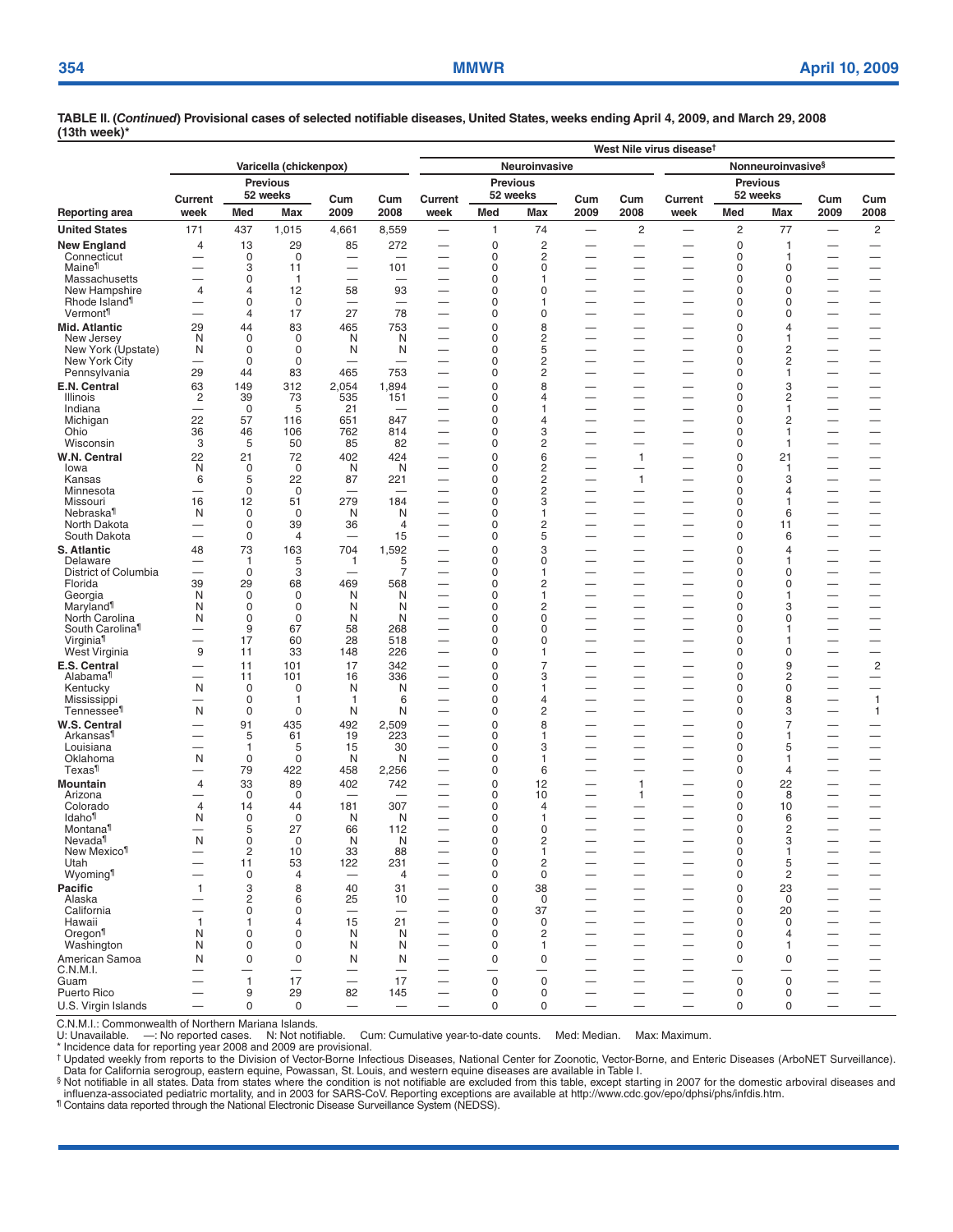### **TABLE III. Deaths in 122 U.S. cities,\* week ending April 4, 2009 (13th week)**

|                                     | All causes, by age (years) |                |                          |                          |                                          |                                     |                                  | All causes, by age (years)        |             |            |          |                         |                                  |                                            |                                |  |
|-------------------------------------|----------------------------|----------------|--------------------------|--------------------------|------------------------------------------|-------------------------------------|----------------------------------|-----------------------------------|-------------|------------|----------|-------------------------|----------------------------------|--------------------------------------------|--------------------------------|--|
| <b>Reporting area</b>               | All<br>Ages                | $\geq 65$      | 45-64                    | $25 - 44$ 1-24           |                                          | $\leq$ 1                            | <b>P&amp;I</b> t<br><b>Total</b> | Reporting area                    | All<br>Ages | $\geq 65$  | 45–64    | $25 - 44$ 1-24          |                                  | $<$ 1                                      | <b>P&amp;I</b> †<br>Total      |  |
| <b>New England</b>                  | 539                        | 373            | 106                      | 40                       | 9                                        | 11                                  | 62                               | S. Atlantic                       | 1,201       | 759        | 269      | 101                     | 40                               | 30                                         | 64                             |  |
| Boston, MA                          | 137                        | 82             | 32                       | 15                       | 4                                        | $\overline{4}$                      | 17                               | Atlanta, GA                       | 152         | 87         | 41       | 16                      | $\overline{7}$                   | $\mathbf{1}$                               | 4                              |  |
| Bridgeport, CT                      | 30                         | 23             | 6                        | $\mathbf{1}$             | $\overline{\phantom{0}}$                 |                                     | 5                                | Baltimore, MD                     | 167         | 103        | 42       | 10                      | 8                                | $\overline{4}$                             | 13                             |  |
| Cambridge, MA                       | 15                         | 13             | $\mathbf{1}$<br>5        | $\mathbf{1}$             |                                          | $\mathbf{1}$                        | $\overline{c}$<br>$\mathbf{1}$   | Charlotte, NC                     | 123         | 71         | 31       | 13                      | 3                                | 5                                          | 12                             |  |
| Fall River, MA<br>Hartford, CT      | 23<br>50                   | 17<br>31       | 9                        | 9                        | $\mathbf{1}$                             |                                     | 4                                | Jacksonville, FL<br>Miami, FL     | 131<br>106  | 85<br>76   | 24<br>18 | 12<br>6                 | 5<br>5                           | 5<br>1                                     | $\overline{c}$<br>4            |  |
| Lowell, MA                          | 26                         | 21             | 4                        | 1                        |                                          |                                     | 1                                | Norfolk, VA                       | 57          | 35         | 13       | 6                       | $\overline{c}$                   | 1                                          | $\qquad \qquad -$              |  |
| Lynn, MA                            | 7                          | 5              |                          | 1                        | $\mathbf{1}$                             |                                     | 1                                | Richmond, VA                      | 40          | 22         | 10       | 5                       | $\mathbf{1}$                     | 2                                          | $\overline{c}$                 |  |
| New Bedford, MA                     | 31                         | 23             | $\overline{7}$           | $\mathbf{1}$             |                                          | $\overline{\phantom{0}}$            | 1                                | Savannah, GA                      | 63          | 45         | 13       | 3                       | $\overline{c}$                   | $\overline{\phantom{0}}$                   | 5                              |  |
| New Haven, CT                       | U                          | U              | U                        | U                        | U                                        | U                                   | U                                | St. Petersburg, FL                | 65          | 39         | 12       | 9                       | $\overline{\phantom{0}}$         | 5                                          | 4                              |  |
| Providence, RI                      | 53                         | 38             | 12                       | $\overline{c}$           |                                          | $\mathbf{1}$                        | 4                                | Tampa, FL                         | 209         | 142        | 48       | 11                      | 5                                | 3                                          | 13                             |  |
| Somerville, MA                      | 3                          | 3              | $\overline{\phantom{0}}$ |                          |                                          |                                     | $\overline{\phantom{0}}$         | Washington, D.C.                  | 71          | 42         | 14       | 8                       | $\overline{c}$                   | 3                                          | $\overline{c}$                 |  |
| Springfield, MA                     | 45                         | 31             | $\overline{7}$           | 3                        | $\mathbf{1}$                             | 3                                   | 5                                | Wilmington, DE                    | 17          | 12         | 3        | $\overline{c}$          | $\overline{\phantom{0}}$         | $\overbrace{\qquad \qquad }^{}$            | 3                              |  |
| Waterbury, CT                       | 42                         | 28             | 9                        | 3                        | $\mathbf{1}$                             | $\mathbf{1}$                        | $\overline{4}$                   | E.S. Central                      | 862         | 549        | 209      | 66                      | 18                               | 20                                         | 70                             |  |
| Worcester, MA                       | 77                         | 58             | 14                       | 3                        | $\mathbf{1}$                             | $\overline{1}$                      | 17                               | Birmingham, AL                    | 167         | 110        | 35       | 10                      | 6                                | 6                                          | 15                             |  |
| Mid. Atlantic<br>Albany, NY         | 1,954<br>43                | 1,365<br>34    | 432<br>5                 | 81<br>$\mathbf{1}$       | 34<br>3                                  | 41                                  | 115<br>$\overline{c}$            | Chattanooga, TN<br>Knoxville, TN  | 93<br>103   | 65<br>70   | 23<br>21 | 4<br>$\overline{7}$     | $\mathbf{1}$<br>$\mathbf{1}$     | $\overline{\phantom{m}}$<br>$\overline{4}$ | $\mathbf{1}$<br>5              |  |
| Allentown, PA                       | 27                         | 21             | 5                        | $\mathbf{1}$             |                                          | —                                   | $\qquad \qquad -$                | Lexington, KY                     | 51          | 32         | 14       | 3                       | 1                                | $\mathbf{1}$                               | $\overline{7}$                 |  |
| Buffalo, NY                         | 76                         | 52             | 16                       | $\mathbf{1}$             | 3                                        | $\overline{4}$                      | $\overline{7}$                   | Memphis, TN                       | 159         | 99         | 37       | 14                      | 3                                | 6                                          | 20                             |  |
| Camden, NJ                          | 30                         | 21             | 5                        | $\overline{2}$           | $\mathbf{1}$                             | $\mathbf{1}$                        | 1                                | Mobile, AL                        | 103         | 66         | 28       | $\overline{7}$          | $\overline{c}$                   | $\overline{\phantom{0}}$                   | 9                              |  |
| Elizabeth, NJ                       | 11                         | $\overline{7}$ | 3                        | $\mathbf{1}$             |                                          |                                     | $\mathbf{1}$                     | Montgomery, AL                    | 40          | 21         | 13       | $\overline{4}$          | $\mathbf{1}$                     | $\mathbf{1}$                               | $\overline{c}$                 |  |
| Erie, PA                            | 45                         | 33             | 9                        | $\overline{c}$           | $\overline{\phantom{0}}$                 | $\mathbf{1}$                        | 5                                | Nashville, TN                     | 146         | 86         | 38       | 17                      | 3                                | 2                                          | 11                             |  |
| Jersey City, NJ                     | 53                         | 37             | 11                       | $\overline{4}$           | $\mathbf{1}$                             |                                     | 3                                | W.S. Central                      | 1,397       | 885        | 349      | 92                      | 35                               | 36                                         | 92                             |  |
| New York City, NY                   | 1,032                      | 718            | 243                      | 42                       | 13                                       | 15                                  | 61                               | Austin, TX                        | 89          | 56         | 21       | 9                       | $\mathbf{1}$                     | 2                                          | $\overline{4}$                 |  |
| Newark, NJ                          | 34                         | 11             | 11                       | 7                        | $\overline{\phantom{0}}$                 | 5                                   | 3                                | Baton Rouge, LA                   | 45          | 40         | 3        | $\overline{\mathbf{c}}$ |                                  |                                            | $\overline{\phantom{0}}$       |  |
| Paterson, NJ                        | 12                         | 3              | 6                        | $\mathbf{1}$             | $\overline{\phantom{0}}$                 | $\overline{c}$                      | 2                                | Corpus Christi. TX                | 54          | 41         | 9        | 3                       | $\mathbf{1}$                     | $\overline{\phantom{0}}$                   | 5                              |  |
| Philadelphia, PA<br>Pittsburgh, PA§ | 153<br>42                  | 90<br>33       | 43<br>$\overline{7}$     | 10<br>$\mathbf{1}$       | 5<br>$\mathbf{1}$                        | 5<br>$\qquad \qquad -$              | 9<br>4                           | Dallas, TX<br>El Paso, TX         | 191<br>92   | 116<br>61  | 46<br>22 | 10<br>6                 | $\overline{7}$<br>$\overline{c}$ | 12<br>1                                    | 15<br>6                        |  |
| Reading, PA                         | 32                         | 30             | 2                        |                          |                                          | $\overline{\phantom{0}}$            | $\overline{2}$                   | Fort Worth, TX                    | U           | U          | U        | U                       | U                                | U                                          | U                              |  |
| Rochester, NY                       | 163                        | 122            | 32                       | $\sqrt{2}$               | $\overline{4}$                           | 3                                   | 8                                | Houston, TX                       | 435         | 257        | 120      | 30                      | 17                               | 11                                         | 21                             |  |
| Schenectady, NY                     | 22                         | 16             | 4                        | $\overline{c}$           |                                          | —                                   | 3                                | Little Rock, AR                   | 94          | 57         | 26       | $\overline{7}$          | $\overline{c}$                   | 2                                          | 3                              |  |
| Scranton, PA                        | 42                         | 30             | 11                       | $\mathbf{1}$             |                                          | $\overline{\phantom{0}}$            | 1                                | New Orleans, LA                   | U           | U          | U        | U                       | U                                | U                                          | U                              |  |
| Syracuse, NY                        | 75                         | 61             | $\overline{7}$           | $\overline{\phantom{0}}$ | 3                                        | $\overline{4}$                      | $\mathbf{1}$                     | San Antonio, TX                   | 226         | 149        | 52       | 17                      | $\overline{c}$                   | 6                                          | 18                             |  |
| Trenton, NJ                         | 21                         | 14             | $\overline{4}$           | $\overline{c}$           | $\overline{\phantom{0}}$                 | $\mathbf{1}$                        | $\overline{\phantom{0}}$         | Shreveport, LA                    | 59          | 43         | 11       | 2                       | $\overline{c}$                   | $\mathbf{1}$                               | 8                              |  |
| Utica, NY                           | 19                         | 15             | 3                        | $\mathbf{1}$             | $\overline{\phantom{0}}$                 | $\qquad \qquad -$                   | $\mathbf{1}$                     | Tulsa, OK                         | 112         | 65         | 39       | 6                       | $\mathbf{1}$                     | $\mathbf{1}$                               | 12                             |  |
| Yonkers, NY                         | 22                         | 17             | 5                        |                          |                                          |                                     | 1                                | Mountain                          | 1,126       | 749        | 263      | 69                      | 24                               | 21                                         | 71                             |  |
| E.N. Central                        | 2,012                      | 1,364          | 449                      | 127                      | 35                                       | 37                                  | 166                              | Albuquerque, NM                   | 113         | 74         | 24       | 9                       | $\overline{4}$<br>$\overline{c}$ | $\overline{c}$<br>$\mathbf{1}$             | 11                             |  |
| Akron, OH<br>Canton, OH             | 60<br>39                   | 42<br>29       | 15<br>$\overline{4}$     | $\mathbf{1}$<br>5        | $\overline{\phantom{0}}$<br>$\mathbf{1}$ | $\overline{2}$<br>$\qquad \qquad -$ | $\mathbf{1}$<br>$\overline{4}$   | Boise, ID<br>Colorado Springs, CO | 66<br>80    | 44<br>57   | 11<br>14 | 8<br>5                  | $\overline{c}$                   | 2                                          | 3                              |  |
| Chicago, IL                         | 300                        | 190            | 72                       | 26                       | 6                                        | 6                                   | 30                               | Denver, CO                        | 92          | 64         | 20       | 6                       | $\mathbf{1}$                     | 1                                          | 5                              |  |
| Cincinnati, OH                      | 87                         | 57             | 18                       | 5                        | 3                                        | $\overline{4}$                      | 7                                | Las Vegas, NV                     | 280         | 175        | 81       | 16                      | 5                                | 3                                          | 24                             |  |
| Cleveland, OH                       | 235                        | 167            | 52                       | 8                        | 5                                        | 3                                   | 17                               | Ogden, UT                         | 35          | 25         | 8        | $\mathbf{1}$            | —                                | $\mathbf{1}$                               | 5                              |  |
| Columbus, OH                        | 189                        | 128            | 41                       | 14                       | 1                                        | 5                                   | 16                               | Phoenix, AZ                       | 120         | 70         | 34       | $\overline{4}$          | 6                                | 6                                          | 5                              |  |
| Dayton, OH                          | 138                        | 96             | 26                       | 12                       | 3                                        | $\mathbf{1}$                        | 16                               | Pueblo, CO                        | 39          | 27         | 9        | $\overline{c}$          | $\mathbf{1}$                     | $\overline{\phantom{0}}$                   | 5                              |  |
| Detroit, MI                         | 137                        | 74             | 41                       | 13                       | 6                                        | 3                                   | $\overline{7}$                   | Salt Lake City, UT                | 113         | 74         | 28       | 6                       | $\mathbf{1}$                     | $\overline{4}$                             | $\overline{7}$                 |  |
| Evansville, IN                      | 37                         | 27             | 8                        | $\mathbf{1}$             | 1                                        | $\qquad \qquad -$<br>$\mathbf{1}$   | $\mathbf{1}$                     | Tucson, AZ<br><b>Pacific</b>      | 188         | 139        | 34       | 12                      | $\overline{c}$                   | $\mathbf{1}$                               | 6                              |  |
| Fort Wayne, IN<br>Gary, IN          | 70<br>27                   | 56<br>12       | 10<br>11                 | 3<br>$\overline{c}$      | $\overline{c}$                           |                                     | 9<br>$\mathbf{1}$                | Berkeley, CA                      | 1,652<br>10 | 1,162<br>7 | 334<br>3 | 100                     | 25                               | 31<br>$\qquad \qquad -$                    | 164<br>$\overline{\mathbf{c}}$ |  |
| Grand Rapids, MI                    | 60                         | 46             | 12                       | —                        |                                          | 2                                   | 5                                | Fresno, CA                        | 100         | 66         | 18       | 13                      | $\mathbf{1}$                     | 2                                          | $\overline{7}$                 |  |
| Indianapolis, IN                    | 189                        | 119            | 44                       | 19                       | 3                                        | $\overline{4}$                      | 15                               | Glendale, CA                      | 28          | 23         | 3        | 2                       |                                  | $\qquad \qquad -$                          | 8                              |  |
| Lansing, MI                         | 48                         | 31             | 13                       | $\overline{4}$           |                                          |                                     | 4                                | Honolulu, HI                      | 81          | 63         | 8        | $\overline{7}$          | $\mathbf{1}$                     | $\overline{2}$                             | 8                              |  |
| Milwaukee, WI                       | 94                         | 62             | 24                       | 5                        | $\overline{2}$                           | $\mathbf{1}$                        | 13                               | Long Beach, CA                    | 65          | 46         | 13       | 3                       | $\overline{c}$                   | $\mathbf{1}$                               | 9                              |  |
| Peoria, IL                          | 45                         | 35             | 7                        | $^{2}$                   | 1                                        |                                     | 7                                | Los Angeles, CA                   | 262         | 167        | 66       | 19                      | З                                | 7                                          | 29                             |  |
| Rockford, IL                        | 62                         | 44             | 15                       | $\overline{\mathbf{c}}$  |                                          | $\mathbf{1}$                        | 3                                | Pasadena, CA                      | 21          | 15         | 4        | 2                       | $\overline{\phantom{0}}$         | $\qquad \qquad$                            | $\mathbf{1}$                   |  |
| South Bend, IN                      | 47                         | 41             | 6                        | $\overline{\phantom{0}}$ |                                          |                                     | $\mathbf{1}$                     | Portland, OR                      | 99          | 71         | 17       | 5                       | $\overline{c}$                   | $\overline{4}$                             | 6                              |  |
| Toledo, OH                          | 91                         | 62             | 21                       | 5                        |                                          | $\ensuremath{\mathsf{3}}$           | 6                                | Sacramento, CA                    | 208         | 153        | 45       | 9                       | 1                                | $\overline{\phantom{0}}$                   | 26                             |  |
| Youngstown, OH                      | 57                         | 46             | 9                        |                          | $\mathbf{1}$                             | $\mathbf{1}$                        | 3                                | San Diego, CA                     | 145         | 97         | 32       | 10                      | $\overline{\mathbf{c}}$          | $\overline{4}$                             | 14                             |  |
| W.N. Central<br>Des Moines, IA      | 657<br>77                  | 432<br>53      | 151<br>16                | 49<br>5                  | 13<br>$\mathbf{1}$                       | 11<br>$\overline{c}$                | 43<br>$\overline{4}$             | San Francisco, CA<br>San Jose, CA | 96<br>203   | 62<br>142  | 23<br>44 | 5<br>10                 | 3<br>3                           | 3<br>4                                     | 11<br>20                       |  |
| Duluth, MN                          | 25                         | 18             | 5                        | $\mathbf{1}$             | 1                                        | $\qquad \qquad -$                   | 3                                | Santa Cruz, CA                    | 36          | 27         | 5        | $\overline{4}$          |                                  | $\overline{\phantom{0}}$                   | $\overline{c}$                 |  |
| Kansas City, KS                     | 26                         | 18             | 5                        | $\mathbf{1}$             | 2                                        | $\overline{\phantom{0}}$            | 5                                | Seattle, WA                       | 117         | 86         | 22       | 2                       | 5                                | 2                                          | 8                              |  |
| Kansas City, MO                     | 96                         | 52             | 23                       | 15                       | 5                                        | $\mathbf{1}$                        | 3                                | Spokane, WA                       | 66          | 51         | 11       | 2                       |                                  | 2                                          | 8                              |  |
| Lincoln, NE                         | 52                         | 37             | 10                       | 5                        |                                          |                                     | 1                                | Tacoma, WA                        | 115         | 86         | 20       | 7                       | $\overline{c}$                   | $\overline{\phantom{0}}$                   | 5                              |  |
| Minneapolis, MN                     | 76                         | 50             | 16                       | $\overline{7}$           | $\mathbf{1}$                             | $\overline{c}$                      | 10                               | <b>Total</b> <sup>1</sup>         | 11,400      | 7,638      | 2,562    | 725                     | 233                              | 238                                        | 847                            |  |
| Omaha, NE                           | 85                         | 62             | 19                       | 1                        | $\overline{c}$                           | 1                                   | 9                                |                                   |             |            |          |                         |                                  |                                            |                                |  |
| St. Louis, MO                       | 97                         | 55             | 28                       | 9                        | 1                                        | 3                                   | 5                                |                                   |             |            |          |                         |                                  |                                            |                                |  |
| St. Paul, MN                        | 58                         | 39             | 17                       | $\overline{\mathbf{c}}$  |                                          | $\overline{\phantom{0}}$            | 2                                |                                   |             |            |          |                         |                                  |                                            |                                |  |
| Wichita, KS                         | 65                         | 48             | 12                       | 3                        |                                          | $\sqrt{2}$                          | 1                                |                                   |             |            |          |                         |                                  |                                            |                                |  |

U: Unavailable. —:No reported cases.<br>\* Mortality data in this table are voluntarily reported from 122 cities in the United States, most of which have populations of >100,000. A death is reported by the place of its<br>· o

§ Because of changes in reporting methods in this Pennsylvania city, these numbers are partial counts for the current week. Complete counts will be available in 4 to 6 weeks. ¶ Total includes unknown ages.